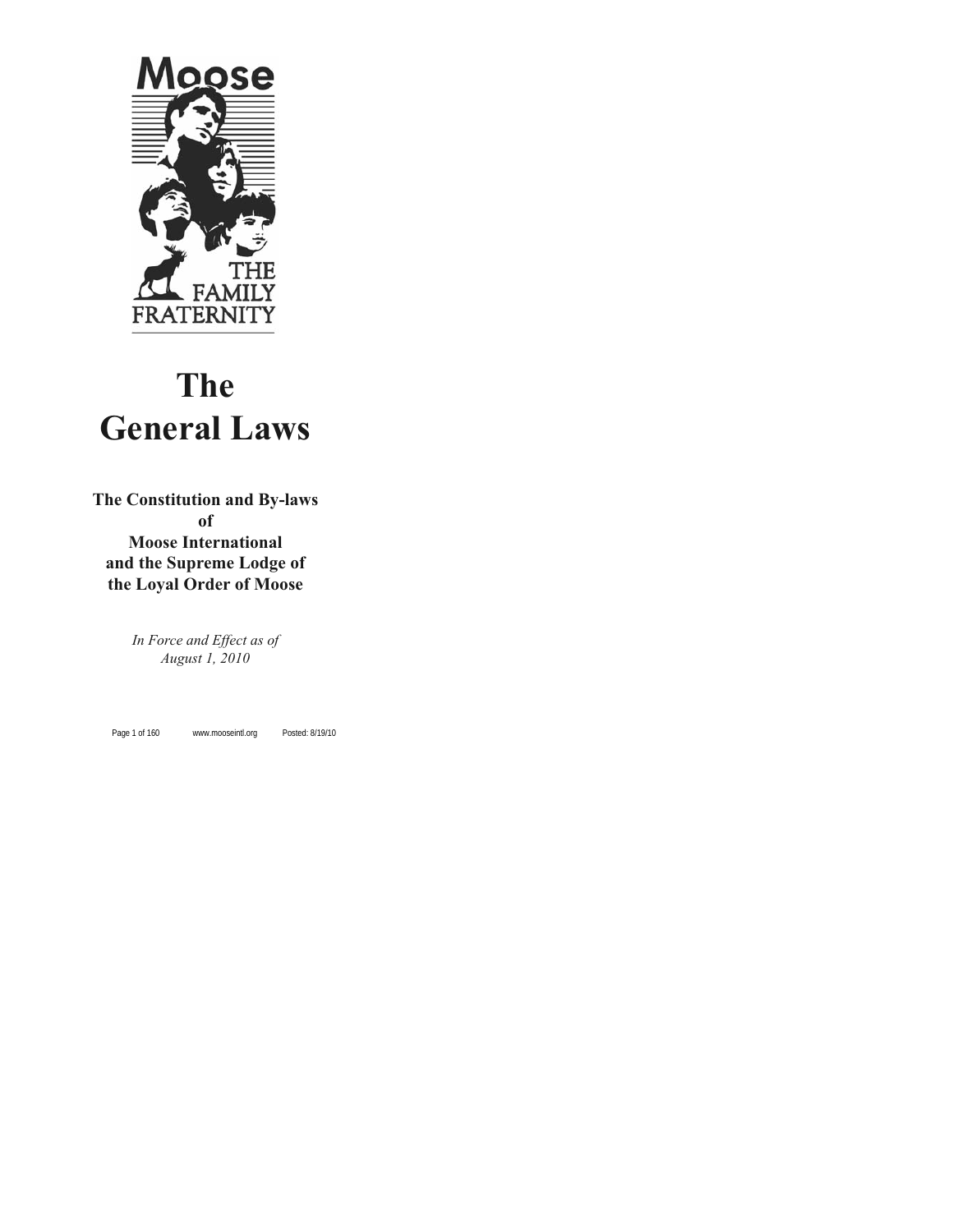## **Constitution of Moose International and The Supreme Lodge**

**and**

## **General Laws of The Supreme Lodge**

**and**

**The**

## **By-Laws of Moose International**

## **REVISED AND CERTIFIED AND IN FORCE AND EFFECT AS OF August 1, 2010**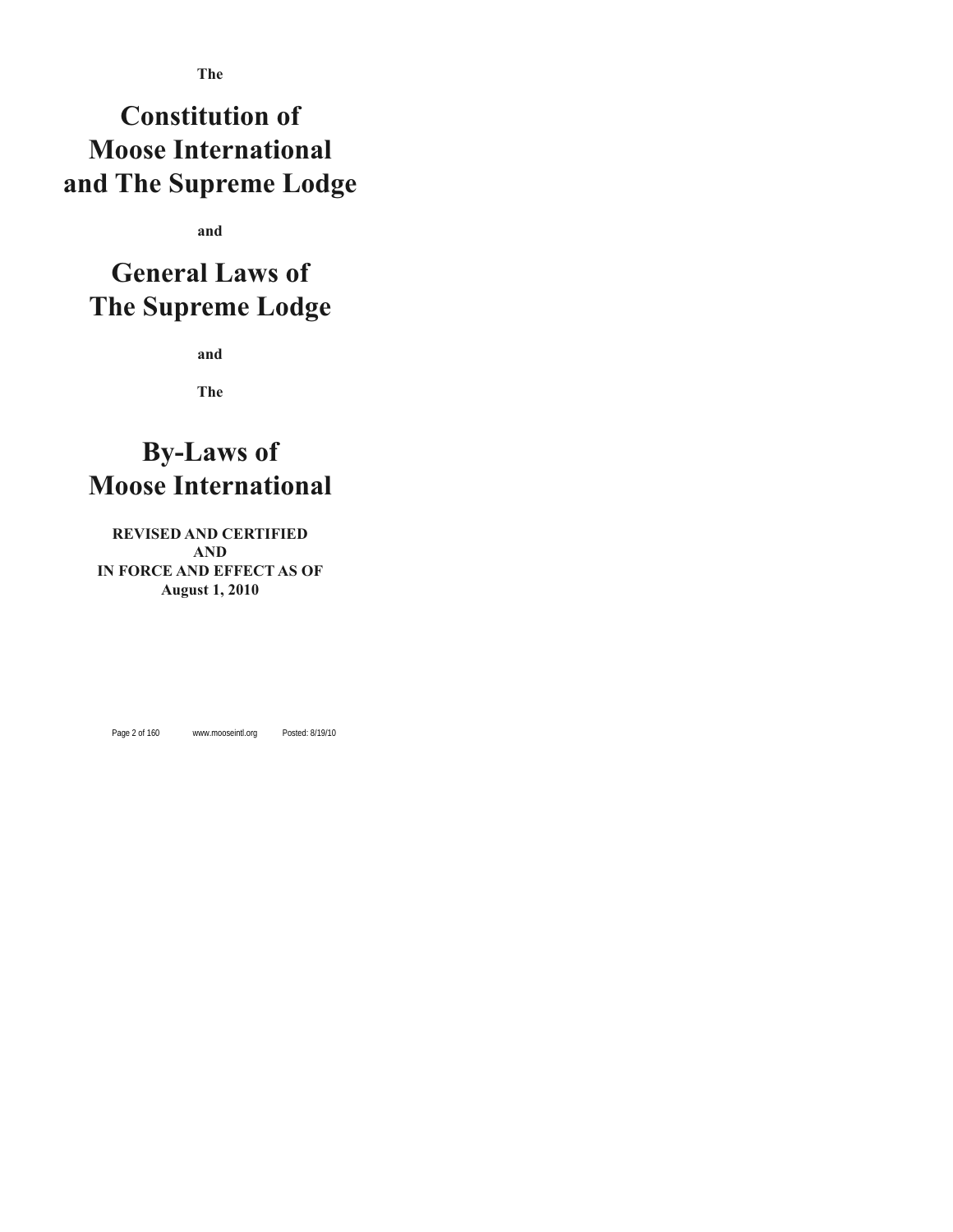## **TABLE OF CONTENTS**

| I. | The Constitution of Moose International, Inc. and the |                          |
|----|-------------------------------------------------------|--------------------------|
|    | <b>Supreme Lodge - Purposes of the Order</b>          |                          |
|    | Article I - Rules and Regulations                     | 2                        |
|    | Article II - Composition of Supreme Lodge             | $\overline{2}$           |
|    | Article III - Representatives                         | $\overline{3}$           |
|    | Article IV - Structure of the Order                   | $\overline{3}$           |
|    | Article V - Honors of the Order                       | $\overline{3}$           |
|    | Article VI - Degrees of the Order                     | $\overline{4}$           |
|    | Article VII -Supreme Lodge Officers                   | $\overline{\mathcal{L}}$ |
|    | Article VIII - Branches of Government                 | 5                        |
|    | Article IX - Supreme Council                          | 5                        |
|    | Article X - Director General                          | 6                        |
|    | Article XI - Adoption/Repeal/Effect,                  |                          |
|    | <b>Constitution and General Laws</b>                  | 6                        |
|    | Article XII - Amendments to the Constitution          |                          |
|    | and General Laws                                      | 6                        |
|    | II. General Laws of Supreme Lodge and By-Laws of      |                          |
|    | Moose International, Inc.                             |                          |
|    | Chapter 1 - Rules and Regulations                     | 8                        |
|    | Chapter 2 - General Definitions                       | 8                        |
|    | Chapter 3 - Seal, Emblems and Observances             | 11                       |
|    | Chapter 4 - General Provisions                        | 11                       |
|    | Chapter 5 - Powers of Moose International             | 12                       |
|    | Chapter 6 - Board of Directors - Mooseheart           | 13                       |
|    | Chapter 7 - Board of Directors - Moosehaven           | 15                       |
|    | Chapter 8 - Board of Directors -                      |                          |
|    | Moose Foundation, Inc.                                | 16                       |
|    | Chapter 9 - Board of Directors - Moose                |                          |
|    | Charities, Inc.                                       | 17                       |
|    | <b>Legislative Branch of the Order</b>                |                          |
|    | Chapter 10 - Conventions                              | 19                       |
|    | Chapter 11 - Powers of Supreme Lodge                  | 20                       |
|    | Chapter 12 - Election of Supreme Lodge Officers       | 21                       |
|    | Chapter 13 - Appt. Officers of Supreme Lodge          | 22                       |
|    | Chapter 14 - Supreme Lodge Comm. & Duties             | 22                       |
|    |                                                       |                          |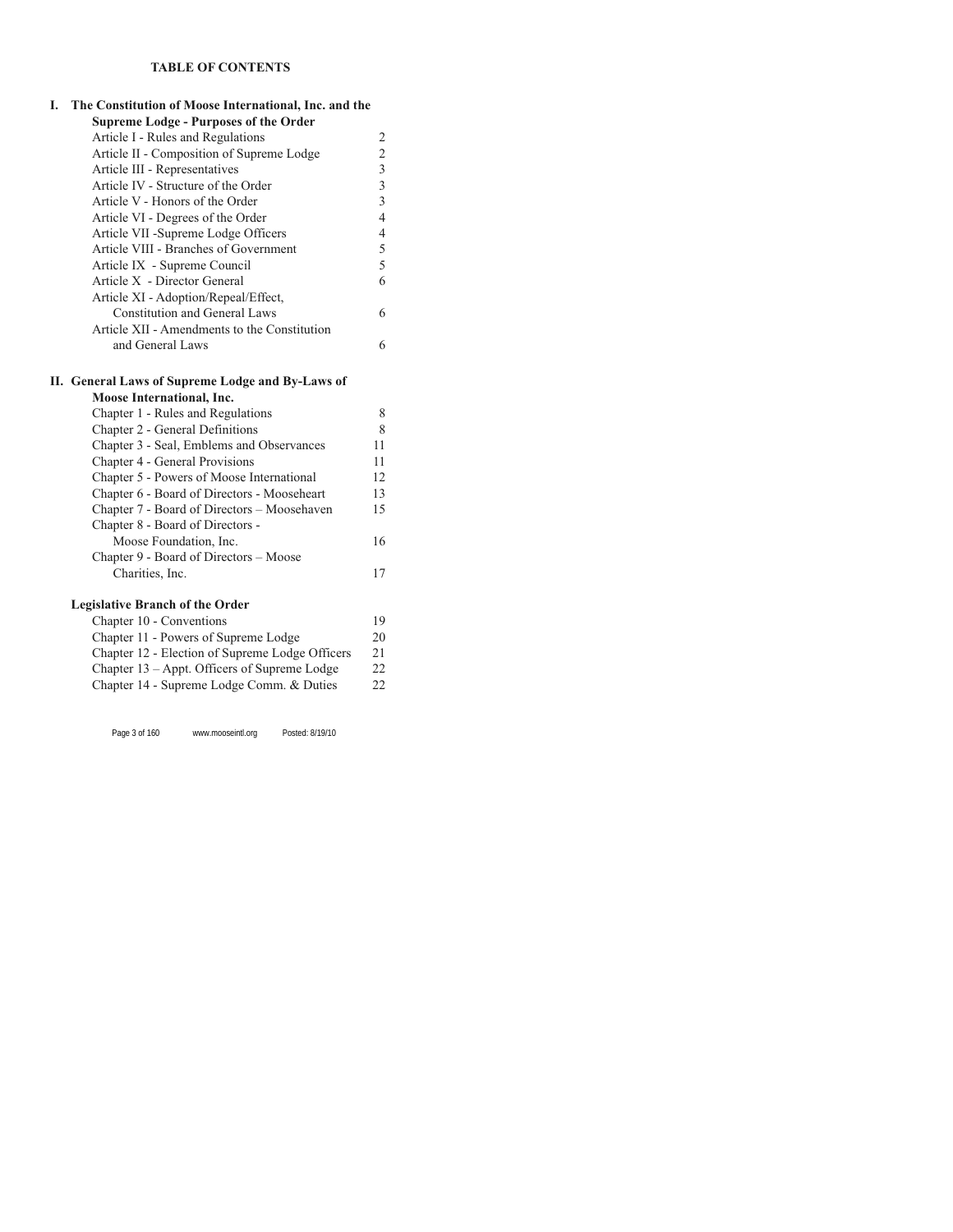| <b>Executive Branch of the Order</b>                  |    |
|-------------------------------------------------------|----|
| Chapter 15 - Director General                         | 28 |
| Chapter 16 - Supreme Governor                         | 28 |
| Chapter 17 - Supreme Junior Governor                  | 29 |
| Chapter 18 - Supreme Prelate                          | 29 |
| Chapter 19 - Supreme Council                          | 30 |
| Chapter 20 - Secretary                                | 35 |
| Chapter 21 - Finance Department                       | 35 |
| Chapter 22 - Other Appointed Offices                  | 36 |
| <b>Judicial Branch of the Order</b>                   |    |
| Chapter 23 - General Governor                         | 38 |
| Chapter 24 - Supreme Forum                            | 39 |
| Chapter 25 - General Judicial Provisions              | 44 |
| <b>III.</b> Laws for Member Lodges                    |    |
| Chapter 26 - New Lodges                               | 45 |
| Chapter 27 - Dissolution of Lodge                     | 47 |
| <b>Membership - Qualifications, Fees, Dues</b>        |    |
| Chapter 28 - Membership                               | 48 |
| Chapter 29 - Lodge Fees                               | 52 |
| Chapter 30 - Dues                                     | 52 |
| Chapter 31 - Life Memberships                         | 53 |
| Chapter 32 - Transfers                                | 54 |
| <b>Lodge Officers</b>                                 |    |
| Chapter 33 - Officers - Nomination, Election, etc.    | 55 |
| Chapter 34 - Junior Past Governor                     | 60 |
| Chapter 35 - Governor                                 | 60 |
| Chapter 36 - Administrator                            | 66 |
| Chapter 37 - Junior Governor                          | 70 |
| Chapter 38 - Treasurer                                | 70 |
| Chapter 39 - Prelate                                  | 71 |
| Chapter 40 - Trustees                                 | 71 |
| Chapter 41 - Appointed Officers                       | 72 |
| <b>Meetings</b>                                       |    |
| Chapter 42 - Lodge Meetings                           | 72 |
| <b>Lodge Funds</b>                                    |    |
| Chapter 43 - Lodge Funds                              | 75 |
| <b>Community Service &amp; Charitable Fundraising</b> |    |
| Chapter 44 - Community Service and                    |    |
| Charitable Fundraising                                | 79 |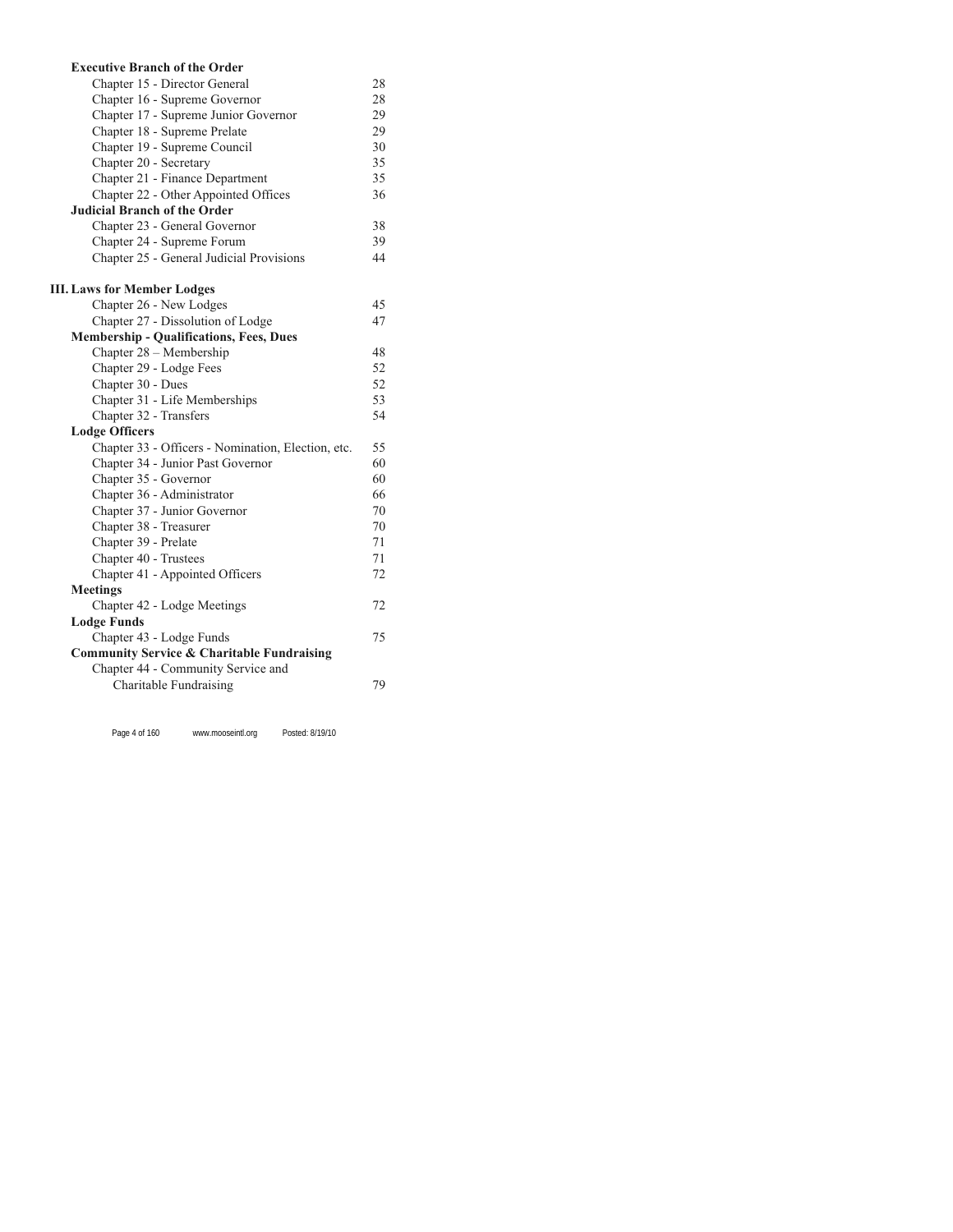|       | <b>Advertising</b>                                                                      |     |
|-------|-----------------------------------------------------------------------------------------|-----|
|       | Chapter 45 - Advertising                                                                | 80  |
|       | <b>General Provisions</b>                                                               |     |
|       | Chapter 46 - General Provision                                                          | 82  |
|       | <b>IV. Laws For Social Quarters or Homes</b>                                            |     |
|       | Chapter 47 - Establishment of Social Quarters                                           | 89  |
|       | Chapter 48 - House Committee                                                            | 90  |
|       | Chapter 49 - Duties and Restrictions                                                    | 97  |
|       | Chapter 50 - Privacy Rules                                                              | 98  |
| V.    | <b>State and Provincial Associations</b>                                                |     |
|       | Chapter 51 - Organization                                                               | 101 |
|       | Chapter 52 - Limitations                                                                | 103 |
|       | <b>VI. Disciplinary Proceedings</b>                                                     |     |
|       | Chapter 53 - General Provisions                                                         | 104 |
|       | Chapter 54 - Relating to Lodges                                                         | 106 |
|       | Chapter 55 - Relating to Officers and Members                                           | 107 |
|       | Chapter 56 - Filing Charges Against Members                                             | 113 |
|       | Chapter 57 - Filing Charges Against Officers                                            | 116 |
|       | Chapter 58 - Commissioner To Conduct Trial                                              | 117 |
|       | Chapter 59 - Commissioner's Findings                                                    | 121 |
| VII.  | <b>Appeals</b>                                                                          |     |
|       | Chapter 60 - Appeals                                                                    | 123 |
| VIII. | <b>Index</b>                                                                            |     |
|       | IX. Certificate of Authentication                                                       | 142 |
|       | X. Addendum                                                                             |     |
|       | (A) Mission Statements:                                                                 |     |
|       | 1. Moose International, Inc.                                                            | 143 |
|       | 2. Moosehaven, Inc.                                                                     | 144 |
|       | 3. Mooseheart Child City & School, Inc.                                                 | 145 |
|       | (B) List of Required Dispensations.                                                     | 146 |
|       | (C) Private Policy                                                                      | 148 |
|       | (D) Federal Taxation Guidelines - Wagering Income 151                                   |     |
|       | (E) Rules for Sporting Events                                                           | 153 |
|       | (F) Moose International Telephone Numbers,<br>Fax numbers and Internet E-mail addresses |     |
|       |                                                                                         | 155 |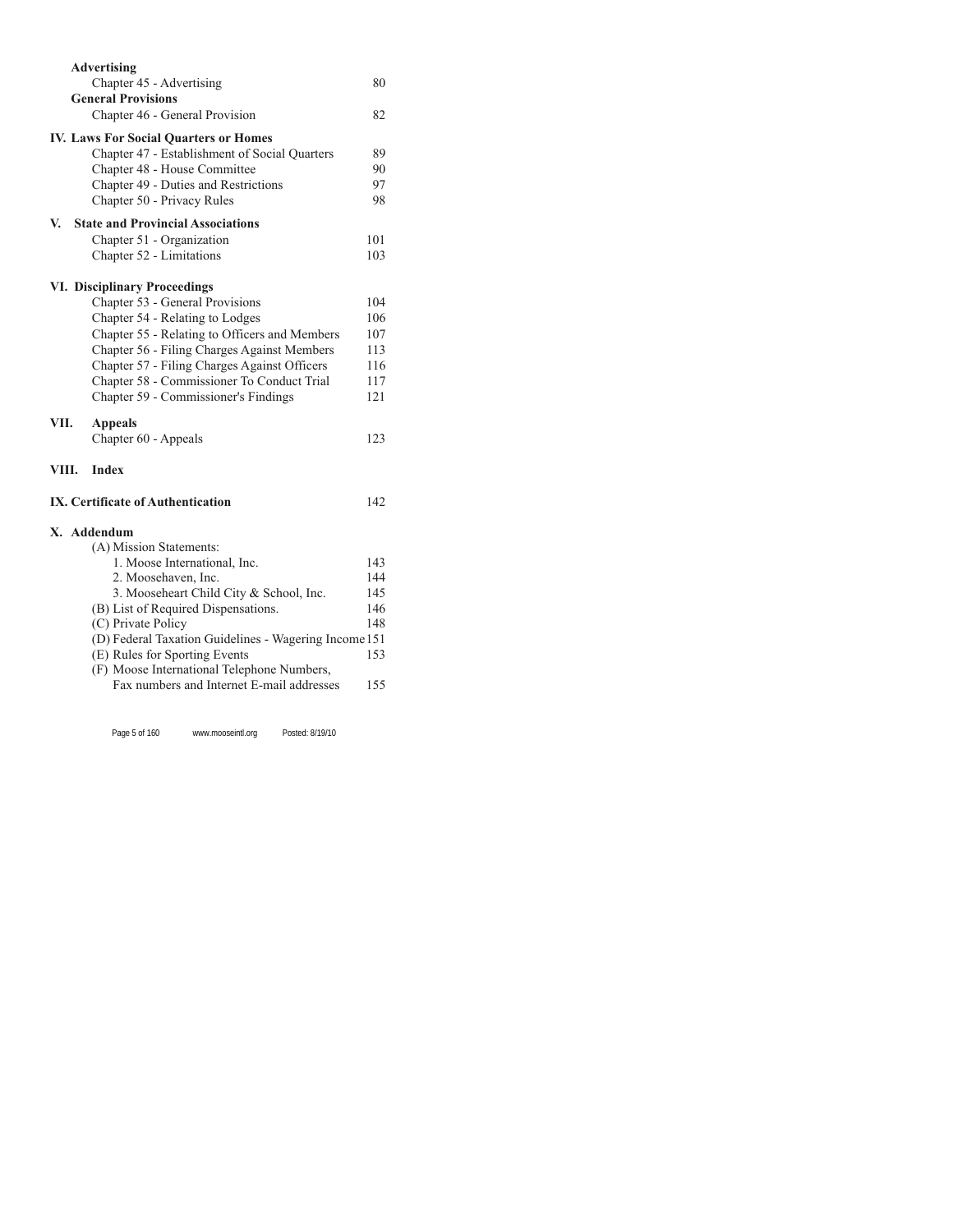#### **The Constitution**

**of**

### **Moose International, Inc. and the Supreme Lodge**

#### **Purposes of the Order**

Moose International, Incorporated, hereinafter referred to as Moose International, a corporation, existing by virtue of the laws of the State of Indiana, does hereby ordain and establish this Constitution for itself and for the Supreme Lodge.

The principle purpose for which the Supreme Lodge and Moose International are formed is to act as a governing body and as a headquarters or corporate structure, respectively, for a system of fraternal and charitable Lodges of the Loyal Order of Moose and Chapters of the Women of the Moose, along with other units and degrees, to be known in the aggregate as Moose International, in all matters which may be best administered by one governing body or by one corporate structure. Moose International may have, hold, own, purchase, pledge, mortgage, sell, and exchange such real and personal property as may be necessary and convenient in carrying out the purpose of the Supreme Lodge and of the Order.

The purposes of the fraternal and charitable lodges, chapters, and other units are to:

- $\blacksquare$  Unite in the bonds of fraternity, benevolence, and charity, all acceptable persons of good character.
- Educate and improve their members and the families of their members, socially, morally, and intellectually.
- $\blacksquare$  Assist their members and their families in time of need.
- $\blacksquare$  Aid and assist the aged members of lodges, chapters and their spouses.
- Encourage and educate their members in patriotism and obedience to the laws of the country in which the lodge, chapter or other units exist.
- $\blacksquare$  Encourage tolerance of every kind.
- Render particular service to children in need by the operation of one or more vocational, educational institutions of the type and character of the institution now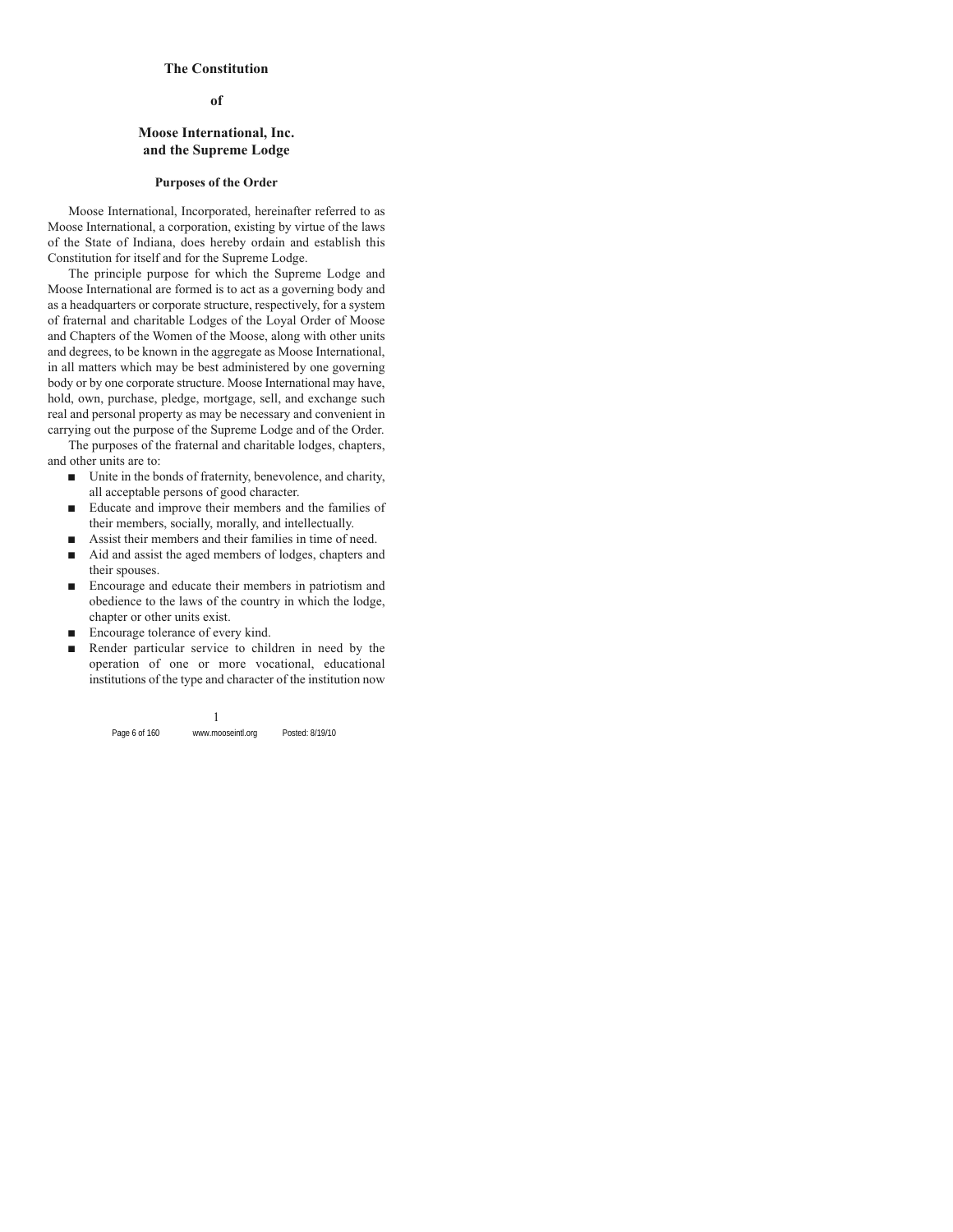called "Mooseheart", and located at Mooseheart, in the State of Illinois.

- $\blacksquare$  Serve aged members and/or their spouses at one or more institutions of the character and type of the place called "Moosehaven", located at Orange Park, in the State of Florida.
- Create and maintain foundations, endowment funds, trust funds and subsidiary or related corporations, whether nonprofit or for profit, for the purpose of carrying on, aiding and assisting the charitable and philanthropic enterprises heretofore mentioned. Moose International may, as appropriate, act as a member, shareholder, or trustee in the administration of such foundations, endowment funds, trust funds, and corporations.

#### **ARTICLE I**

#### **Rules and Regulations**

The Constitution, the General Laws and the rituals shall be the official rules and regulations governing Moose International and the Supreme Lodge. The laws enacted by the Supreme Lodge for the operation of member lodges and for the management and operation of all other units of the Order within the structure of the Supreme Lodge and subject to these rules and regulations, shall be the law of the member lodges, state and provincial associations, chapters, degrees and other units that may be established from time to time.

The member lodges of the Order are the sole power and authority of the governing body, known as the Supreme Lodge, subject to the Constitution and General Laws.

#### **ARTICLE II**

## **Composition of Supreme Lodge**

The Supreme Lodge shall be and is composed of the Past Supreme Governors, members of the Supreme Council, the Supreme Lodge officers, Supreme Lodge committeemen, Past Governors and representatives of member lodges to the Supreme Lodge. Each Supreme Lodge member, as herein defined, shall be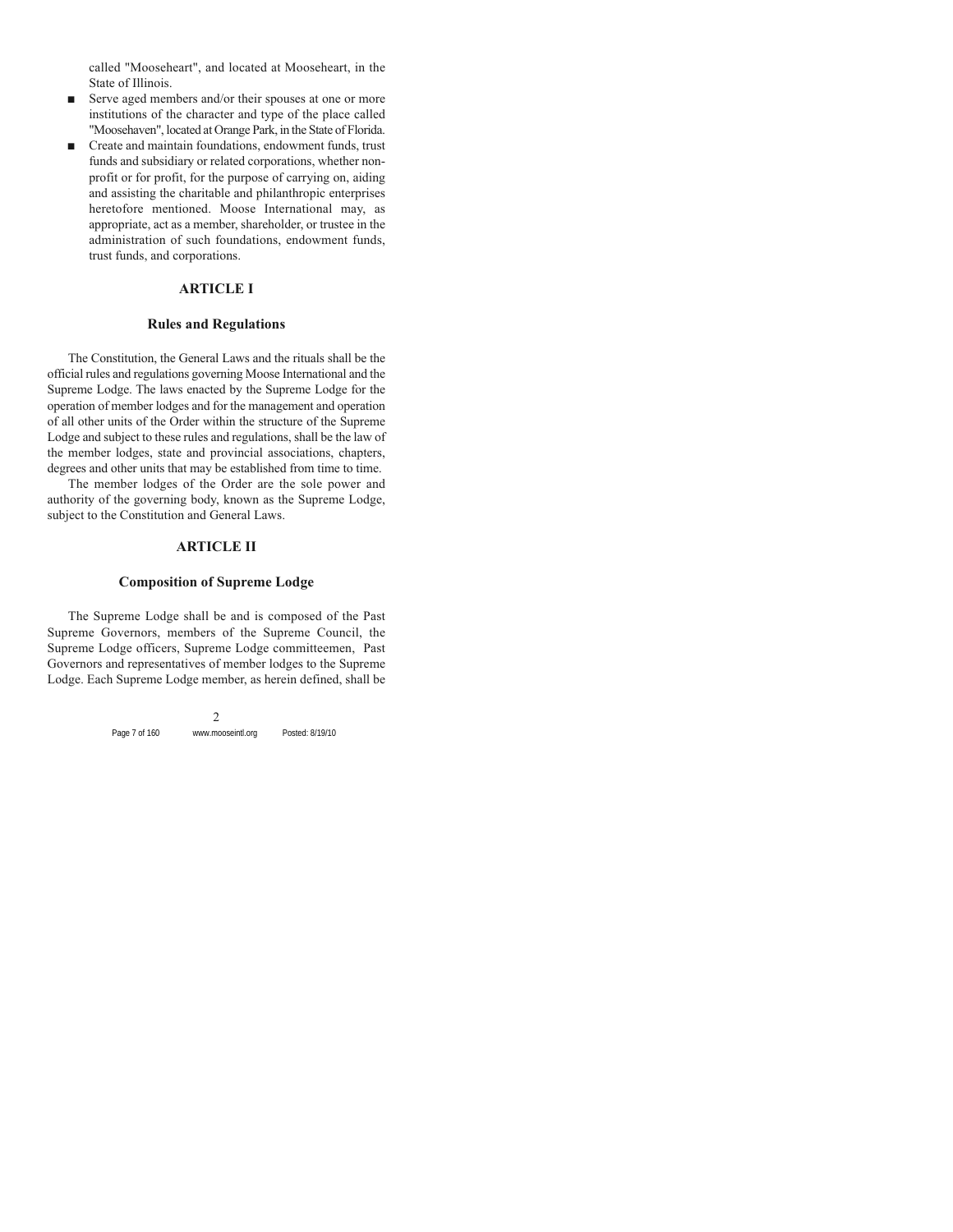entitled to one (1) vote, and except as otherwise herein defined, the majority shall rule.

Voting by proxy is prohibited, and regardless of the number of positions one member may hold, a member is limited to one  $(1)$  vote.

## **ARTICLE III**

#### **Representatives**

Each member lodge shall be entitled to two (2) representatives, who are active in their lodges as shown by the approved April 30 Certified Report to Moose International. The Governor and Administrator of each member lodge should be the lodge's representatives to the Supreme Lodge during their terms of office. Representatives shall be selected in the manner provided by the General Laws.

## **ARTICLE IV**

#### **The Structure of the Order as a Whole**

The Order shall be constituted as follows:

- (a) Supreme Lodge.
- (b) Member lodges of the Loyal Order of Moose that possess charters legally granted by the Supreme Lodge which have not been suspended, surrendered or revoked.
- (c) Member chapters of the Women of the Moose that possess charters legally granted by the Supreme Lodge which have not been suspended, surrendered or revoked.
- (d) Units or degrees, (by whatever name called) as may be authorized by the General Laws or the Supreme Lodge.

## **ARTICLE V**

#### **Honors of the Loyal Order of Moose**

The honors of the Loyal Order of Moose shall be as follows: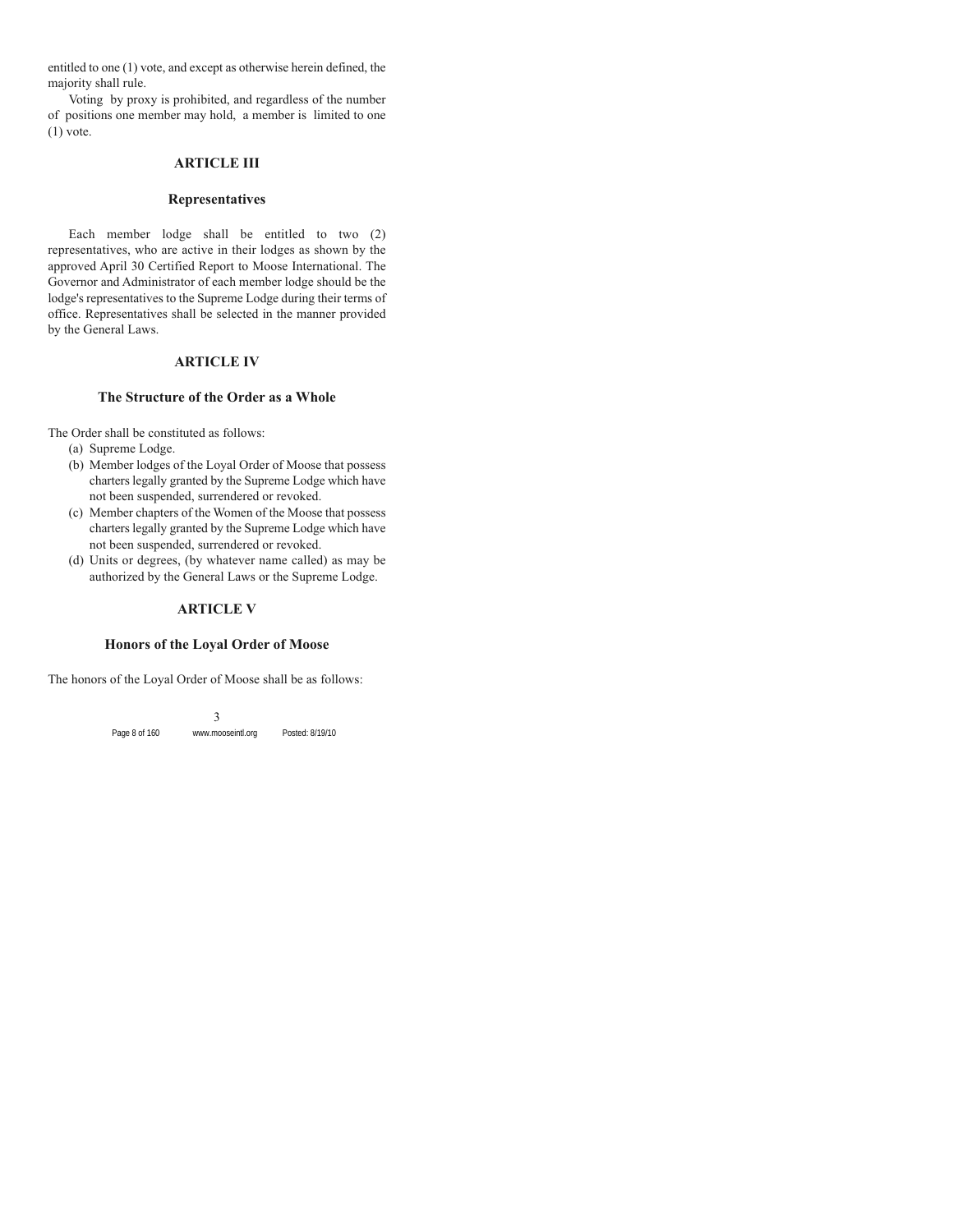- (a) Past Supreme Governor This honor shall be attained by every Supreme Governor who has been elected or appointed to the position, as provided by law or has had the honor conferred upon him by action of the Supreme Lodge.
- (b) Past Governor This honor shall be attained by every Governor who has served at least six (6) months, to the end of his official term, or who has had the honor conferred upon him pursuant to the laws of the Order.
- (c) Past Director General This honor may only be attained by service to the Order as Director General and conferred upon him by action of the Supreme Lodge.

## **ARTICLE VI**

#### **Degrees of the Order**

The higher degrees of the Loyal Order of Moose shall be the "Moose Legion Degree of Service", "Fellowship Degree of Honor" and "Pilgrim Degree of Merit". Membership in a higher degree of the Loyal Order of Moose is at all times conditioned upon the degree holder being active in a lodge and all lesser degrees. The "Moose Legion" is the degree of service. All legislative, executive and judicial authority for the government of the Moose Legion is vested in the Supreme Council. The higher degrees of the Women of the Moose shall be "Academy of Friendship", "Star Recorder" and "College of Regents".

#### **ARTICLE VII**

#### **Supreme Lodge Officers**

The Supreme Lodge Officers shall be: Director General, Junior Past Supreme Governor, Supreme Governor, Supreme Junior Governor, Supreme Prelate, eight (8) Supreme Councilmen, Chief Financial Officer, General Governor, Director of Membership, Director of Lodge Operations and such additional officers as may be authorized by the Supreme Council. These officers shall be elected or appointed in the manner provided by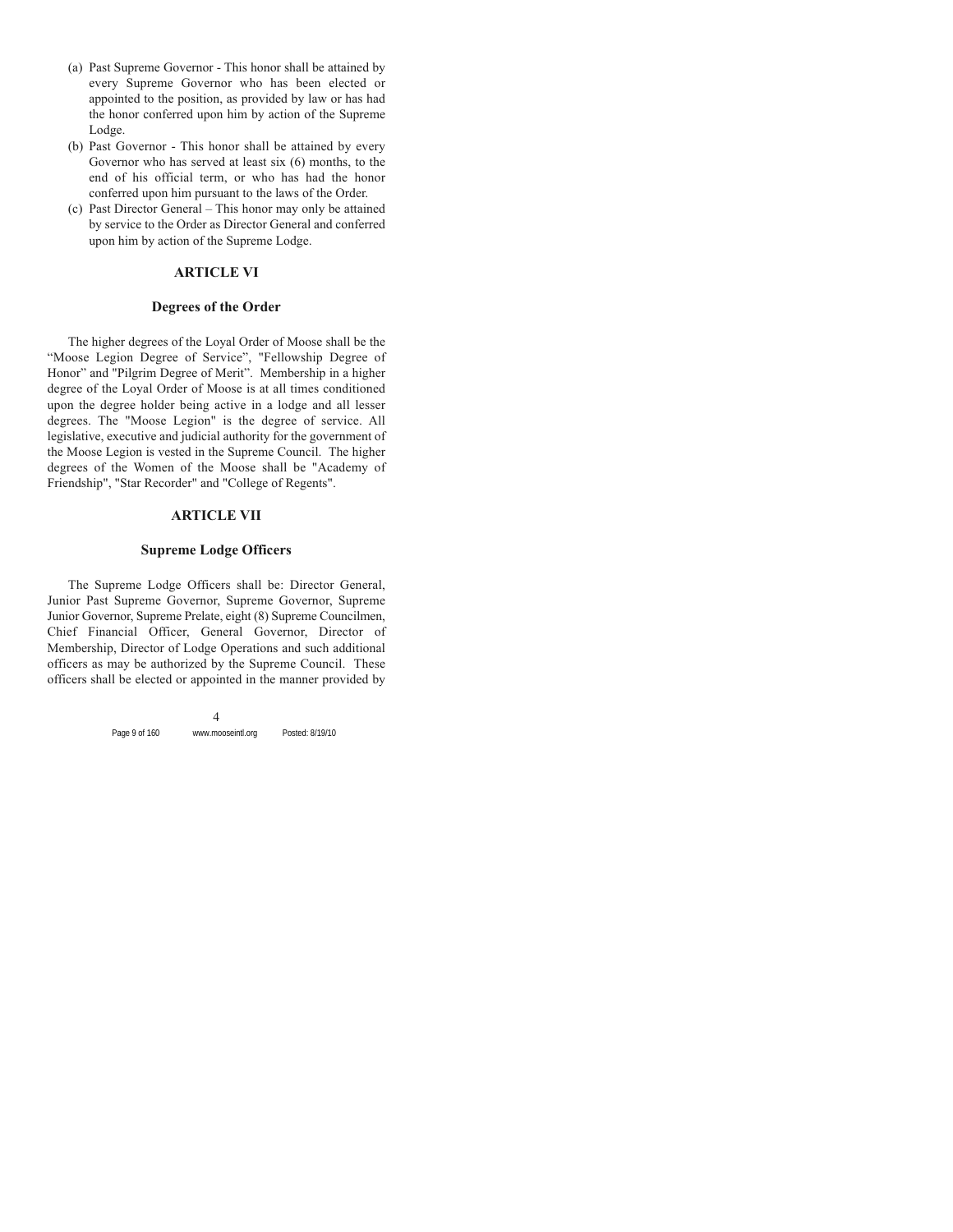law, and hold their office for the term fixed by law, or until their successors have been duly elected or appointed and installed. All Supreme Lodge Officers shall be active Past Governors in their respective lodges.

## **ARTICLE VIII**

#### **Branches of Government**

The Supreme Lodge shall consist of three (3) branches of government: a legislative branch, an executive branch and a judicial branch.

- (a) The legislative branch of the Order shall be the Supreme Lodge. The Boards of Directors of Moose International and subsidiary or related corporations shall be comprised of members of the Order as provided by the General Laws.
- (b) The executive branch of the Order shall be comprised of the Director General, the Supreme Governor and the Supreme Council.
- (c) The judicial branch of the Order shall be comprised of the Supreme Forum, the General Governor and the Judiciary Committee.

## **ARTICLE IX**

#### **Supreme Council**

The Supreme Council shall consist of thirteen (13) members, including the following five (5) officers, who shall serve on the Supreme Council during the terms of their respective offices: The Director General, the Junior Past Supreme Governor, the Supreme Governor, the Supreme Junior Governor and the Supreme Prelate. The remaining eight (8) members of the Supreme Council shall be elected in the manner provided by the General Laws.

(a) The Supreme Council shall be the Board of Directors of the corporation known as Moose International, existing pursuant to the laws of the State of Indiana.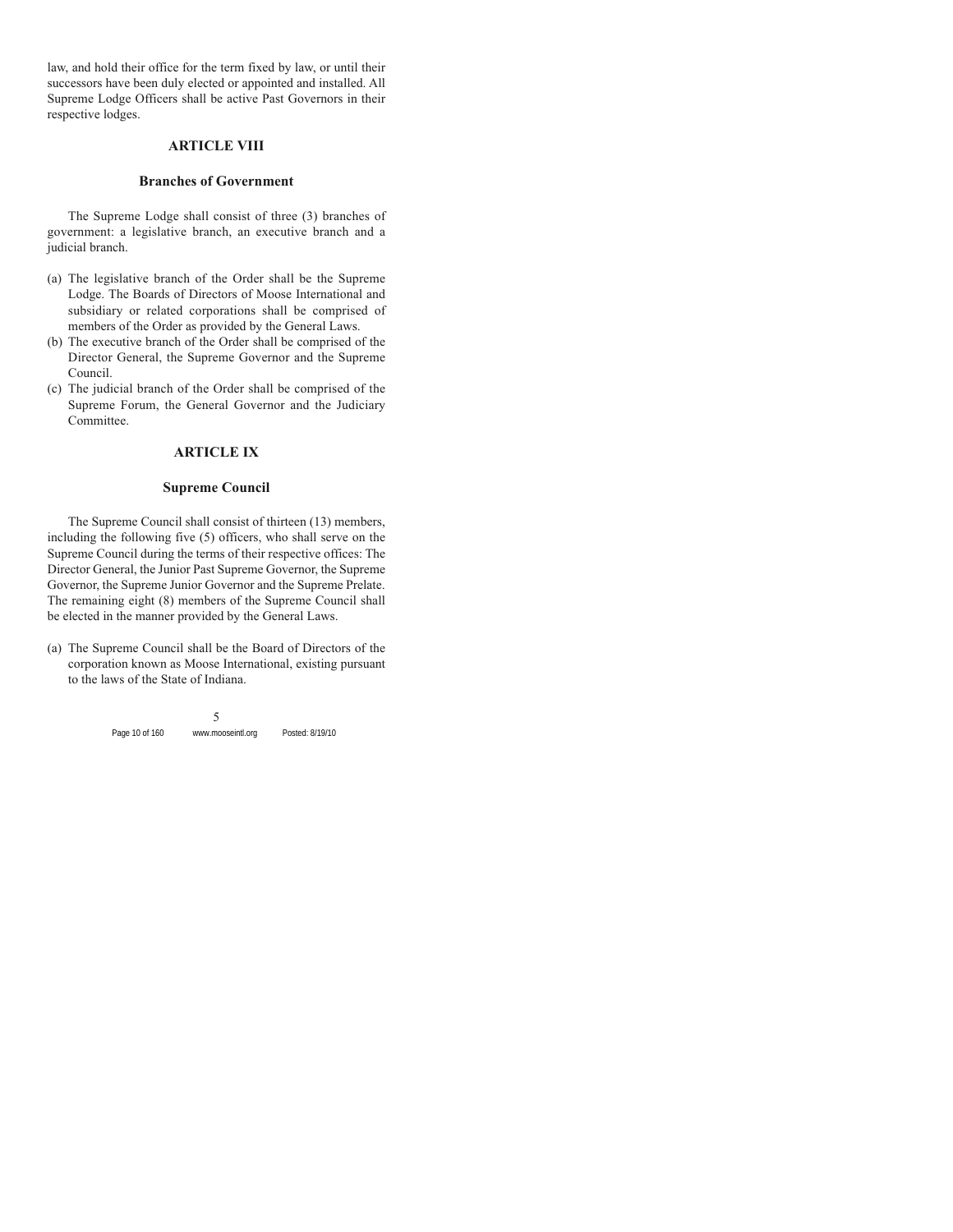- (b) The Directors shall have full management of the affairs of the corporation in accordance with the laws of the State of Indiana and the by-laws of the corporation.
- (c) The Board of Directors shall elect as officers of the corporation a President, one or more Vice Presidents, a Secretary and a Treasurer.

#### **ARTICLE X**

#### **Director General**

There shall be a Director General, who shall be the Chief Executive Officer of Moose International. The Supreme Council is authorized and directed to annually appropriate all necessary funds for compensation, expenses, and upkeep of this office.

#### **ARTICLE XI**

## **Adoption - Repeal - Effect, Constitution and General Laws**

The laws of the Order, relating to the member lodges, not in conflict with this Constitution and the General Laws as adopted shall remain and continue in full force and effect. Any provision of the laws or other legislative action which are in conflict with this Constitution and the General Laws as adopted, to that extent are repealed.

#### **ARTICLE XII**

#### **Amendments to the Constitution and General Laws**

Proposed amendments to this Constitution and General Laws must be filed with the General Governor at least ninety (90) days prior to the Supreme Lodge meeting. At least sixty (60) days prior to the Supreme Lodge meeting, the General Governor shall submit the proposed amendment or amendments to the Judiciary Committee for its action thereon. At least thirty (30) days prior to the Supreme Lodge meeting, the General Governor shall send a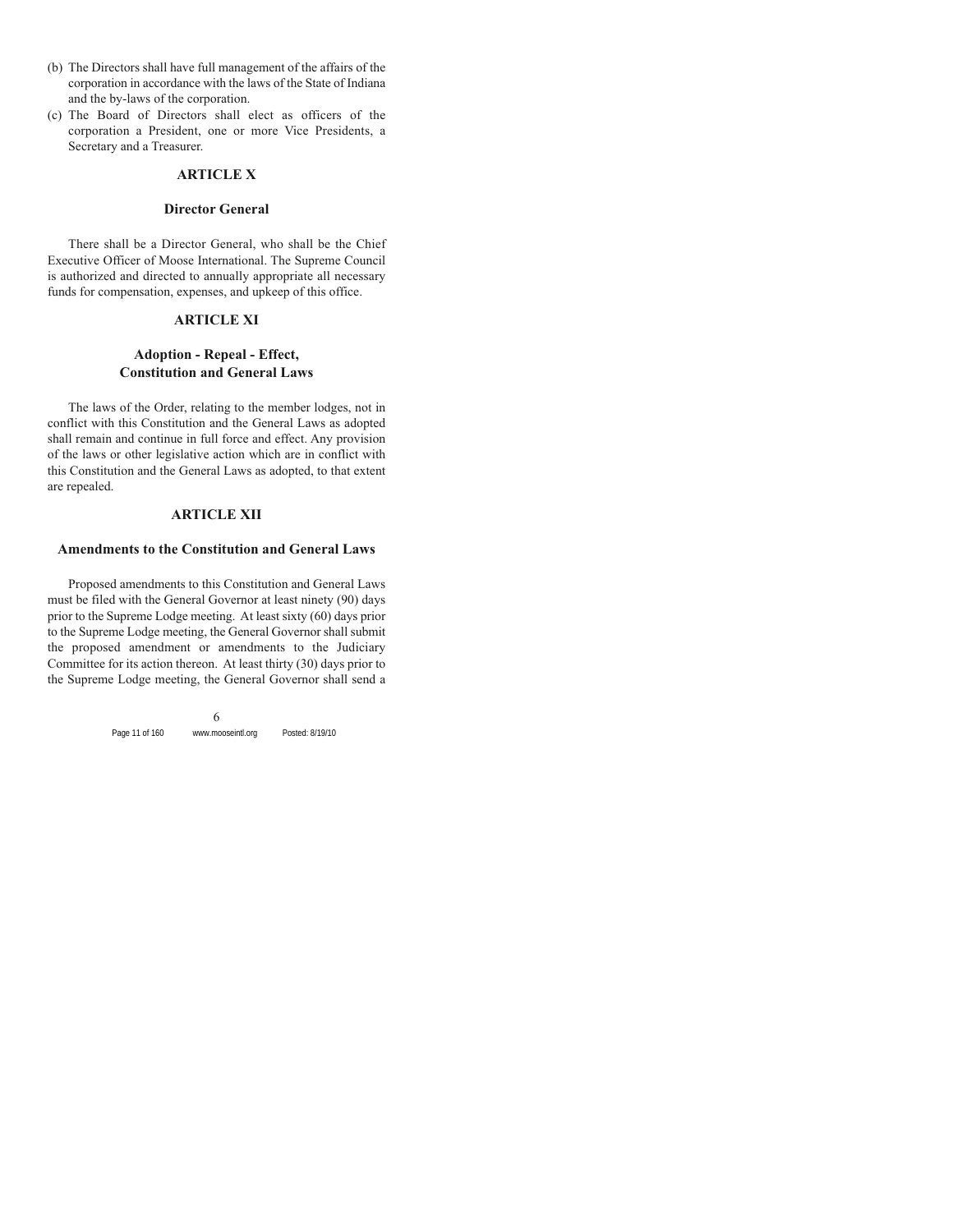certified copy of the proposed amendments approved by the Supreme Council to all Supreme Lodge Officers and the Administrator of each member lodge.

At the next meeting of the Supreme Lodge, if there has been compliance with this article, the proposed amendments shall be contained in the report of the Judiciary Committee to the Supreme Lodge. Upon the report of the Judiciary Committee being approved by a two-thirds (2/3rds) majority of the eligible members present and voting, the amendment(s) shall be declared adopted and immediately take effect as part of this Constitution and General Laws, unless otherwise provided.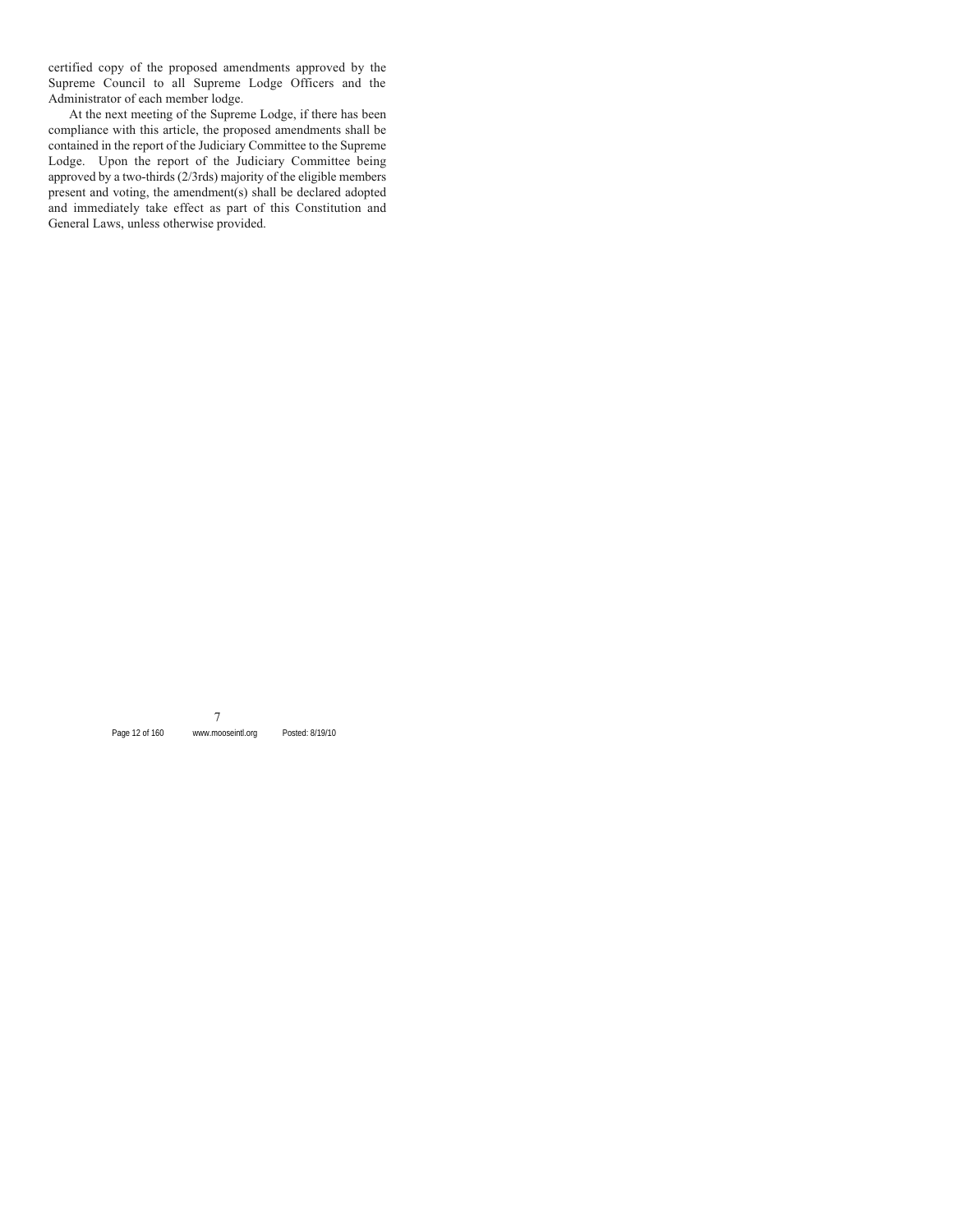## **GENERAL LAWS OF THE SUPREME LODGE**

#### **By-Laws of Moose International, Inc. and General Laws of the Supreme Lodge**

## **Chapter 1 - Rules and Regulations**

**Sec. 1.1 - Rules and Regulations** - These laws shall be known as the "By-Laws" of Moose International and the "General Laws" of the Supreme Lodge, and unless otherwise provided, all amendments shall become effective on the first (1st) day of the month following the adjournment of the annual meeting of the Supreme Lodge.

**Sec. 1.2 - Authority for Operation** - The member lodges of the Order are the sole power and authority of the governing body, known as the Supreme Lodge, subject to the Constitution and General Laws.

**Sec. 1.3 - Grandfather Clause** - No contractual or other obligation of Moose International, or the Supreme Lodge now existing, nor any right privileged thereunder that has previously been entered into or acquired shall be affected by any amendment to, revision of, or addition to the General Laws. All laws heretofore established shall have full force and effect and current revisions, amendments, deletions and additions shall not affect any obligation due Moose International or the Supreme Lodge by any member lodge, unit, or member operating under previous General Laws. Nothing herein contained shall abridge the right of the Supreme Lodge to adopt laws, policies, rules and regulations affecting member lodges, units and members.

## **Chapter 2 - General Definitions**

**Sec. 2.1 - Moose International** - The words "Moose International" shall mean the corporation of that name, organized and existing pursuant to the Laws of the State of Indiana. The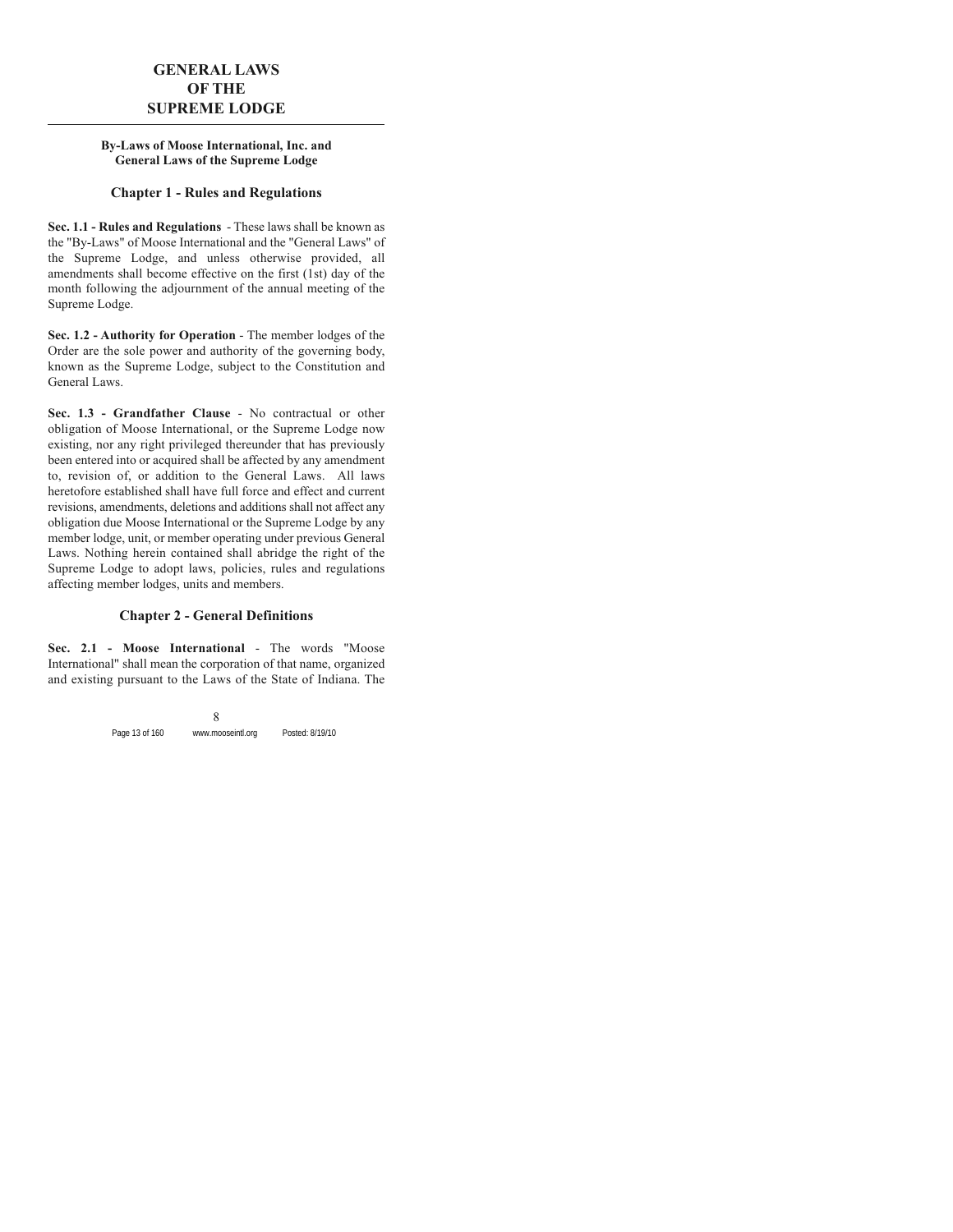principle business of the corporation is to act as the headquarters for the system known in the aggregate as Moose International, in matters of common interest to all lodges and chapters, so there may be uniformity of operation in all matters pertaining to the lodge and chapter system.

**Sec. 2.2 - Supreme Lodge** - The words "Supreme Lodge" shall be as defined in Article II of The Constitution of Moose International, Inc. and The Supreme Lodge.

**Sec. 2.3 - Order** - The word "Order" as used in these laws, and generally as used in the literature of Moose International, shall mean in the aggregate, all things existing and conducted by member lodges and chapters including the Supreme Lodge, Loyal Order of Moose, Women of the Moose, and all things in any way pertaining thereto, and does not signify any legal entity of any kind.

**Sec. 2.4 - Mooseheart** - The word "Mooseheart", as used herein, shall mean the educational, vocational and philanthropic enterprise created, fostered and maintained by Moose International or a related or subsidiary corporation, and now located at Mooseheart, Illinois, the title of which stands in the name of Moose International, a corporation or a subsidiary or related corporation.

Residence at Mooseheart for any child shall be subject to rules and regulations prescribed by the Mooseheart Board of Directors. Residence may be terminated at any time, at the discretion and direction of the Admissions and Demissions Committee appointed by the Mooseheart Board of Directors.

**Sec. 2.5 - Moosehaven** - The word "Moosehaven", as used herein shall mean the philanthropic residence created, fostered and maintained by Moose International or a related or subsidiary corporation, now located at Moosehaven, Orange Park, Florida, title of which stands in the name of Moose International, a corporation or a subsidiary or related corporation.

Residence at Moosehaven for any eligible member and/or their spouse shall be subject to rules and regulations prescribed by the Moosehaven Board of Directors. Residence may be terminated at any time, at the discretion and direction of the Admissions and Demissions Committee appointed by the Moosehaven Board of Directors.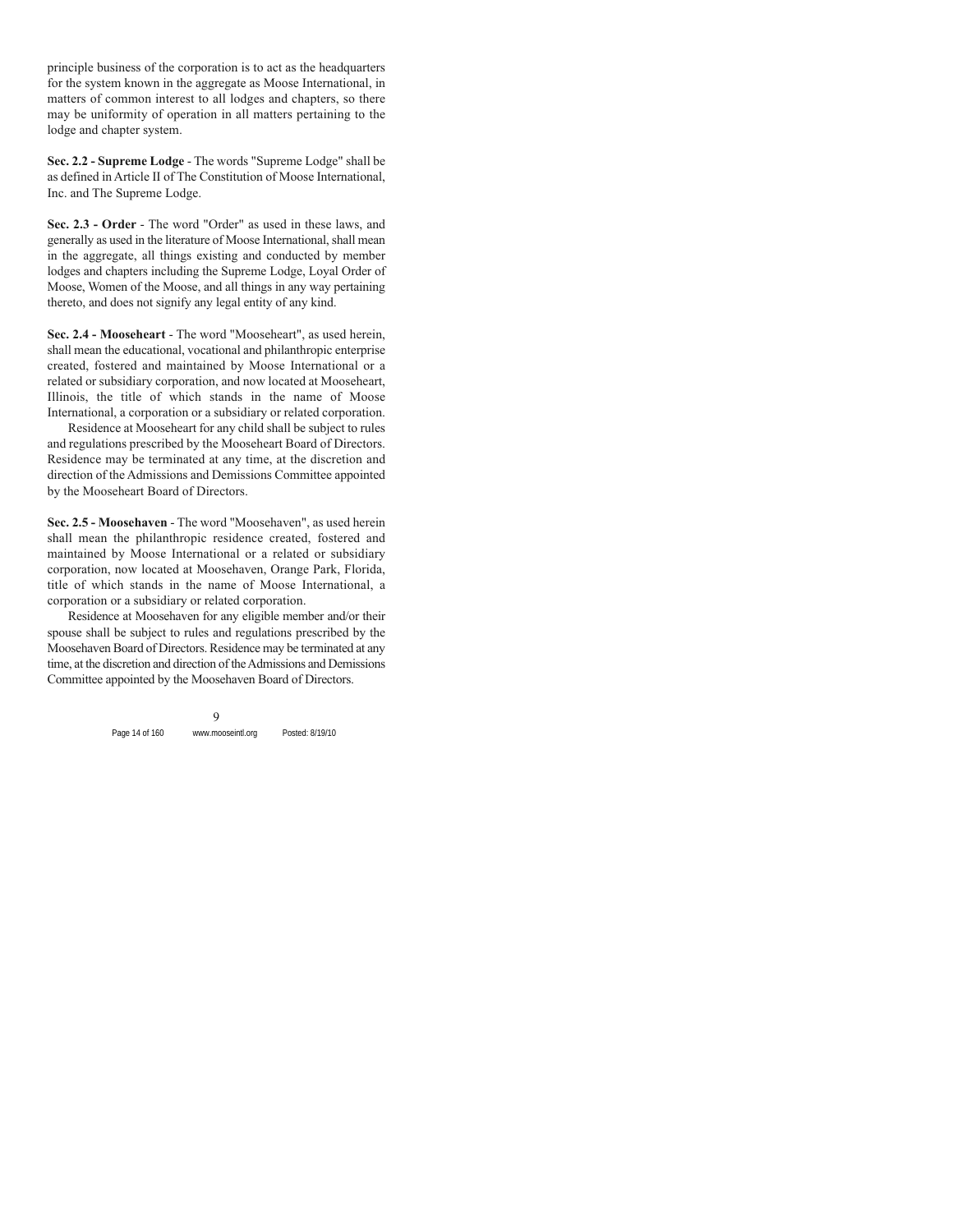**Sec. 2.6 - Moose** - Subject to the qualifications of membership as defined in Section 28.1, the word "Moose", as used in these laws, shall mean the members of the lodges and chapters of the Loyal Order of Moose and the Women of the Moose.

**Sec. 2.7 - Lodge** - The word "lodge", as used in these laws, shall mean a group of Loyal Order of Moose members, legally chartered as a unit of the Order, to which there has been assigned a lodge name and number.

**Sec. 2.8 - Chapter** - The word "chapter", as used in these laws, shall mean a group of Women of the Moose members, legally chartered as a unit of the Order, to which there has been assigned a chapter name and number.

**Sec. 2.9 - Charter** - "Lodge Charter", as used in these laws, shall mean the certificate issued over the signature of the Supreme Governor and General Governor, certifying that certain qualified individuals at some given place have complied with the requirements of the laws, for the organization and institution of a lodge of the Loyal Order of Moose. "Chapter Charter", as used in these laws, shall mean the certificate issued over the signature of the Grand Regent and Grand Chancellor, certifying that certain qualified individuals at some given place have complied with the requirements of the laws, for the organization and institution of a chapter of the Women of the Moose.

**Sec. 2.10 - Annual International Convention** - The words, "Annual International Convention", as used in these laws are defined as the Annual Meeting of the Supreme Lodge, Annual International Conference of the Women of the Moose and Annual International Conference of the Moose Legion, who will meet for a session or a series of sessions for the transaction of business.

**Sec. 2.11 - Loyal Order of Moose** - The words "Loyal Order of Moose", as used in these laws, shall refer to the system of lodges.

**Sec. 2.12 - Women of the Moose** - The words "Women of the Moose", as used in these laws, shall refer to the system of chapters.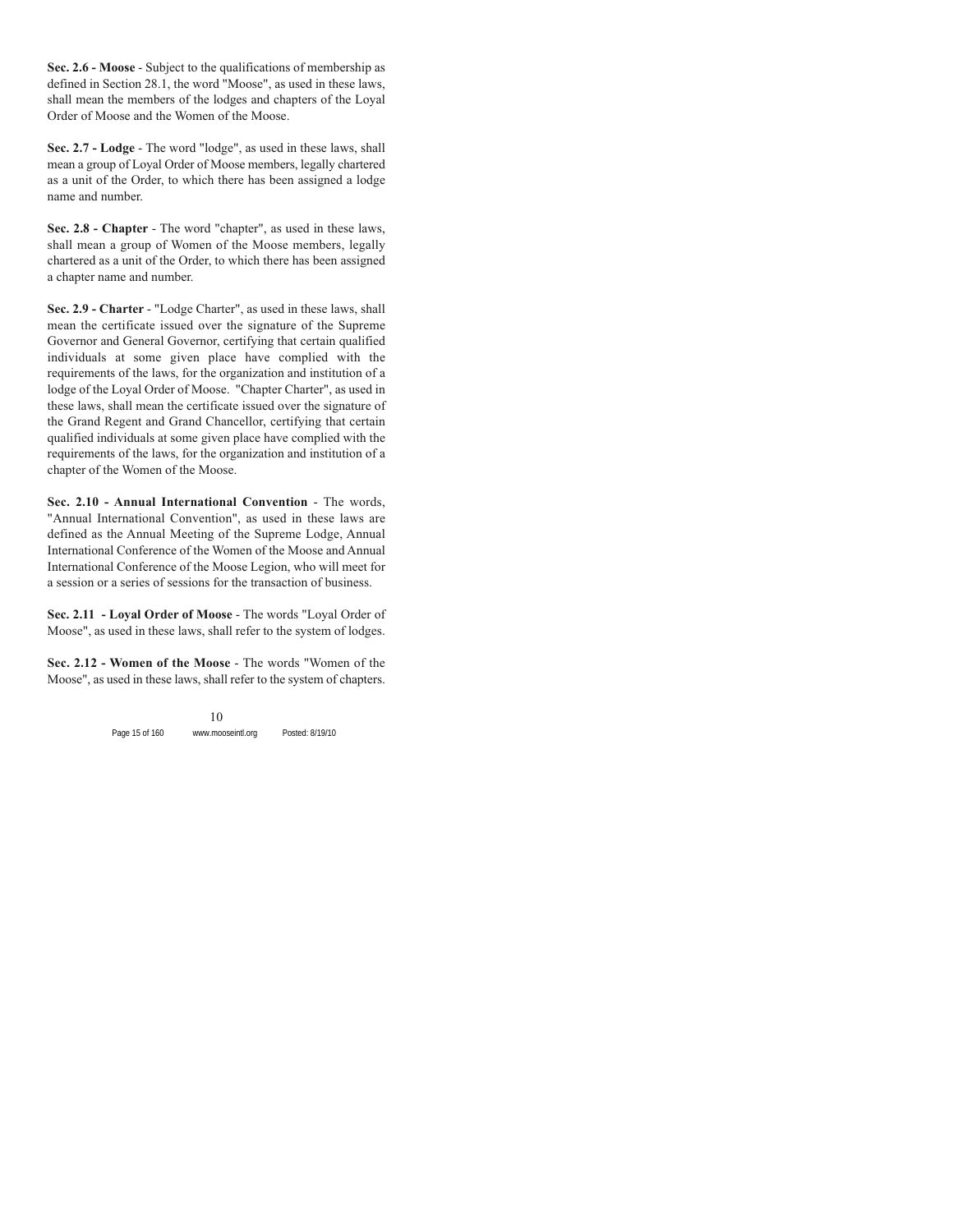**Sec. 2.13 – Active Member** – The words, "active member" as used in these laws, shall be defined as a member whose dues are current.

## **Chapter 3 - Seal, Emblems, and Observances**

**Sec. 3.1 - Moose International Seal** - Moose International shall have a metal seal, circular in form, with the words "Moose" International" about the periphery, and in the center of the surface above the imprinted date of incorporation shall be an imprint of a standing Moose. It shall be kept in the custody of the corporate secretary and be used in authenticating any documents requiring official attestation.

**Sec. 3.2 - Moose Emblem** - The silhouette of the standing sculptured moose, including the base upon which it stands, located at Centennial Plaza, Mooseheart, Illinois shall be the emblem of the Order. The head of a moose, in semi-profile position, so arranged that the antlers form the outlines of the letters "L.O.O.M." projecting through a red circle on which are the words, "Loyal Order of Moose" and the letters "P.A.P." (Purity-Aid-Progress) shall be the former emblem of the Order, and continued use is allowed, providing a change would incur excessive expense or otherwise be impractical.

**Sec. 3.3 - Moose Legion Emblem** - The emblem of the Moose Legion, the Degree of Service, shall be as authorized by the Supreme Council.

**Sec. 3.4 - Fellowship Emblem** - The emblem of the Fellowship Degree of Honor shall be as authorized by the Pilgrim Council.

**Sec. 3.5 - Pilgrim Emblem** - The emblem shall be as authorized by the Pilgrim Council.

## **Chapter 4 - General Provisions**

**Sec. 4.1 - Charters** - Moose International shall furnish a charter to each lodge and chapter legally instituted and in good standing.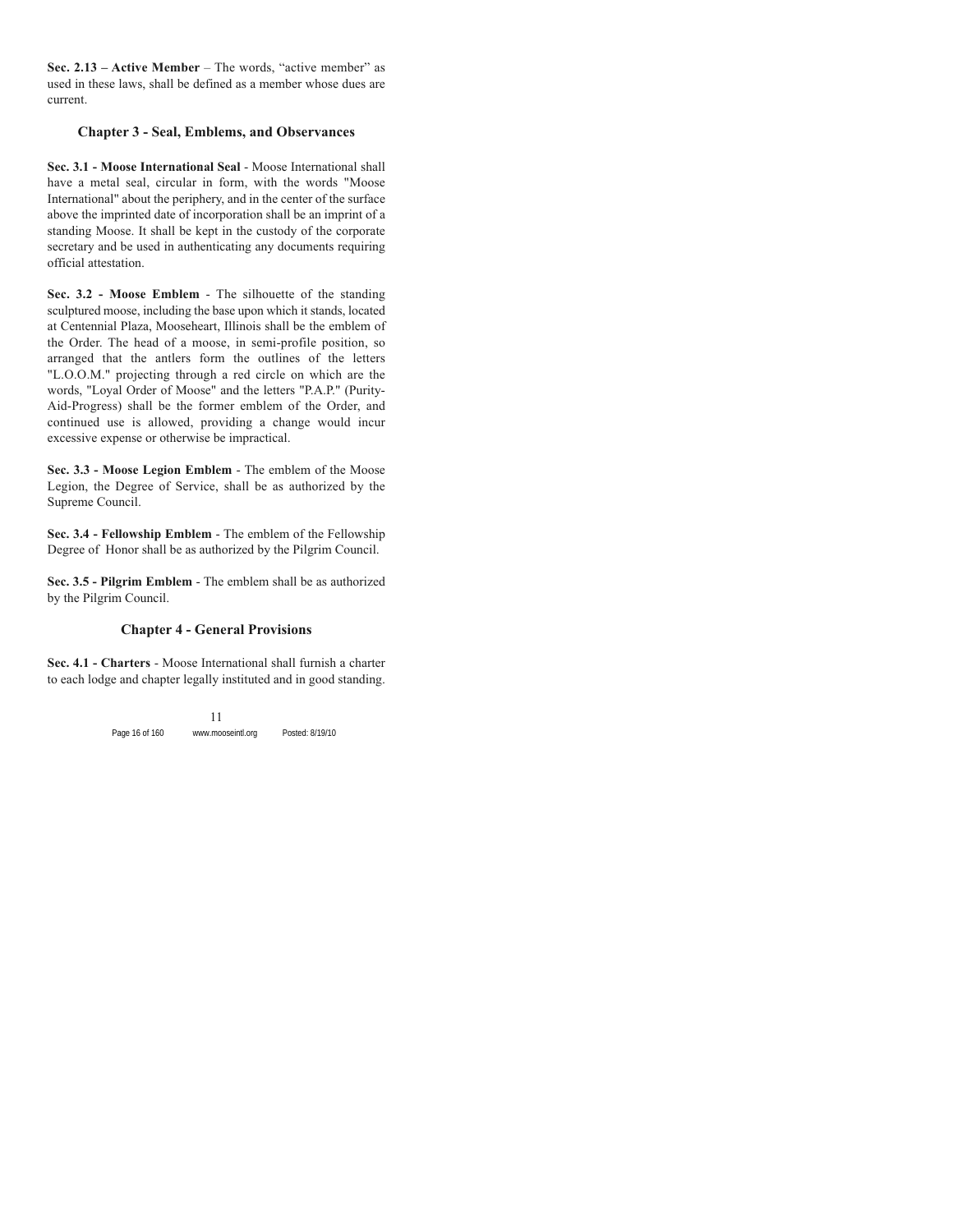**Sec. 4.2 - Granting of Authority** - The Supreme Lodge shall delegate to lodges, chapters, degrees and other units of the Order now existing or hereafter created, such authority as determined appropriate by the Supreme Council.

**Sec. 4.3 - Expense Allowance** - Supreme Lodge officers, committee members and board members, when away from their homes on authorized business, may be reimbursed for their expenses, not to exceed governmental expense guidelines for housing and meals, along with mileage or actual transportation expense as authorized by the Supreme Council.

**Sec. 4.4 - Honors** - For special services rendered, the Supreme Lodge, when in session, may confer the honor of Past Supreme Governor upon any active Past Governor who is a member of a lodge in good standing.

**Sec. 4.5 - Rituals** - The principles, goals and ideals of the Order shall be exemplified in rituals approved by the Supreme Council. Rituals shall be used in various ceremonies and enrollments as authorized and directed by the Supreme Council.

**Sec. 4.6 - Supplies** - Only official supplies and paraphernalia authorized by the Supreme Council and purchased through the Catalog Sales Department at Moose International, may be worn or used by members of the lodges, units, degrees, chapters, etc. The preceding does not include the Pilgrim and Fellowship Degrees, which are under the jurisdiction of the Pilgrim Council. The General Governor may authorize unofficial supplies, articles, items and clothing created or used by members when not in conflict with the General Laws. Unless otherwise allowed, all official supplies of the Order shall be purchased through the Catalog Sales Department at Moose International.

## **Chapter 5 - Powers of Moose International**

**Sec. 5.1 - To Define Duties and Responsibilities** - Moose International shall perform all duties as are usually performed by corporate headquarters of similar corporations, in matters of common interest to all lodges, chapters and other units of the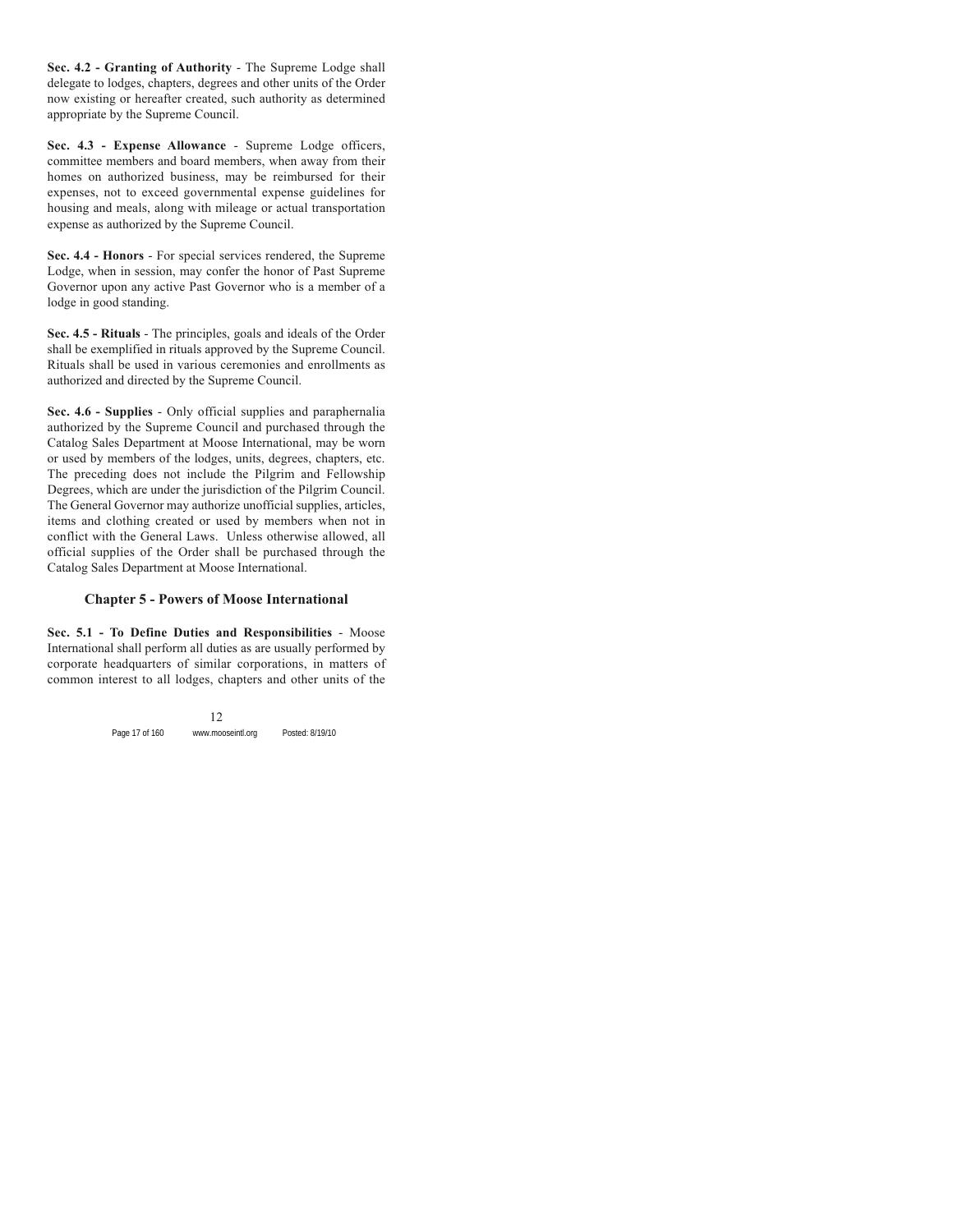Order so there may be uniformity of operation in matters pertaining to the lodge and chapter system.

**Sec. 5.2 - To Act as Member, Shareholder or Trustee** - Moose International may act as a member, shareholder, or trustee, or appoint trustees, of any foundations, endowment funds, trust funds and subsidiary or related corporations whether non-profit or for profit and may establish the same for charitable, educational, benevolent, or any other purpose for which the Order is created.

**Sec. 5.3 - Authority of the Corporation** - Moose International shall act as the corporate entity representing the system of lodges and chapters. The corporation shall represent the corporate interests of the lodge and chapter system wherever the fraternity may operate.

**Sec. 5.4 - To Observe the General Laws** - The General Laws and Constitution are the power and authority enabling Moose International to act on behalf of or at the direction of the lodges, the Supreme Lodge, the chapters, and all other units and degrees of the Order.

## **Chapter 6 - Board of Directors - Mooseheart Child City & School, Inc.**

**Sec. 6.1 - Creation and Duties** - The Mooseheart Board of Directors shall consist of not less than three (3) nor more than nine (9) members.

The Board of Directors shall be comprised of active members of The Supreme Lodge of the Loyal Order of Moose and active members of the College of Regents of the Women of the Moose. One (1) director shall be the Director General and one (1) shall be the Supreme Governor. The sole member shall elect the remaining directors.

The Mooseheart Board of Directors shall have authority to administer and govern the affairs of Mooseheart. They shall elect corporate officers as they deem proper.

**Sec. 6.2 - Elections** - Other than the Director General and the Supreme Governor, the members of the Board of Directors are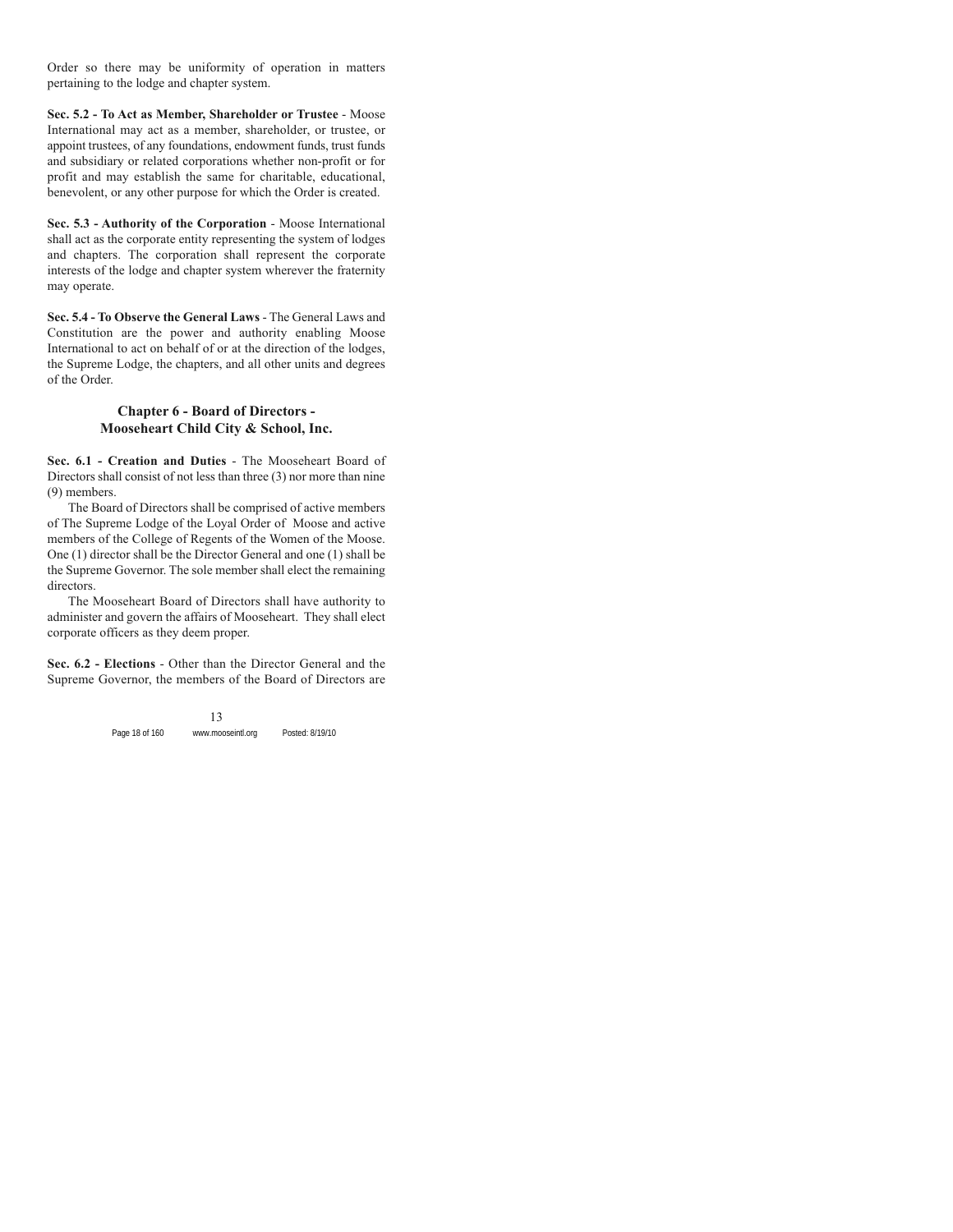elected by the sole member of the corporation (which shall be Moose International, Inc.). Any director may, by notice in writing to the board, resign at any time. The sole member, with or without cause, may remove any director from office at any time.

**Sec. 6.3 - Terms of Office** - Each director shall hold office for a term of one (1) year. Each director shall serve until his successor is elected and qualified, unless the office has been previously declared vacant due to resignation, removal from office or death. Directors shall be elected at the corporation's annual meeting. If an annual meeting is not held or directors are not elected at the annual meeting, they may be elected at a special meeting held for that purpose. The term "year" shall mean the period from one annual meeting until the close of the next annual meeting. If a director is elected at a special meeting, a "year" shall mean the period from the special meeting until the close of the next annual meeting.

**Sec. 6.4 - Qualification of Directors** - A member elected to the Mooseheart Board of Directors must be an active member of the Supreme Lodge of the Loyal Order of Moose or be an active member of the College of Regents of the Women of the Moose.

**Sec. 6.5 - Admission Regulations & Rules** - The Mooseheart Board of Directors shall make rules and regulations as they deem proper for the admission of children to Mooseheart. They shall prescribe the terms and conditions under which any child may reside at Mooseheart, the employment of the mother of any child residing at Mooseheart and for the discontinuing of the residence of any child or employment of its mother at Mooseheart. They shall have complete authority to determine in each case who shall be admitted to Mooseheart, the conditions under which any person may reside at Mooseheart and may terminate the residence and/or employment at Mooseheart of any person at any time.

The board shall determine the terms and conditions of contracts to be entered into between Mooseheart and any surviving parent or legally appointed guardian of any child for the admission to Mooseheart of such child, for the conditions of its residence at Mooseheart and for the termination of the residence at Mooseheart of any child. They shall require the appointment by a competent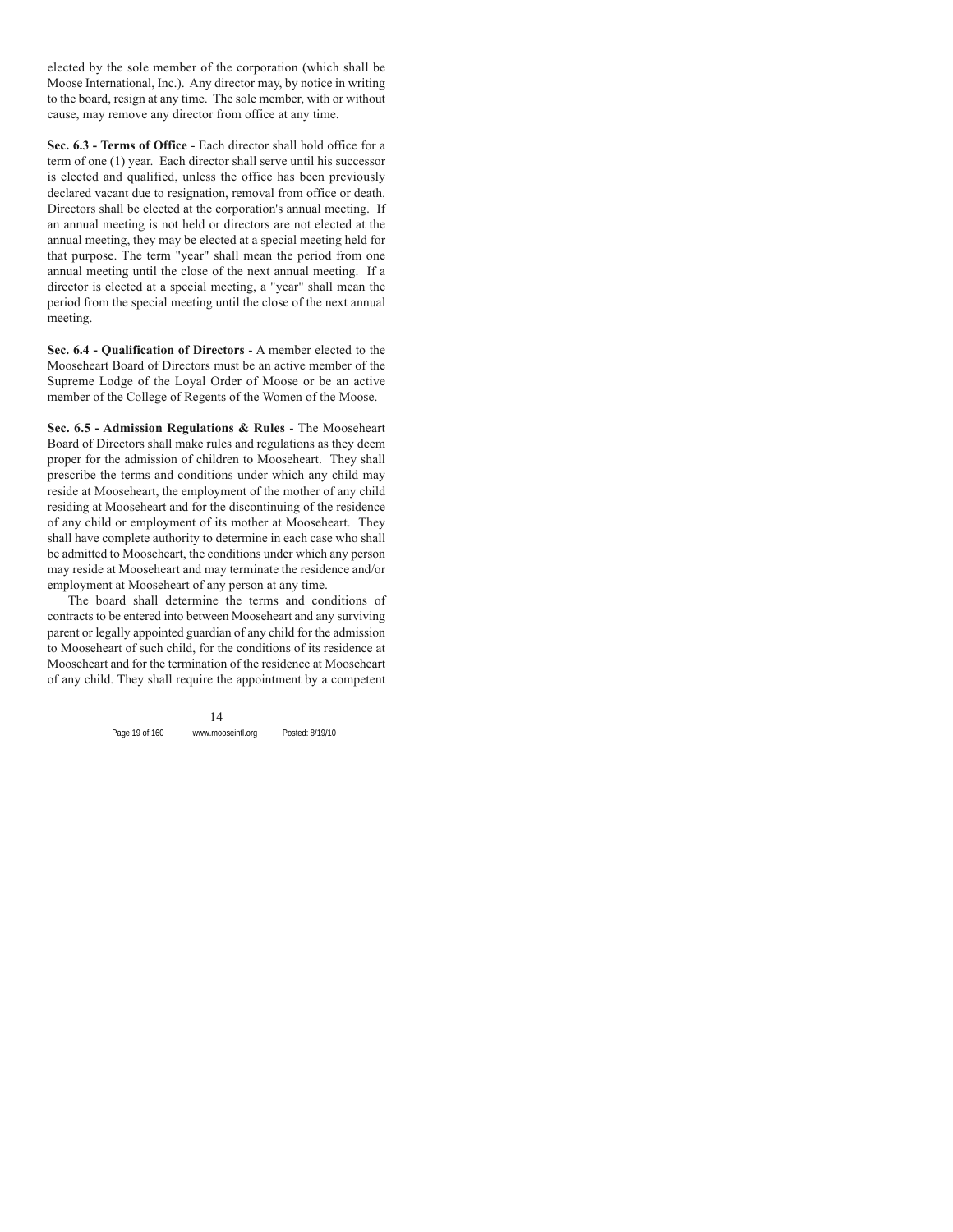court of a guardian of the person of any child seeking admission to Mooseheart unless there is a surviving parent to act for the child. The board may delegate the review, determination and sufficiency of admission procedures, contracts and the appointment of guardians for minor residents of Mooseheart to an Admissions and Demissions Committee.

## **Chapter 7 - Board of Directors - Moosehaven, Inc.**

**Sec. 7.1 - Creation and Duties** - The Moosehaven Board of Directors shall consist of not less than three (3) nor more than nine (9) members. The Board of Directors shall be comprised of active members of the Supreme Lodge of the Loyal Order of Moose and active members of the College of Regents of the Women of the Moose. One (1) director shall be the Director General and one (1) shall be the Supreme Governor. The sole member shall elect the remaining directors.

The Moosehaven Board of Directors shall have authority to administer and govern the affairs of Moosehaven. They shall elect corporate officers, as they deem proper.

**Sec. 7.2 - Elections** - Other than the Director General and the Supreme Governor, the members of the Board of Directors are elected by the sole member of the corporation (which shall be Moose International, Inc.). Any director may, by notice in writing to the board, resign at any time. The sole member, with or without cause, may remove any director from office at any time.

**Sec. 7.3 - Terms of Office** - Each director shall hold office for a term of one (1) year. Each director shall serve until his successor is elected and qualified, unless the office has been previously declared vacant due to resignation, removal from office or death. Directors shall be elected at the corporation's annual meeting. If an annual meeting is not held or directors are not elected at the annual meeting, they may be elected at a special meeting held for that purpose. The term "year" shall mean the period from one annual meeting until the close of the next annual meeting. If a director is elected at a special meeting, a "year" shall mean the period from the special meeting until the close of the next annual meeting.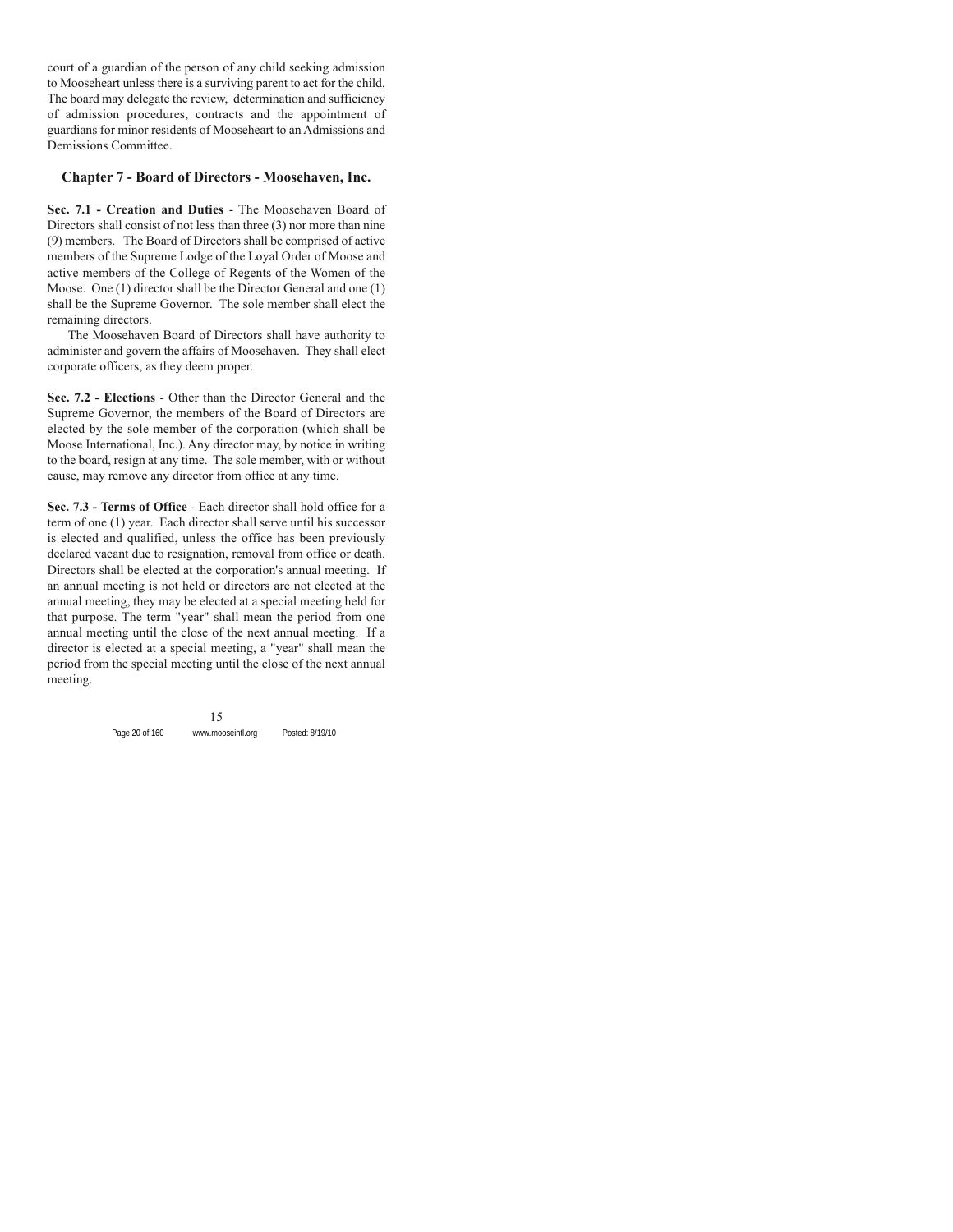**Sec. 7.4 - Qualification of Directors** - A member elected to the Moosehaven Board of Directors must be an active member of the Supreme Lodge of the Loyal Order of Moose or be an active member of the College of Regents of the Women of the Moose.

**Sec. 7.5 - Admission Regulations & Rules** - The Moosehaven Board of Directors shall make rules and regulations for the admission of members to Moosehaven, and prescribe the terms and conditions under which members and/or their spouses may be admitted to Moosehaven. They shall determine the terms and conditions of contracts to be entered into between Moosehaven and any member or person residing there, and for the termination of the residence at Moosehaven of any person.

When an applicant is admitted to Moosehaven, he/she shall be presented an annual non-beneficiary (if applicable) membership card by his/her lodge/chapter during the continuance of his/her residence at Moosehaven. The board may delegate the review, determination and sufficiency of admission procedures, contracts, rules and regulations to an Admissions and Demissions Committee.

#### **Chapter 8 - Board of Directors Moose Foundation, Inc.**

**Sec. 8.1 - Creation** - The number of directors of the corporation shall be equal to twice the number of "Beneficiary Organizations" of the corporation, as defined in the Articles of Incorporation, less one (1). Each of the Beneficiary Organizations shall be entitled to nominate one (1) individual to be elected as a director. Any one such director may be referred to as a "Beneficiary Director". The remaining directors, referred to as "Independent Directors", shall be nominated by the current Board of Directors. To be nominated as a Beneficiary Director or as an Independent Director, an individual must be an active member of The Supreme Lodge of the Loyal Order of Moose or be an active member of the College of Regents of the Women of the Moose. The nominee shall not be currently serving in any capacity as a director, officer or employee of Moose International, Inc. or any related foundation, endowment fund, trust or subsidiary. To serve as an Independent Director, an individual must have previously served as a member of the Supreme Council (the Board of Directors of Moose International),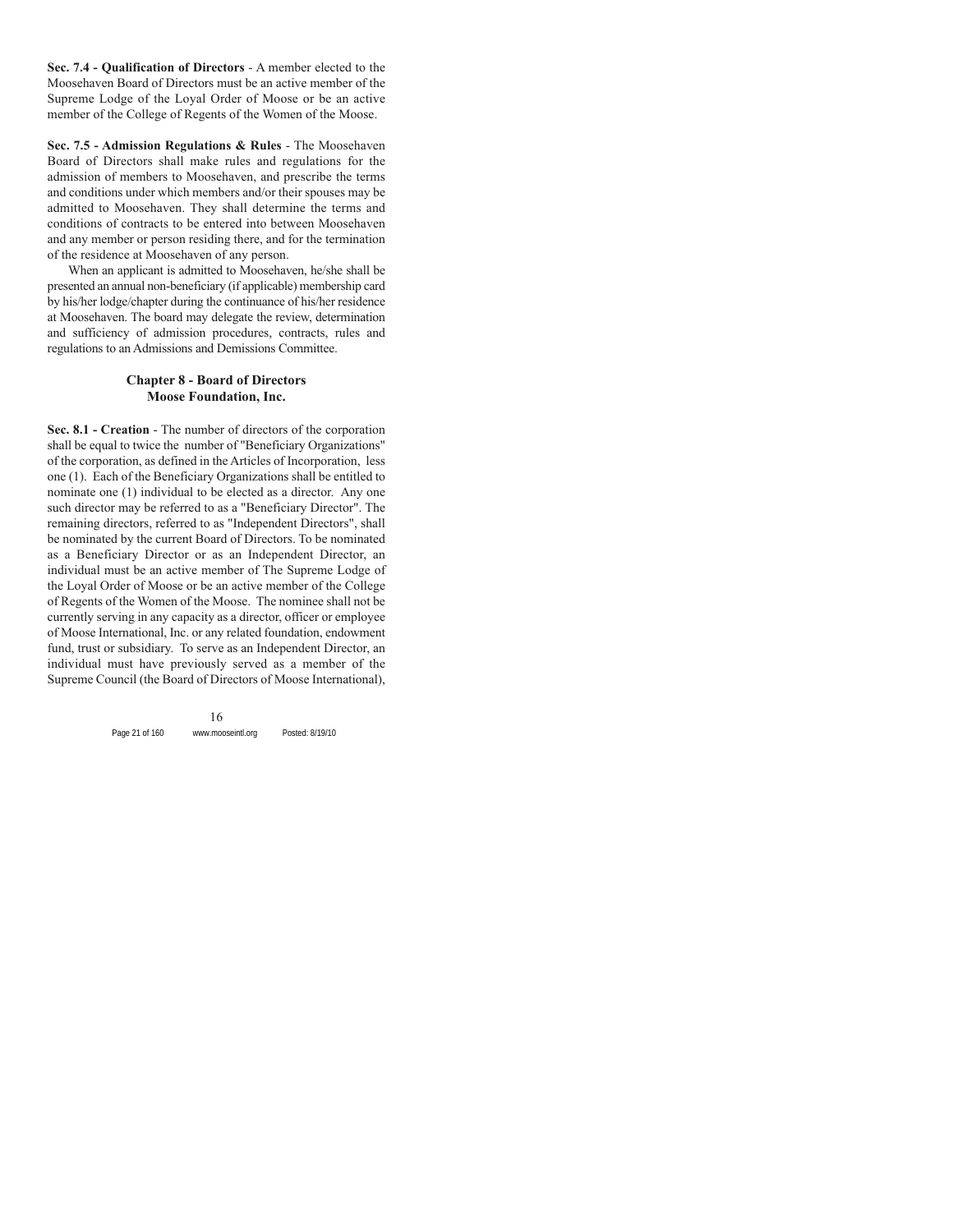as an officer of Moose International as a Grand Chancellor of the Women of the Moose, or as a member of the Grand Council of the Women of the Moose. The directors of each class shall be elected from nominations for that class by the currently serving directors of the corporation at the annual meeting.

The Board of Directors shall have the authority to administer and govern the affairs of the corporation. They shall elect corporate officers as they deem proper.

**Sec. 8.2 - Term of Directors** - Each director shall serve a term of one (1) year until his successor is elected and qualified, unless the office has been previously declared vacant due to resignation, removal from office or death.

**Sec. 8.3 - Duties of Directors** - The corporation is organized exclusively for charitable, educational and scientific purposes within the meaning of Section 501 (c) (3) of the Internal Revenue Code of 1986, as amended from time to time (hereinafter the "Code"). The corporation is organized and shall operate exclusively to benefit, support and carry out the purposes of one or more beneficiary organizations, including but not limited to: Moose Charities, Inc., Mooseheart Child City & School, Inc., and Moosehaven, Inc. The determination, amount and nature of any distributions made to, or on behalf of, any person or entity shall be within the sole discretion of the corporation's Board of Directors.

The Board of Directors may terminate or modify any established pattern of distributions or course of dealing regarding the funds of the corporation or any beneficiary organization.

## **Chapter 9 - Board of Directors Moose Charities, Inc.**

**Sec. 9.1 - Creation and Duties** - The Moose Charities Board of Directors shall consist of not less than three (3) nor more than nine (9) members. The Board of Directors shall be comprised of active members of the Supreme Lodge of the Loyal Order of Moose and active members of the College of Regents of the Women of the Moose. One (1) director shall be the Director General and one (1) shall be the Supreme Governor. The sole member shall elect the remaining directors.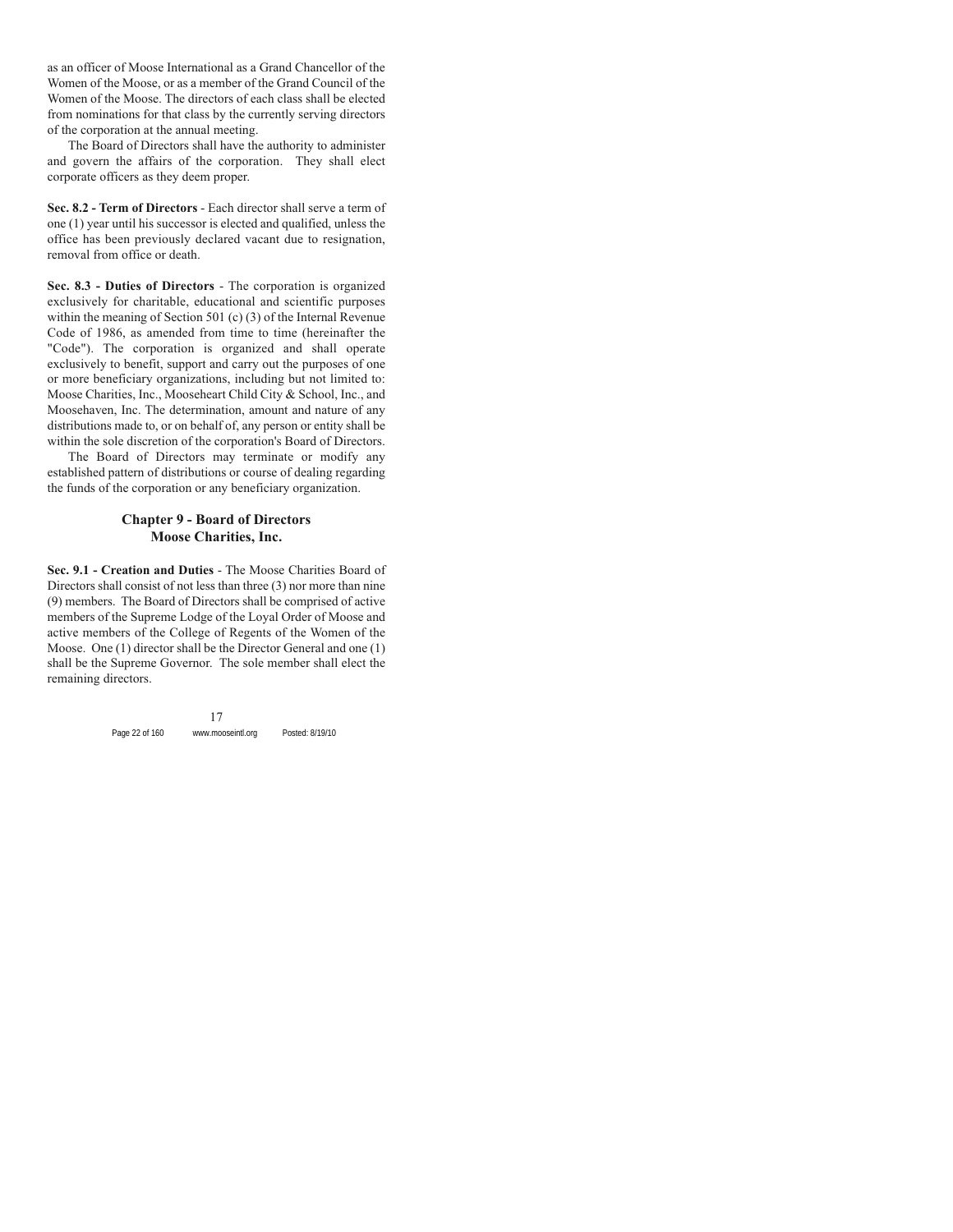The Moose Charities Board of Directors shall have authority to administer and govern the affairs of Moose Charities, Inc. They shall elect corporate officers as they deem proper.

**Sec. 9.2 - Elections** - Other than the Director General and the Supreme Governor, the members of the Board of Directors are elected by the sole member of the corporation (which shall be Moose International, Inc.). Any director may, by notice in writing to the board, resign at any time. The sole member, with or without cause, may remove any director from office at any time.

**Sec. 9.3 - Terms of Office** - Each director shall hold office for a term of one (1) year. Each director shall serve until his successor is elected and qualified, unless the office has been previously declared vacant due to resignation, removal from office or death. Directors shall be elected at the corporation's annual meeting. If an annual meeting is not held or directors are not elected at the annual meeting, they may be elected at a special meeting held for that purpose. The term "year" shall mean the period from one annual meeting until the close of the next annual meeting. If a director is elected at a special meeting, a "year" shall mean the period from the special meeting until the close of the next annual meeting.

**Sec. 9.4 - Qualification of Directors** - A member elected to the Moose Charities Board of Directors must be an active member of the Supreme Lodge of the Loyal Order of Moose or be an active member of the College of Regents of the Women of the Moose.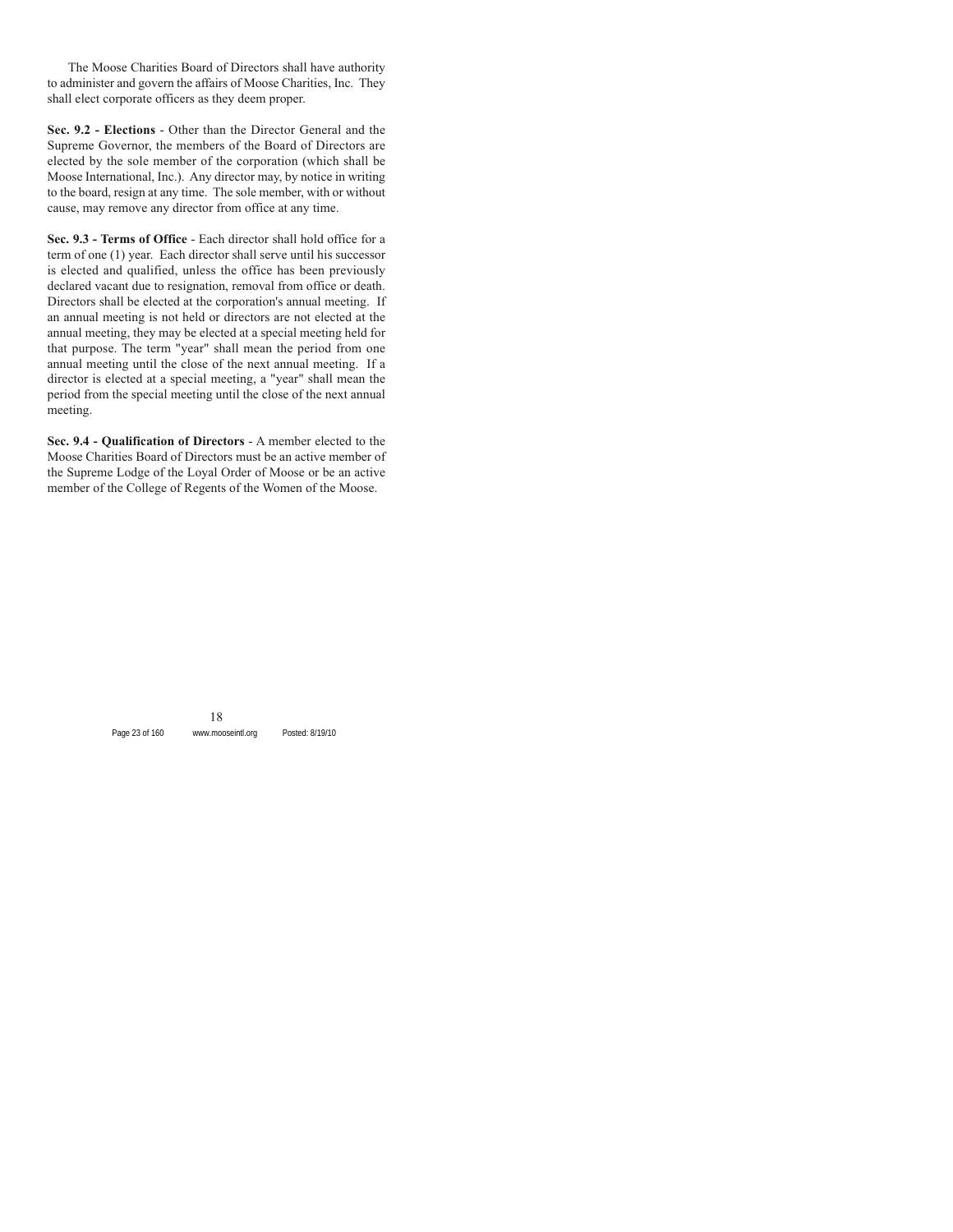## **LEGISLATIVE BRANCH OF THE ORDER**

## **Chapter 10 - Conventions**

**Sec. 10.1 - Annual International Conventions** - An Annual International Convention shall be held each year at a place and on dates and times as determined by the Supreme Council, at which legislation may be enacted.

**Sec. 10.2 - Presiding Officer** - The presiding officer, at any meeting of the Supreme Lodge, shall be the Supreme Governor, followed in order by the Supreme Jr. Governor and the Supreme Prelate. However, the presiding officer may yield his gavel to the Director General as he may deem fit and proper and, when so acting, the Director General shall exercise all power of the presiding officer.

**Sec. 10.3 - Quorum of an International Convention** - One hundred (100) members of the Supreme Lodge shall constitute a quorum for transaction of business at any duly authorized session and provided an authorized officer shall be present to preside.

**Sec. 10.4 - Proceedings** - The proceedings of the International Convention shall be kept. The official record shall be published and provided to each lodge, and to any Past Governor or Representative in attendance who makes a written request prior to the close of the convention.

**Sec. 10.5 - Order of Business** - The Annual International Convention shall adopt as its order of business any or all lawful recommendations of the Rules and Order Committee, subject to prior approval of the Supreme Council.

**Sec. 10.6 - The Decision of the Presiding Officer** - The Supreme Governor, or any other duly authorized presiding officer, shall announce the decision of the Supreme Lodge upon all subjects; he may speak upon "points of order" in preference to other members; and he may decide "points of order" without debate, subject, however, to an appeal to the Supreme Lodge by any two ((2)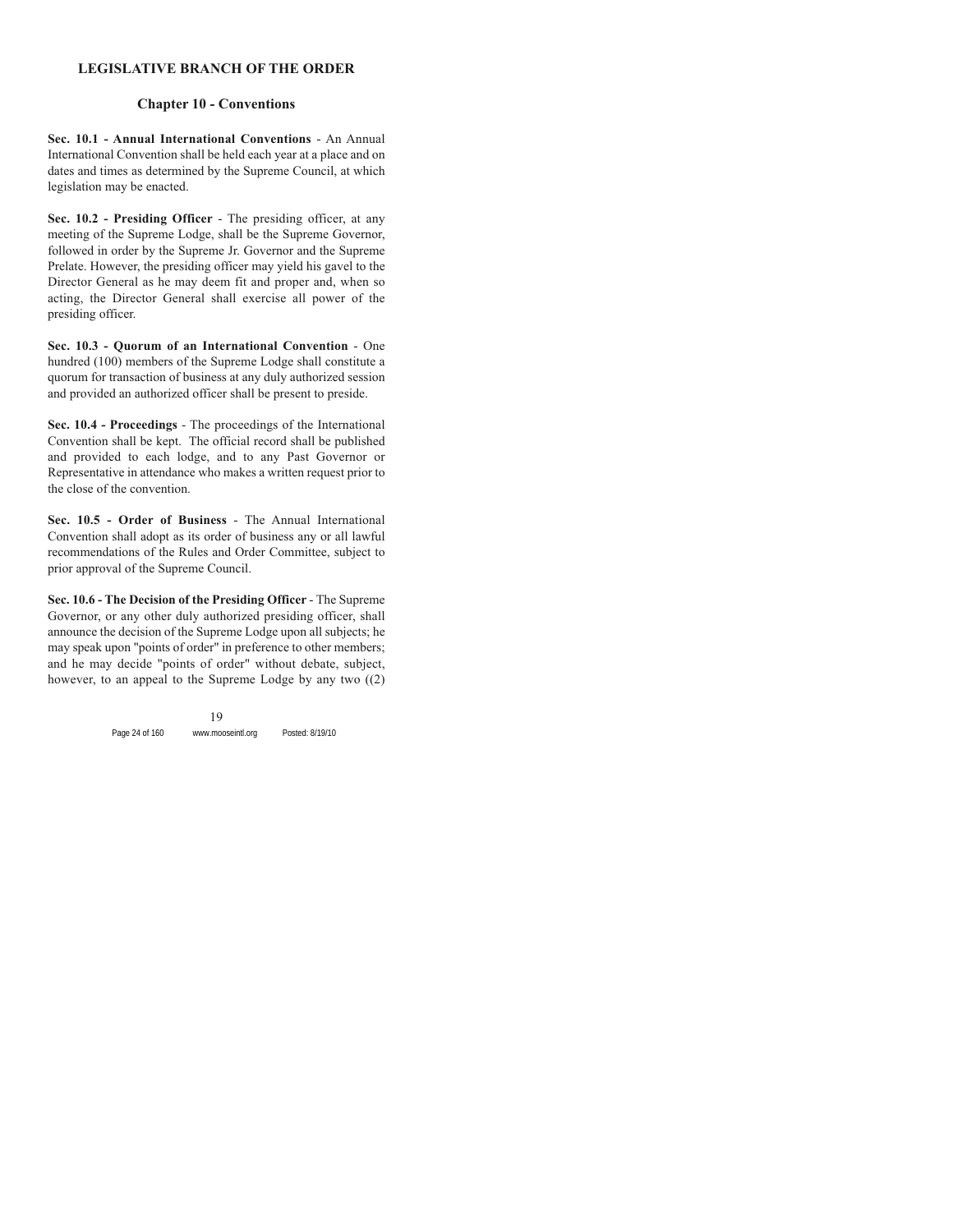members. No member shall speak more than once upon such appeal, nor upon any matter before the Supreme Lodge, without the presiding officer's approval. Members shall not, while attending the Supreme Lodge session, indulge in personalities, indecorous language, or upon the political, religious or social affiliations of its members.

**Sec. 10.7 - Majority Vote** - Unless otherwise stated herein, the majority shall rule on all matters of the Supreme Lodge.

**Sec. 10.8 - Parliamentary Law** - Robert's Rules of Order (Newly Revised Edition) shall govern all proceedings of the Supreme Lodge while in session and decide all points of order when not otherwise provided for by the General Laws.

## **Chapter 11 - Powers of Supreme Lodge**

**Sec. 11.1 - To Authorize and Empower Moose International** - The Supreme Lodge shall authorize Moose International to act as headquarters for the system of member lodges and chapters. Moose International shall act in matters of common interest to all lodges, chapters and other units of the Order so there may be uniformity of operation in all matters pertaining to the lodge and chapter system and as otherwise provided for in these General Laws. The powers of the Supreme Lodge as enumerated herein are exercised through Moose International as provided in Chapter 5.

**Sec. 11.2 - To Define Offenses and Enforce Penalties** - The Supreme Lodge shall be the judge of the election and qualification of its members. It shall have the power to define the offenses of any member, lodge, chapter or unit of the Order, make provisions for the hearing and trial of charges as may be prescribed by law and for the enforcement of all judgments and penalties invoked.

**Sec. 11.3 - To Define Duties** - The Supreme Lodge shall have power to define the powers and duties of all its officers, boards and committees, or bodies operating in its name.

**Sec. 11.4 - Institution of Member Lodges** - The Supreme Lodge shall authorize the institution of member lodges and chapters, and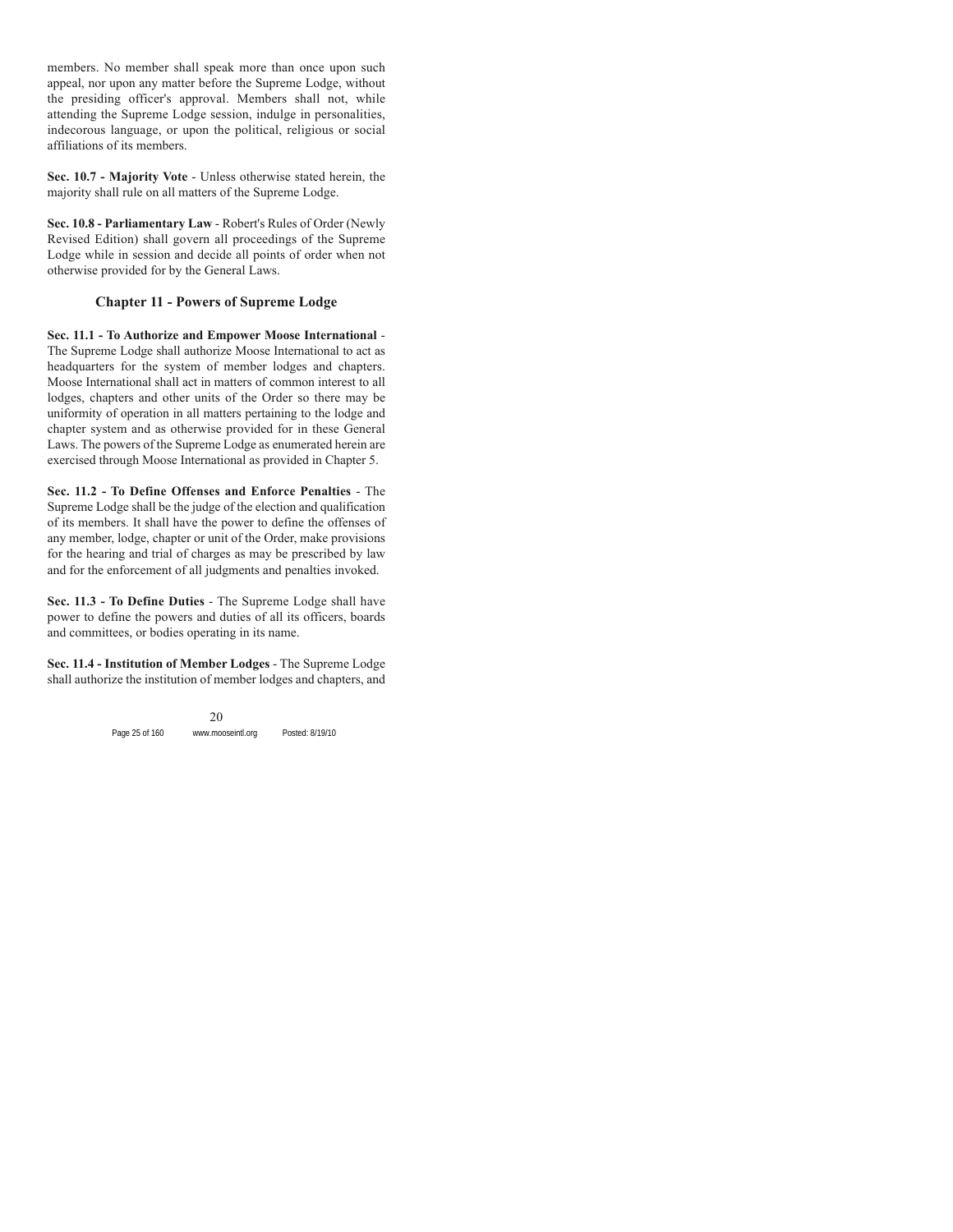empower the General Governor and Grand Chancellor, respectively, to issue dispensations and charters for new lodges and chapters. The Supreme Lodge shall also provide for the suspension or forfeiture of charters, as authorized by the laws of the Order.

**Sec. 11.5 - To Create and Operate all Units and Degrees** - The Supreme Lodge shall provide for the operation of the Loyal Order of Moose, Women of the Moose, and other functioning units and activities for the furtherance of the purposes of the Order.

**Sec. 11.6 - To Enact and Amend the General Laws** - The Supreme Lodge shall enact all necessary and proper laws for carrying into effect the powers and purposes of the Supreme Lodge or any department or officer thereof. Enacted laws shall take effect as of the first (1st) day of the month following their enactment, unless otherwise provided, and shall be of general application and be called General Laws.

## **Chapter 12 - Election of Supreme Lodge Officers**

**Sec. 12.1 - When Elected** - Subject to the provisions of Article VII of the Constitution and Section 19.2 (c), the elected and appointed officers of the Supreme Lodge shall be elected or appointed at the Annual International Convention for the term fixed by law. No member shall hold more than one (1) elective office at the same time.

**Sec. 12.2 - How Nominated and Elected** - The nomination and election of elective officers shall be as herein provided. The nominations, election and installation of officers shall be as provided for by the Rules and Order Committee's report, as approved by the Supreme Council and adopted at each annual International Convention. In all cases of election, the votes of the majority of those members of the Supreme Lodge voting shall elect. When only one (1) candidate for each office has been nominated, the members of the Supreme Lodge voting, following an appropriate motion and second, by majority action, may order any member of the Supreme Lodge to cast a unanimous ballot for all offices. In case of a tie for any office, the voting shall continue until a choice shall have been made. The three (3) candidates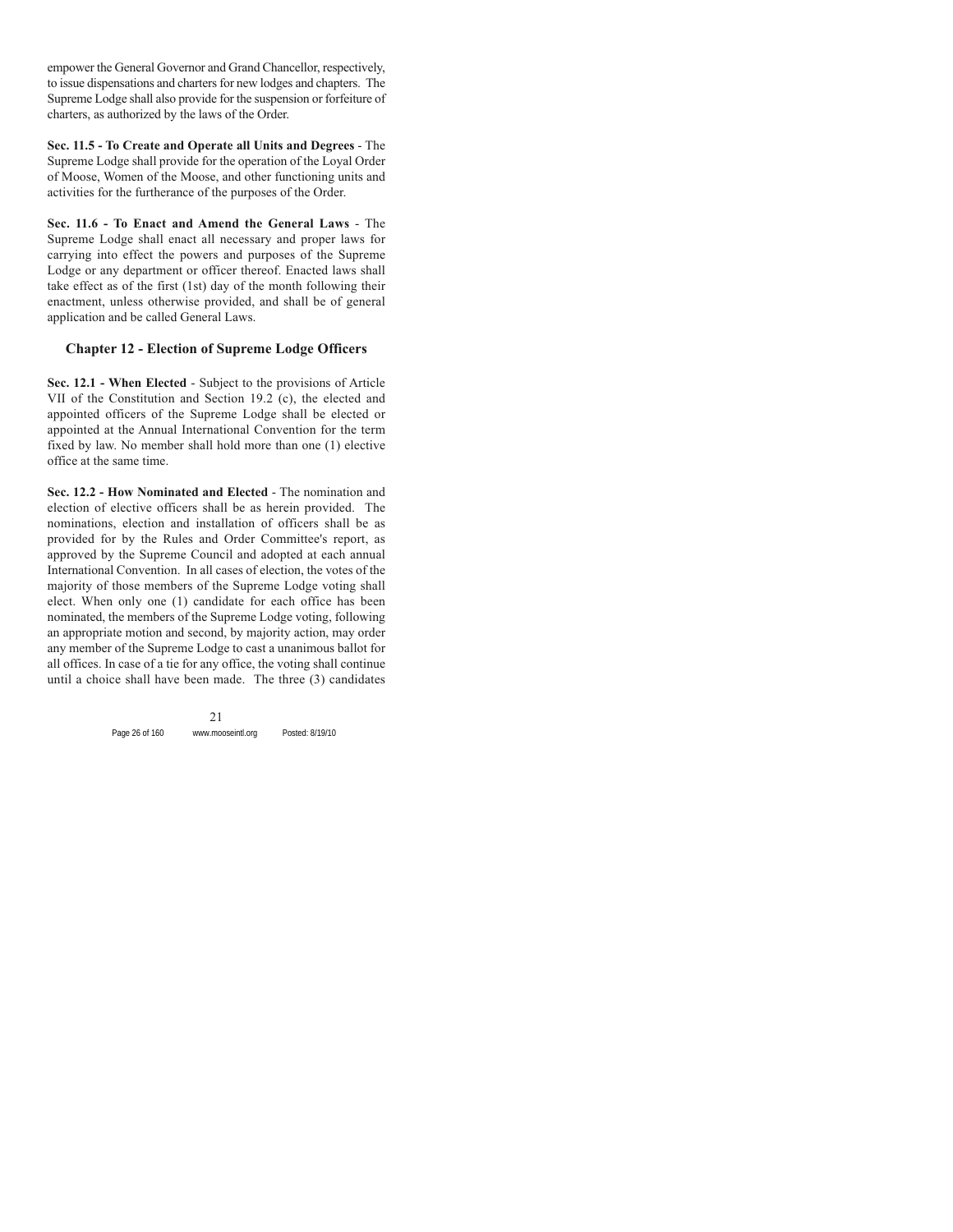receiving the highest number of votes on the first vote shall be the only candidates voted on the second vote and on a third vote, if necessary, the candidate receiving the lowest vote on the second vote shall be dropped.

**Sec. 12.3 - Terms of Office** - The terms of the Supreme Governor, Supreme Junior Governor, and Supreme Prelate shall be for one (1) year. The terms of the eight (8) Supreme Councilmen shall be for four (4) years; provided, however, that four (4) Councilmen shall be elected at each convention held in the odd number years. The terms of all Supreme Lodge Officers shall commence on the first (1st) day following their installation unless a different date has been determined by the Supreme Council.

**Sec. 12.4 - Election Conduct** - No candidate for any Supreme Lodge office shall be permitted in any place or manner to campaign for election by the distribution of any letters or other written materials or through any electronic media. Providing a letter and resume' to the Director General or Supreme Council shall not be considered campaigning. Any candidate violating this section or permitting this section to be violated by others on his behalf shall, upon being found guilty by the Supreme Forum, be disqualified from holding any office for which he was a candidate. However, following an uncontested nomination, members, at an International Convention, may celebrate by appropriate demonstration.

## **Chapter 13 - Appointed Officers of Supreme Lodge**

**Sec. 13.1 - How and By Whom Appointed** - The Supreme Governor, with the consent of the Supreme Council, shall appoint the Supreme Sergeant-at-Arms, the Supreme Inner Guard, and the Supreme Outer Guard to serve for one (1) year. The terms of additional Supreme Lodge Officers as authorized by the Supreme Council and as provided in Article VII of the Constitution shall be determined by the Supreme Council.

## **Chapter 14 - Supreme Lodge Committees and Duties**

**Sec. 14.1 - Appointment and Number** - The regular committees of the Supreme Lodge shall be as follows: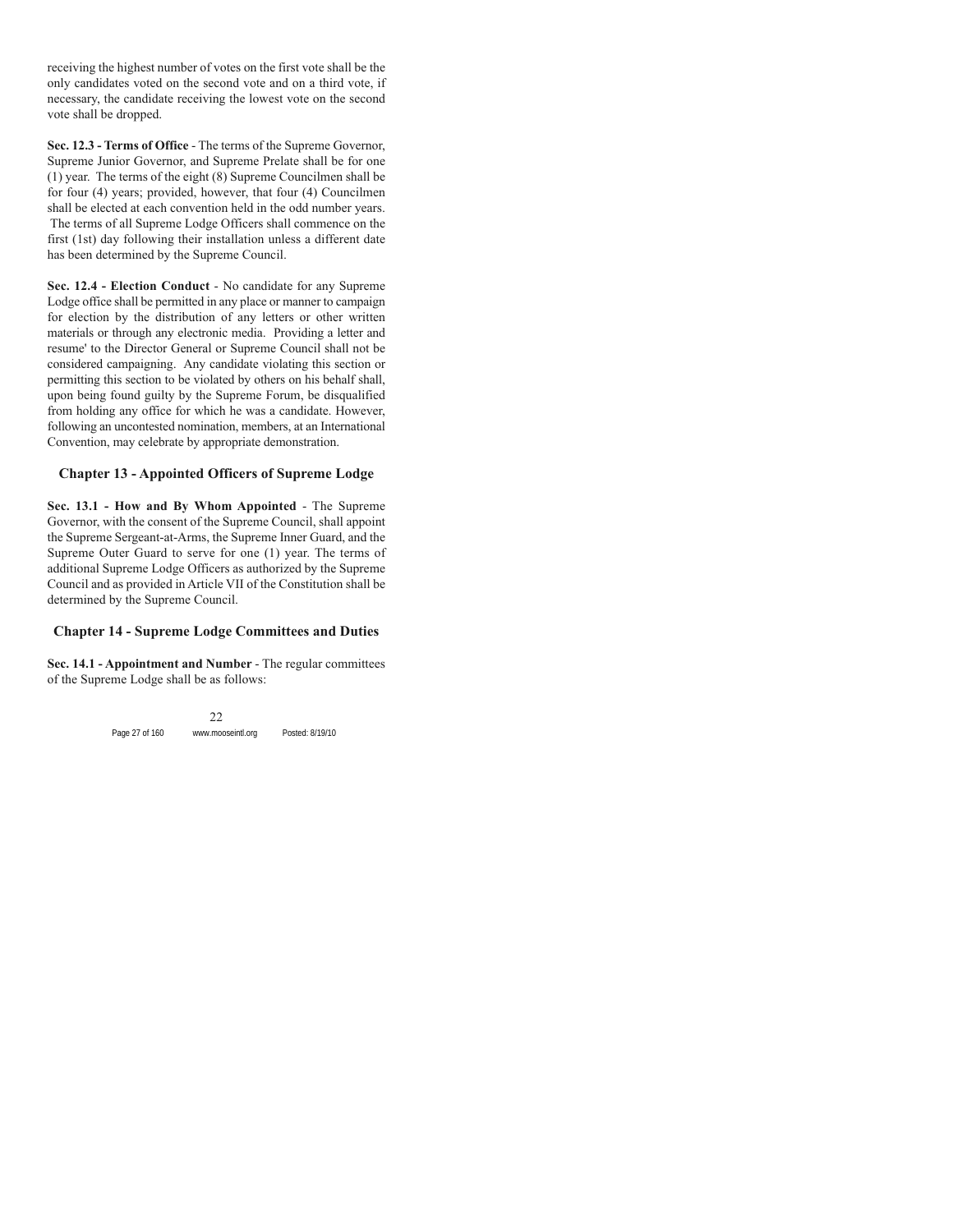- (a) Judiciary
- (b) Resolutions
- (c) Ritual
- (d) Credentials
- (e) Grievance
- (f) Audit
- (g) Community Service
- (h) Rules and Order
- (i) State of the Order
- (j) Government Relations
- (k) Activities
- (l) Communications
- (m) Loss Prevention
- (n) Special Committees (may be appointed as deemed necessary)

Unless otherwise specified herein, each of the above-named committees, excepting Credentials and State of the Order, shall consist of not less than three (3), nor more than ten (10) active members of the Order. The Supreme Governor with the advice and consent of the Supreme Council shall appoint all committees. All committees shall be appointed prior to the opening session of the convention at which they are to serve. The Supreme Governor shall appoint such other committees after the convening of the convention as the convention may order. Unless otherwise stated, all committee appointments shall expire upon adjournment of the convention.

**Sec. 14.2 - Judiciary Committee** - The Judiciary Committee shall be a standing committee appointed by the Supreme Governor with the advice and consent of the Supreme Council. Each member shall be appointed for a period of two (2) years.

Before any proposed amendment or addition to the Constitution and General Laws may be submitted to any session of the Supreme Lodge, it must first be presented to the Judiciary Committee within the time period prescribed by Article XII of the Constitution of Moose International, Inc. and the Supreme Lodge. The Judiciary Committee shall review, consider and recommend the passage or rejection of all proposed amendments or additions to the Constitution and General Laws. Should the Judiciary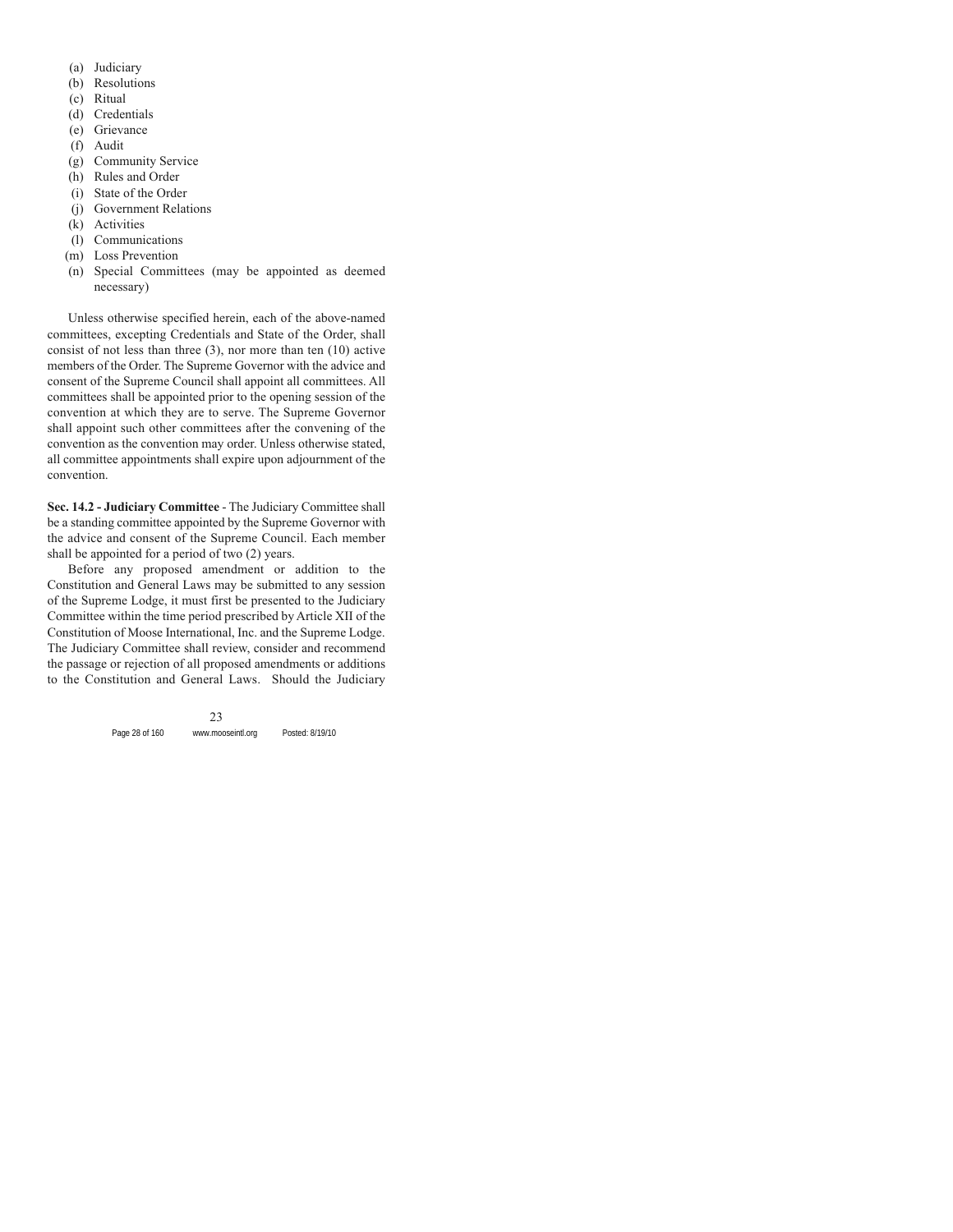Committee, by majority vote, elect not to recommend a proposed amendment, the chairman of the committee shall return the proposal to the submitting member with a letter stating that the proposal will not be recommended to the Supreme Council. A member receiving a returned proposal and letter from the chairman of the committee stating the proposal will not be recommended to the Supreme Council for adoption, may submit the rejected proposal to the Supreme Council for consideration. The Supreme Council shall consider the recommendations of the Judiciary Committee and any member submitting a proposed amendment not recommended by the Judiciary Committee and shall decide which proposed amendments or additions will be submitted for adoption at a session of the Supreme Lodge.

The Judiciary Committee shall also serve as the appellate tribunal for appeals from decisions of a Commissioner. The Judiciary Committee may, as part of its judgment on any appeal, assess costs as it deems appropriate. The General Governor shall not be a member of the Judiciary Committee and shall not participate in appeals, unless requested to make representations or to attend as an interested party by the Judiciary Committee. No member of the Judiciary Committee shall serve in appeals of any case in which he served as Commissioner. Any Judiciary Committee member shall have the right to withdraw from serving on any Appellate Tribunal upon a showing of good cause to the Chairman of the committee. Three (3) members of the Judiciary Committee shall constitute a quorum.

The members of the Judiciary Committee shall meet in the same city during the time the Supreme Lodge Convention is in session to address any proposed changes to the Constitution and General Laws, or as an Appellate Tribunal for any appeals from a lodge or from decisions from a Commissioner. Other meetings, for all purposes, may be held at the call of the Chairman of the Judiciary Committee, or the Director General, at the time and place designated in the notice thereof. The Chairman shall preside at each meeting except when he or the Director General designates some other member of the Judiciary Committee to preside.

**Sec. 14.3 - Resolutions Committee** - The Resolutions Committee shall carefully consider and recommend the passage or rejection of all proposed resolutions coming before the convention. No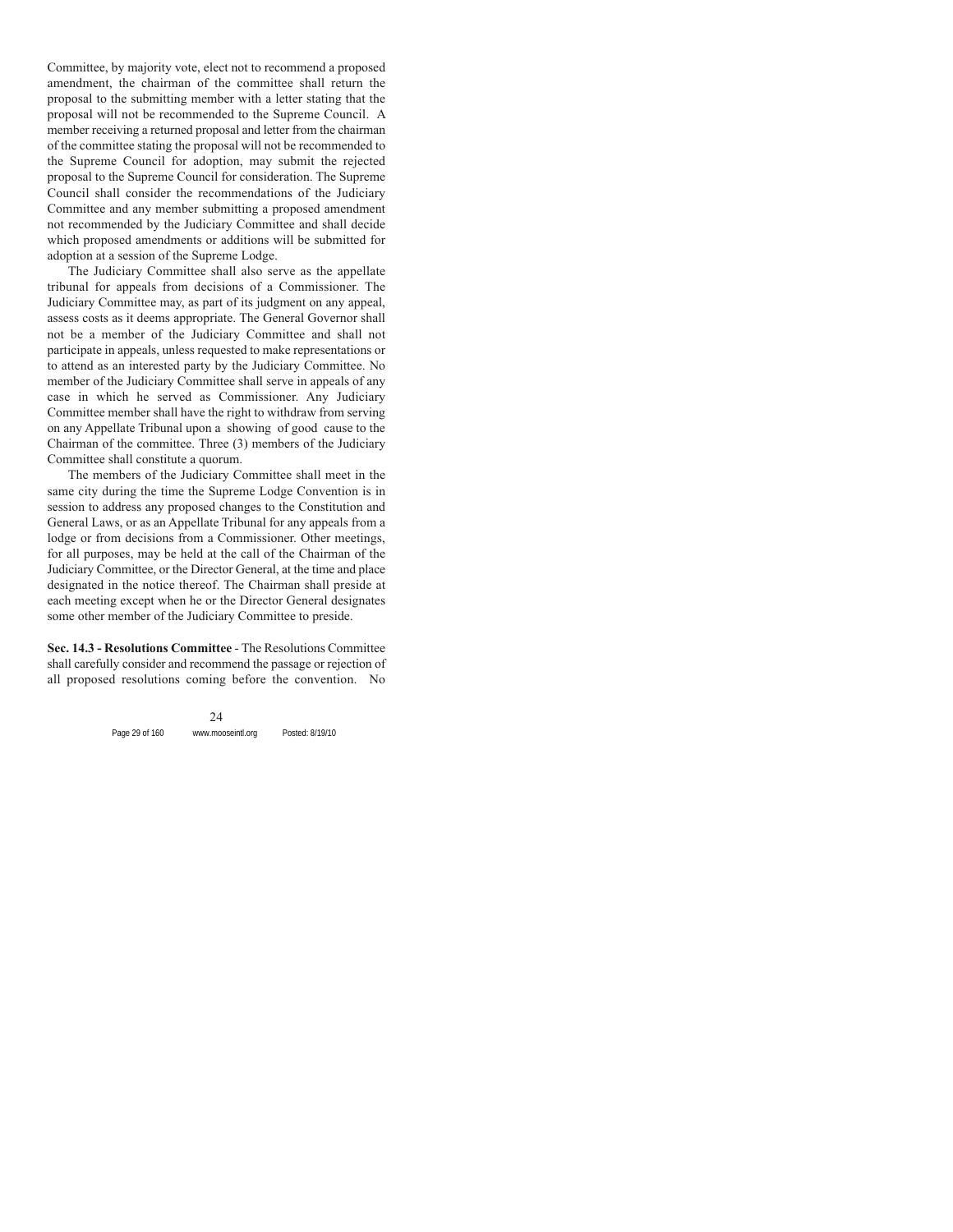resolution may be offered from the floor of the convention until it has been referred to the Resolutions Committee. If rejected by the committee, the resolution may not be presented on the floor of the convention.

**Sec. 14.4 - Ritual Committee** - The Ritual Committee shall conduct ritual competitions, adopt rules and regulations for competition and perform such other duties as the Supreme Council may direct. Each member shall be appointed for a period of two (2) years.

**Sec. 14.5 - Credentials Committee** - The Credentials Committee shall carefully examine all credentials presented by Supreme Lodge Officers, representatives and Past Governors, or referred to it, and file an accurate report with the Supreme Lodge.

**Sec. 14.6 - Grievance Committee** - The Grievance Committee shall investigate all matters referred to it and file a written report with the Supreme Lodge containing its recommendations.

**Sec. 14.7 - Audit Committee** - The Audit Committee shall compute and certify in writing the correctness of all claims of officers, committeemen and all others who are, by law, entitled to claim per diem, mileage, actual transportation expense or other expenses as authorized by the Supreme Council, for those in attendance at the International Convention. The committee shall pay or cause to be paid from funds received from the Controller approved claims and shall immediately return to the Controller all funds remaining in its hands after the close of the convention.

**Sec. 14.8 - Community Service Committee** - The Community Service Committee is a standing committee of the Supreme Lodge. The members of the committee shall be appointed by the Supreme Governor, subject to ratification and approval by the Supreme Council. Each member shall be appointed for a period of two (2) years.

The Community Service Committee shall supervise and encourage participation in community service by member lodges and their Community Service Committees. At each International Convention the committee shall present suitable awards to those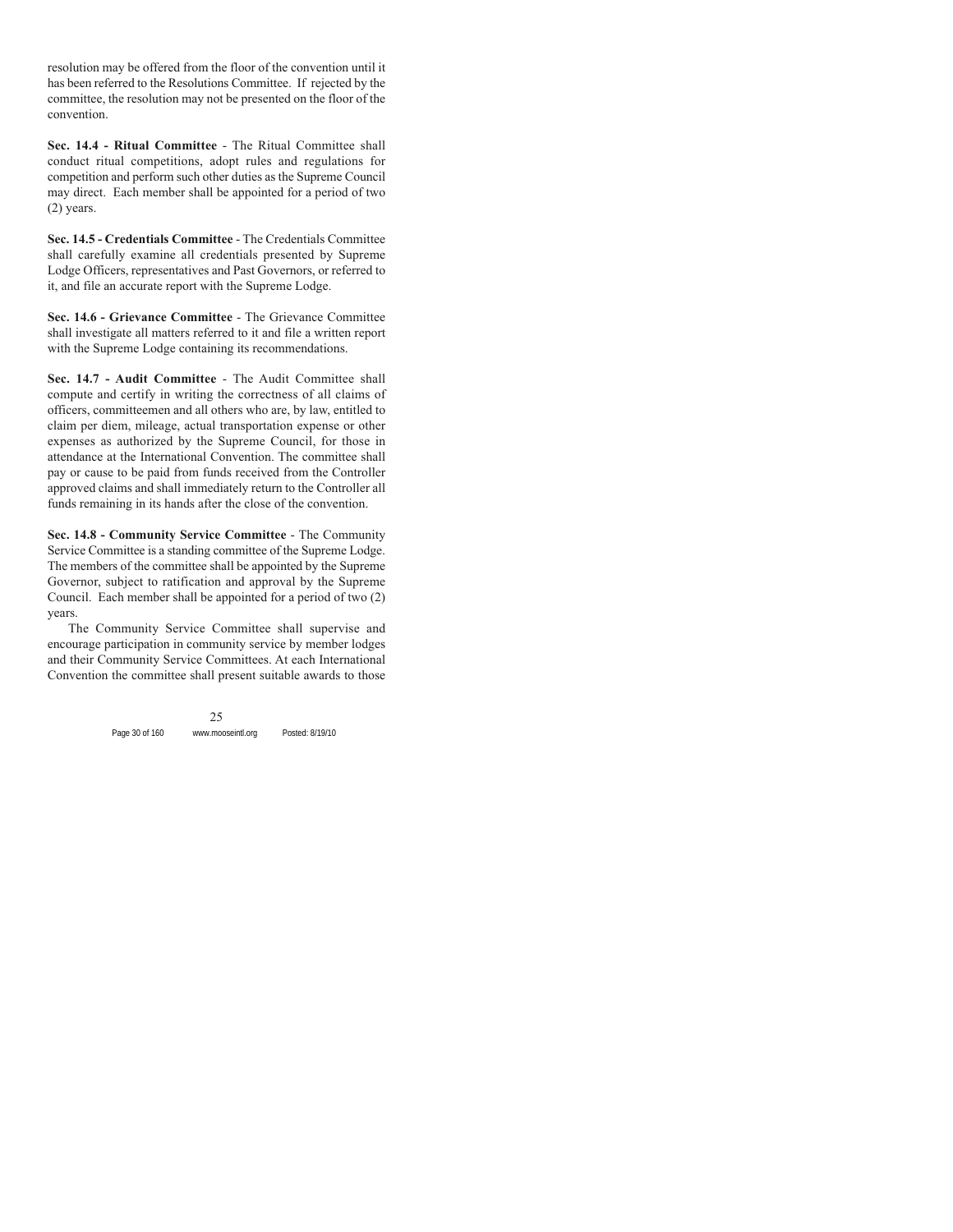lodges whose achievements in such activities have been most outstanding during the preceding year.

**Sec. 14.9 - Rules and Order Committee** - The Rules and Order Committee shall meet prior to the annual opening session of the Supreme Lodge. Subject to prior approval of the Supreme Council, the committee shall propose for adoption the order of business for the convention.

**Sec. 14.10 - State of the Order Committee** - The State of the Order Committee shall be composed of all Past Supreme Governors in attendance at the meeting of the Supreme Lodge. It shall report on the state of the Order and make appropriate recommendations. The committee shall also act as a committee on necrology.

**Sec. 14.11 - Government Relations Committee** - The Government Relations Committee shall be a standing committee, appointed by the Supreme Governor with the advice and consent of the Supreme Council. Each member shall be appointed for a period of two (2) years. The duty of the Government Relations Committee shall be to advise on matters that would affect or improve the fraternity.

**Sec. 14.12 - Activities Committee** - The Activities Committee shall be a standing committee, appointed by the Supreme Governor with the advice and consent of the Supreme Council. The duty of the Activities Committee shall be to coordinate and promote all international sporting events, family activities, social events and travel. Each member shall be appointed for a period of two (2) years.

**Sec. 14.13 - Communications Committee** - The Communications Committee shall be a standing committee, appointed by the Supreme Governor, with the advice and consent of the Supreme Council. The duty of the Communications Committee shall be to consult with and advise designated Moose International staff regarding publications and electronic websites and issues relevant to the fraternity and perform such other duties and responsibilities as directed by the Supreme Council or the Director General. Each member shall be appointed for a period of two (2) years.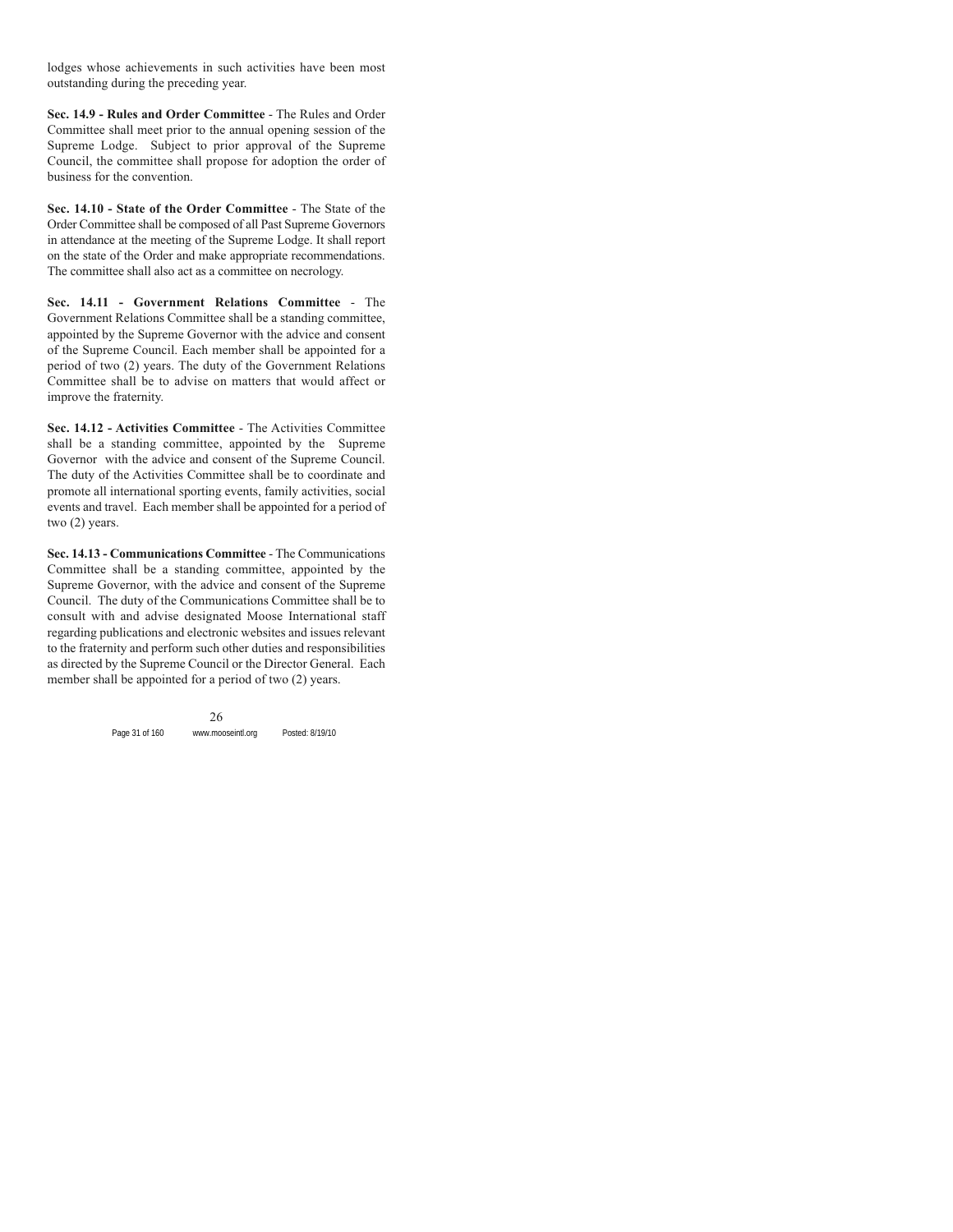**Sec. 14.14 – Loss Prevention Committee** - The Loss Prevention Committee shall be a standing committee, appointed by the Supreme Governor, with the advice and consent of the Supreme Council. The Committee shall review incident and accident data, and risk potentials and make recommendations for actions required to prevent or reduce loss within the fraternity's lodges. Further, the Committee shall plan educational activities and assist in the coordination, support and execution of Moose International's Loss Prevention programs, and perform such other duties as directed by the Supreme Council or the Director General. Each member shall be appointed for a period of two (2) years.

**Sec. 14.15 - Special Committees** - Special Committees shall perform duties and responsibilities as authorized at the time of their appointment.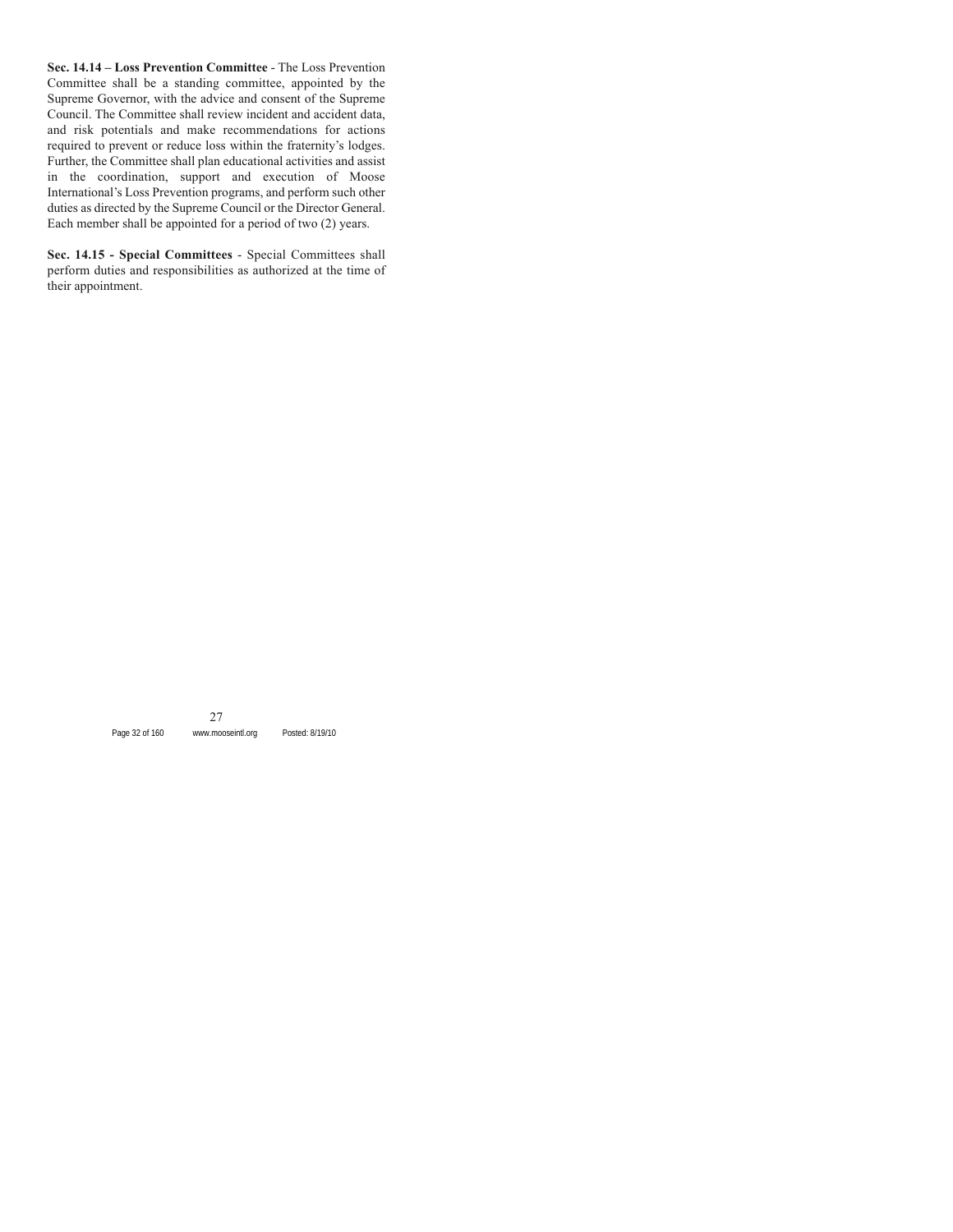## **EXECUTIVE BRANCH OF SUPREME LODGE**

## **Chapter 15 - Director General**

**Sec. 15.1 - Director General** - The Director General shall have general power to direct and supervise all activities and enterprises of Moose International and the Supreme Lodge everywhere. He shall be furnished with any and all information covering the operations and acts of all Supreme Lodge Officers, Corporate Officers, Boards, Committees, units, degrees, chapters, auxiliaries, foundations, endowment funds, trust funds and subsidiary or related corporations, now existing or hereafter created. He shall also be provided with all information relative to the acts or conduct of any individual or group acting or operating by authority of the Supreme Lodge or Moose International. The Director General, by virtue of his office, shall serve as a member of the Supreme Council as provided in Article IX of the Constitution. He shall have the right to appear at any meeting of any board or committee of the Supreme Lodge, or Moose International, and be heard on any relative matter.

## **Chapter 16 - Supreme Governor**

**Sec. 16.1 - Duties** - The Supreme Governor shall preside at, preserve order and enforce all rules at every session of the Supreme Lodge.

**Sec. 16.2 - Call Council Meetings** - Subject to compliance with the requirements of Section 20.1 (a), he may call such meetings of the Supreme Council as he deems proper in the interests of the Order and as the business of the Order necessitates.

**Sec. 16.3 - Attend Functions** - As the accredited representative of the Order, he shall attend meetings and social sessions of lodges and other gatherings held in the name of the Order and other occasions and functions as the Supreme Council may determine.

**Sec. 16.4 - Delegation of Authority** - He shall have the right to be present at a meeting of any body of the Order. He shall have the right to address such bodies on matters pertaining to the Order and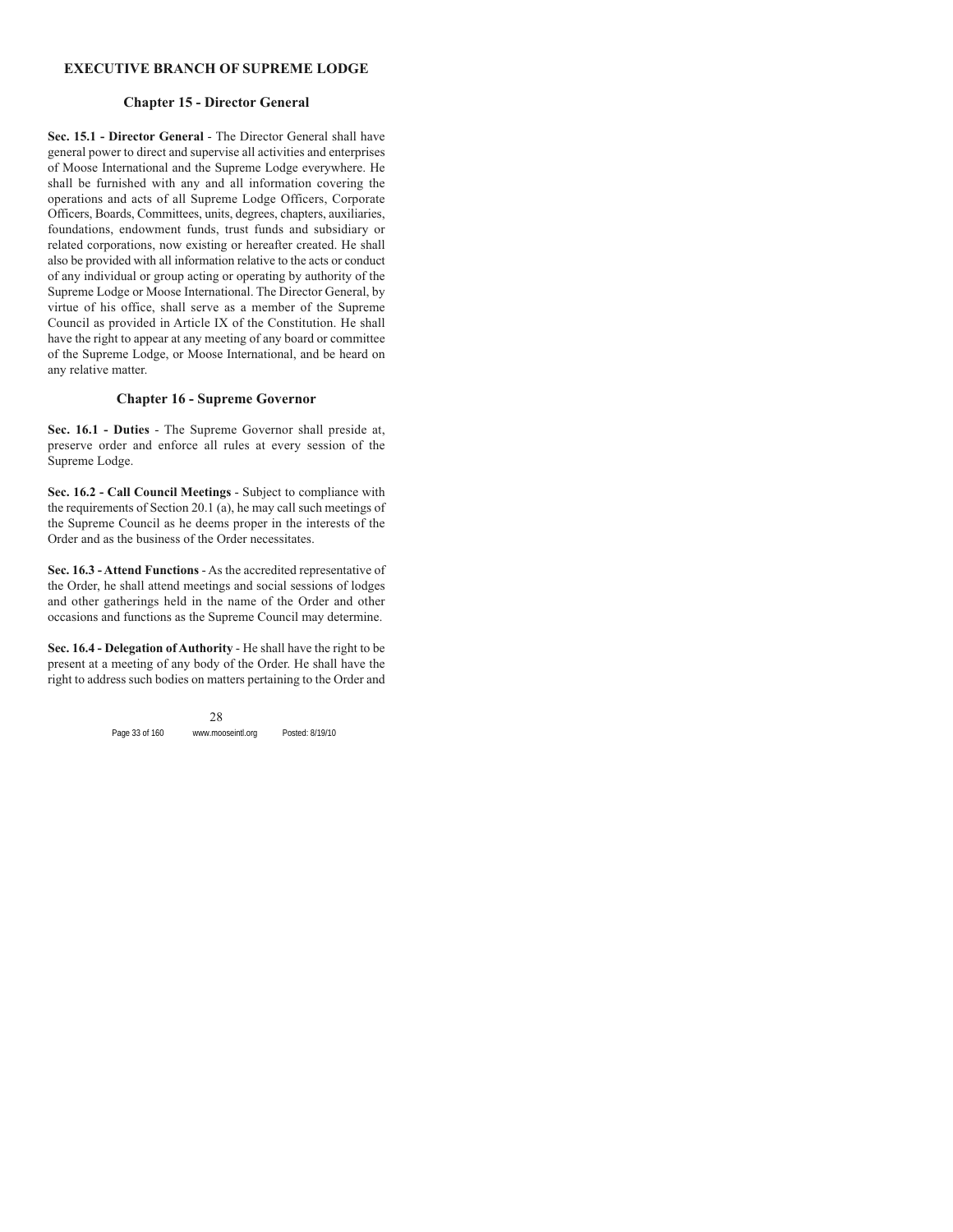give advice on the general condition of the Order. He may designate any other Supreme Lodge officer to make visits to lodges or appear at any function of a lodge as his representative.

**Sec. 16.5 - Report to Convention** - At each regular meeting of the Supreme Lodge, he shall submit a report covering his activities during its recess, together with any recommendations he deems proper.

**Sec. 16.6 - Appointments** - With the consent of the Supreme Council, he shall appoint officers, members of committees and bodies and make other appointments as provided for in the General Laws and fill vacancies in the same manner.

**Sec. 16.7 - Succession** - In case of removal from office, death or resignation of the Supreme Governor, or should a vacancy occur in that office for any reason, the Supreme Junior Governor shall succeed to the office of the Supreme Governor.

## **Chapter 17 - Supreme Junior Governor**

**Sec. 17.1 - Duties** - The Supreme Junior Governor shall aid the Supreme Governor and other Supreme Lodge Officers in opening and closing each session of the Supreme Lodge, and during meetings shall assist and support them in preserving order.

**Sec. 17.2 - When to Preside** - In the absence of the Supreme Governor, he shall preside at sessions of the Supreme Lodge. He shall also represent the Supreme Governor before any committee, board or department of the Order upon request of the Supreme Governor, or in his absence.

**Sec. 17.3 - Succession** - If the office of Supreme Governor has been declared vacant by the Supreme Council, he shall assume and perform the duties of the Supreme Governor for the balance of the term of that office.

## **Chapter 18 - Supreme Prelate**

**Sec. 18.1 - Duties** - He shall conduct the devotional exercises of the Supreme Lodge and devotional exercises performed in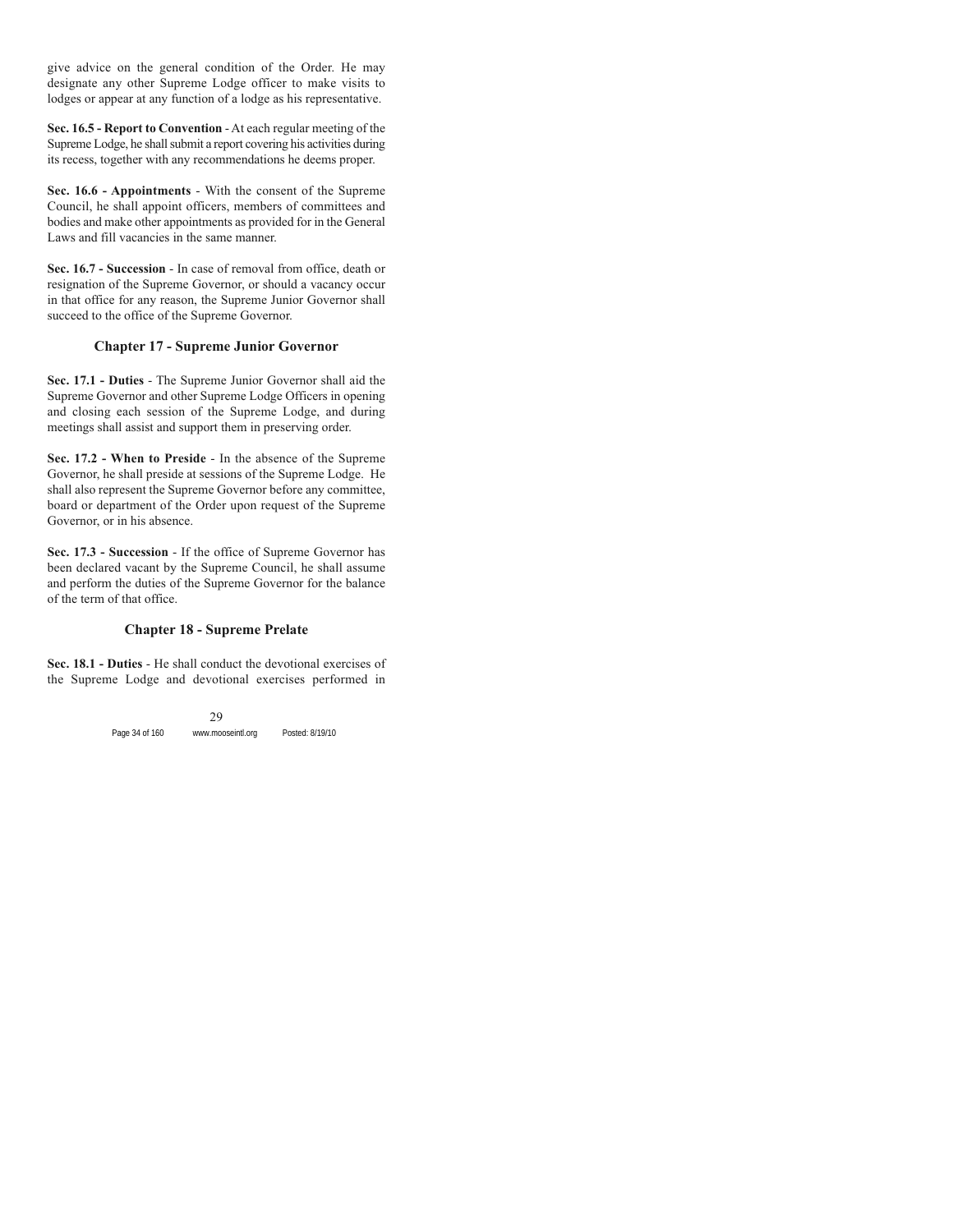Supreme Lodge meetings. He shall serve as a member of the Supreme Council and perform such duties as the Supreme Council directs. He shall represent the Supreme Lodge and the Supreme Council in any work of the Supreme Lodge as directed by the Supreme Council.

**Sec. 18.2 - Succession** - If the office of Supreme Junior Governor has been declared vacant by the Supreme Council, he shall assume and perform the duties of the Supreme Junior Governor for the balance of the term of that office. Upon assuming the duties of Supreme Junior Governor, the Supreme Council shall appoint a qualified member as Supreme Prelate for the unexpired term

## **Chapter 19 - Supreme Council**

**Sec. 19.1 - General Duties** - In addition to the duties defined in the Constitution, the Supreme Council shall be the general fiscal agent of the Supreme Lodge, and as the Board of Directors, shall be the general fiscal agent of Moose International. Unless otherwise provided, the Supreme Council shall have general authority over all funds and property belonging to Moose International and the Supreme Lodge. When the Supreme Lodge is not in session, the Supreme Council shall be the highest authority in all matters having to do with the operation and management of Moose International.

#### **Sec. 19.2 - Specific Authority** -

.

- (a) It shall have authority to provide for, in due form, amendments or additions to the Articles of Incorporation.
- (b) It shall have supervisory authority over all officers of the Supreme Lodge and Moose International in the discharge of their duties; determine which officers, appointees, or employees shall be compensated; determine the basis of compensation; fix the amount thereof; make provision for expenses to be allowed such officers, appointees, or employees; and, is authorized to establish and maintain a retirement or pension plan for officers, appointees, or employees of the Order. The Director General, or such person or persons as he may direct, shall make reports to the Supreme Council or the Supreme Lodge, as the Supreme Council requires.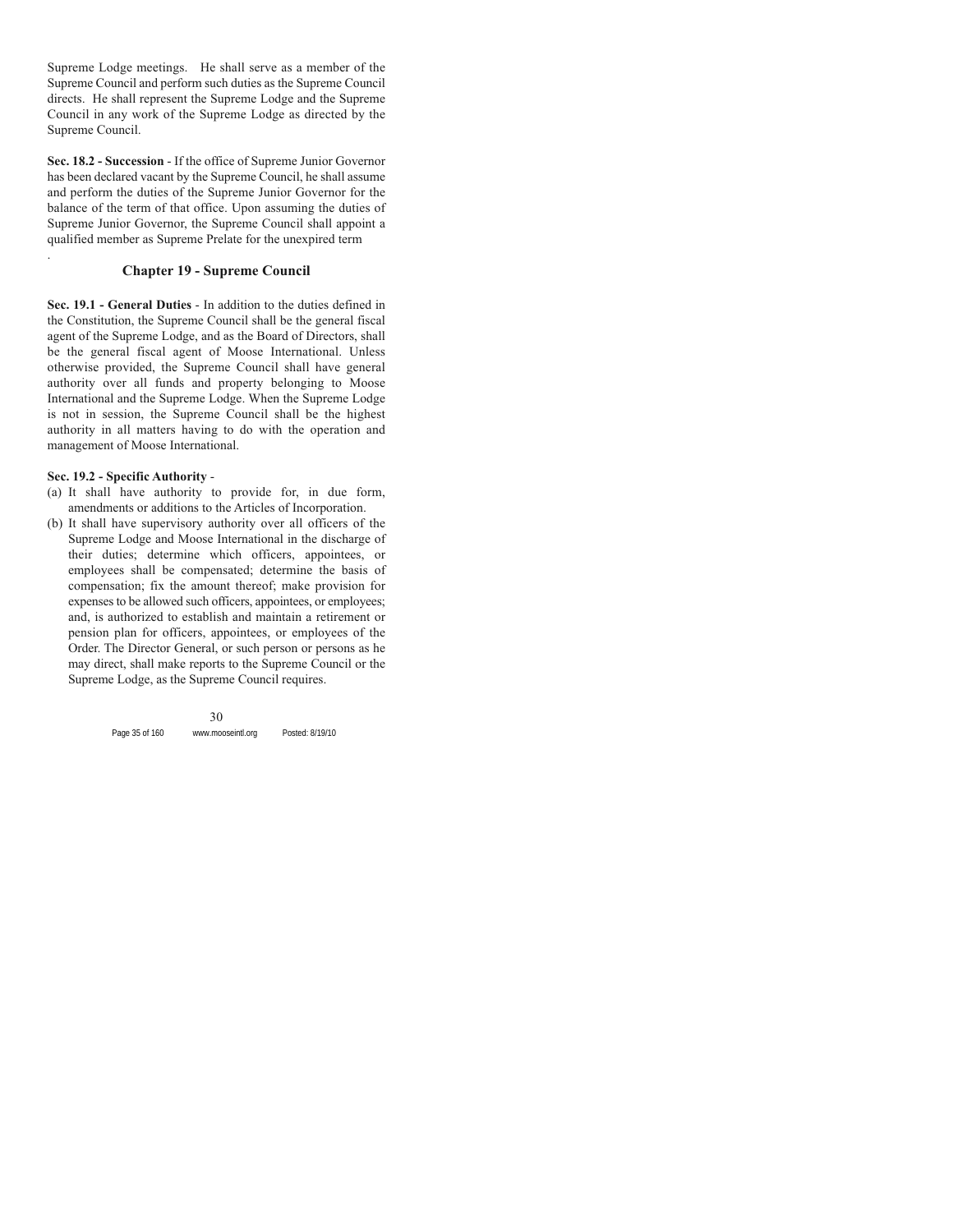- (c) The terms of all elected and appointed officers, directors and employees shall be subject to the performance of satisfactory service as determined by the Supreme Council. The resignation or termination of any employee also serving as a corporate officer shall constitute a vacancy in that corporate office.
- (d) It shall adopt rituals, laws, rules and regulations for the operation of and retain supervisory control over all units, auxiliaries and degrees of the Order. It may establish boards or agencies for such purposes. The authority and duties of any boards or agencies appointed shall be clearly and distinctly defined and strictly limited to administrative and ministerial character.
- (e) All rituals used by the Order, including all degrees and units, must first be approved by the Supreme Council, provided, that in the granting of the Pilgrim Degree, the ritual used therein shall be under the exclusive jurisdiction of the Pilgrim Council.
- (f) All publications and all publicity and promotional activities of the Supreme Lodge and Moose International shall be under the authority of the Supreme Council. It may appoint a board or committee to carry on such activities and authorize the employment of professionally trained assistants. No contract shall be entered into in connection therewith except by expressed authority of the Supreme Council.
- (g) The Supreme Council shall designate signatures on checks drawn on all funds of Moose International. It shall set up a budget system and allocate funds for the operation of Moose International and all departments, offices, and others operating under the authority of the Supreme Lodge, and require strict adherence to the budget. It shall have authority to revise the budget and there shall be no change or alteration of the budget without its approval.
- (h) The Supreme Council shall create committees as authorized or directed by the Supreme Lodge and may itself create special committees for carrying out any special or general work of the Order. It shall perform and carry out all directions of the Supreme Lodge and exercise all the authority conferred upon it by the Supreme Lodge.
- (i) At each regular meeting of the Supreme Lodge, it shall submit a detailed report of all its acts and performances. The report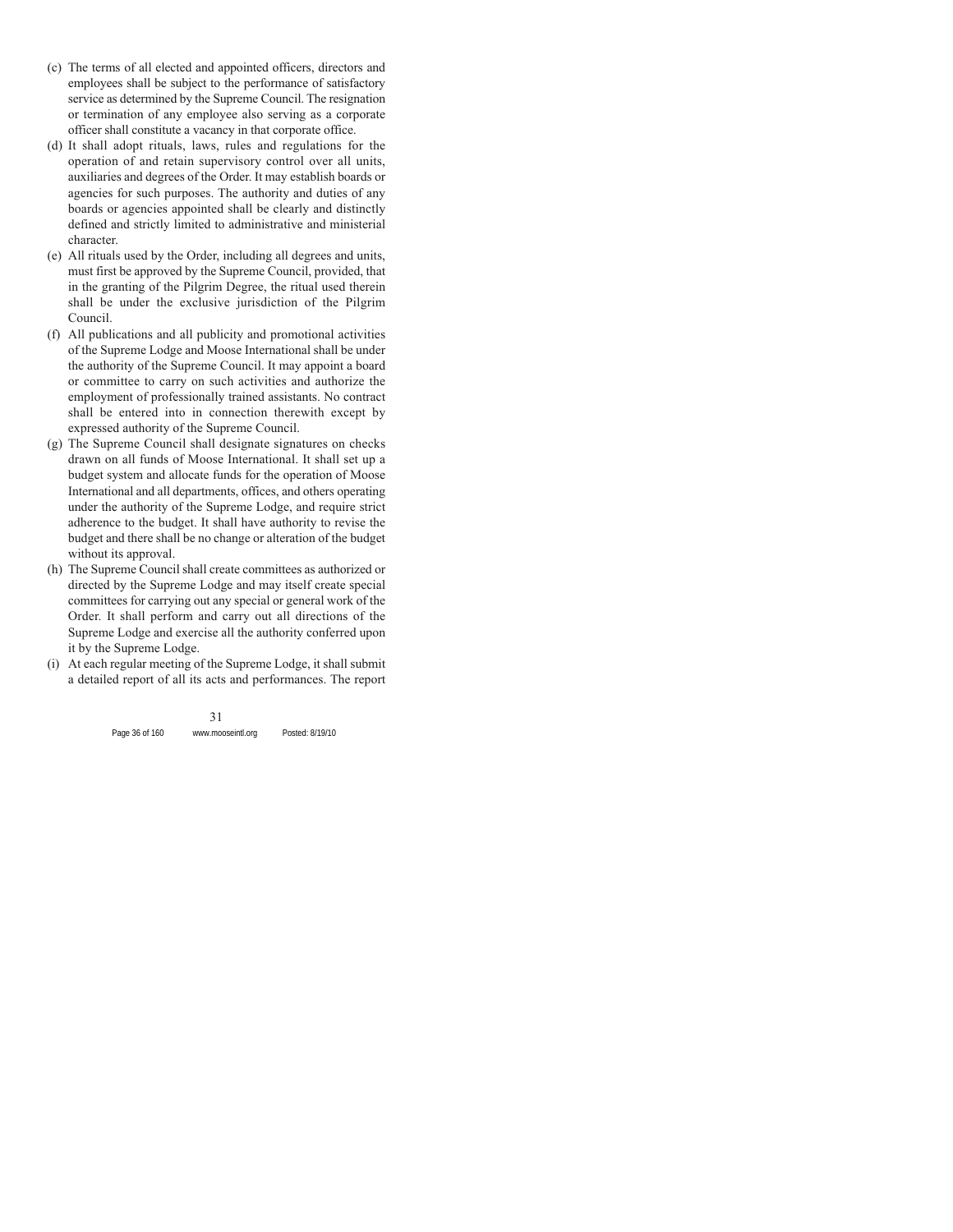shall be printed in the convention proceedings and made available to all member lodges of the Order.

- (j) The Supreme Governor, with the consent of the Supreme Council, may appoint an Investment Committee to oversee and direct the investments of Moose International, Inc. and its subsidiary corporations. The Investment Committee may, as authorized, act on behalf of the Moose Charities Board of Directors, Moose Foundation Board of Directors, the Supreme Lodge, the Supreme Council, Moose International, Inc. and its subsidiary corporations. The Investment Committee may employ Investment Counselors and/or Manager(s), make financial investment recommendations and decisions and otherwise engage in the active investment of monetary funds that are the property of the above named entities. Committee members shall be bonded in an amount required by the Supreme Council.
- (k) The Supreme Council shall have the authority to create any related, subsidiary or associated corporation or legal entity to assist in the management and operation of the Supreme Lodge, Moose International and any subsidiaries. This shall include, but is not limited to: title holding companies, charitable fundraising companies, fraternal insurance companies, charitable foundations and investment companies.
- (l) The Supreme Council may alter, modify, add to or suspend the strict application of any portion of the Constitution or General Laws, which does not conform or comply with the laws of any country or jurisdiction.
- (m) The Supreme Council may authorize the Director General to employ one or more licensed attorneys to represent the interests of the Supreme Lodge, Moose International, any subsidiary corporation, any board, unit or entity and any officer thereof for acts performed by the officer during the course and scope of the officer's employment. Any attorney employed full time as a member of the staff of Moose International, shall serve at the pleasure of the Director General and shall not represent any other party or client except Moose International and its subsidiary corporations, officers, agents, lodges, units, etc., and only as authorized by the Director General and the Supreme Council. The Director General, with the approval of the Supreme Council, may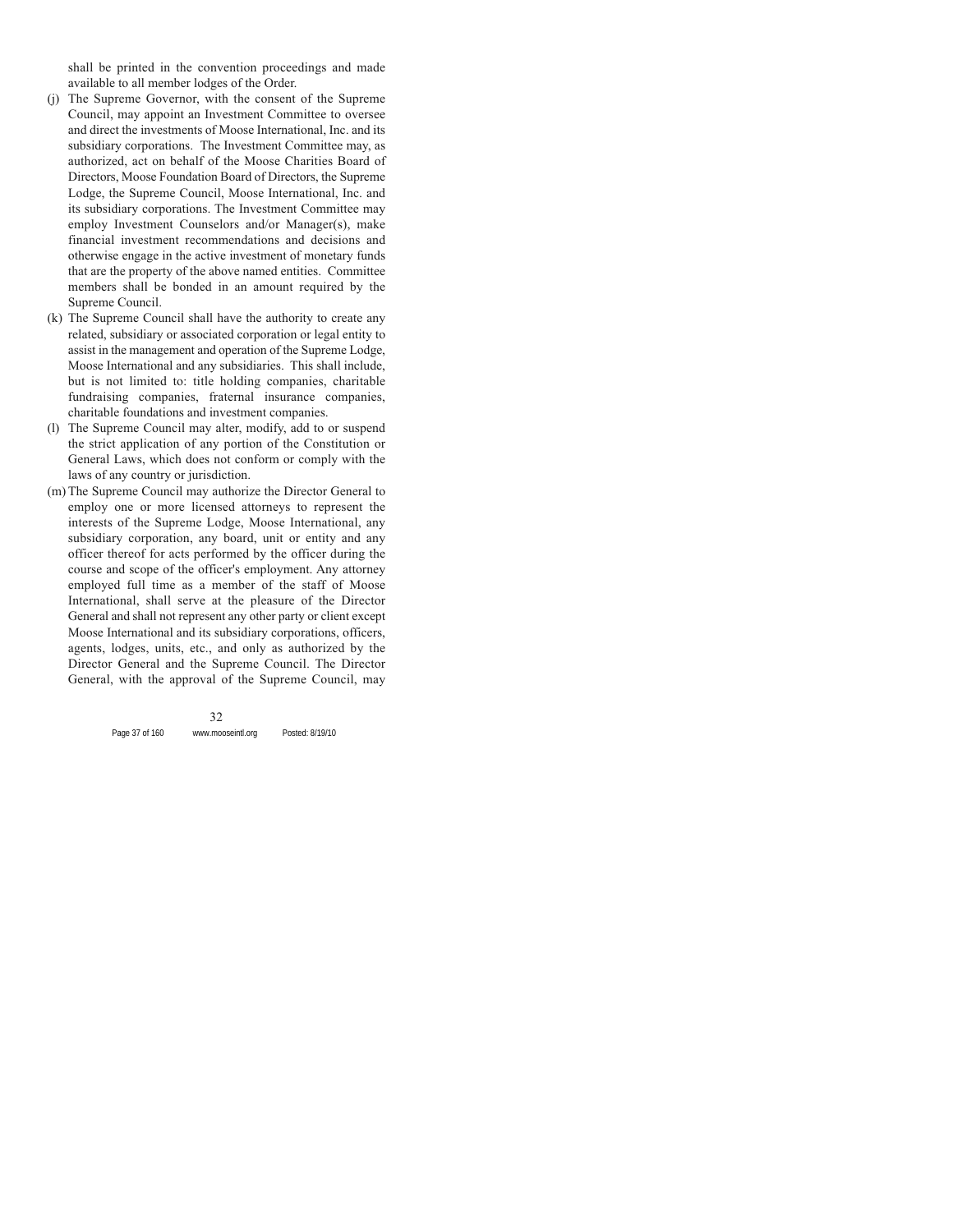employ a General Counsel whose duties shall be to represent and/or advise Moose International and any subsidiary corporation, board, unit or entity and any officer thereof regarding any legal matter as requested by the Director General or Supreme Council. Upon request of the Director General or Supreme Council, the General Counsel shall render legal opinions regarding any matter affecting the Order.

- (n) For the purpose of implementing voluntary pilot programs, the Director General, with the consent of the Supreme Council, may authorize the General Governor to approve alternative laws, rules and regulations for the government of lodges, chapters, associations and other units of the Order, which may supersede any laws contained in these General Laws.
- (o) The lodge of special jurisdiction known as "General Assembly" shall operate and be governed under such rules and regulations as approved and amended from time to time by the Supreme Council.
- (p) The Supreme Council shall have the authority to establish and periodically modify the per capita amount which shall be a portion of each member's annual dues remitted to Moose International by each unit of the Order.
- (q) The Director General, with the advice and consent of the Supreme Council, shall appoint operating officers, directors, assistant directors, managers and assistant managers, who shall operate under his general supervision. They shall have authority, with proper identification and written authorization, to demand and receive at any time from any lodge or chapter, or any officer, all papers, books, records, files or evidence of indebtedness or other property for the purpose of fully inspecting and auditing the accounts and affairs of the lodge or chapter. Upon demand, each officer or member thereof shall immediately deliver to the authorized assistant representative all books, records, files and papers of the lodge or chapter.

If any officer or member of a lodge or chapter shall fail to deliver upon demand any papers, books, records, files or other items to the authorized representative, they may be suspended from membership by the authorized representative, who shall communicate the reasons therefore immediately to the General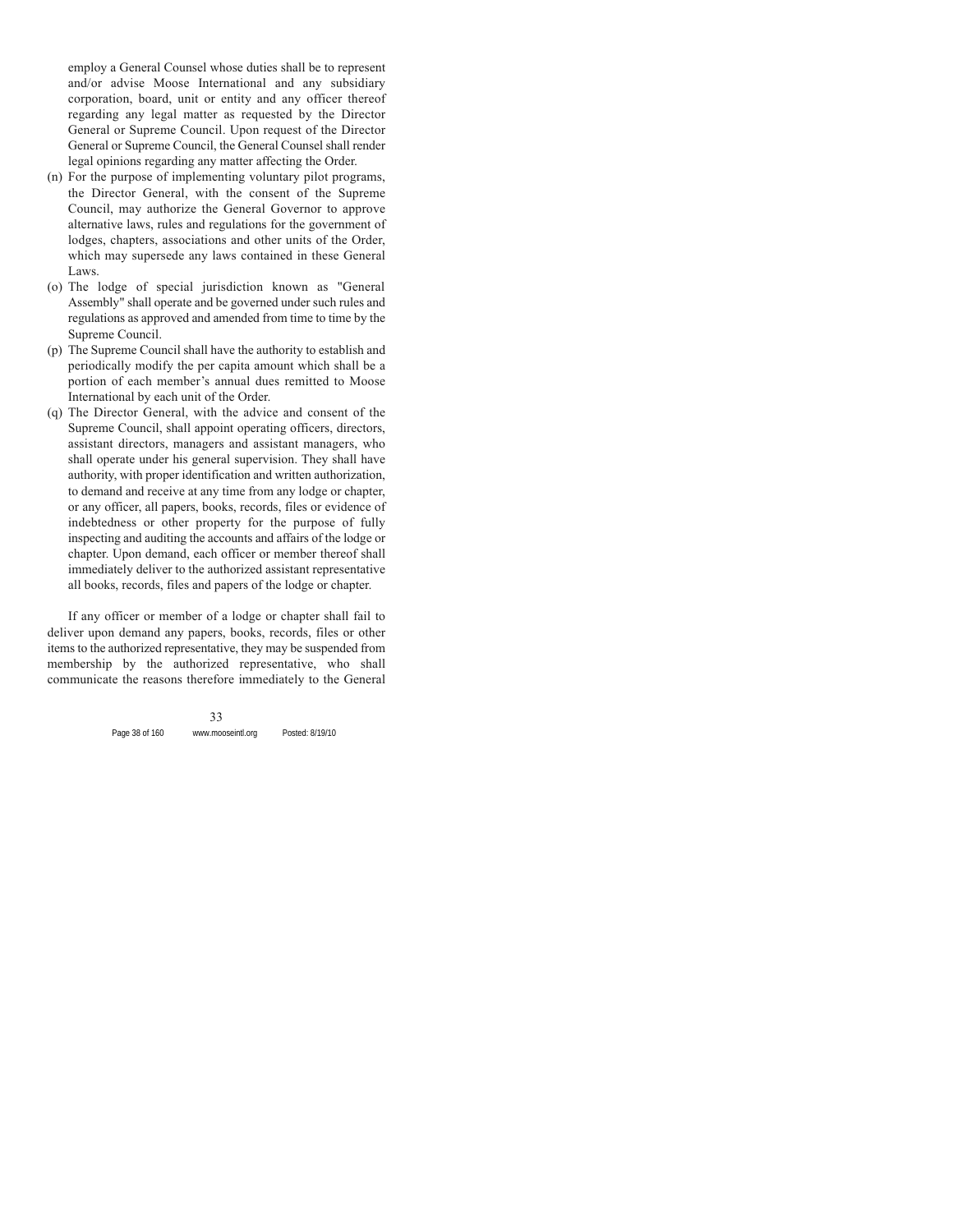Governor or Grand Chancellor. Any officer or member so suspended shall no longer perform the duties of any office or function in the lodge or chapter, and the authorized representative shall immediately appoint a member or members of the lodge or chapter to fill the office or offices until the suspension of the officer or member is approved or revoked or other final action taken.

The report of the facts to the General Governor or Grand Chancellor on which the suspension is made shall constitute a charge against the member and the General Governor or Grand Chancellor shall at once proceed to hear the charges. If the authorized representative shall discover any discrepancies or irregularities in the accounts of any officer or member of a lodge or chapter, due to incompetence, dishonesty, immorality, or any other cause, they may immediately suspend the officer or member from office, or from membership in the fraternity if so warranted, and proceed as stated above.

Each authorized representative shall make regular or special visits to a lodge or chapter or any of its officers as directed by Moose International. The expense of the visits shall be charged against the lodge or chapter at a rate to be determined by the Supreme Council. They shall carry credentials issued by Moose International, which shall be recognized by all lodges, chapters, their officers and members. Authorized representatives shall make reports to Moose International of their work as required.

For the faithful performance of their duties, authorized representatives shall receive compensation as approved by the Supreme Council. When traveling in the performance of their duties, each authorized representative shall be reimbursed their necessary expenses as authorized by the Supreme Council. Moose International, in its discretion, is granted full power and authority to audit and/or examine the books and records of any lodges, chapters, units or degrees acting under the authority of the Supreme Lodge. They shall file reports of such audits or examinations as required by the Supreme Council.

The Operating Officers, Directors, Assistant Directors, Managers and Assistant Managers shall perform such duties and responsibilities as the Director General, with the consent of the Supreme Council, deems appropriate and necessary, which may include supervising the institution of member lodges and chapters, and the enrollment of members into the Order.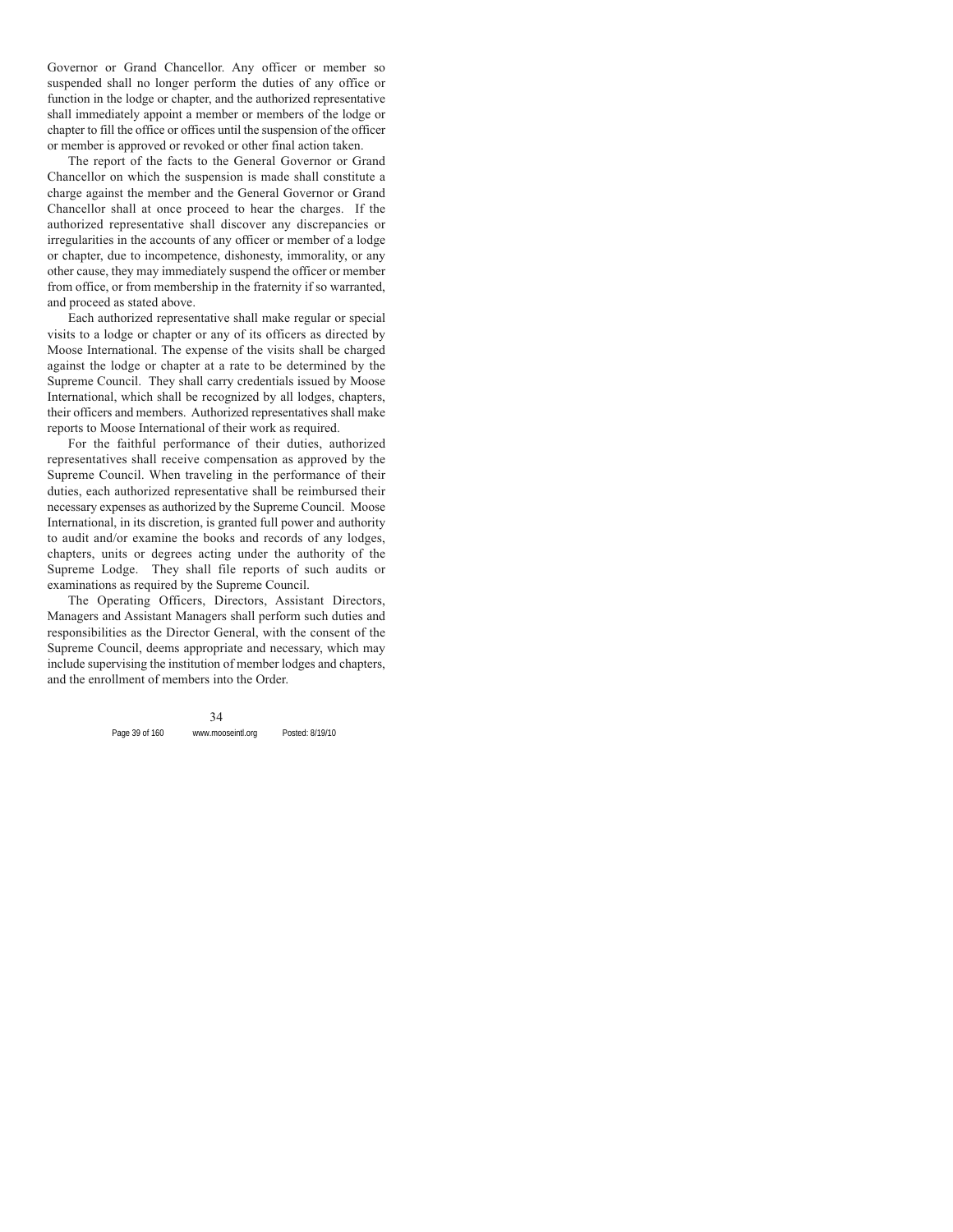# **Chapter 20 - Secretary**

**Sec. 20.1 - Duties** - The Secretary shall perform the duties of Secretary for the corporation known as Moose International and maintain correct corporate records of the corporation and perform all duties usually performed by secretaries of similar fraternal organizations as Moose International and the Supreme Lodge. The Secretary shall do the following:

- (a) Give due and proper notice of all meetings of the Supreme Lodge, the Supreme Council, and other similar bodies and attend meetings as directed by the Supreme Council.
- (b) Keep a true and correct record of the action of the Supreme Lodge, Supreme Council, and other similar bodies and record the same in books of record.
- (c) Have custody of the seal of Moose International and in an official capacity sign all documents requiring the signature of the Secretary or as directed by the Supreme Council or other competent authority, and affix the seal of the corporation thereto.
- (d) Perform any and all duties under the general supervision of the Director General and Supreme Council.

**Sec. 20.2 - Annual Report to Convention** - Annually, the Secretary shall file a written report of the assets and membership of all lodges, chapters and Moose Legions, which shall be included in the convention proceedings.

### **Chapter 21 – Treasurer/Chief Financial Officer**

**Sec. 21.1 – Treasurer/Chief Financial Officer** - The Treasurer/Chief Financial Officer shall perform the duties of Treasurer/Chief Financial Officer for the corporation known as Moose International, and duties usually performed by the treasurers of similar corporations. The Treasurer/Chief Financial Officer shall, immediately upon request of the Supreme Council, present all his books and papers to that body, or their authorized representatives, for examination. The Treasurer/Chief Financial Officer shall also perform duties as directed and authorized by the Director General or Supreme Council.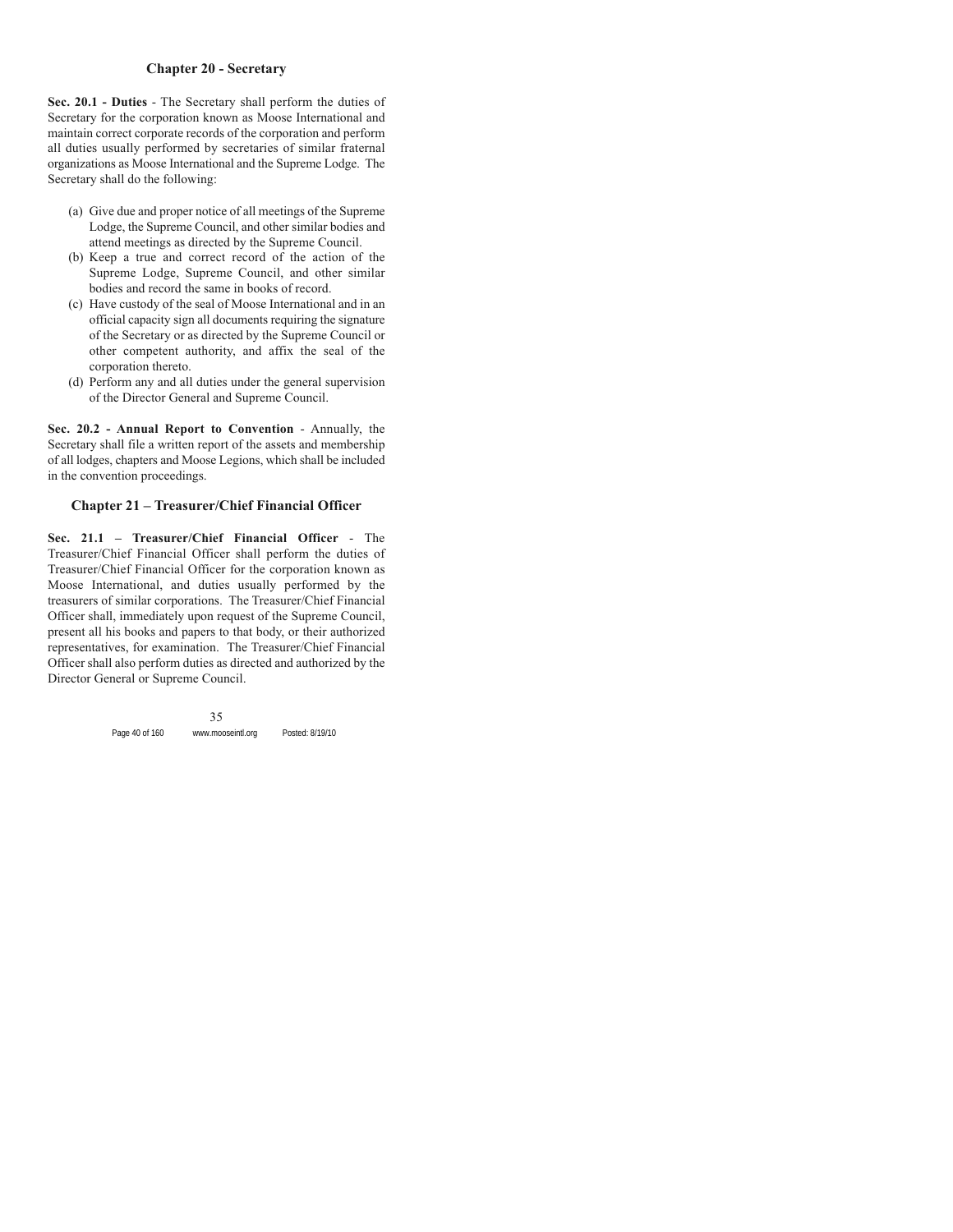**Sec. 21.2 - Audit and Budget** - At least annually, upon the approval of the Director General and the Supreme Council, the Treasurer/Chief Financial Officer is granted power and authority to employ the services of a certified public accounting firm to audit the books and records of Moose International, any subsidiary corporation, the Supreme Lodge, and all departments, degrees, or units, acting under the authority of Moose International, or the Supreme Lodge. All related or subsidiary foundations, endowment funds, trust funds, and corporations shall cause similar audits of their books and records. The report of the auditors shall be made to the Supreme Council and printed in the proceedings of each Annual International Convention.

The Treasurer/Chief Financial Officer shall, upon the direction of the Director General and the Supreme Council, prepare annually detailed budgets covering anticipated receipts and expenditures of Moose International and all its designated departments, to be made during the succeeding year. The budgets shall include the anticipated receipts and expenditures of all units, degrees, auxiliaries and all other bodies or departments operating under the authority of Moose International, or the Supreme Lodge.

The Treasurer/Chief Financial Officer shall appoint assistants and clerks as approved by the Director General.

**Sec. 21.3 - Additional Duties** - The Treasurer may perform the duties of a Controller. The Treasurer or Controller shall keep a complete set of records covering all financial transactions, including a required accounting of all receipts and disbursements of all funds of Moose International, the Supreme Lodge, and all other designated departments. The Treasurer and/or chief financial officer shall make reports covering those transactions to the Supreme Council at each of their meetings.

# **Chapter 22 - Other Appointed Offices**

**Sec. 22.1 - Supreme Sergeant-at-Arms** - The Supreme Sergeantat-Arms shall assist the Supreme Governor in preserving order at each session of the Supreme Lodge. He shall determine if each person in attendance is entitled to a seat in the session before the transaction of any business of the Supreme Lodge. He shall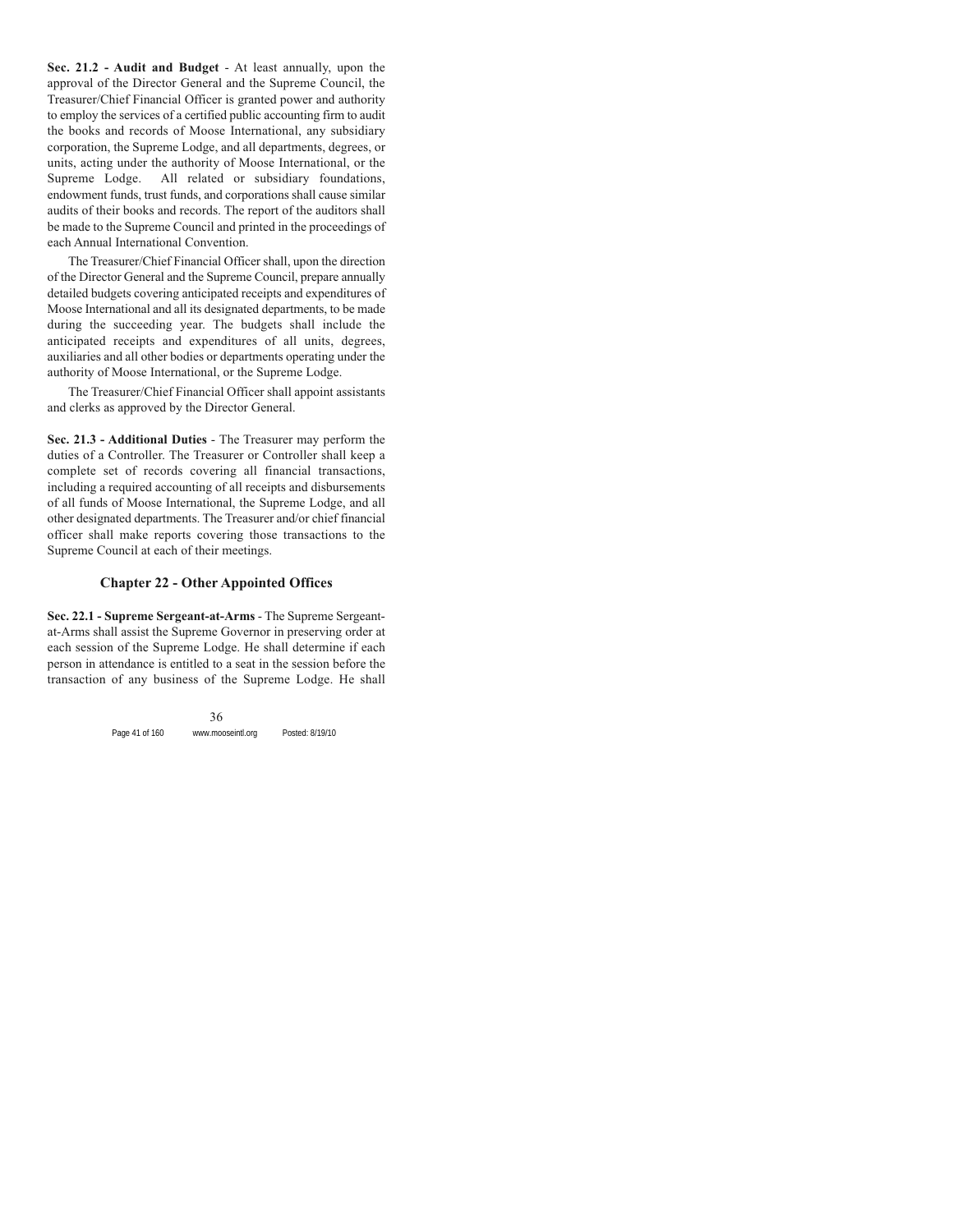perform all other duties required of him by the laws of the Order and by the orders of the Supreme Governor.

**Sec. 22.2 - Supreme Inner Guard** - The Supreme Inner Guard shall have charge of the inner door of the hall in which the Supreme Lodge holds its sessions. He shall guard the Supreme Lodge from intrusion, allow no one to enter the Supreme Lodge unless duly qualified and perform other duties in connection with his office as required by the laws of the Order or the Supreme Governor.

**Sec. 22.3 - Supreme Outer Guard** - The Supreme Outer Guard shall have charge of the outer doors and anterooms of the hall in which the Supreme Lodge holds its sessions. He shall perform the duties required by the laws of the Order and as directed by the Supreme Governor.

**Sec. 22.4 - Deputy Supreme Governors** - With approval of the Supreme Council, the Supreme Governor may appoint Deputy Supreme Governors. When assigned, Deputy Supreme Governors shall visit lodges in their respective area. After any "official" visit, the assigned Deputy Supreme Governor shall immediately send a written report to Moose International containing findings of fact and recommendations. If directed by Moose International, Deputy Supreme Governors shall attend sessions of the Supreme Lodge. With written authorization of Moose International, they shall have the power to inspect, demand, and take possession of all books, papers and property of any lodge, chapter or unit. Upon request of a Deputy Supreme Governor, all officers or members shall immediately deliver any item requested.

Deputy Supreme Governors shall be accorded all privileges and courtesies extended to the Supreme Governor. Upon completion of an appointed term, the Deputy Supreme Governor shall be recognized as a Past Deputy Supreme Governor.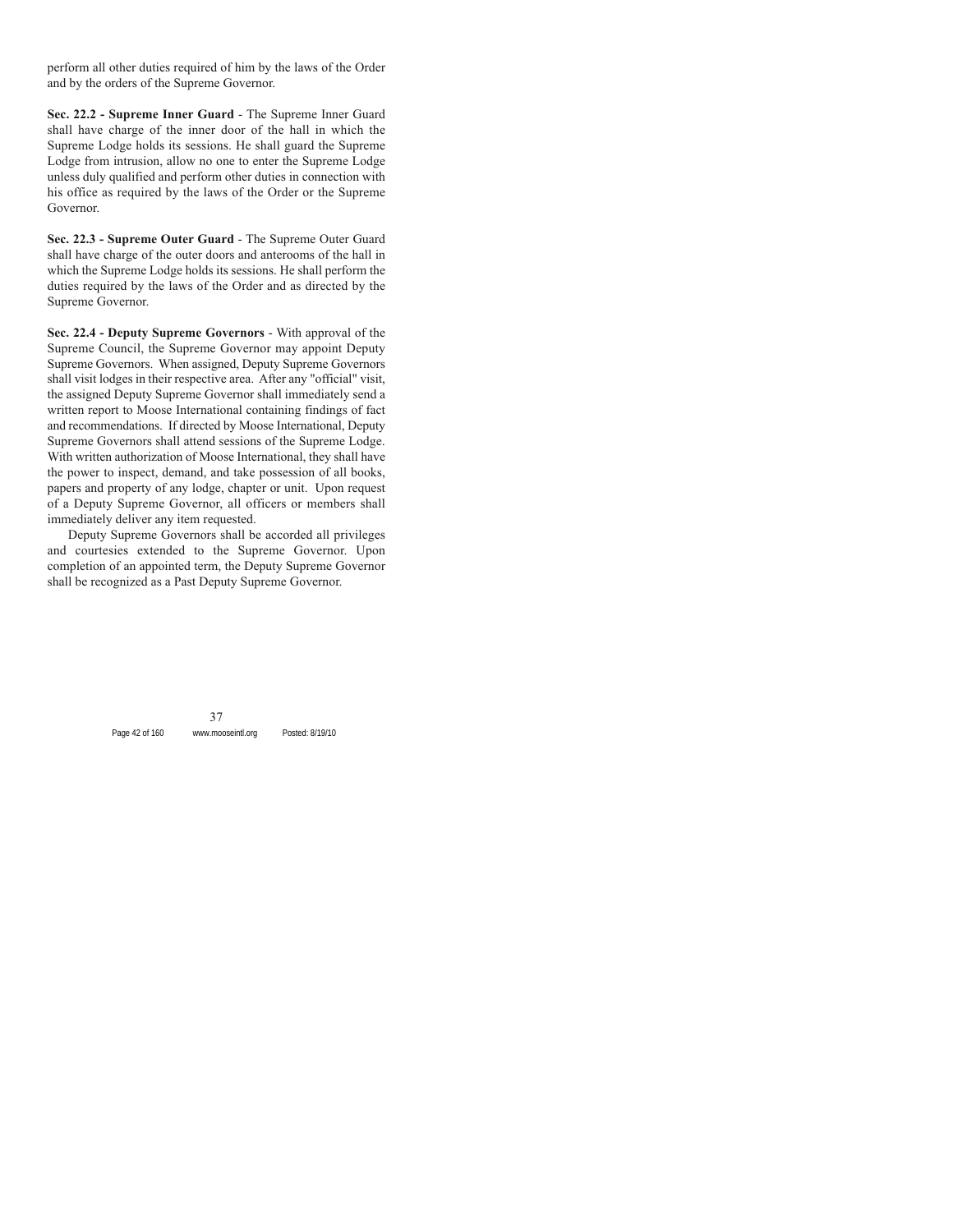#### **JUDICIAL BRANCH OF THE ORDER**

#### **Chapter 23 - General Governor**

**Sec. 23.1 - General Duties** - The General Governor shall perform duties as required by the Director General, the laws of the Order and the Supreme Council. He shall review proposed by-laws of lodges and approve them when consistent with the laws of the Order. He shall hear and decide complaints and questions of law submitted to him in writing by active members of the Order. His decisions shall be final and in full effect unless and until reversed upon appeal as provided by the General Laws. He shall review all requests for dispensations required by the General Laws.

**Sec. 23.2 - Specific Authority** - He shall have the discretionary power and authority to suspend the charter of any lodge which has not sustained a minimum of 100 active members for a period of four (4) consecutive quarters, failed to submit required Certified Reports to Moose International, or which has ceased to function in accordance with the General Laws.

He may suspend for improper conduct as a Moose, a member of any lodge, chapter, unit or degree of the Order, pending an investigation of the member's actions or conduct. The suspension shall continue until a final decision has been rendered in the matter. During the suspension the member shall have no privileges of membership except the right of appeal. If an appeal is entered as provided by Section 60.1 and the suspended party is exonerated of all charges, his or her membership rights shall be fully restored as of the date of the original suspension upon payment of all lawful obligations, including dues in arrears. He may suspend the charter of any lodge, chapter or unit that has violated the laws of the Order or, which in his opinion, has ceased to be a fraternal operation. With consent of the Supreme Council, he may revoke charters whenever justified.

Any member, officer, lodge, chapter, unit or degree involved in matters referred to in this section shall be given an opportunity to show cause before final action of the General Governor. Final disposition may include a reprimand, fine, suspension, expulsion, suspension of charter, or other action as determined to be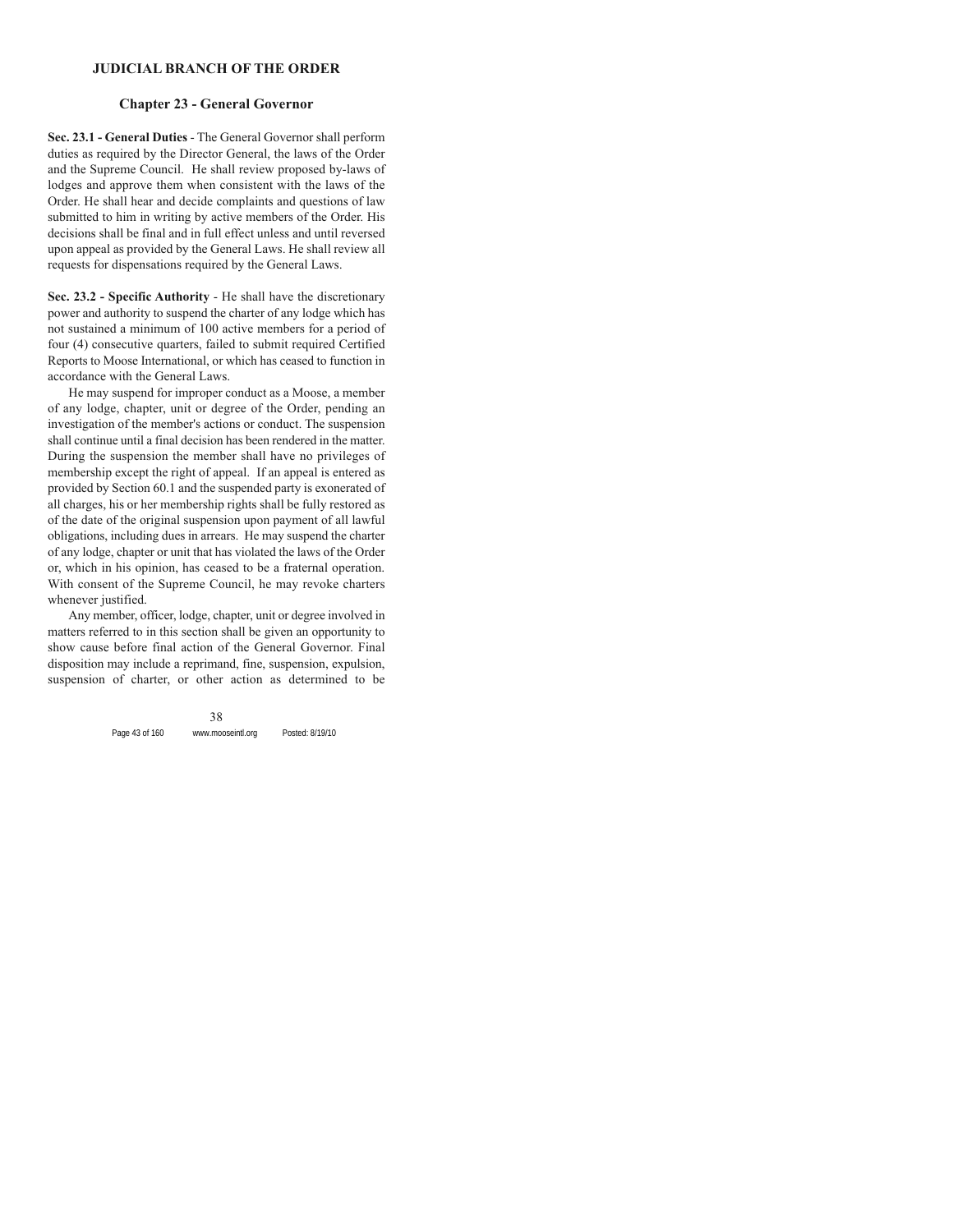appropriate in the discretion of the General Governor. The General Governor, for a past due indebtedness owed Moose International or any fraternal unit, may suspend any member of the Order. The member may be dropped or expelled from the membership rolls if the debt is not paid within thirty (30) days after written demand for payment. Right of appeal to the Supreme Forum from any decision of the General Governor is provided in Section 60.1.

**Sec. 23.3 - Reports and Records** - He shall keep a record of his rulings and decisions and make reports as required by the Supreme Council or the Supreme Lodge.

**Sec. 23.4 - Lodge, Chapter or Unit Property** - He may, in person, or by deputy, receive and take possession of the books, property, records, files, computers, etc. of any lodge, chapter or unit of the Order for inspection. Upon demand, all officers and members shall immediately deliver all membership records, books, papers, documents, files, computers and any other requested record or item of property in their possession or control to the General Governor or his authorized representative. At the expense of the lodge, chapter or unit, the General Governor may have a membership or financial audit conducted.

# **Chapter 24 - Supreme Forum**

**Sec. 24.1 - Appointment and Composition** - The Supreme Forum shall consist of seven (7) members of the Order to be designated as Justices. The Supreme Governor, with the consent of the Supreme Council, shall appoint the Justices of the Supreme Forum for a term of seven (7) years. Any vacancy shall be filled by appointment for the unexpired term in the same manner. The member whose term shall first expire shall be the Chief Justice of the Supreme Forum. The retiring Supreme Governor shall appoint one (1) Justice of the Supreme Forum at each annual meeting of the Supreme Lodge.

**Sec. 24.2 - Clerk to Supreme Forum** - The Supreme Council shall appoint a member of the Order to serve as Clerk to the Supreme Forum and of the Judiciary Committee in their capacities as appellate tribunals. The Clerk shall keep a complete and correct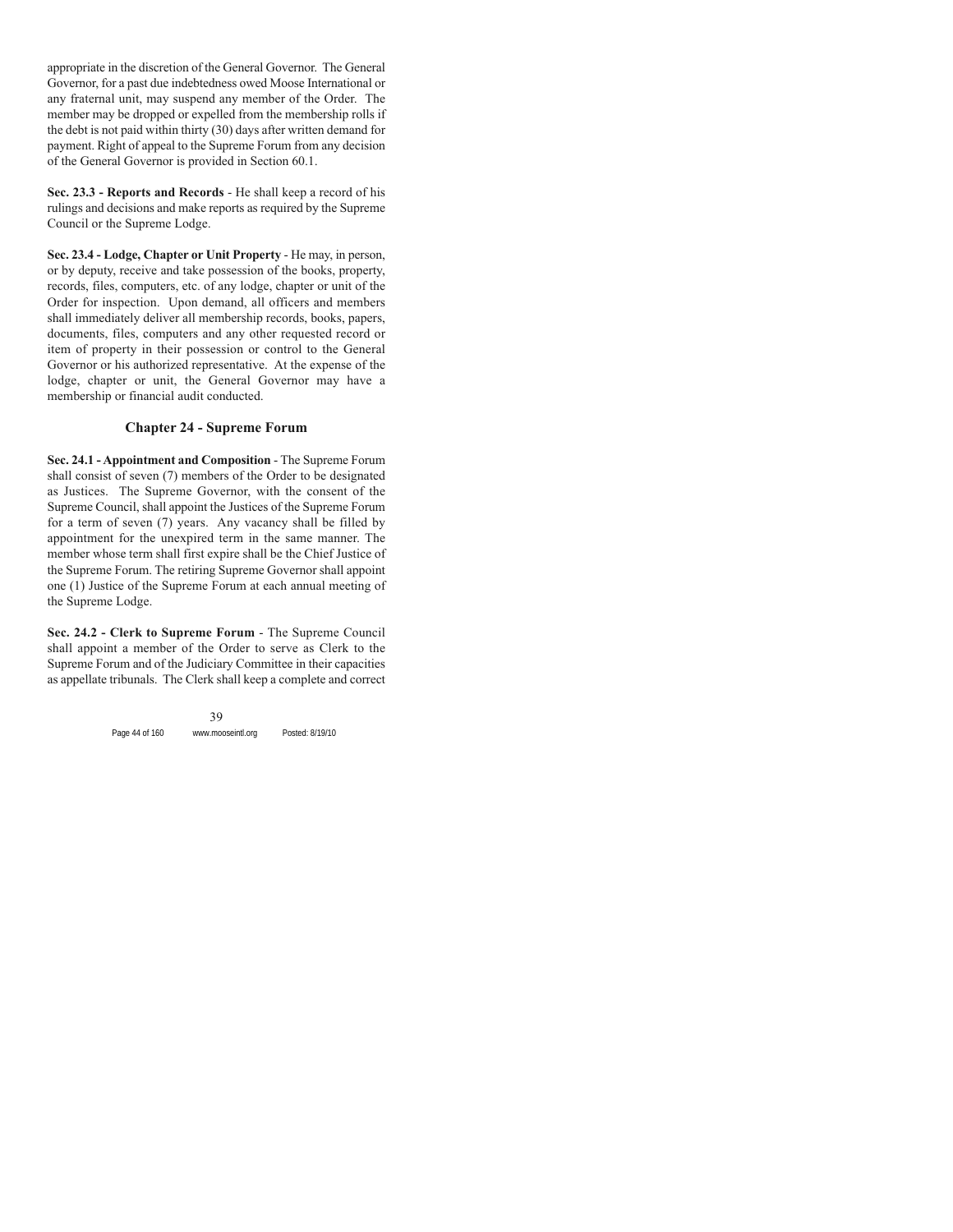docket of all matters and shall execute the mandates of the Supreme Forum and the Judiciary Committee.

**Sec. 24.3 - Meetings** - The Justices of the Supreme Forum shall meet at the call of the Chief Justice following appropriate notification by the Clerk. The Justices present at the meeting shall submit a signed written report to the Clerk. Other meetings may be held at the call of a majority of the members of the Supreme Forum. Meetings shall be held at the time and place designated in the notice thereof. The Chief Justice shall preside at each meeting of the Supreme Forum, unless the Chief Justice designates some other member of the Supreme Forum to preside.

**Sec. 24.4 - Quorum** - A majority of Justices shall constitute a quorum and sit at the hearings of all matters.

**Sec. 24.5 - Jurisdiction** - Subject to the provisions of Section 55.2, the Supreme Forum shall have original jurisdiction in all matters involving charges against a Supreme Lodge officer, as defined in Article VII of the Constitution, and against a representative of the Supreme Lodge or employee of Moose International, while acting in their official capacity as a representative of the Supreme Lodge or Moose International.

**Sec. 24.6 - Authority** - The Supreme Forum shall be the highest judicial tribunal of the Order and, in addition to the authority contained herein, is vested with such other authority as necessary to enable it to discharge its duties. The Supreme Forum shall enact no laws.

**Sec. 24.7 - Appellate Jurisdiction** - The Supreme Forum shall have appellate jurisdiction in all cases of appeal or reference from the decisions, orders, or judgments of the Judiciary Committee, Supreme Council or General Governor. Any decision, order, or judgment made by the Supreme Forum shall be conclusive and final unless otherwise directed by the Supreme Forum.

**Sec. 24.8 - General Powers** - The Supreme Forum has the following powers:

(a) It shall adopt rules governing the practice and hearing of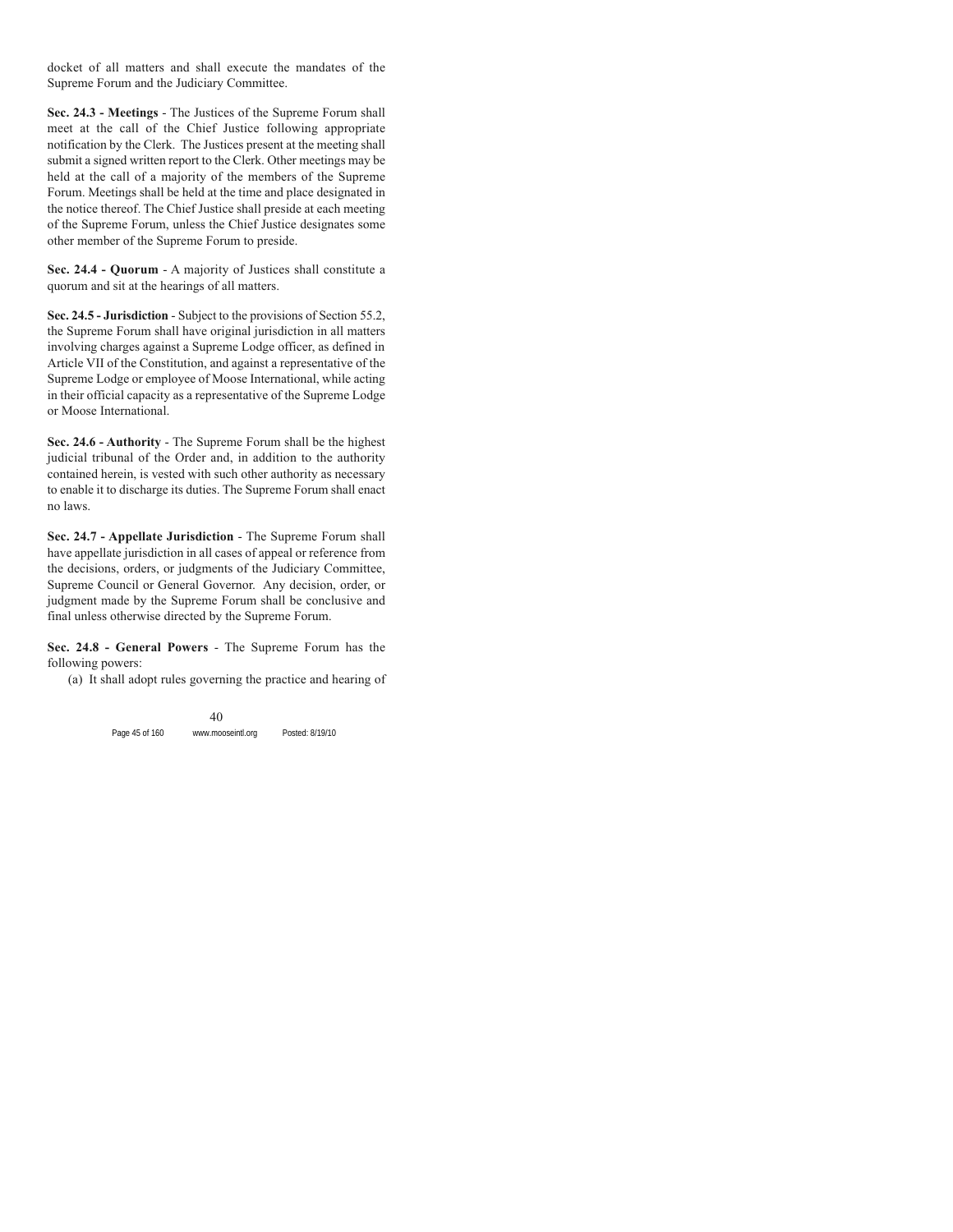matters before the Judiciary Committee and the Supreme Forum.

- (b) It shall be the sole judge of both law and fact. In cases of original jurisdiction, the Supreme Forum shall adopt and apply rules of evidence as contained in the Federal Rules of Civil Procedure and currently in use by the United States Federal Courts.
- (c) To issue a subpoena requiring the attendance of a member of the Order to testify in a proceeding pending before that tribunal, fix the compensation to be paid such member and direct the payment of the compensation from Supreme Lodge funds.
- (d) To administer an oath or affirmation to a witness in the exercise of the powers and duties of the Supreme Forum.
- (e) To affirm, modify, suspend, or revoke any penalty inflicted upon any member lodge or member of the Order, by the Supreme Lodge, member lodge or any officer thereof.
- (f) To make decisions, orders, or judgment and impose fines, suspensions, expulsions or other penalties, as it deems appropriate.
- (g) To do all things necessary to carry into effect the powers, duties and jurisdiction as described herein.

**Sec. 24.9 - Procedure of Hearings** - All matters except appeals, as provided under Chapter 60, shall be commenced by the filing with the Clerk of the Supreme Forum, a verified petition and seven (7) copies. The respondent's appearance must be made by filing an answer and seven (7) copies with the clerk within twenty (20) days after service of the petition upon the respondent or other adverse party.

Within twenty (20) days after service of the answer upon the petitioner, the petitioner may file a reply and seven (7) copies with the clerk. Within twenty (20) days after a petition, answer or reply has been filed with the clerk, any pleadings may be once amended as a matter of course. Upon written application, amended or supplemental pleadings may be permitted at any time before hearing by order of the Supreme Forum.

The Supreme Forum at any time, not less than twenty (20) days before the opening of the hearing, upon written application of any party, may direct any party to the proceeding to file with the clerk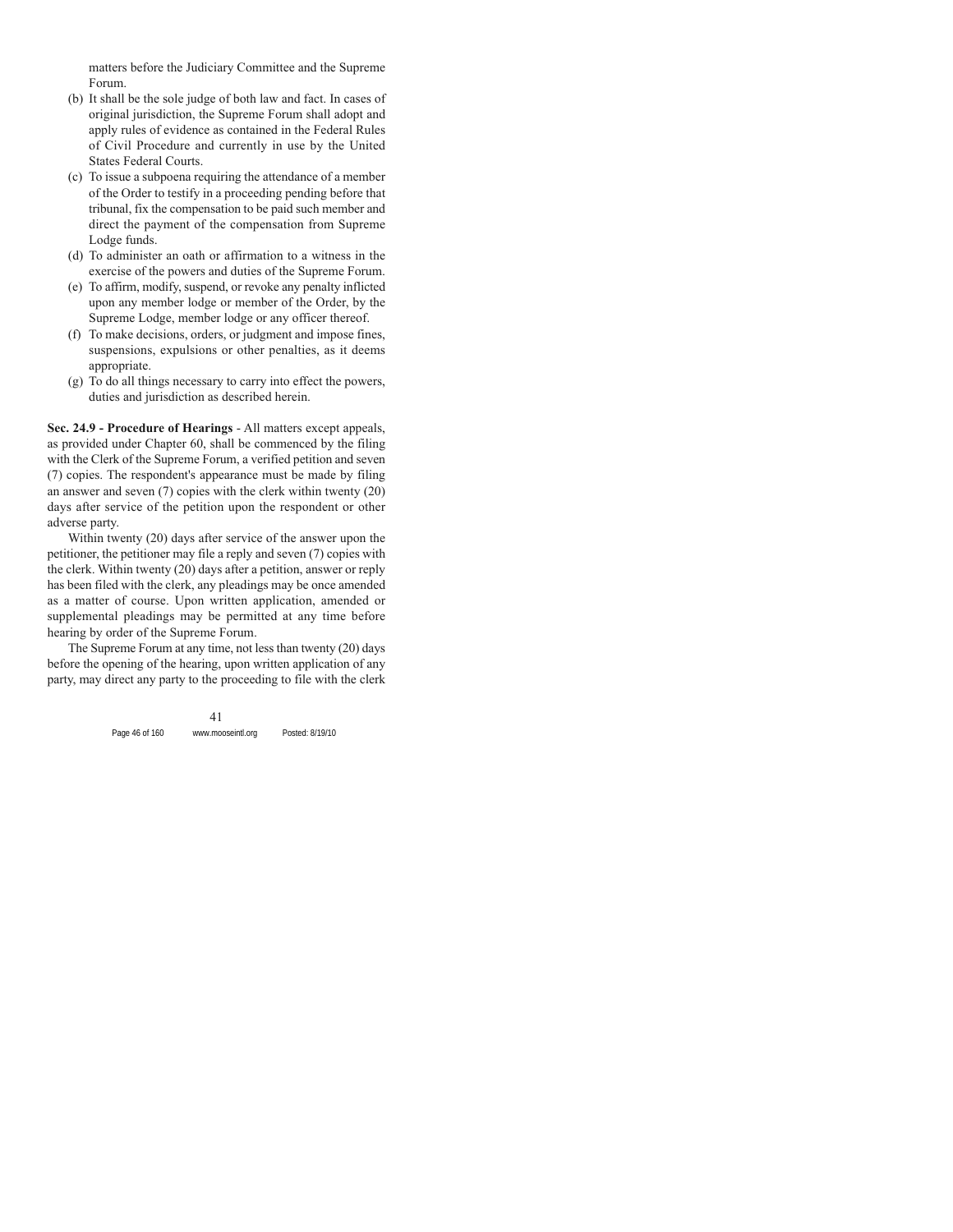a bill of particulars concerning any matter at issue. Upon failure to file a bill of particulars, the Supreme Forum may preclude the party from giving evidence of the fact or facts of the allegations of which particulars have not been filed. A motion may be made by any party at any time to dismiss the proceeding or any pleading because of lack of jurisdiction, insufficiency in law or fact, or otherwise. The Supreme Forum may extend the time for filing any pleading.

The Clerk of the Supreme Forum at the time of the filing of each pleading shall immediately serve a copy upon each Justice of the Supreme Forum and all parties directly involved in the proceeding. The Chief Justice shall designate a date and location of the hearing of the matter(s) contained in the filed petition upon the following: failure of the respondent or other adverse party to appear or answer, the joinder of issues and the expiration of the period of time for responding, the filing of a petition in any matter on appeal or in a proceeding of original jurisdiction. The clerk shall give not less than twenty (20) days notice of the hearing to the Justices and to all persons directly involved in the proceeding.

The Supreme Forum may permit any party to file briefs or written arguments at any stage of the proceeding. Any party may appear in person or be represented. Anyone appearing for a party must be an active member of the Order. Upon default of any party, the Supreme Forum shall proceed to hear the proof of the party properly before the Supreme Forum. Decisions in each matter coming before the Supreme Forum shall be in writing, signed by not less than a majority of the Justices, and filed with the clerk.

**Sec. 24.10 - Rules of Pleading and Service** - All papers served or required to be filed, shall be typewritten, or legibly printed in black ink, in the English language, on durable letter size white paper. Only legible copies may be served and filed. Service of any papers shall be by personal delivery or United States mail, unless otherwise directed by order of the Supreme Forum.

The petition shall state facts succinctly to show the nature of the claim and the prayer of the petitioner. The burden of proof shall be upon the petitioner who shall establish his cause by a fair preponderance of the evidence, also known as "by the greater weight of the evidence."

**Sec. 24.11 - Procedure of Appeals** - Any party interested in any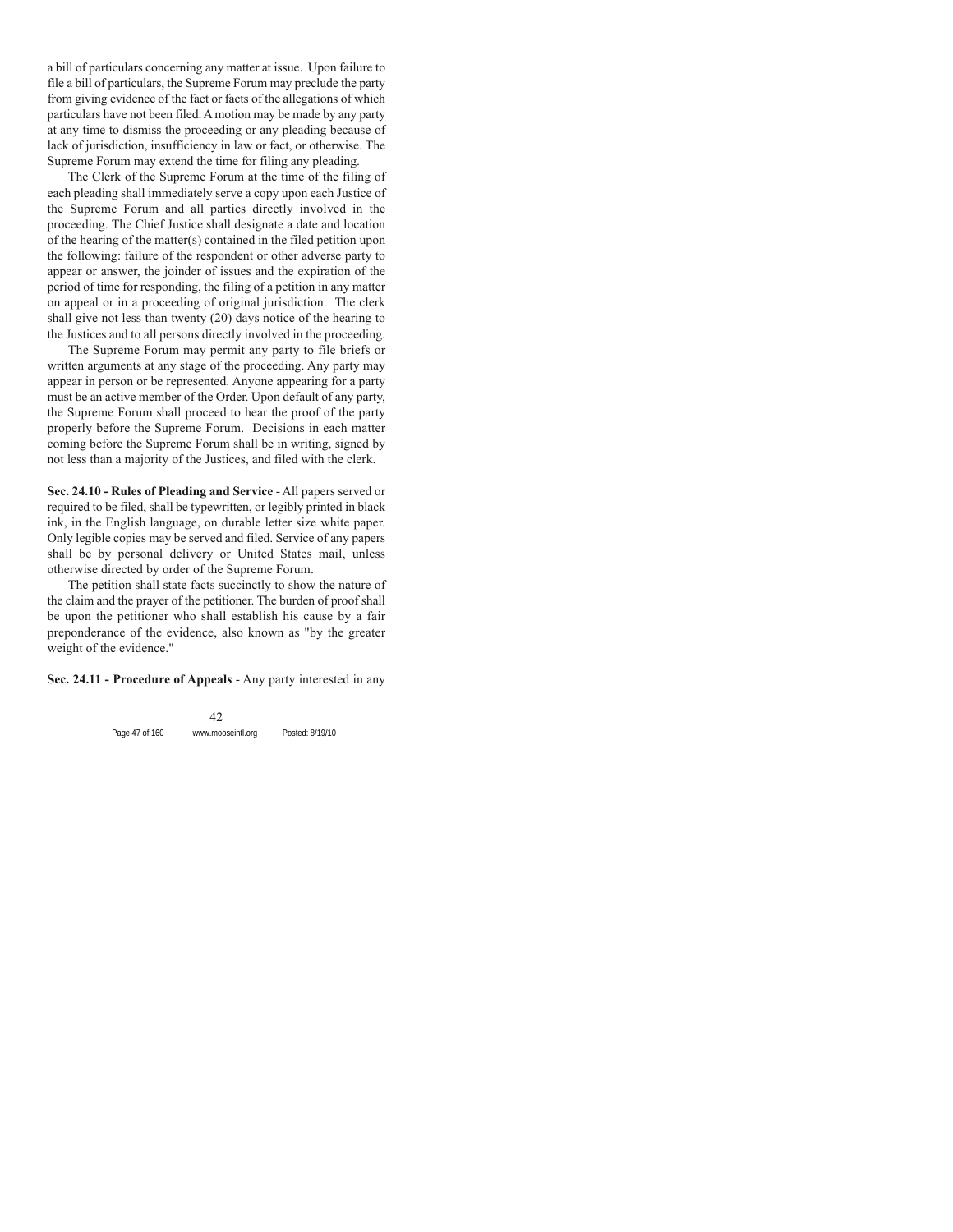decision, order or judgment mentioned in Sec. 24.7 or Chapter 60 may appeal the decision, order or judgment to the Supreme Forum as follows:

- (a) The party appealing shall file with the Clerk of the Supreme Forum, a notice of appeal from the decision, order or judgment. The notice shall be filed not more than thirty (30) days after the decision, order or judgment being appealed has been made or entered, except matters within the purview of Sections 60.4, 60.5 and 60.6.
- (b) Within forty-five (45) days of the filing of the written notice of appeal, the appealing party or parties shall file with the Clerk of the Supreme Forum a statement briefly stating the questions involved, how the decision, order or judgment is in error, and any relevant exhibits. The Supreme Forum may elect not to consider any alleged error not specified in the statement.
- (c) Seven (7) copies of the notice and statement shall be filed with the originals.
- (d) The Clerk of the Supreme Forum upon receipt of the notice and statement shall serve a copy of both documents on the adverse party in the manner provided for service in Section 24.10.
- (e) Upon receiving the notice and statement and after service of a copy on the adverse party, the Clerk of the Supreme Forum shall forward a copy of the entire file to the Chief Justice.

The Chief Justice, upon receipt of the record and file, shall determine whether the matter shall be heard on briefs or on oral argument. If on briefs, he shall fix the time within which the parties may file their briefs. If on oral argument, he shall fix the date, time and location for the oral arguments to be heard. The Chief Justice may order and direct oral arguments in addition to the filing of written briefs. Either party may conduct the appeal and the proceedings in person or through a representative who shall be an active member of the fraternity.

The Chief Justice, for the use of the Supreme Forum, may order the production of a transcript of the minutes, testimony or records and any other form of evidence used in or relating to the proceedings out of which the appeal arises, or so much thereof as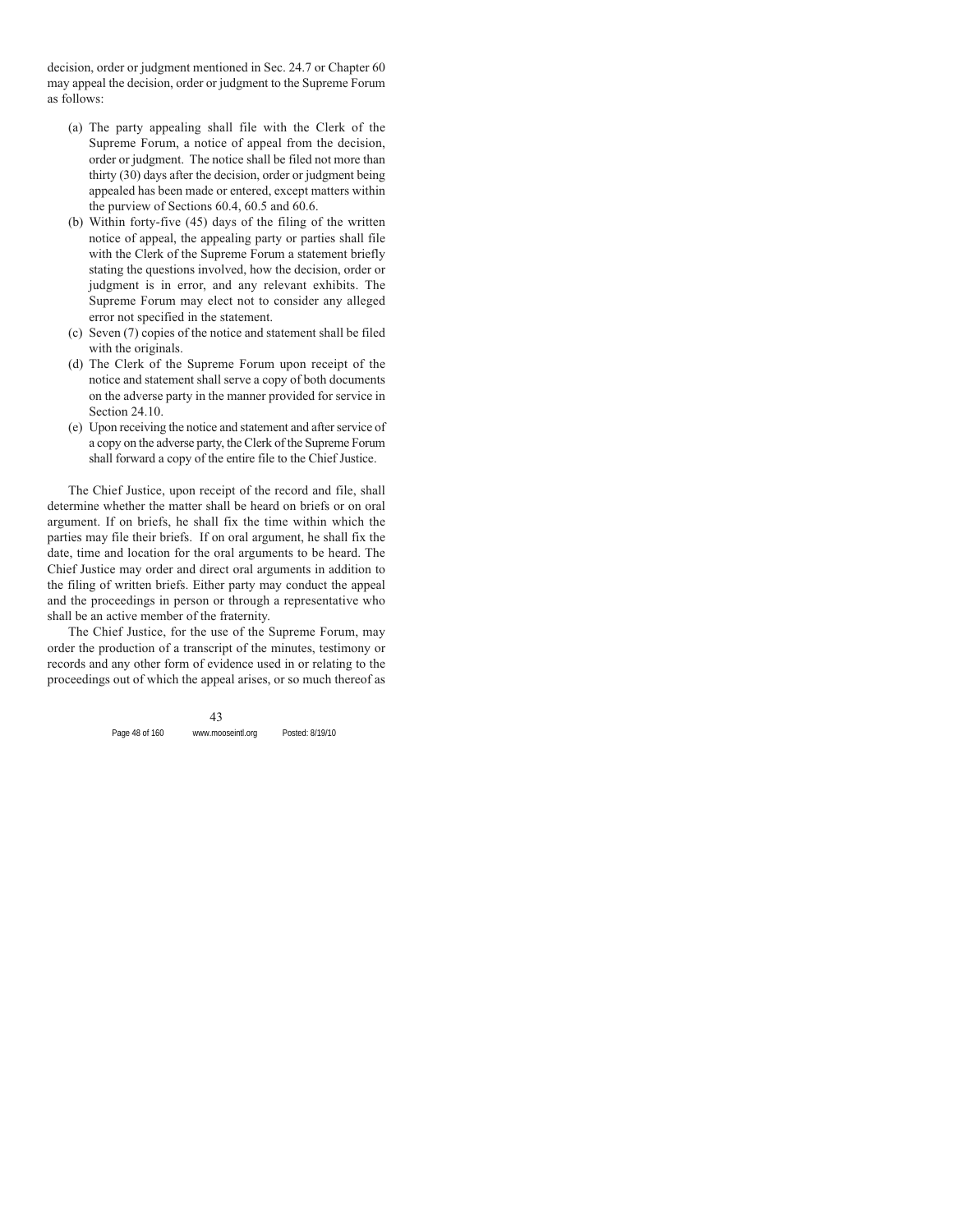the Chief Justice may determine is necessary to afford a clear understanding of the merits of the matter on appeal. If the Supreme Forum deems it necessary for a full determination of the appeal, it may require additional testimony to be taken or additional records or evidence to be produced. The Supreme Forum may take additional testimony itself.

The Chief Justice may direct either party to the proceeding on appeal to pay as costs, in advance, a sum sufficient to cover the reasonable cost and expense in procuring the testimony, records or other evidence to be used on appeal. The Supreme Forum may, as part of its judgment, assess costs, as it deems appropriate.

# **Chapter 25 - General Judicial Provisions**

**Sec. 25.1 - Qualifications of all Supreme Lodge Officers** - All Supreme Lodge officers and committee members shall, at the time of their appointment and throughout the term of their service, be an active member of the Order. All officers and committee members, elective and appointive, shall be active at the time of their nomination, election or appointment, and continually during the time they hold office. Failure to remain active on the part of any officer or committee member of the Supreme Lodge in a lodge or chapter shall vacate the office.

**Sec. 25.2 - Qualifications of Lodge Representatives** - All representatives shall be active at the time they are certified by the Credentials Committee.

**Sec. 25.3 - Limitation of Authority** - The lodges, chapters, state or provincial associations (or any other unit of the Order), the Moose Legions (or any other degree), or any officer or member thereof, shall not be the agent or representative of Moose International or the Supreme Lodge. They shall not impose any liability upon Moose International or the Supreme Lodge in the transaction of any business. Particularly, no liability shall be imposed on Moose International or the Supreme Lodge regarding the election and enrollment of applicants for membership in any units or regarding the conduct of any activity of such units or in any dealing by such units with their members or other persons. Any specific provisions in these General Laws shall not limit the general prohibition provided for in this section.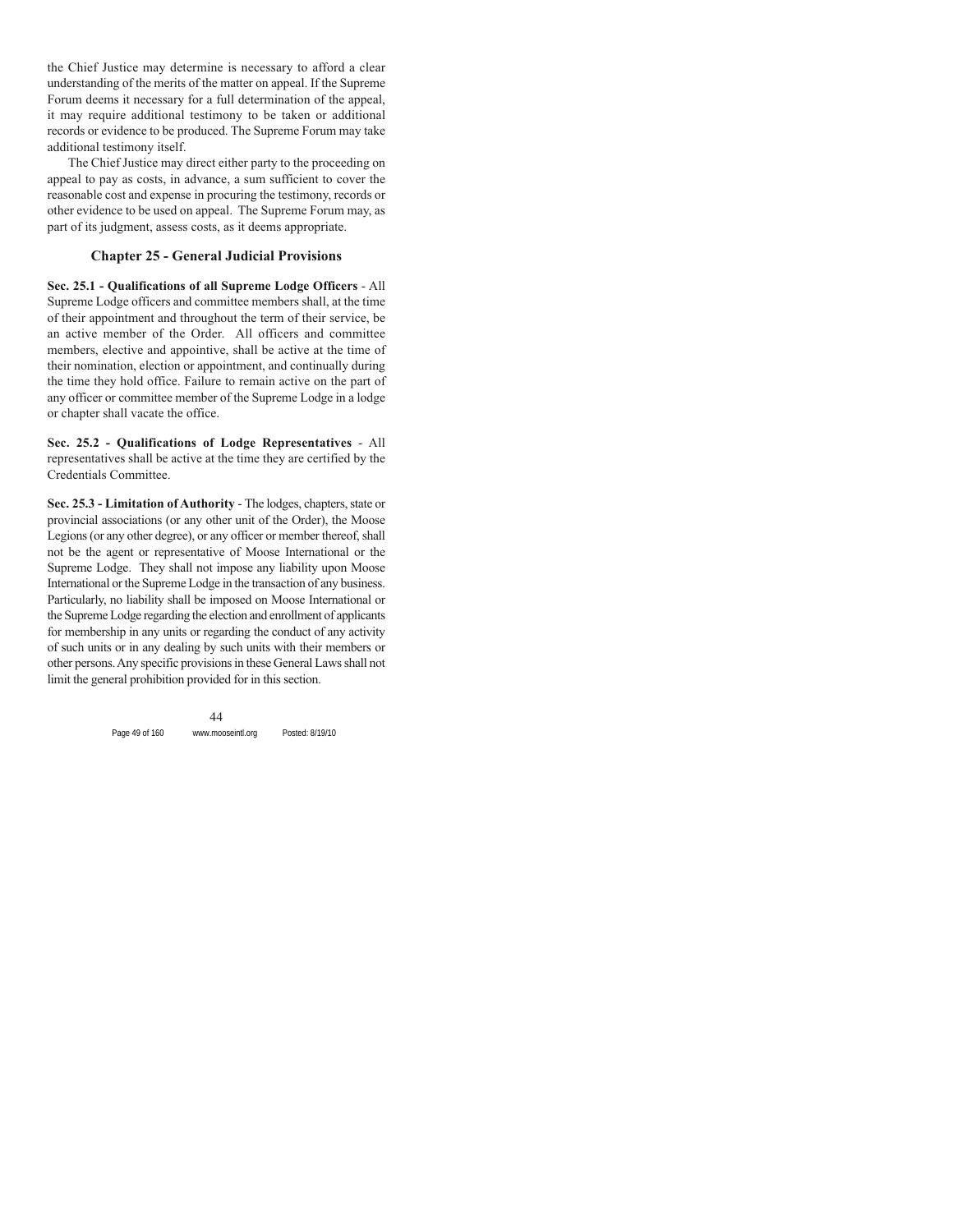# **LAWS FOR MEMBER LODGES - LODGE ORGANIZATION**

### **Chapter 26 - New Lodges**

**Sec. 26.1 – Lodge Purpose** - Petitions for lodge charters and the institution of new lodges shall be according to policies adopted and approved by the Supreme Council. A duly authorized and chartered lodge shall be known as \_\_\_\_\_\_\_\_\_\_\_\_\_\_\_\_\_\_\_\_\_\_\_\_\_

Lodge No. \_\_\_\_\_\_\_, Loyal Order of Moose."

Lodges shall exist to promote and support the fraternal programs of Moose International and the charitable purposes of the Order, specifically Mooseheart and Moosehaven.

**Sec. 26.2 - Dispensation for Charter** - A lodge shall not be instituted until a dispensation in proper form is issued by the General Governor and presented to the duly authorized representative of the charter applicants.

**Sec. 26.3 - Application for Charter** - The General Governor shall deliver a charter to the Administrator of each newly instituted lodge after receiving proper application containing a certified list of the charter members. Moose International shall adopt the form of the charter, which shall bear the signatures of the Supreme Governor and the General Governor and be imprinted with the seal of Moose International.

**Sec. 26.4 - New Lodge Officers** - At the institution of a new lodge, the authorized representative of Moose International shall appoint the officers for the first term, including the Junior Past Governor. The Junior Past Governor so appointed shall not be considered a Past Governor of the lodge by virtue of having held this office.

**Sec. 26.5 - Issuance of Supplies** - Official paraphernalia and supplies for the use of lodges shall only be secured from Moose International's Catalog Sales Department. All supplies secured from Moose International for the exclusive use of the lodge are held in trust. Upon the dissolution of a lodge, all supplies so secured must be returned to the General Governor, unless otherwise directed.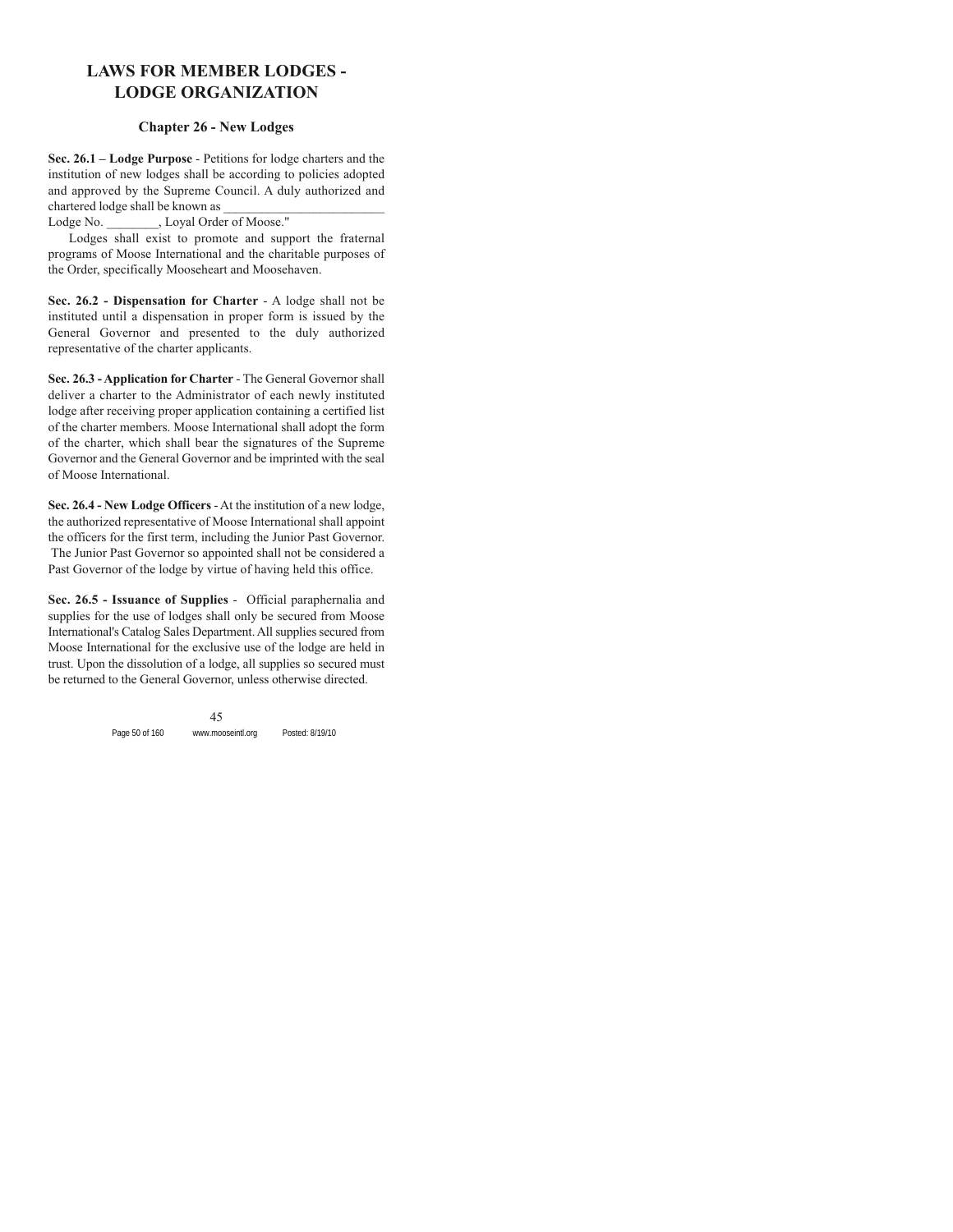If for any reason a lodge is not duly instituted within a period of sixty (60) days after the date of issue of the dispensation by the General Governor, all paraphernalia and supplies secured from or furnished by Moose International's Catalog Sales Department shall be returned in good condition.

**Sec. 26.6 - Institution Report** - Within five (5) days after the institution of a lodge, the authorized representative instituting the same shall forward to the General Governor a proper institution report, complete with regional information.

**Sec. 26.7 - By-laws** - Each lodge shall adopt by-laws consistent with laws or regulations enacted by the Supreme Lodge. Amendments to the by-laws shall not become effective until adopted at a special meeting of the lodge after proper notice. Unless the General Governor has granted a dispensation, the original by-laws approved by Moose International shall only be amended to provide for different meeting nights or dues.

Regular general membership meetings must be held at the times and on the days specified in the by-laws. If a meeting night falls on a major holiday, or on the date of an international or association convention or conference, the lodge may hold the meeting on an alternative night provided the membership has been given thirty (30) days written advance notice of the meeting night change. Upon request, the office of the General Governor will provide a new by-laws certificate to the lodge for display.

**Sec. 26.8 - Incorporating** - Every lodge having substantial assets, operating a social quarters or if required by the General Governor, shall incorporate under the laws of the state or province in which the lodge is located. New lodges may incorporate if necessary to obtain an alcoholic beverage license, engage in charitable fundraising purposes, or if required by the General Governor. If approved by the General Governor, a lodge incorporated in one state may be domiciled in another state. The lodge shall be incorporated only in the name of the lodge. The Articles of Incorporation and any amendments thereto shall provide that membership in the lodge shall of itself carry with it membership in the corporation. Suspension or expulsion from a lodge shall carry with it the same penalty in the corporation. The Articles of Incorporation and by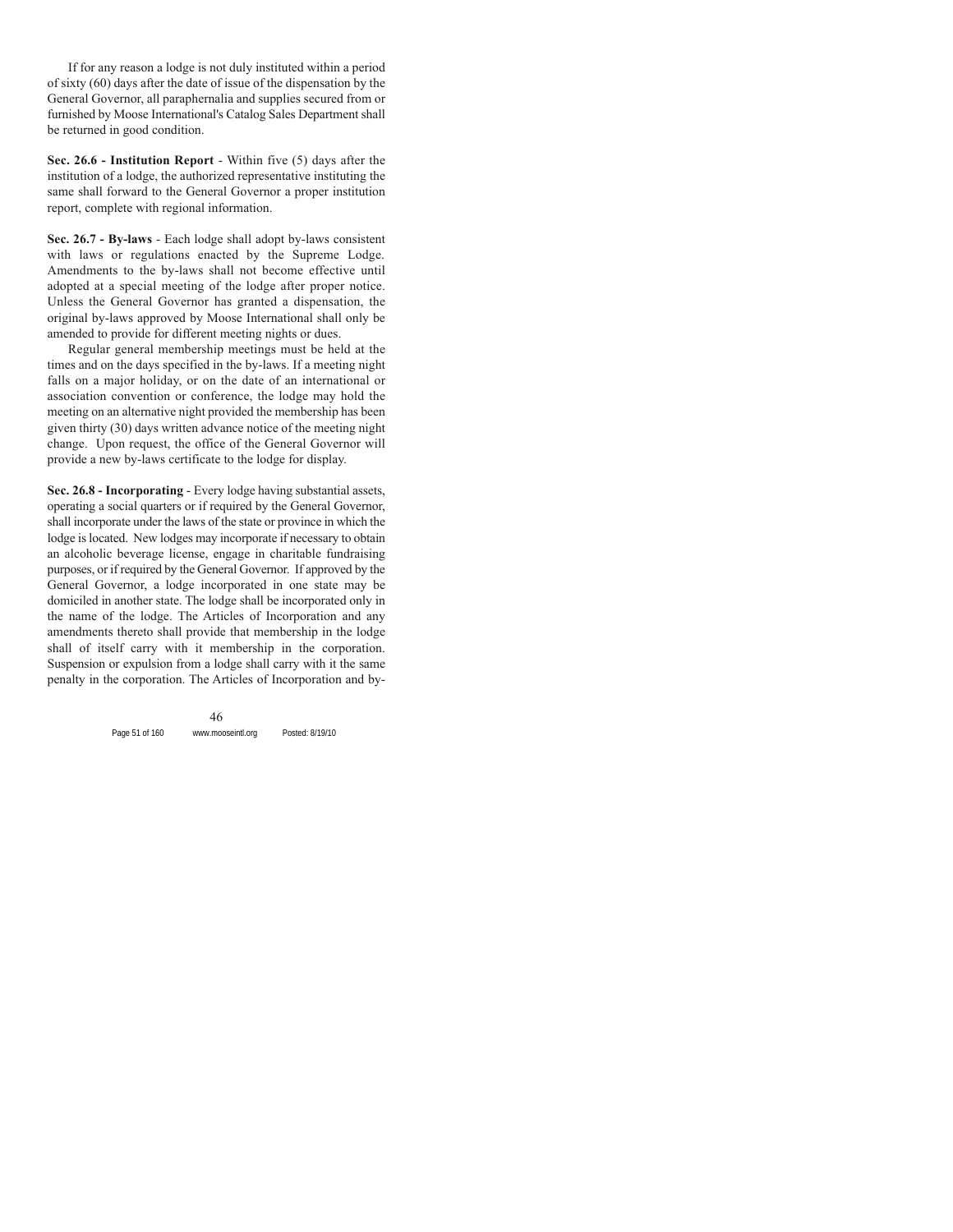laws shall also provide that the lodge is incorporated in conformity with, subject to and under the jurisdiction and control of the laws for the regulation of lodges.

A copy of proposed Articles of Incorporation must be submitted to Moose International for approval before being filed with the appropriate public officer or agency. A copy of the certified Articles of Incorporation, or any changes or amendments, must be sent to Moose International within thirty (30) days after being filed with the appropriate public officer or agency. Each lodge shall maintain its Articles of Incorporation in compliance with all applicable fraternal, federal, local, state or provincial laws.

**Sec. 26.9 - Seal of the Lodge** - After institution and incorporation, Moose International shall provide the lodge with a metal seal. Upon the surface of the seal shall be, in a circle, the imprint of a standing moose, and about the periphery shall be the name, number, location and date of incorporation of the lodge.

# **Chapter 27 - Dissolution of Lodge**

**Sec. 27.1 - Requirements** - A lodge may voluntarily dissolve by complying with the following requirements:

- 1. Prepare a Notice of Special Meeting and submit to the General Governor for approval.
- 2. At least seven (7) days in advance of the special meeting, send by first class mail a "Notice of Special Meeting" informing each active member of the lodge that the purpose of the meeting is to vote to dissolve and forfeit the charter. In calculating the seven (7) days notice requirement, the lodge shall not count the day of mailing or the date of the special meeting.
- 3. Submit a properly completed "Resolution to Dissolve and Forfeit Charter" to the General Governor for approval.
- 4. A lodge cannot voluntarily dissolve if seven (7) active members object to the dissolution.
- 5. No disposition shall be made of any assets of the lodge except upon prior approval of the General Governor.

**Sec. 27.2 - Revocation or Dissolution of Charter** - If a lodge voluntarily dissolves and forfeits its charter or if the charter is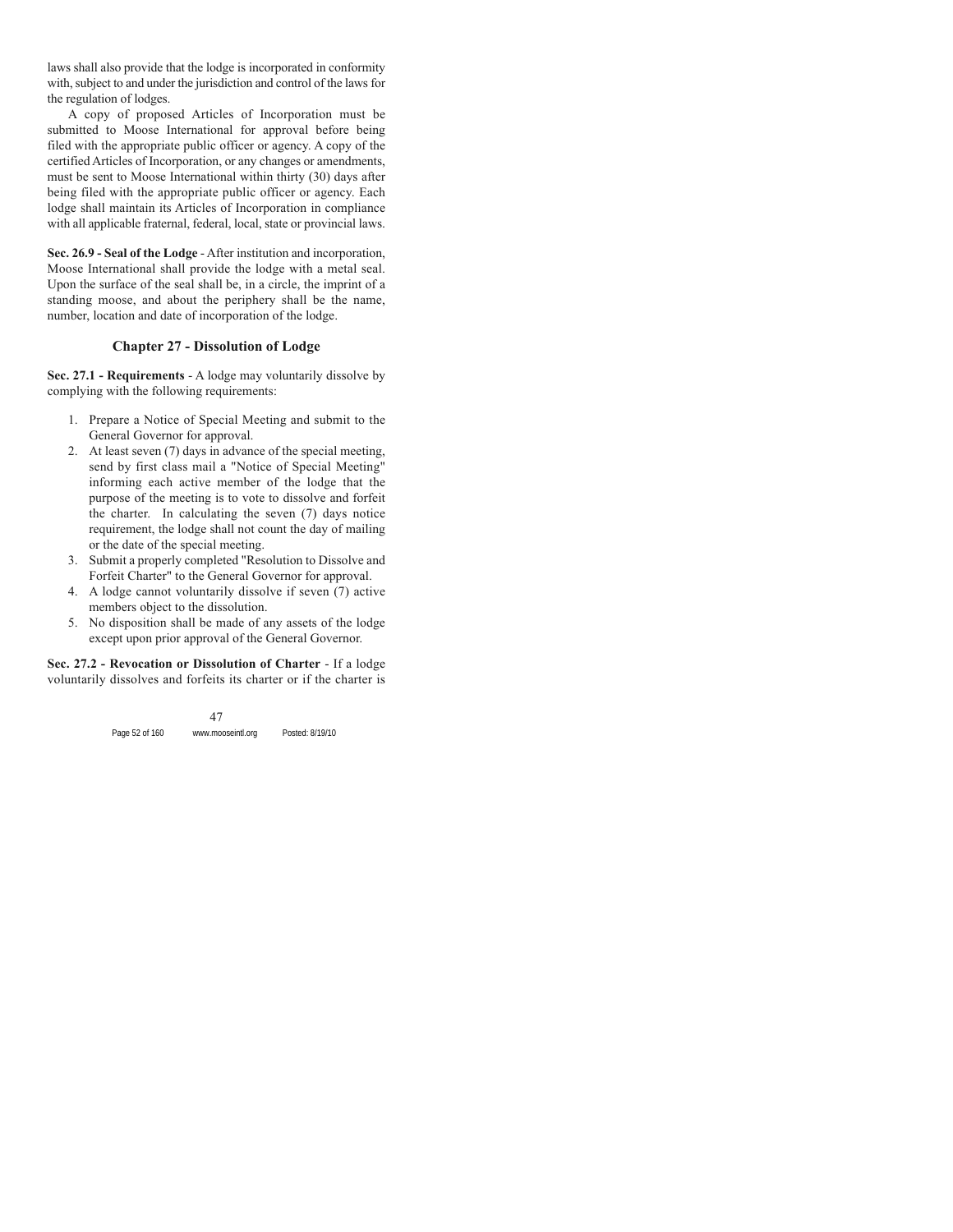revoked, all paraphernalia, supplies, property, cash and other assets remaining after payment of all indebtedness of the lodge, shall be the sole property of Moose International. No disposition shall be made of any lodge assets except according to instructions of the General Governor.

**Sec. 27.3 - Mergers** - With the approval of the General Governor and pursuant to resolutions duly adopted by each lodge at a special meeting, two (2) or more lodges may, by simple majority, vote to merge with each other. All assets, liabilities and membership of the merging lodge(s) shall become the sole property and responsibility of the successor lodge. Each lodge desiring to merge shall:

- 1. Prepare a Notice of Special Meeting and submit to the General Governor for approval.
- 2. At least seven (7) days in advance of the special meeting, send by first class mail a "Notice of Special Meeting" informing each active member of the lodge that the purpose of the meeting is to vote to merge with another designated lodge. In calculating the seven (7) day notice requirement, the lodge shall not count the day of mailing or the date of the special meeting.
- 3. Obtain an approved Resolution to Merge form from the General Governor and submit the properly completed resolution to the General Governor for approval.
- 4. The successor lodge is responsible to prepare and file with the proper authorities all legal and tax documents required to comply with all laws, rules and regulations and to establish a chain of title for any real estate owned by the merging lodge. It is recommended that legal counsel be employed for this purpose.

# **Chapter 28 - Membership**

**Sec. 28.1 - Qualifications of Membership** - Members of the Order shall be a member of a lodge of the Loyal Order of Moose or a member of a chapter of the Women of the Moose.

To qualify for membership in a lodge, an applicant must: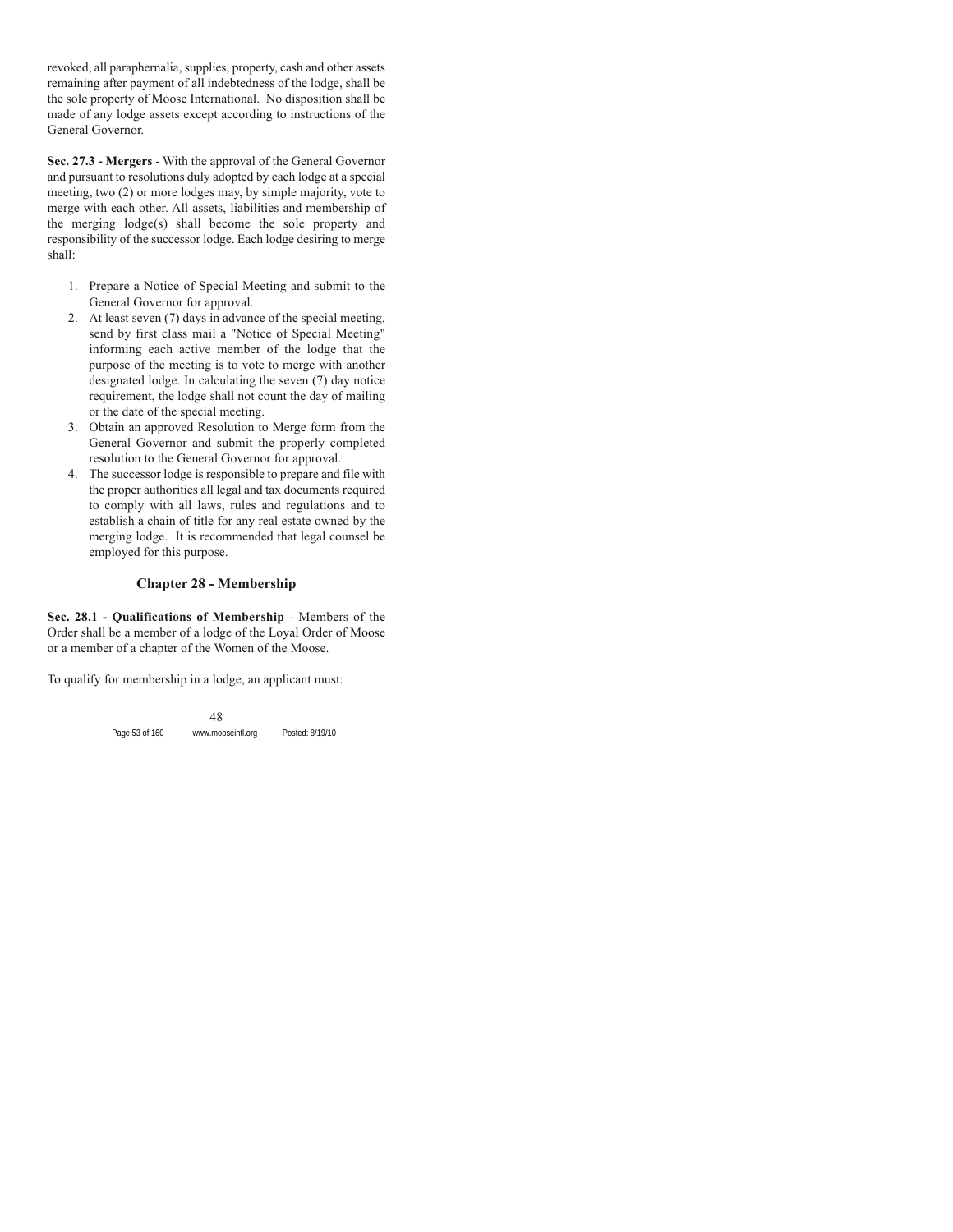- 1. Be a male person.
- 2. Be twenty one (21) years of age or older.
- 3. Not be a member of a terrorist group or recognized subversive organization.
- 4. Not be a registered sex offender or convicted felon, unless the conviction has been expunged, the conviction has been vacated by an unconditional pardon or a dispensation waiving this requirement has been obtained from the General Governor.
- 5. Be of good moral character and capable of understanding the obligation of membership.
- 6. Profess a belief in a Supreme Being.
- 7. Have not been expelled from any lodge, unless a special dispensation has been granted in accordance with the laws of the Order.
- 8. Not currently suspended from membership in any lodge.
- 9. Not having had an original application for membership rejected in any lodge.

To qualify for membership in a chapter of the Women of the Moose, an applicant must:

- 1. Be a female person.
- 2. Be twenty one (21) years of age or older.
- 3. Not be a member of a terrorist group or recognized subversive organization.
- 4. Not be a registered sex offender or convicted felon, unless the conviction has been expunged, the conviction has been vacated by an unconditional pardon, or a dispensation waiving this requirement has been obtained from the General Governor.
- 5. Be of good moral character and capable of understanding the obligation of membership.
- 6. Profess a belief in a Supreme Being.
- 7. Have not been expelled, suspended or rejected for membership by any chapter

**Sec. 28.2 - Application for Lodge Membership** - Each person applying for membership in a lodge must be sponsored by another active member of a lodge. An active member of the lodge to which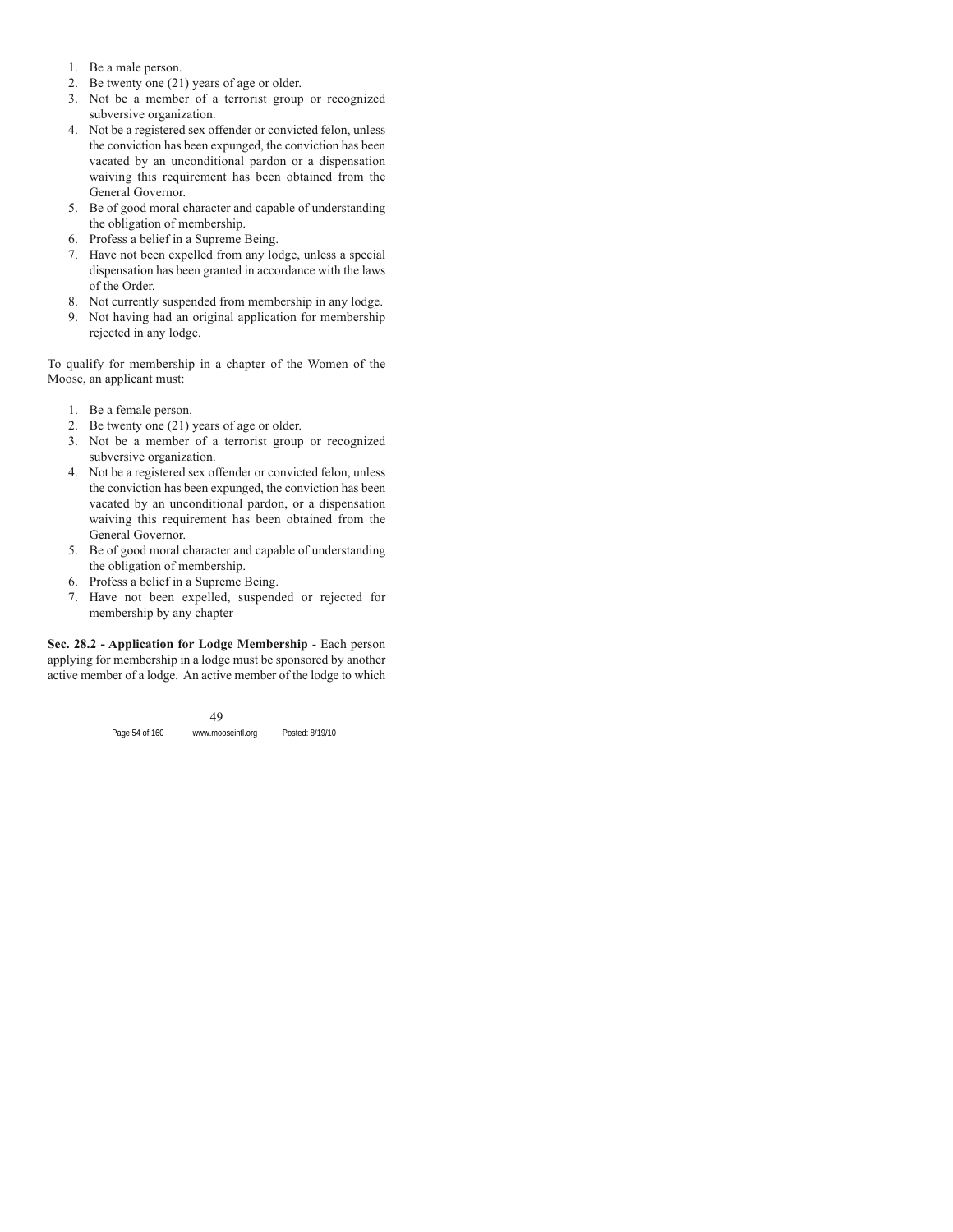the applicant is making application must also endorse the applicant. An applicant must properly complete and sign an official membership application on the form provided by Moose International, as authorized by the Supreme Council. Both the sponsor and endorser must sign the application. The completed application will be a part of the condition of membership between the member and the lodge.

The answers within the application shall be warranties, and if any answer is materially false, incomplete or incorrect, it may cause forfeiture of all rights and privileges as a member of the Moose Fraternity, unless a special dispensation is granted by the General Governor (i.e., prior felony conviction or registered sex offender). If any applicant is elected or enrolled into any lodge in violation of this section, he shall be dropped from the rolls of the lodge, subject to the right of appeal as set out in Section 60.1. Convicted felons and registered sex offenders not receiving a special dispensation to retain their membership shall be expelled from the Order.

**Sec. 28.3 - Application Review Committee** - Every applicant for membership shall be referred to a committee appointed by the Governor of the lodge. The Application Review Committee shall conduct a thorough investigation of the applicant from public records and other non-privileged sources and file a written report to the Board of Officers containing their finding, either favorable or unfavorable. When the Application Review Committee reports unfavorably on an applicant for membership, the Governor or presiding officer shall declare him rejected without the formality of a vote. Unless authorized by the General Governor, a rejected applicant cannot again be proposed for membership until after the expiration of a period of six (6) months from the date of the rejection. If the report of the Application Review Committee is favorable, the applicant shall be voted on in the manner provided by Section 28.4. A majority of the Application Review Committee reporting is sufficient.

**Sec. 28.4 - Voting on Lodge Applicants** - Every applicant for membership, approved by the Application Review Committee, must be voted upon by the membership at a regular lodge meeting. When an applicant is voted on and receives a simple favorable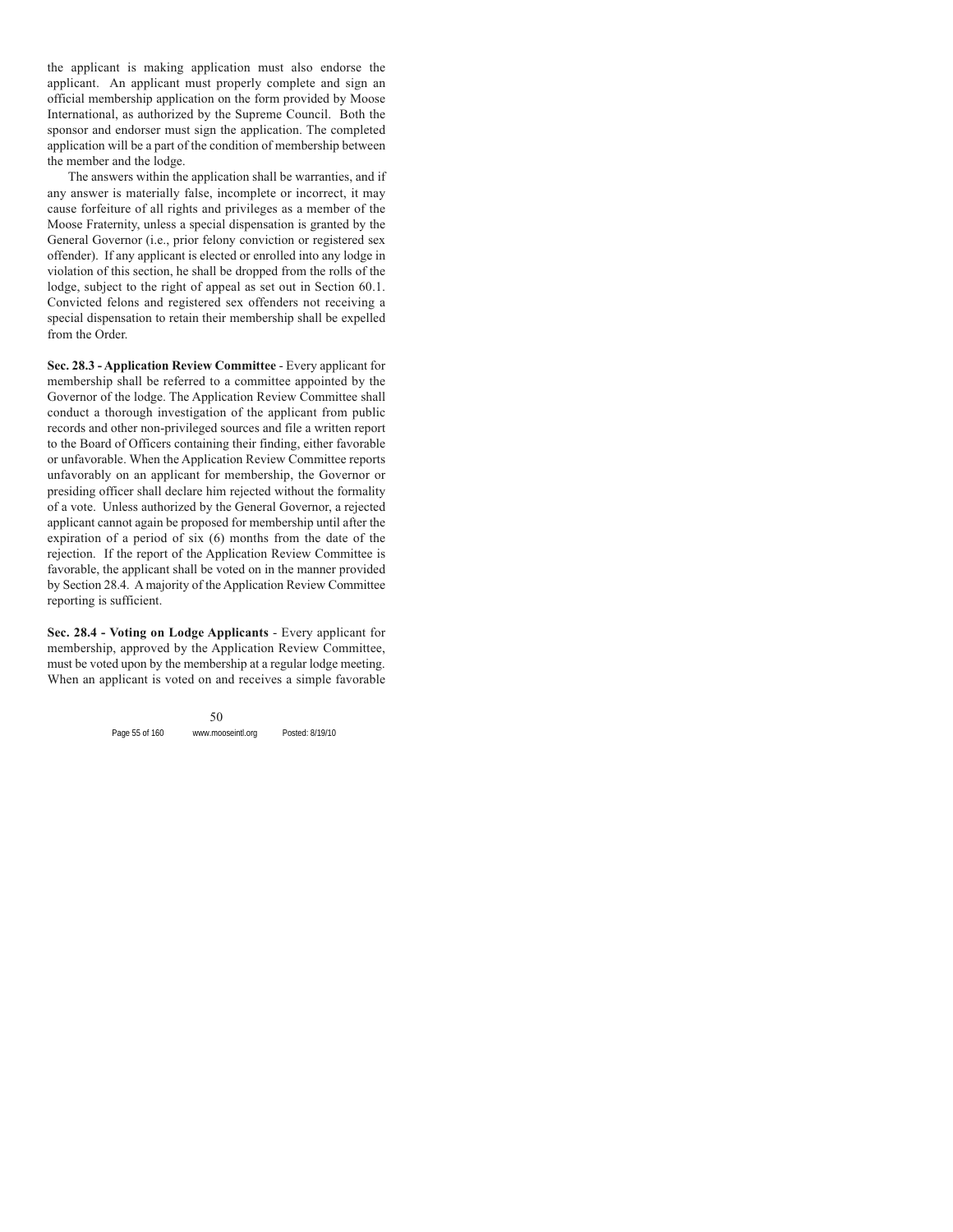majority of votes cast, he shall be declared elected to membership. The vote shall be taken by the "voting sign of the Order," unless the presiding officer or any member present at the meeting requests the vote be by secret paper ballot.

**Sec. 28.5 - Rejection by Lodge Vote** - When an applicant for membership is voted on and does not receive a favorable vote, he shall be declared rejected. When an applicant has been voted on and appears to have been rejected, the Governor may immediately upon his own motion, or the request of any member, declare another vote at the same meeting. When more than one (1) applicant has been rejected, the Governor shall require another vote immediately and the applicants shall be voted on in small groups or individually.

**Sec. 28.6 - Orientation and Enrollment of a Lodge Member** - A person cannot legally become a member of any lodge until he has been enrolled into the lodge in the manner and form required by the Supreme Council.

**Sec. 28.7 - Lodge Membership Status** – An active lodge member shall enjoy the same privileges and immunities as every other member of his lodge. A member who has been expelled by a Commissioner, the General Governor or the Supreme Forum shall not thereafter be regarded as a Moose in any sense. Unless specifically permitted in writing by the General Governor, any lodge or chapter member whose membership is in a state of suspension or who has been expelled shall not be permitted to visit any lodge as a guest or otherwise (including social quarters and home), join as a Moose in any public procession or display, exhibit or use any emblem of the Moose or receive relief as a Moose from any lodge, chapter or other unit until the member's active membership is restored. An active member is defined as a member whose dues are current.

**Sec. 28.8 - Multiple Memberships** - Any active lodge member may hold membership in more than one lodge at the same time. A member holding memberships in more than one lodge shall be entitled to vote in any lodge in which he is active. With dispensation from the General Governor, a member may hold office in more than one lodge at the same time.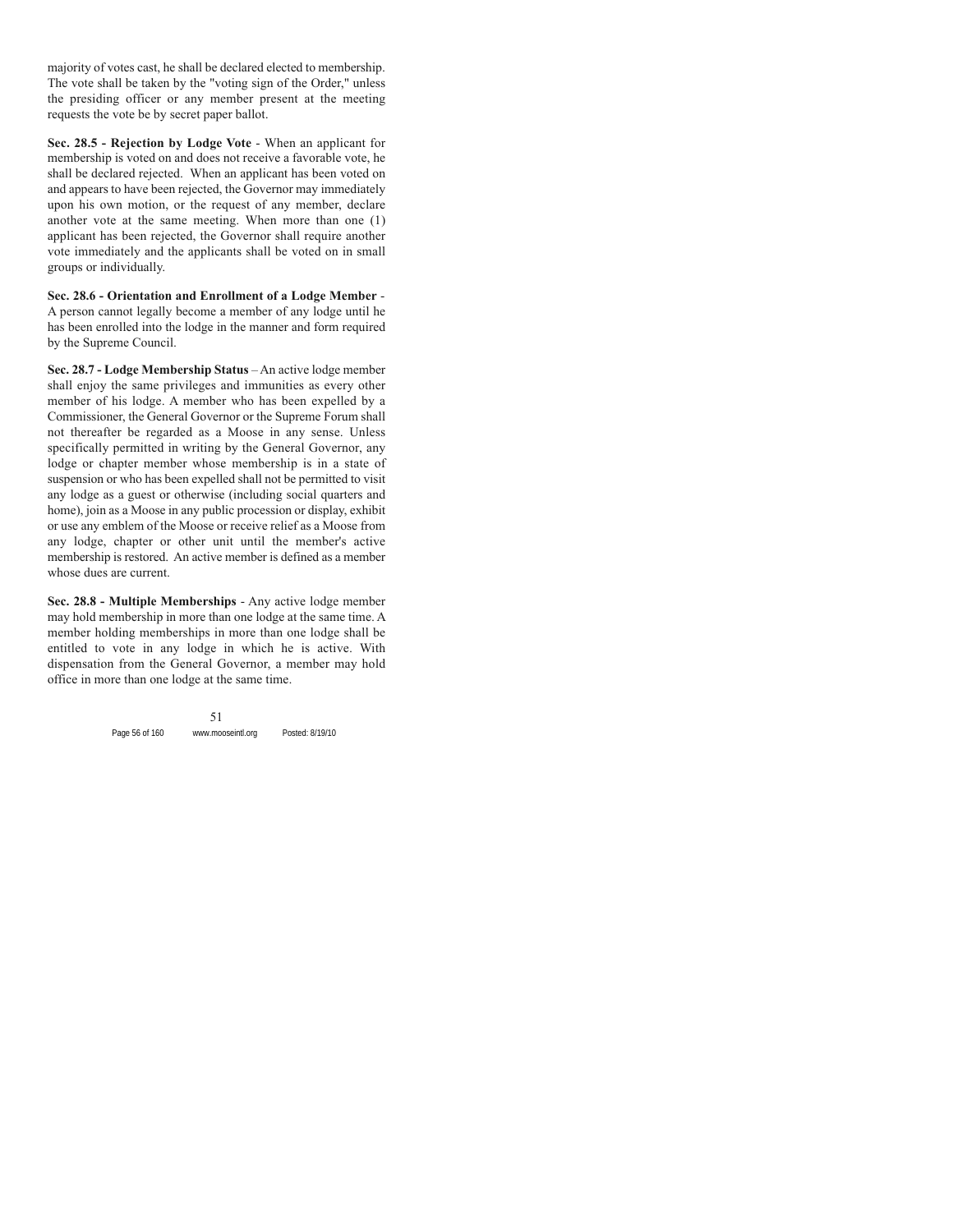# **Chapter 29 - Lodge Fees**

**Sec. 29.1 - Application Fee** – A refundable fee in an amount determined by the Supreme Council shall accompany each application for membership. The fee shall become known as the Application Fee.

# **Chapter 30 - Dues**

**Sec. 30.1 - Dues at Institution** - Before the institution of a lodge, all applicants about to be enrolled shall pay dues as established by the laws of the Order. The annual dues rate shall not be less than the per capita amount as established by the Supreme Council.

**Sec. 30.2 - Annual Dues** - Each member of a lodge shall, after payment of the Application Fee, pay annual dues (including the per capita amount as provided in Section 43.6) as established by the Supreme Council.

Dues shall only be paid in advance annually. Dues are nonrefundable. No applicant or member shall be issued a receipt or membership card except for actual payment received for the fees or dues as established by Moose International or the lodge. A membership card shall not be transferable. It is unlawful for any member to allow another person to use their membership card. All Moosehaven residents are exempt from paying dues to their home lodge.

**Sec. 30.3 - When Dues Credited** - Terms for dues shall be annual. Dues paid by a member shall be credited as of the date the dues are posted by the Lodge Administrator. Moose International will issue a membership card on behalf of the lodge to each member upon notice of enrollment or receipt of dues payment.

**Sec. 30.4 - Nonpayment of Dues** - Every member will be in arrears after the expiration date of his dues. A member in arrears shall not be entitled to any privileges of membership nor be considered a qualified guest. It is the member's responsibility to know the date his dues will become delinquent. A member's failure to receive notice of his dues or arrearages shall not release him from his responsibility to pay his dues on or before the dues expiration date. A member in arrears shall be dropped from the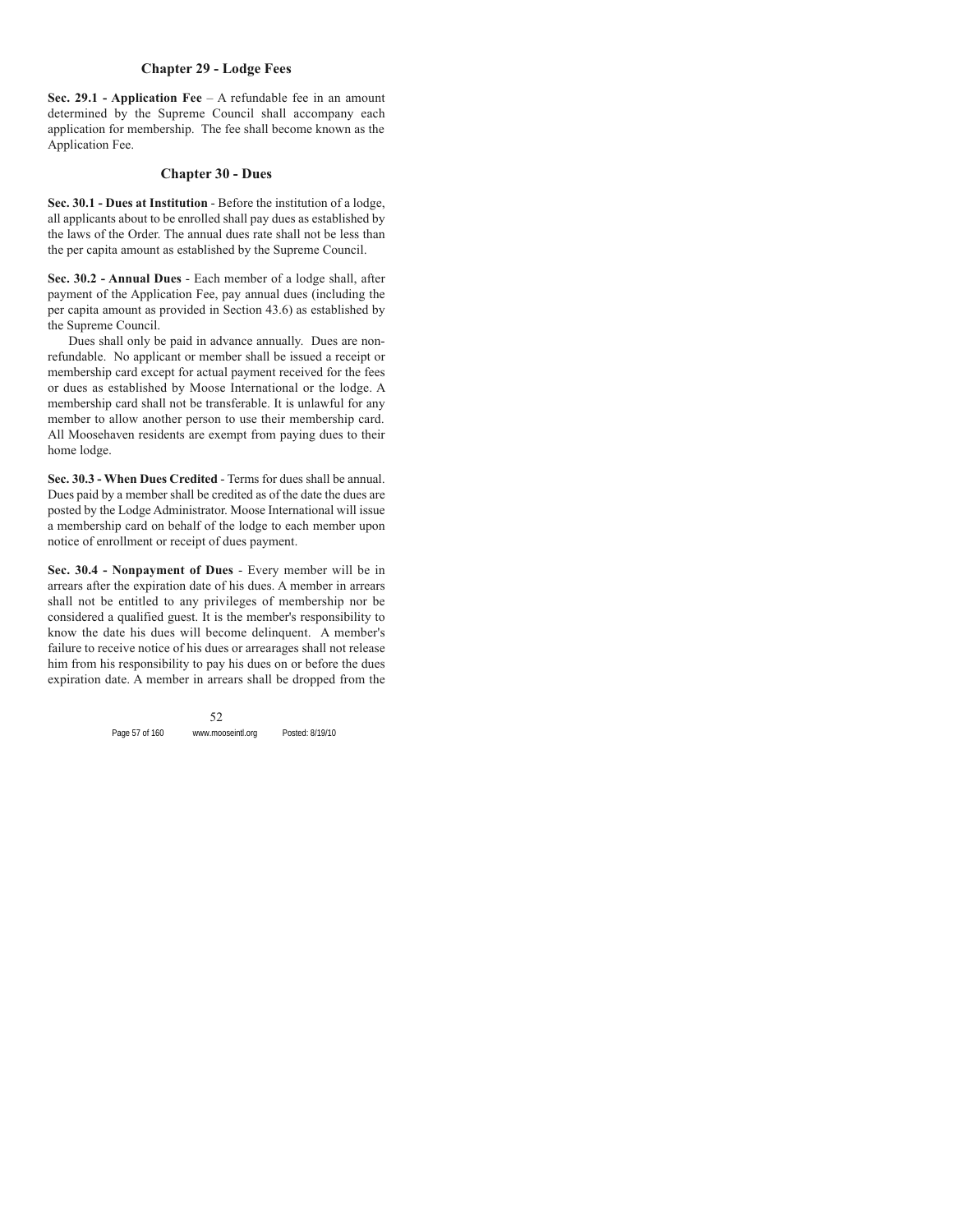rolls after the expiration of twelve (12) months.

**Sec. 30.5 - Reinstatement of Member** - An expired member is a member in arrears on the payment of his dues but has not been dropped from the rolls. An expired member may pay his dues and reinstate into the lodge from which he was dropped or reinstate into General Assembly. After an expired member is dropped (at the end of 12 months), the member has twelve (12) months from the date he is dropped (twenty-four (24) months total from the expiration date of his last membership card) to reinstate into the lodge from which he was dropped or reinstate into General Assembly by paying all past and current dues.

**Sec. 30.6 – Re-enrollment** – A member cannot reinstate after twenty four (24) months from the expiration date of his last membership card. He must re-enroll into a lodge as a new member. He shall furnish a duly executed official application for membership, pay all applicable fees, dues, fines or assessments owed by him, including accruals of interest, costs, etc. The application must receive a favorable vote of the Application Review Committee and the lodge.

By reinstating, a member retains his prior years of service to the fraternity. If a member re-enrolls (vs. reinstating) the member loses all prior years of service to the fraternity.

# **Chapter 31 - Life Memberships**

**Sec. 31.1 - Purchase of Life Memberships** - Any active lodge member may purchase a life membership in his lodge by paying to Moose International the sum of one thousand (\$1000.00) dollars, one-half of which shall be retained by Moose International and one-half remitted to the member's lodge.

**Sec. 31.2 - Conferral of Life Membership** - Moose International shall issue a life membership card to a member if Moose International records show that the member meets one of the following qualifications:

- (1) The member has fifty (50) or more years of continuous service in the fraternity.
- (2) The member has paid dues in advance equal to 50 years of membership.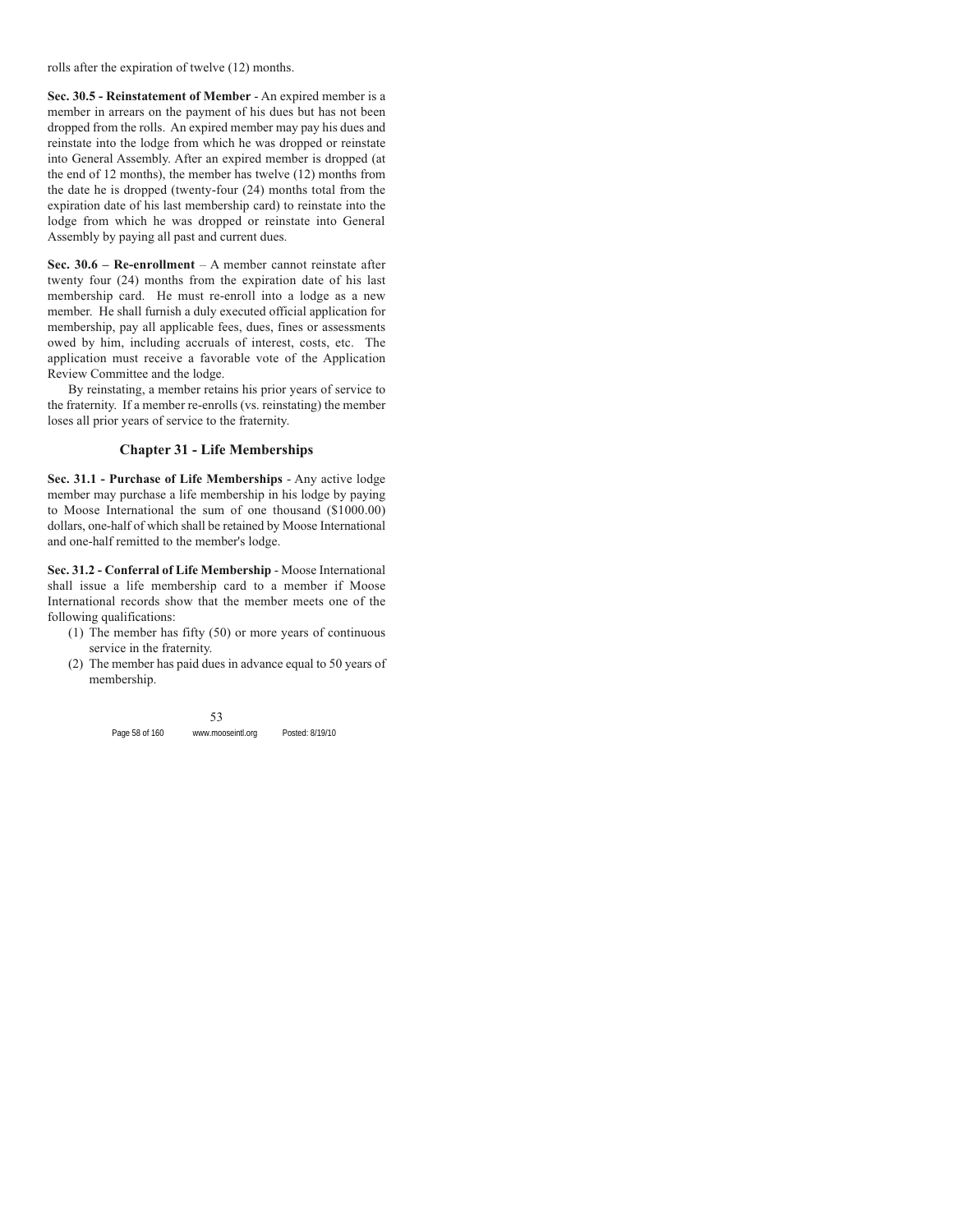- (3) The member has sponsored 250 members.
- (4) The member has earned the Governor's Award of Excellence.

**Sec. 31.3 - Life Membership Cards** - Moose International shall prepare and deliver to each life member a life membership card.

**Sec. 31.4 - Restrictions of Life Membership** - Life members of all lodges are amenable to all laws and regulations of the Order except the payment of dues. Life memberships are transferable by paying a \$20 transfer fee. When approved by the receiving lodge, a \$50.00 acceptance fee is due. Life membership for those having fifty (50) years of continuous service are only subject to the \$20.00 transfer fee.

# **Chapter 32 - Transfers**

**Sec. 32.1 - Issuance of a Request for Transfer** - Requests for transfers will be completed by the Administrator of the receiving lodge. He must receive a completed application and the transfer fee of \$20.00. This amount will be deposited by the Administrator of the receiving lodge. There shall be no transfer fees for members transferring out of General Assembly into any lodge of the Order.

The transferring member's current lodge shall be notified and have fourteen (14) calendar days to object to the transfer for the following reasons:

- 1. The member's dues expired prior to the date of application for transfer.
- 2. The member has disciplinary charges pending (does not include House Committee).
- 3. The member has fines, lawful obligations or other charges against him by the lodge.

At the end of the fourteen (14) calendar days, if no objection has been expressed and the receiving lodge's Application Review Committee has approved the applicant, the lodge shall vote on the transfer at the next regular lodge meeting. If found favorable, the member shall immediately become a member of the receiving lodge. The Administrator shall notify the former lodge of the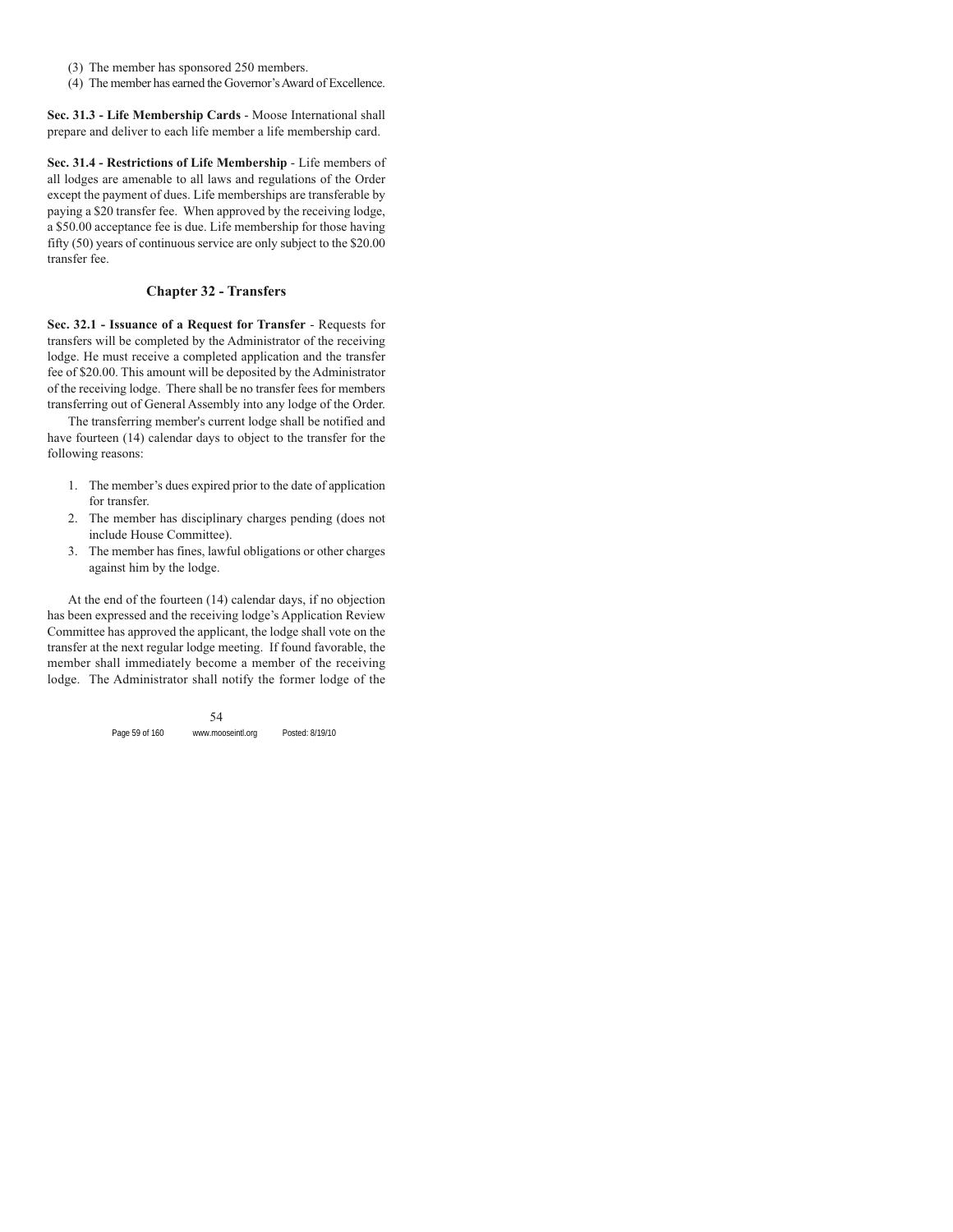acceptance. The former lodge will forward all membership records and pertinent documents and retain a copy for their files. The receiving Administrator shall notify Moose International of the transfer to maintain the member's original enrollment date.

**Sec. 32.2 - Rejection of Transfer** – Rejected applicants will remain a member of the current lodge and may not apply for transfer for a period of six (6) months unless granted dispensation by the General Governor.

# **Chapter 33 - Lodge Officers Nomination - Election - Representation**

**Sec. 33.1 - Elective Officers** - The elective officers of a lodge shall consist of a Governor, Junior Governor, Prelate, Administrator, Treasurer, and three (3) Trustees who must be active members of the lodge in which they are elected. All officers, except the Administrator and Trustees, shall serve for one (1) year. The Trustees shall be elected to a three (3) year term, providing their terms are so arranged that one (1) expires annually. No officers shall be eligible to serve more than two (2) consecutive terms in any one office, unless the General Governor issues a dispensation. Each officer shall serve until his successor is elected and installed.

**Sec. 33.2 - Nominating Committee** - A Nominating Committee shall consist of the eight (8) elective officers of the lodge, five (5) Past Governors (if the lodge has so many available) in their order of juniority by service in that lodge, and five (5) members of the lodge appointed by the Governor, each of whom must be an appointed officer, committee chairman or Past Governor (honorary or by service) of that lodge. A larger Nominating Committee may be assembled when the lodge deems it necessary for the good of the lodge.

**Sec. 33.3 - Meetings of Nominating Committee** - The Nominating Committee shall be organized not later than the last regular general membership meeting in February for the regular election and not later than three (3) weeks prior to any special election. The committee shall give written notice of the time and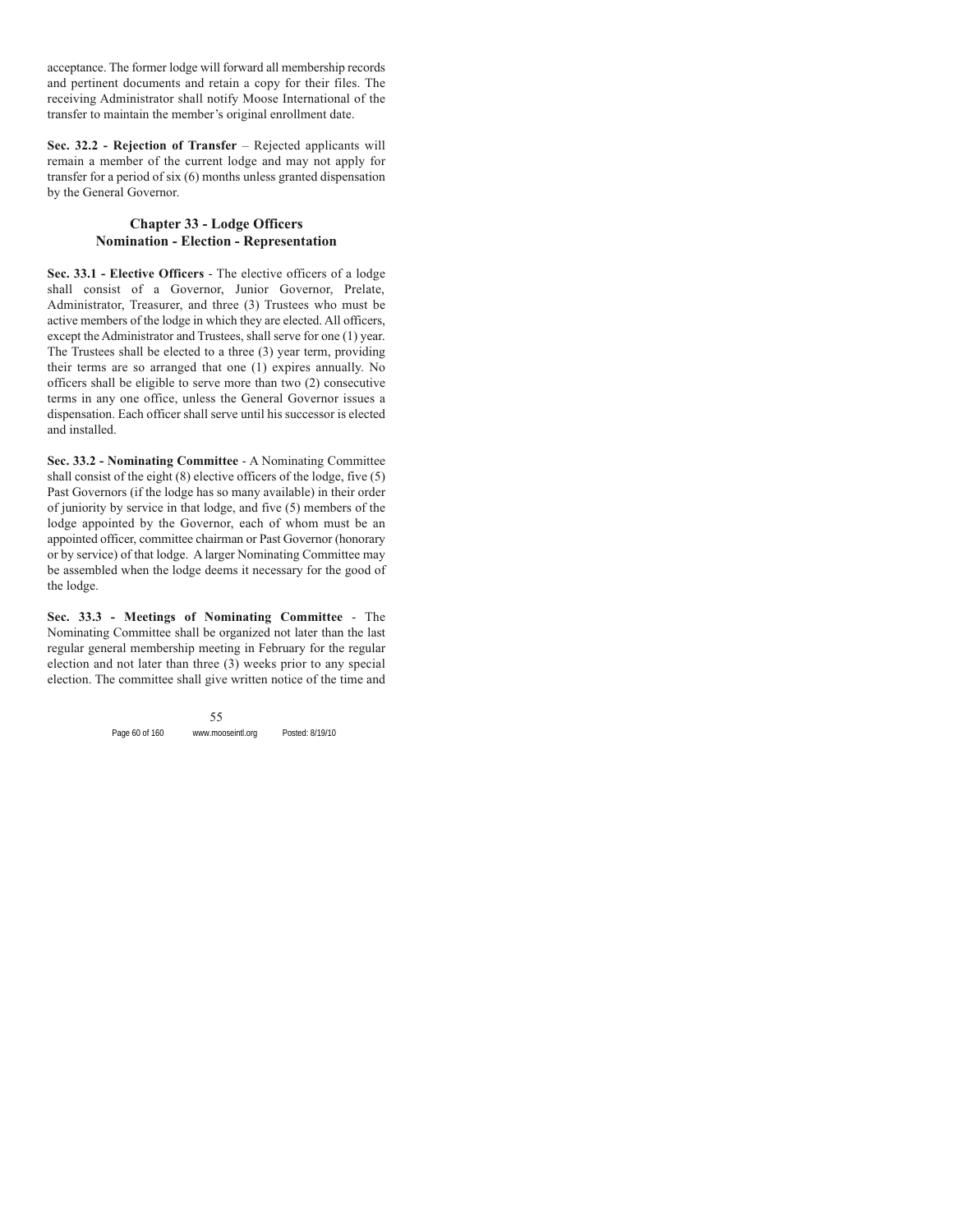place of its meeting to the Administrator of the lodge and by verbal report in an open lodge meeting.

With the exception of the Administrator, all officers shall be nominated at the last general membership meeting in March and elected at the first general membership meeting in April. Special elections shall be conducted at a general membership meeting. Annual and special elections shall follow the report of the Nominating Committee by at least two (2) weeks. If there are no nominations for a particular office, the General Governor may issue a dispensation to allow nominations for that office from the floor at a general membership meeting of the lodge or he may authorize the position to be filled by appointment.

Any member desiring to run for an elective office (other than the office of Administrator) in the lodge shall submit his name to the Nominating Committee at least one (1) week prior to the date the committee is required to present its report to the lodge. The Nominating Committee shall consider all eligible members and select one (1) or more candidates for each office to be filled. Not later than two (2) weeks before the date of the election, the committee shall at a general membership meeting, file a written report with the lodge, stating the names of those members nominated by the committee. The names of the nominees chosen by the Nominating Committee shall be placed upon the official lodge ballot.

After the written report is given to the lodge, the Nominating Committee shall automatically dissolve. Subsequent elections require a new Nominating Committee to be organized.

**Sec. 33.4 - Nominating by Petition** - Any member nominated by the Nominating Committee who declines the nomination may not later petition for the office to which he was nominated. However, any eligible member of the lodge who has submitted his name for a specific office, but not nominated by the Nominating Committee, who still desires to be a nominee for that specific office shall have his name placed upon the official ballot of the lodge by the petition and signatures of ten (10) per cent of the first five hundred (500) members plus five (5) per cent of the membership of the lodge in excess of five hundred (500). All members signing the petition must be active at the time of signing the petition. The petition shall not be signed by anyone prior to the report of the Nominating Committee.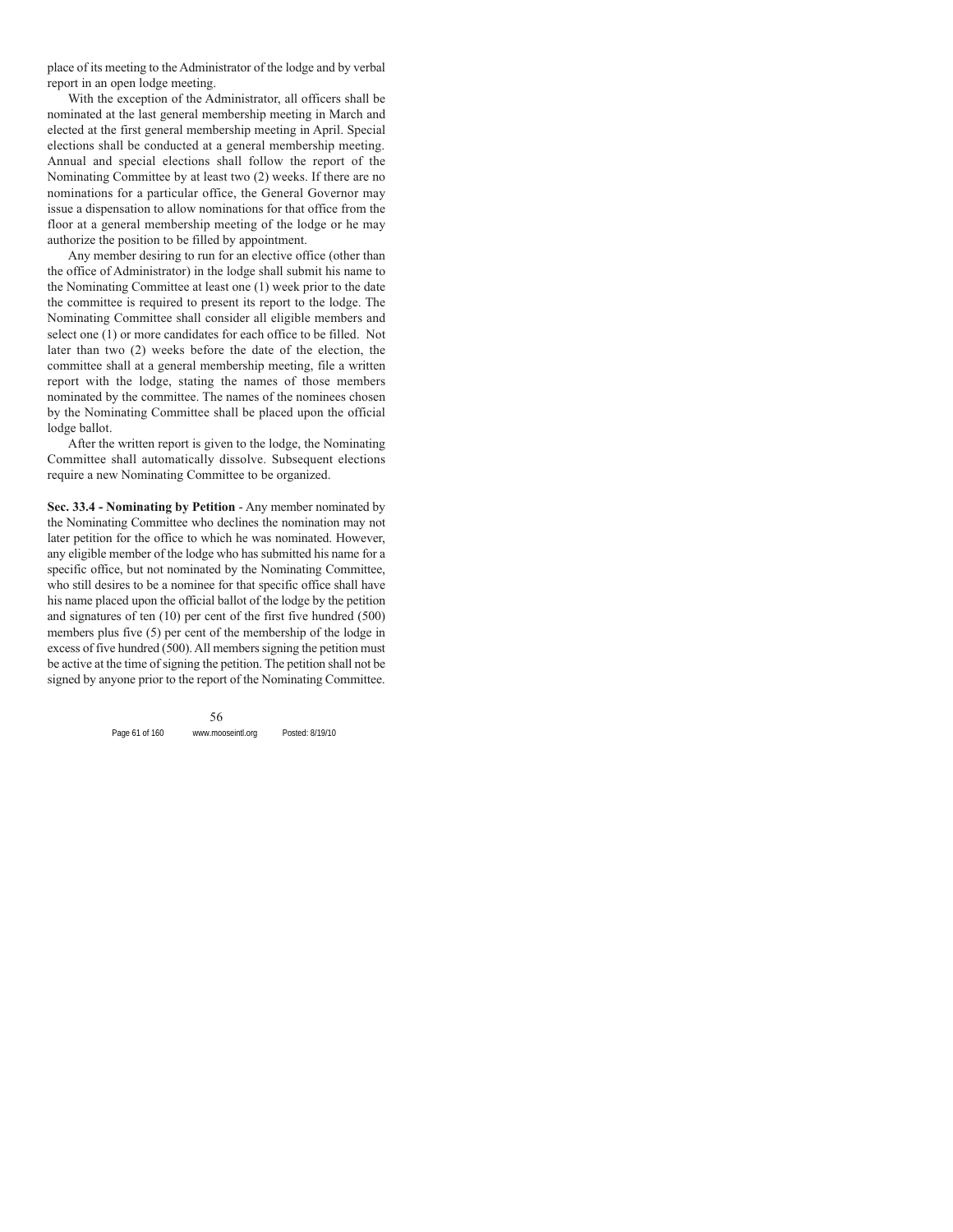The petition must contain the member's printed name, Moose membership identification number, signature and the date he signed it. The properly completed petition must be delivered to the Administrator at least one (1) week before the date of the election.

The nominating petition should contain substantially the following words:

"We the undersigned active members in Lodge No. \_\_\_\_\_\_\_\_\_\_\_, Loyal Order of Moose, hereby nominate \_\_\_\_\_\_\_\_\_\_\_\_\_\_\_\_\_\_\_\_\_\_\_\_\_\_\_\_\_\_\_\_, an active member of the lodge, for the office of \_\_\_\_\_\_\_\_\_\_\_\_\_."

**Sec. 33.5 - Eligibility of Officers** - Only active members in the lodge, may be considered for any elected office. Eligibility requirements for lodge offices are as follows:

**Governor** - Been an active member of the lodge for at least six (6) months immediately preceding the date of election and completed at least one (1) year in another elected office (not a combination of offices) of the lodge in which he seeks office. **Junior Governor** - Been an active member of the lodge for at least six (6) months immediately preceding the date of election.

**Prelate** - Been an active member of the lodge for at least six (6) months immediately preceding the date of election.

**Treasurer** - Must be an active member of the lodge.

**Trustee** - Must be an active member of the lodge.

Exemptions from these qualifications require a special dispensation from the General Governor. A special dispensation will only be granted in exceptional circumstances. These requirements shall not apply to a newly instituted lodge.

No member shall be eligible for election to more than one (1) office in the lodge at the same time. A member removed from office by a Commissioner or the General Governor for disciplinary reasons or who resigned from office at the request of the General Governor shall not be eligible to hold office again for three (3) years unless a dispensation is obtained from the General Governor. For prior violations of the General Laws, the General Governor may, in his discretion, prohibit any member from holding office.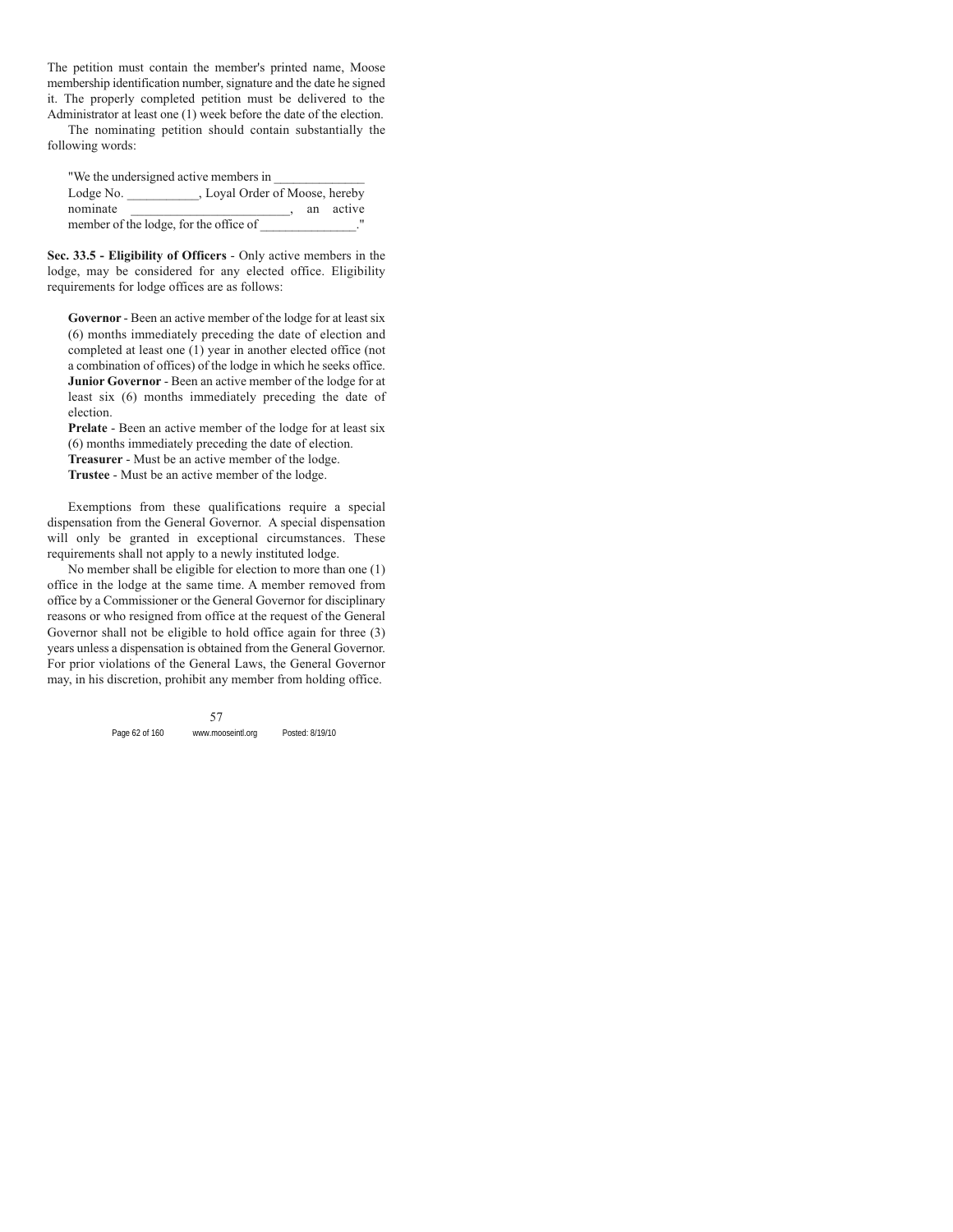An officer, whose term will not expire at the time of the election, regular or special, can be nominated for another office, but he must resign his present office, thereby creating a vacancy, which shall be filled at the regular or special election. The resignation is automatic and effective on April 30 for a regular election or on the actual date of a special election.

A member under suspension because of disciplinary charges preferred against him shall be eligible as a candidate for election to office if his dues are current and he is not otherwise disqualified. If found guilty of a charge affecting his membership, or if the member has been removed from office rendering him ineligible to hold office for three (3) years, the office shall be declared vacant and the lodge shall proceed to fill the vacancy according to the provisions of Section 33.10.

**Sec. 33.6 - Appointment of Election Committee** - The Governor shall appoint an Election Committee composed of three (3) active members of the lodge who are not officers or candidates for elective office. The committee shall conduct the election, pass on all questions concerning the election, count the ballots and file a written report to the lodge of the results of the election. Each member of the committee shall sign the report and the report shall be attached to the lodge minutes. If written challenge is made to a member of the Election Committee within forty-eight (48) hours of the closing of the election, the Election Committee shall impound the ballots pending final determination by the Election Committee or by any appellate officer or tribunal.

**Sec. 33.7 - Campaigning for Office Prohibited** - The printing, circulating or distribution of resolutions, letters, tickets, other written or printed matters, or through any electronic media by a member or anyone acting on his behalf, suggesting, recommending, opposing or containing the names of proposed candidates for office, is hereby prohibited. For any violation of this section, the General Governor may suspend the offending member or members, and in his judgment, may declare the election of such officer or officers void and order a new election.

**Sec. 33.8 - Voting** - Only active members physically present are eligible to vote for the election of officers. The candidate for each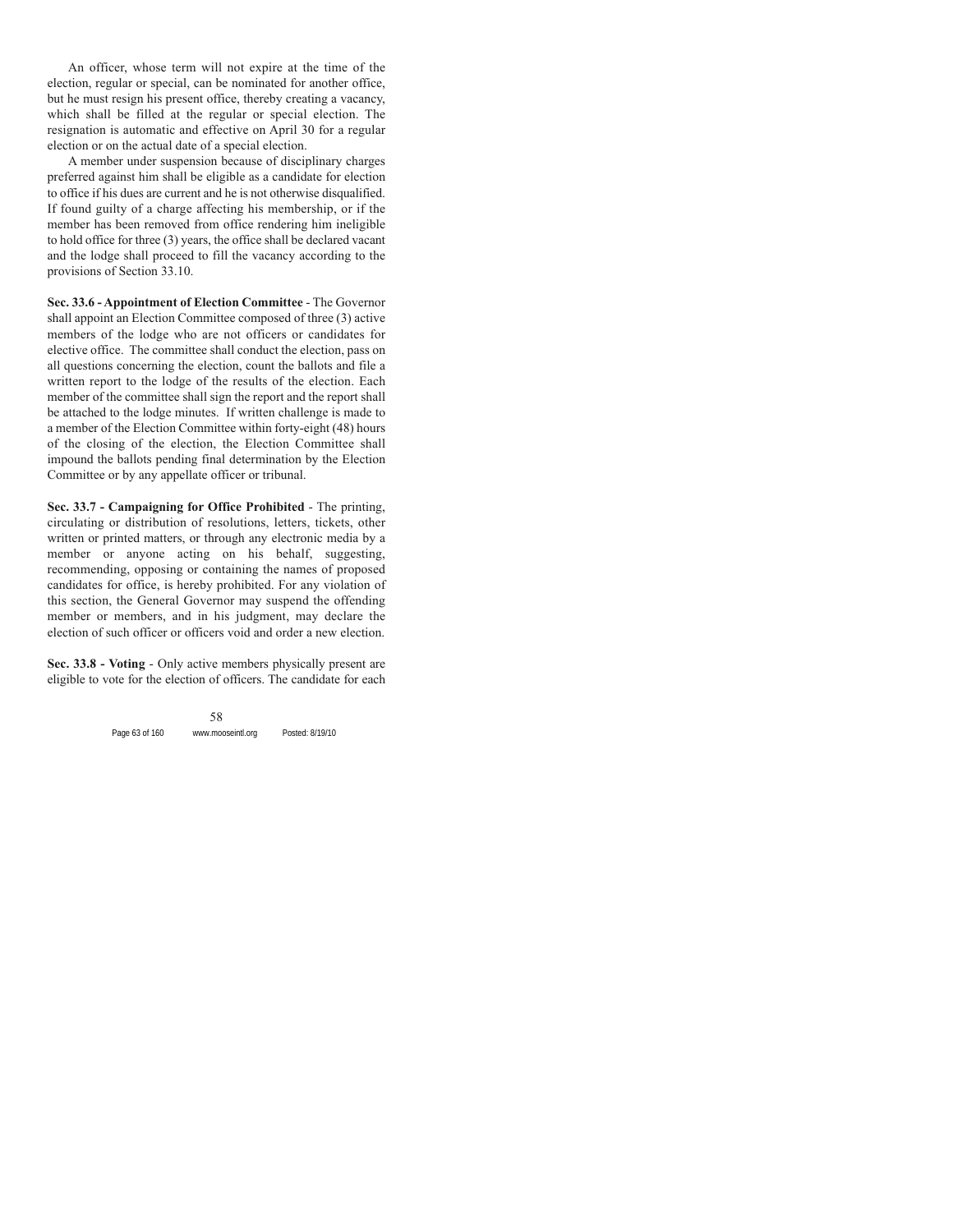office receiving a majority (if there are two (2) candidates) or a plurality (three (3) or more candidates) of "yes" votes cast shall be declared elected. "No" votes are not counted. If there is only one (1) candidate for each office, the lodge may dispense with the necessity of paper ballot and conduct the election by using the voting sign of the Order. If the annual election of officers is to be by use of the voting sign of the Order, the lodge must vote to approve this method at a general membership meeting prior to the election. At special elections, the members present and voting may unanimously select to use the voting sign of the Order but if a member objects, the lodge must conduct the election by paper ballot.

No absentee ballot, write-in ballot or proxy vote shall be allowed. A lodge may by majority vote of the membership at a general meeting, conducted at least two (2) weeks prior to the election, decide to use the Australian ballot. If the Australian ballot is used and the election is contested and subsequently declared void by the General Governor, the lodge shall thereafter be prohibited from using the Australian ballot unless the General Governor issues a special dispensation.

**Sec. 33.9 - Installation** - The Junior Past Governor (who served as Junior Past Governor during the past year) shall be the installing officer of his lodge. He shall install all duly elected officers at the last meeting in April each year or at a special installation ceremony approved by the lodge Board of Officers to be held prior to April 30. All officers shall take office as of midnight, April 30, unless the lodge has been notified by Moose International that it is not in good standing. If for any reason the Junior Past Governor is unable or unwilling to act, any Past Governor of the Order appointed by the Governor-elect may conduct the installation ceremonies. All officers, elected or appointed, must be installed prior to taking office.

**Sec. 33.10 - Vacancy** - On or after November 1st, if a vacancy occurs in any elective office, other than Governor or Administrator, the office shall be filled by appointment by the Governor until the next general election subject to approval of the membership. If a vacancy occurs in the office of Governor on or after November 1st, the appointment shall be by the Board of Officers, subject to approval of the membership, until the next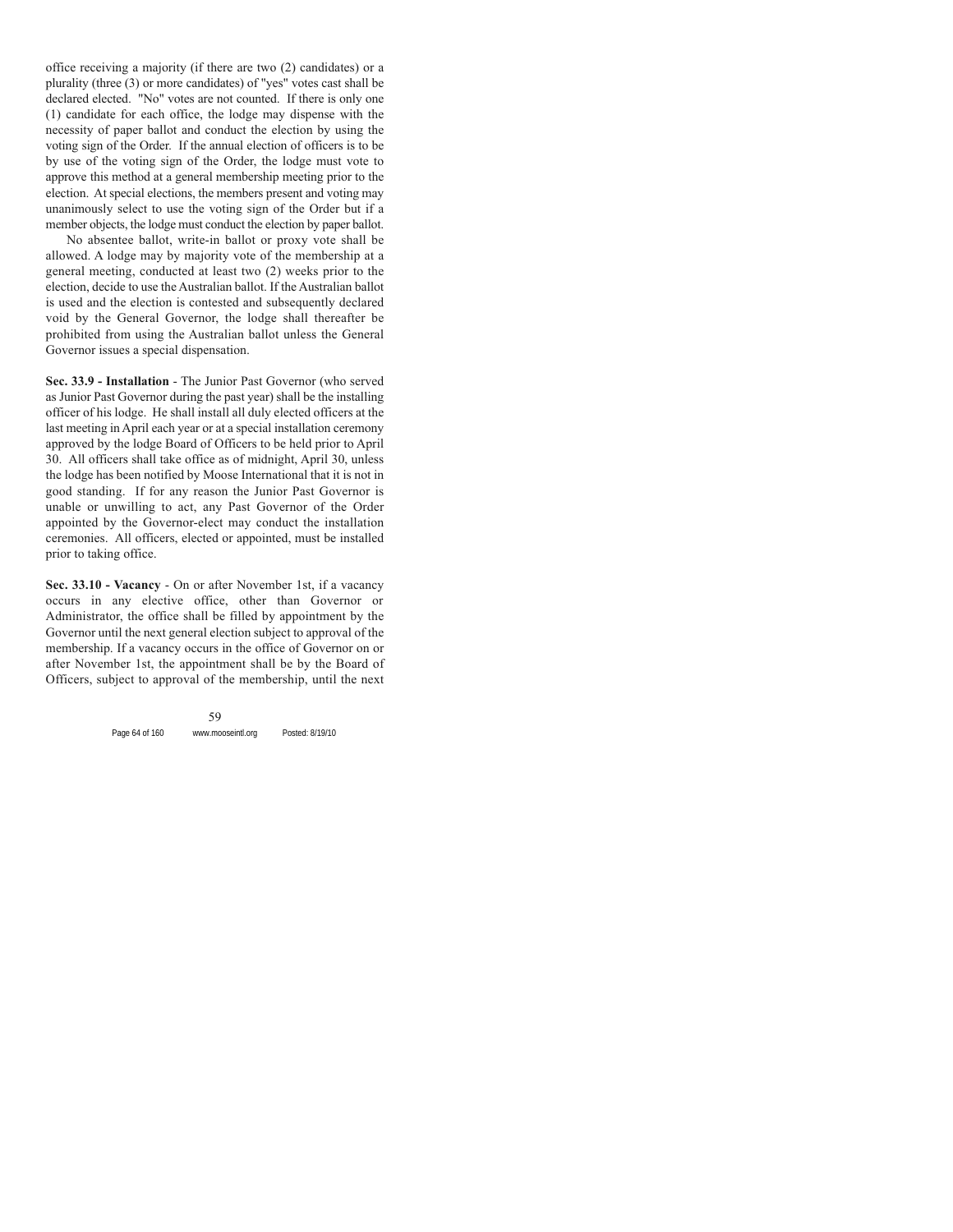general election. Vacancies occurring prior to November 1 shall be filled by special election.

The Nominating Committee at a regular meeting at least two (2) weeks prior to the special election shall report all nominations. The General Governor may issue special dispensation waiving any election and authorize one or more offices be filled by appointment. The General Governor may declare any office vacant for a violation by the officeholder of the General Laws or policies of Moose International and appoint a qualified member of the lodge to fill the vacancy created. Subject to the provisions of Section 35.11, the lodge Board of Officers does not have authority to declare any elective office vacant or remove an elective officer from office.

### **Chapter 34 - Junior Past Governor**

**Sec. 34.1 - Serves on the Board of Officers** - The retiring Governor shall serve as the Junior Past Governor, provided the term of Governor for which he was elected or appointed commenced prior to November 1 of the preceding year and he completed the term. The Junior Past Governor shall be a member of the Board of Officers. If the retiring Governor is unavailable or unqualified to serve, the next Past Governor, in order of juniority by service, shall serve. Past Governorship is a condition, not an office and remains with the member so long as he continues his active status in the Order.

**Sec. 34.2 - Installing Officer** - The Junior Past Governor shall be the installing officer of his lodge.

**Sec. 34.3 - Additional Duties** - In the absence of the Governor, Junior Governor and Prelate, he shall preside over the deliberations of the lodge. He shall be chairman of the Moose of the Year Committee.

#### **Chapter 35 - Governor**

**Sec. 35.1 - General Duties and Responsibilities** - The general duties and responsibilities of the Governor include, but are not limited to, the following: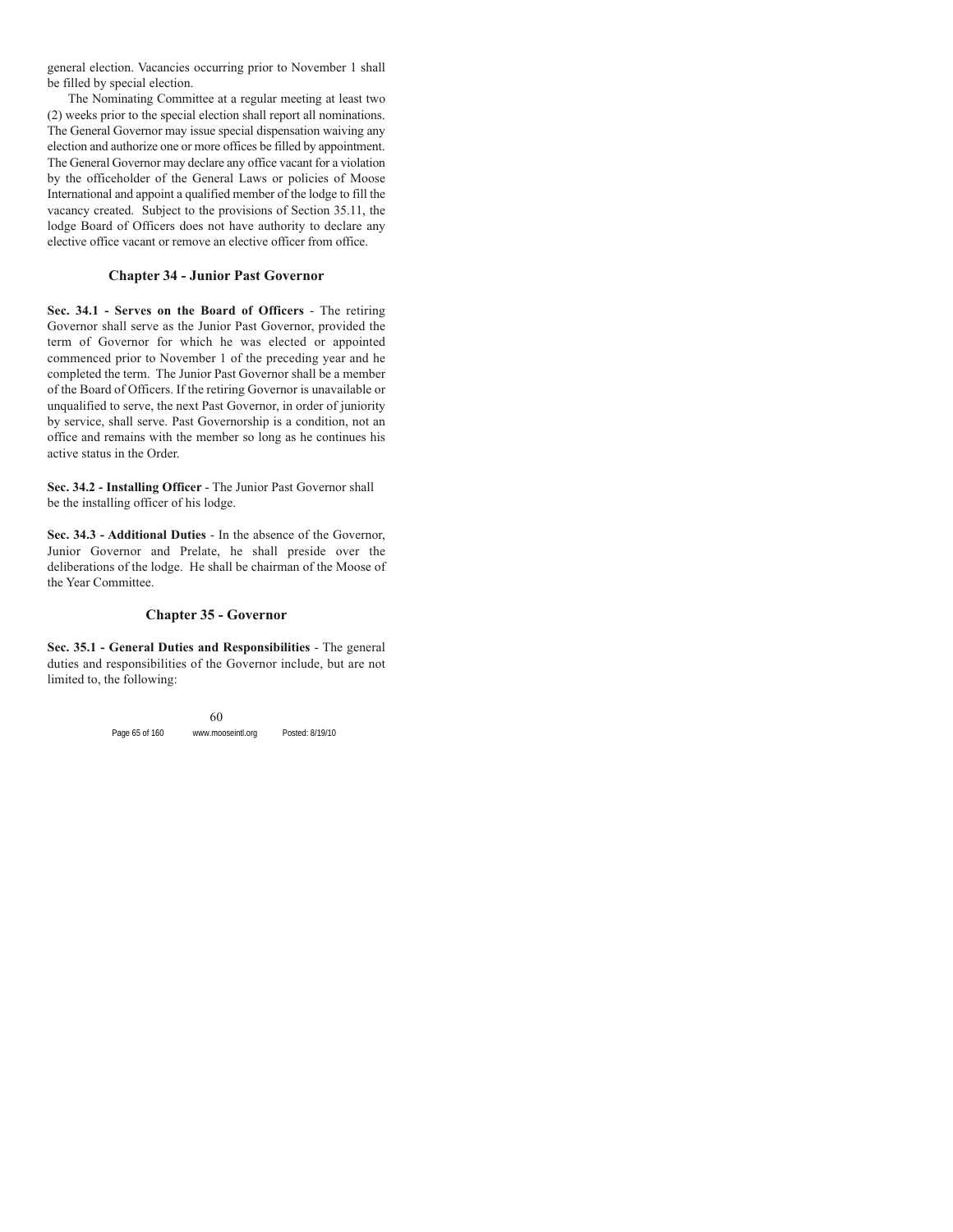- Be the fraternal leader of the lodge
- $\blacksquare$  Preside at meetings
- $\blacksquare$  Appoint officers
- $\blacksquare$  Appoint committee chairmen
- $\blacksquare$  Establish all committees required by Section 35.5
- $\blacksquare$  Sign authorized checks
- $\blacksquare$  Certify and sign reports
- Chair the House Committee
- Count votes (not ballots) and inspect records
- Declare offices vacant pursuant to Section 35.11
- Maintain order
- $\blacksquare$  Increase membership
- $\blacksquare$  Improve the financial strength of the lodge
- Chair the "Rookie of the Year" Committee
- $\blacksquare$  Represent the lodge as a delegate to the International Convention, association conferences, conventions and district meetings.

**Sec. 35.2 - To Preside** - The Governor shall preside at meetings of the lodge, preserve order, apply and enforce the laws of the Order. He may impose reasonable fines upon lodge members for offenses or misconduct committed in his presence in meetings, anytime on lodge property or during lodge sponsored activities off lodge property. All fines paid to the lodge shall be forwarded monthly to Moose Charities, Inc. for deposit into the endowment fund.

**Sec. 35.3 - Parliamentary Questions** - The Governor shall, subject to appeal, decide all parliamentary questions which may arise in the lodge. Robert's Rules of Order (Newly Revised Edition) shall govern all proceedings of lodges except as otherwise provided herein.

**Sec. 35.4 - Appoint Officers** - The Governor shall appoint a Sergeant-at-Arms and may appoint an Inner Guard and an Outer Guard, who shall serve at the pleasure of the Governor.

**Sec. 35.5 - Appoint Committees** - At the first regular meeting after being installed, he shall appoint active members of the lodge to serve as chairman of standing committees as required by the General Laws. The chairman and each member of the Moose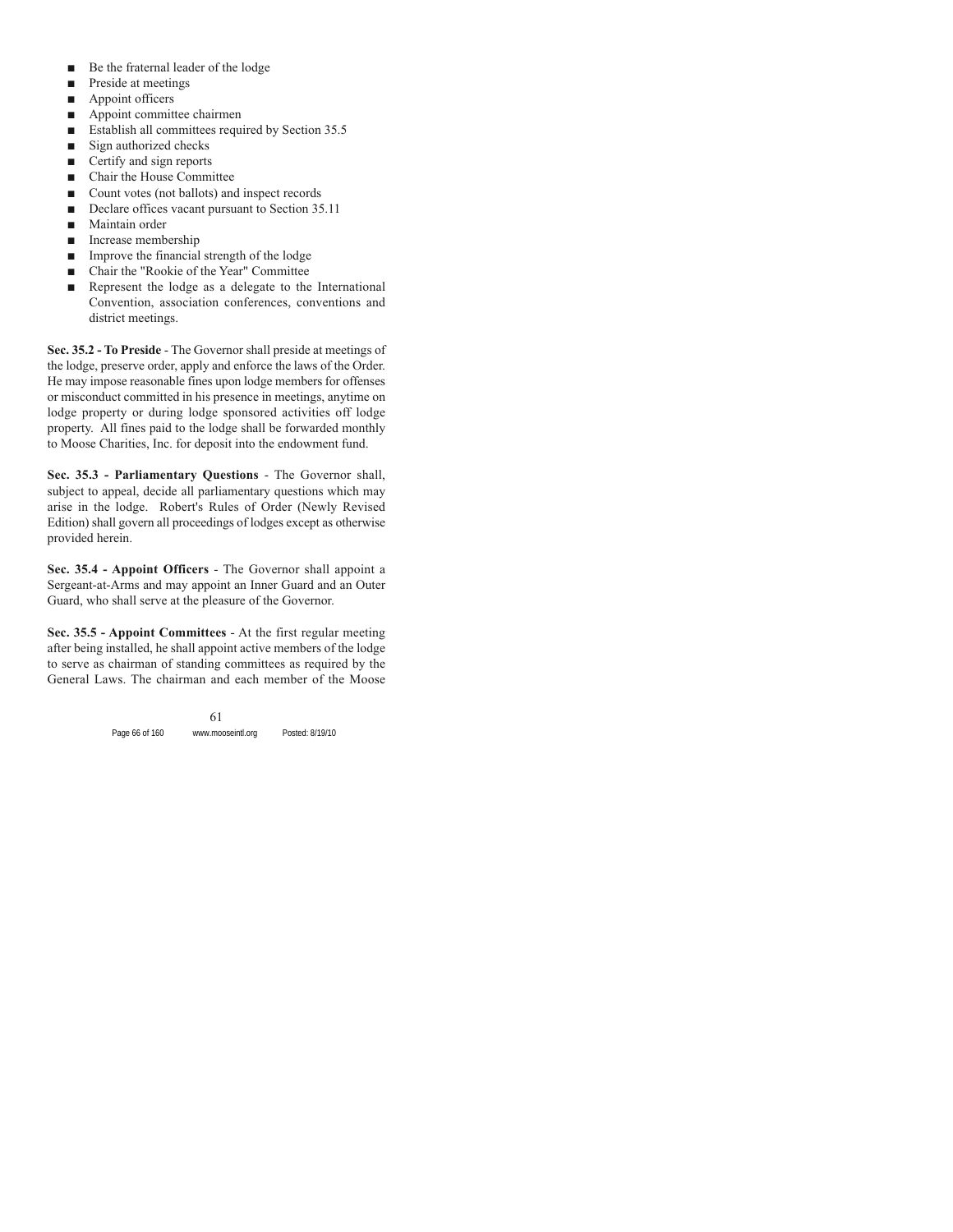Legion Committee must be active members of the Moose Legion. With the exception of the Auditing Committee, he shall be a member of all committees of the lodge, unless he is disqualified (i.e., cannot be a member of the Moose Legion Committee unless he is an active member of the Moose Legion or Fellowship Committee if the degree has not been conferred to him). He may require reports from all committees (except the Fellowship Committee), activity units and officers of the lodge at his pleasure. The regular standing committees of each lodge shall be:

- (1) Moose Charities Committee
- (2) Auditing Committee
- (3) Membership Committee
- (4) Application Review Committee (as defined in Section 28.3)
- (5) Community Service Committee
- (6) Loss Prevention Committee
- (7) Communications Committee
- (8) Government Relations Committee
- (9) Activities Committee
- (10) Moose Legion Committee
- (11) Ritual Committee

**Sec. 35.6 – Delegate** - By virtue of the office, the Governor shall be a delegate to the International Convention, association conferences, conventions and district meetings.

**Sec. 35.7 - Appoint Auditing Committee** - At the first regular meeting after being installed, the Governor shall appoint two (2) members of the lodge (one of whom shall be chairman) to serve with the Prelate on an Auditing Committee. The three (3) members of the committee shall serve for one (1) year. No other elected officer shall serve on the Auditing Committee. The Governor shall demand and receive from the officers or members of the lodge all stocks, bonds, notes, accounts, records and documents necessary to enable the Auditing Committee to conduct an audit and make a full and correct report. The Audit Committee shall prepare a detailed report of their findings of the lodge's membership and financial position, including the funds of ALL committees – (including the House Committee), groups or activities of the lodge. The report shall be completed within ten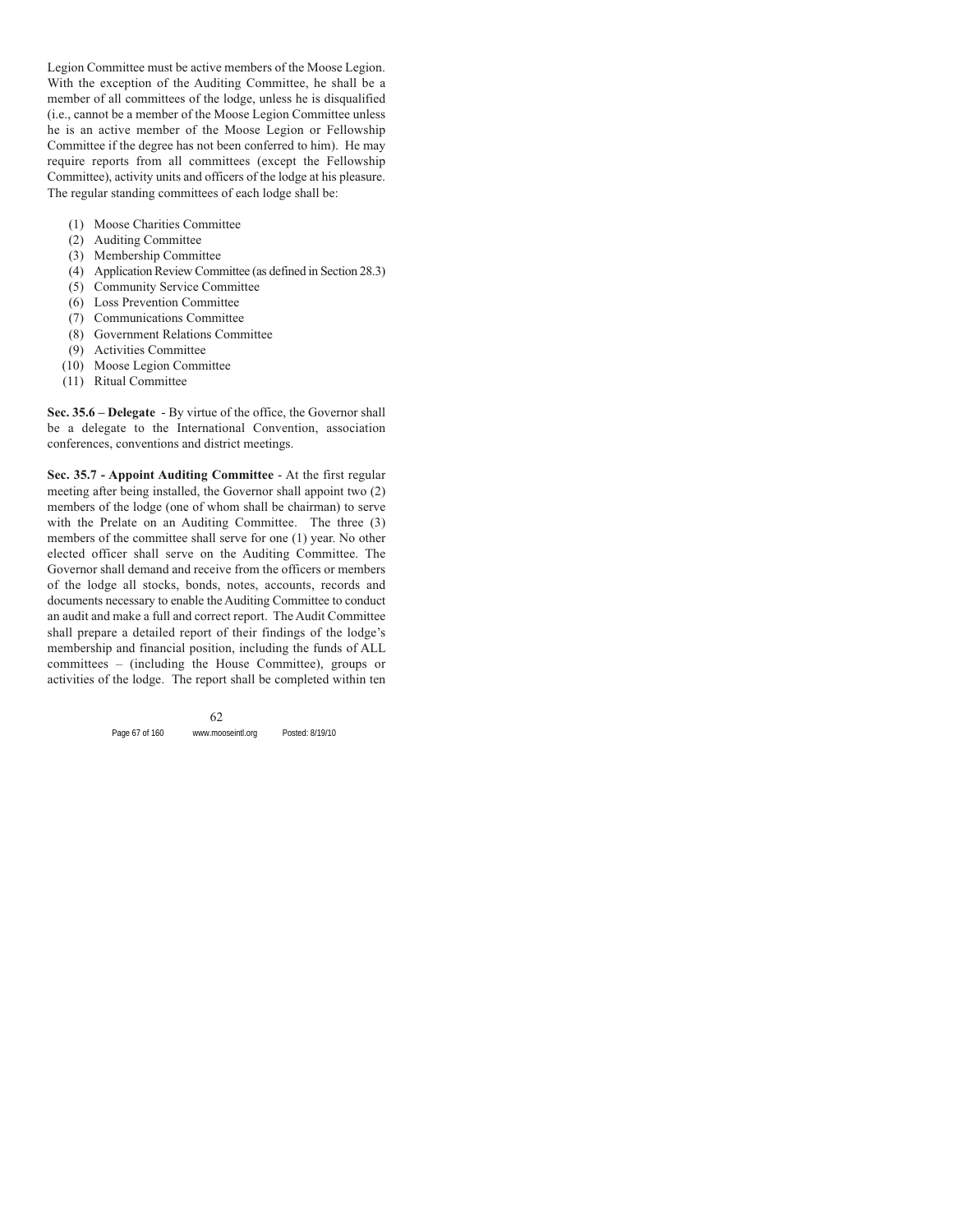(10) days of the close of the prior month's business and reported at the next general membership meeting. All committee members shall sign the report and the report shall be maintained in the lodges files for not less than seven (7) years.

**Sec. 35.8 - Chairman of the House Committee** - He shall be Chairman of the House Committee, for the sole purpose of presiding at the meetings of the House Committee.

**Sec. 35.9 - Count Votes and Inspect Books** - Except as provided in Section 33.6, he and the Jr. Governor shall count all votes cast. He shall cast the deciding vote upon all questions before the lodge as provided by Robert's Rules of Order, except in the election of officers. He shall have the right to vote on all questions and issues before the lodge the same as any other officer or member. He may vote to create a tie or break a tie. He shall have the right to examine all books, records and documents of any officer of the lodge at any time. He shall examine the books, records, and documents whenever he determines it necessary for the protection of lodge funds or assets.

**Sec. 35.10 - Sign Checks** - In addition to the Treasurer, he may sign all authorized lodge or House Committee checks drawn by the Administrator, if an alternative method of banking has not been approved in writing by the General Governor.

**Sec. 35.11 - Declare Office Vacant** - When any officer or Jr. Past Governor (other than an elected Administrator) is absent for three (3) regular meetings of the lodge, Board of Officers meetings, House Committee meetings, special meetings, lodge enrollment ceremonies of new members, or a combination thereof, without being excused by the Governor or presiding officer, the Governor may declare the office vacant and the vacancy shall be filled by election or appointment as provided by the laws of the Order. When any elected officer is in arrears on payment of his dues by more than fifteen (15) days, the Governor shall declare the office vacant and the vacancy shall be filled by election or appointment as provided by the laws of the Order.

The office of Jr. Past Governor is not an "elected" office, but one of condition. Upon a request of the Board of Officers, the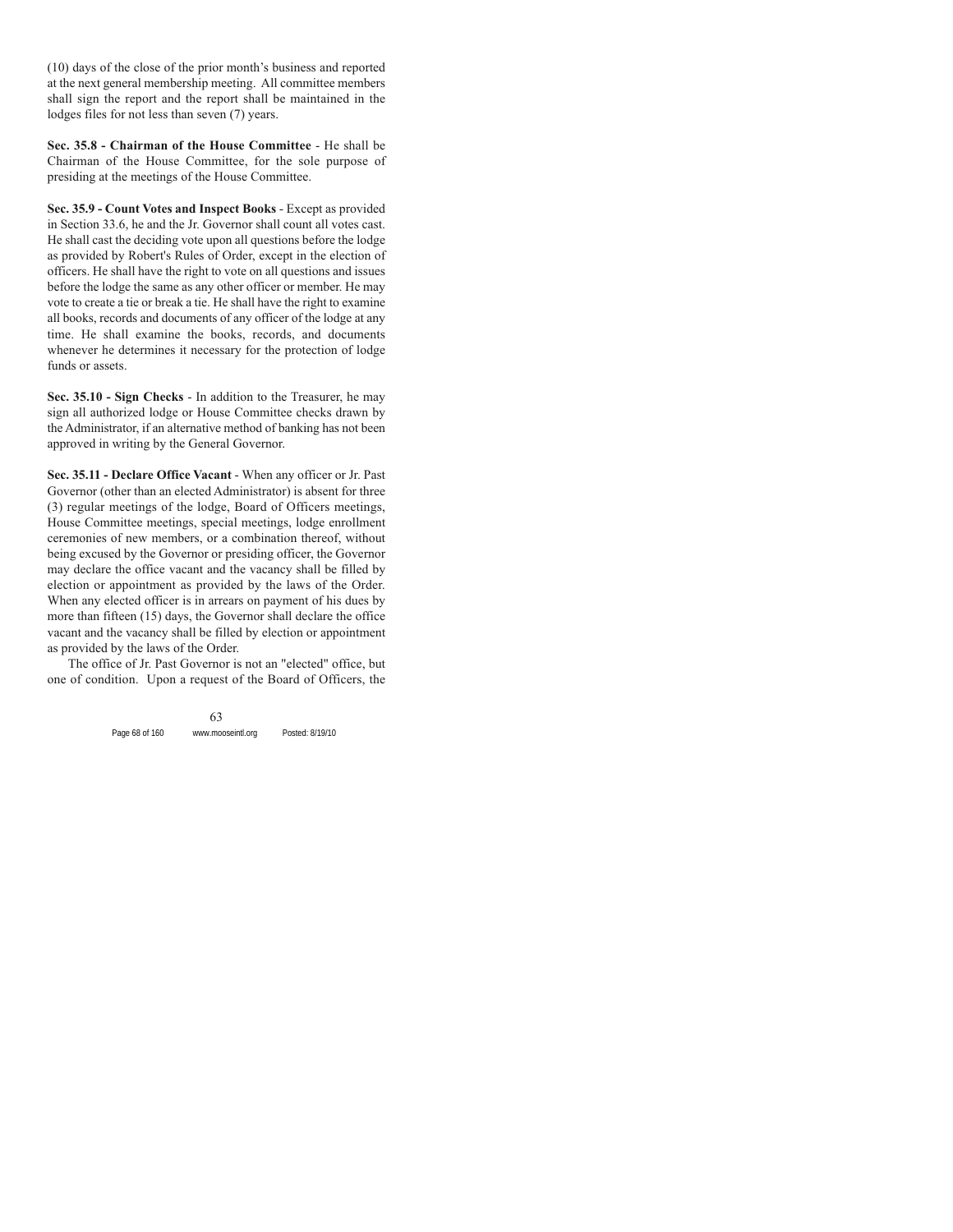General Governor may remove a Jr. Past Governor from office if he is failing to perform the duties and responsibilities of that office or it is in the best interests of the lodge.

If the Governor of the lodge shall be absent for three (3) of the meetings referred to above, or a combination thereof, without excuse from the presiding officer(s), the Junior Past Governor may declare his office vacant and order the vacancy filled by election or appointment as provided by the laws of the Order. If the Junior Past Governor of the lodge is not active, this duty shall be performed by the Trustees.

**Sec. 35.12 – Reference for Registered Sex Offenders and Convicted Felons** - Upon receipt of court documents, a certificate from the clerk of any court or other satisfactory proof that a member is a registered sex offender or has been convicted of a felony, he shall contact the General Governor. The lodge shall not expel a registered sex offender or a member convicted of a felony until the affected member has had sixty (60) days written notice of his right to apply to the General Governor for a special dispensation to retain his membership. After the expiration of sixty (60) days from being provided written notice of his right to apply for a dispensation, if the affected member has not applied for a dispensation he shall be expelled. The General Governor may, in his discretion, suspend the membership privileges of the affected member pending receipt of the request for a special dispensation and a final determination by the General Governor.

**Sec. 35.13 – Expel Members From the Order** - He may request the General Governor to expel any member who has neglected to pay dues, fines, charges or any other lawful obligation due the lodge or House Committee within thirty (30) days after the same became due. A member may not be expelled for failure to pay a fine, charge or other lawful obligation unless the member has received thirty (30) days written notice of the intent of the lodge to request him expelled if the obligation is not paid.

**Sec. 35.14 - Duties to the Sick and Bereaved** - Immediately after being notified of a member's sickness or disability, he shall, in cooperation with the Prelate, have one or more members of the Board of Officers visit the disabled member at least once a week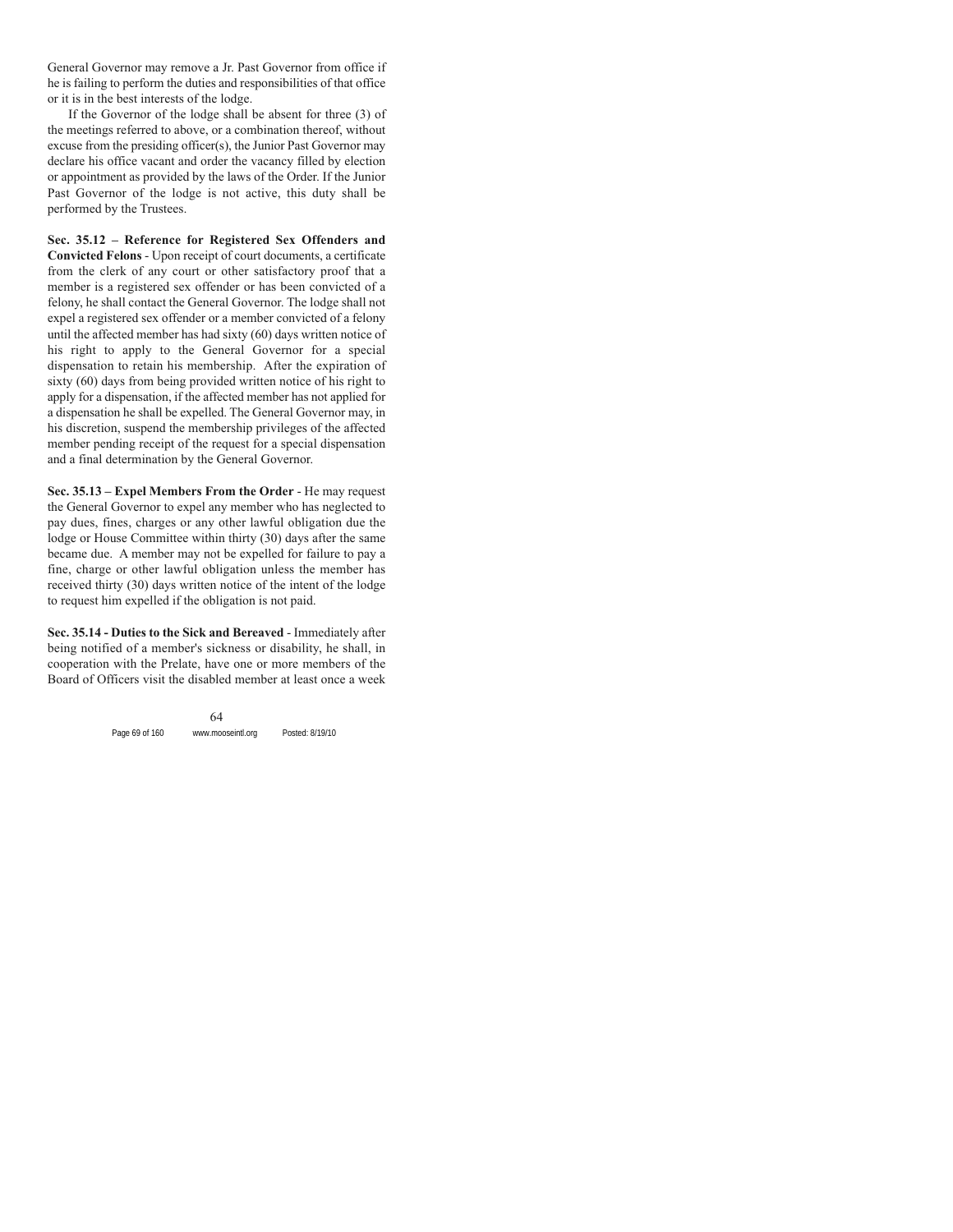during his illness, if the location of the member is within a reasonable distance from the lodge and the lodge has not made other arrangements.

If requested by the family of a deceased member, he shall immediately make necessary arrangements for a burial ceremony. He shall immediately inform the widow or surviving family of the right of the wife and/or children of the deceased member, if they are qualified, to apply for admission to Mooseheart or Moosehaven.

**Sec. 35.15 - General Duties** - He shall perform all other duties required of him by the laws and applicable rituals of the Order, including the installation of lodge officers ceremony. He shall properly compile his portions of certified reports as required by Moose International and give other required information.

**Sec. 35.16 - Conferring Honor of Past Governor** - The honor of Past Governor may be conferred upon any active member of a lodge in good standing. A written resolution setting forth the reasons shall be filed with the member's lodge, read by the Administrator in open session and recorded in the minutes of the lodge. If adopted by the lodge, an original petition and resolution form shall be sent to the General Governor. The petition and resolution form shall be accompanied by a written request for the conferring of the honor. The written request shall be signed by the lodge Governor and the Administrator under the seal of the lodge, setting forth the action of the lodge upon the resolution as recorded in the minutes of the lodge. If the honor is being conferred on the Governor, the Junior Governor and Administrator shall sign the resolution. If the honor is being conferred on the Administrator, the Governor and Treasurer shall sign the resolution.

The General Governor shall submit the required documents to the Supreme Council at its next regular session for its consideration. There shall be no appeal from the decision of the Supreme Council. Except as otherwise stated in these General Laws, any member receiving the honor of Past Governor shall enjoy all of the rights and privileges as any Past Governor of the Order.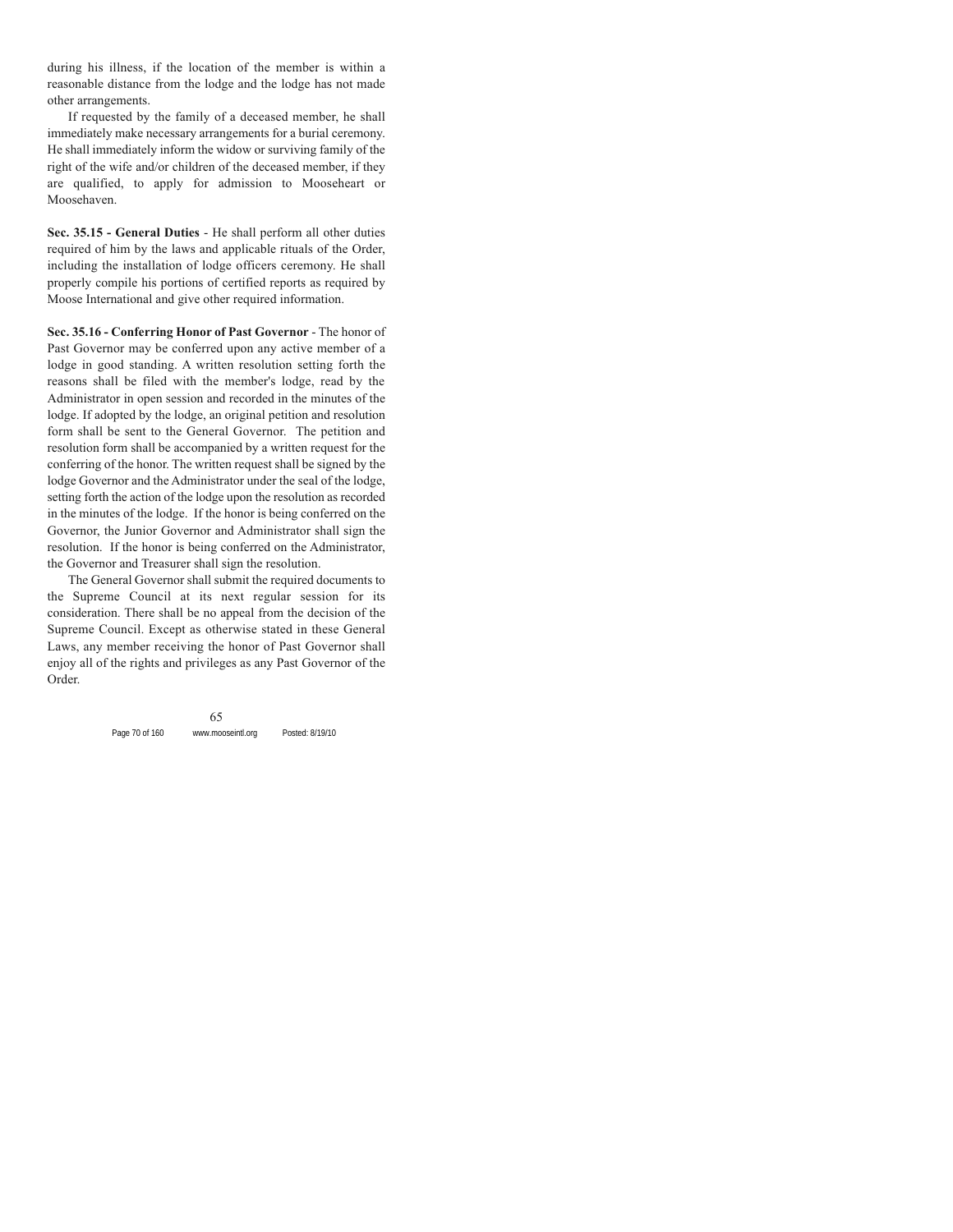# **Chapter 36 - Administrator**

**Sec. 36.1 - Appointment and Election** - The Administrator shall be nominated by the Board of Officers and elected by a majority vote of the membership at a regular lodge meeting. The vote shall be by separate action. The election shall be by secret ballot, if requested by any member. The election shall not be conducted by simply approving the Board of Officers' minutes of the meeting making the nomination. An elected Administrator shall serve for a term of satisfactory service as determined by the Board of Officers and lodge, subject to approval by the General Governor. Immediately upon there being a vacancy, the Board of Officers may appoint an Acting Administrator to serve for a period of time not to exceed six (6) months. Upon becoming the Acting Administrator, or being elected as the Administrator, he shall be a member of the Board of Officers. The Treasurer shall perform the duties of the Administrator on an interim basis until an Acting Administrator is appointed, but in no case for a period of time exceeding six (6) months.

**Sec. 36.2 - Certification** - An Administrator may be certified upon meeting requirements established by Moose International.

**Sec. 36.3 - Deposits and Signs Checks** - Unless other arrangements have been approved in writing by the General Governor, the lodge shall comply with the following requirements:

- 1. The Administrator shall draw and sign all checks that have been approved, together with cards, certificates and notices requiring his signature.
- 2. At least two (2) original signatures shall be necessary on each check. One (1) signature shall be the Administrator and the other signature shall be the Governor or the Treasurer. Signature stamps are prohibited.
- 3. Checks shall not be signed unless the payee's name is on the check.
- 4. The Administrator shall see that all lodge funds are deposited in the bank weekly in the name of the lodge, and a certified deposit slip is given the Treasurer for every deposit.

#### **Sec. 36.4 - Keep Financial Accounts** - The Administrator shall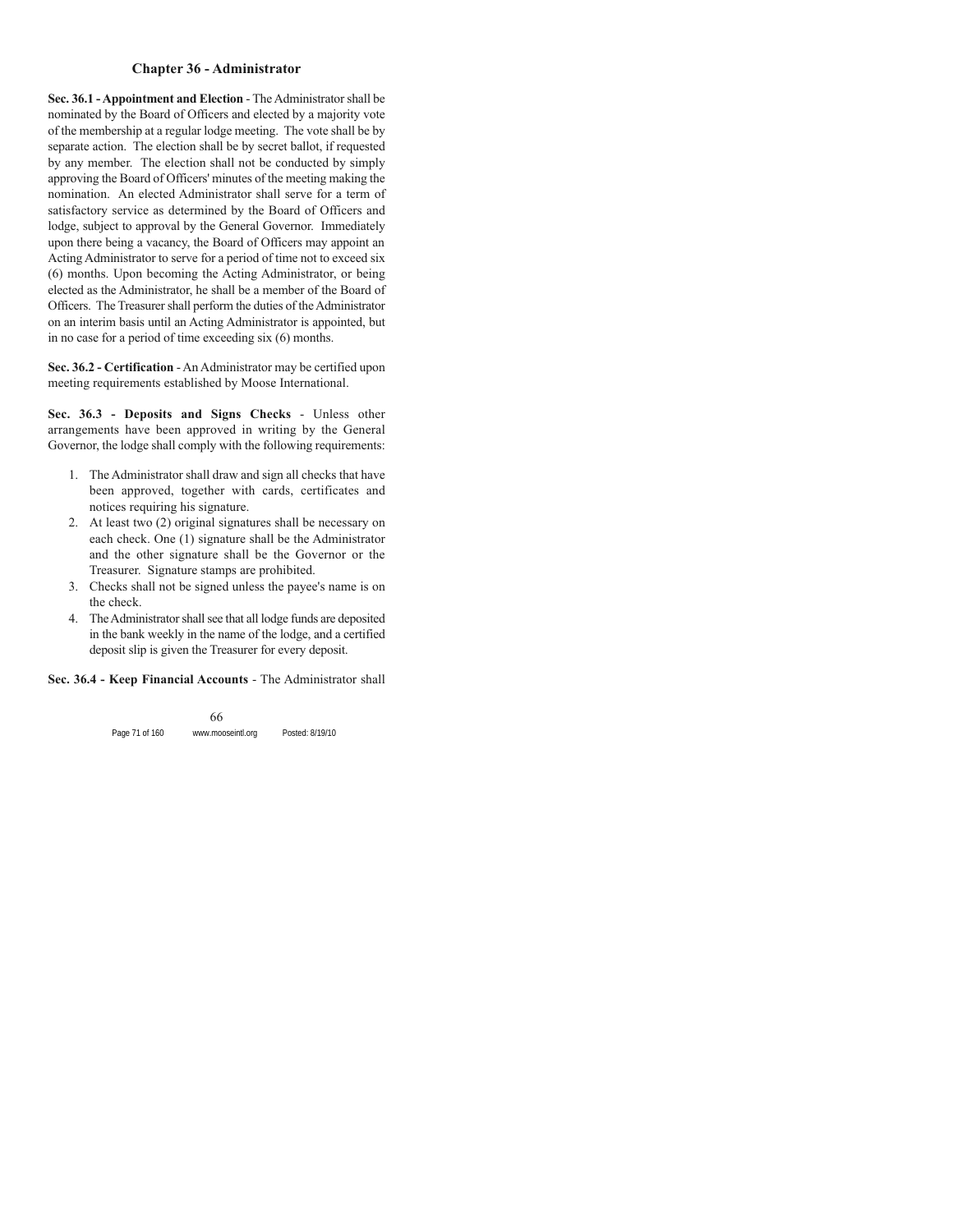correctly keep records of the lodge, the House Committee, and other authorized funds or accounts in such books, or on computers, as may be required by Moose International. A hard copy of all official reports, records, minutes, documents, etc. shall contain original signatures as required by these laws and be maintained as part of the official records of the lodge and be retained in the lodge home. Except as otherwise required by law, he shall issue a receipt for all money received from all sources, including all committees and activity groups of the lodge.

Unless otherwise approved in writing by the General Governor, he shall deposit, at least once each week into the bank(s) designated by the lodge, all money received to the credit of the lodge, House Committee, or other authorized funds or accounts. The Administrator shall use due diligence and take reasonable precautions to safeguard all funds received on behalf of the lodge or House Committee until the funds are properly deposited in the bank(s) designated and approved by the lodge. He shall make a deposit slip for each deposit in triplicate, leaving one (1) deposit slip with the bank, retaining one (1) for his records, and giving the other to the Treasurer. He shall secure a receipt for the duplicate deposit slip from the Treasurer.

**Sec. 36.5 - Membership Records** - The Administrator shall keep in books, or on computers, as Moose International may require, true and accurate accounts between the lodge and each member thereof. He shall preserve and file all official applications for membership as part of the permanent records of the lodge and all applications shall be retained in the lodge home. He shall at the first lodge meeting of each month read a detailed membership and financial report from forms provided by Moose International.

The Administrator shall report to Moose International within the times specified all financial and membership information requested, on forms provided by Moose International. He shall provide such other information as requested by Moose International to allow for dues renewal notices to be timely sent by Moose International to members in advance of their expiration date. The dues renewal notice shall state the amount of annual dues required to maintain the member's active status. He may, following fifteen (15) days from the expiration of the dues, read in an open lodge meeting the names of all members who are in arrears.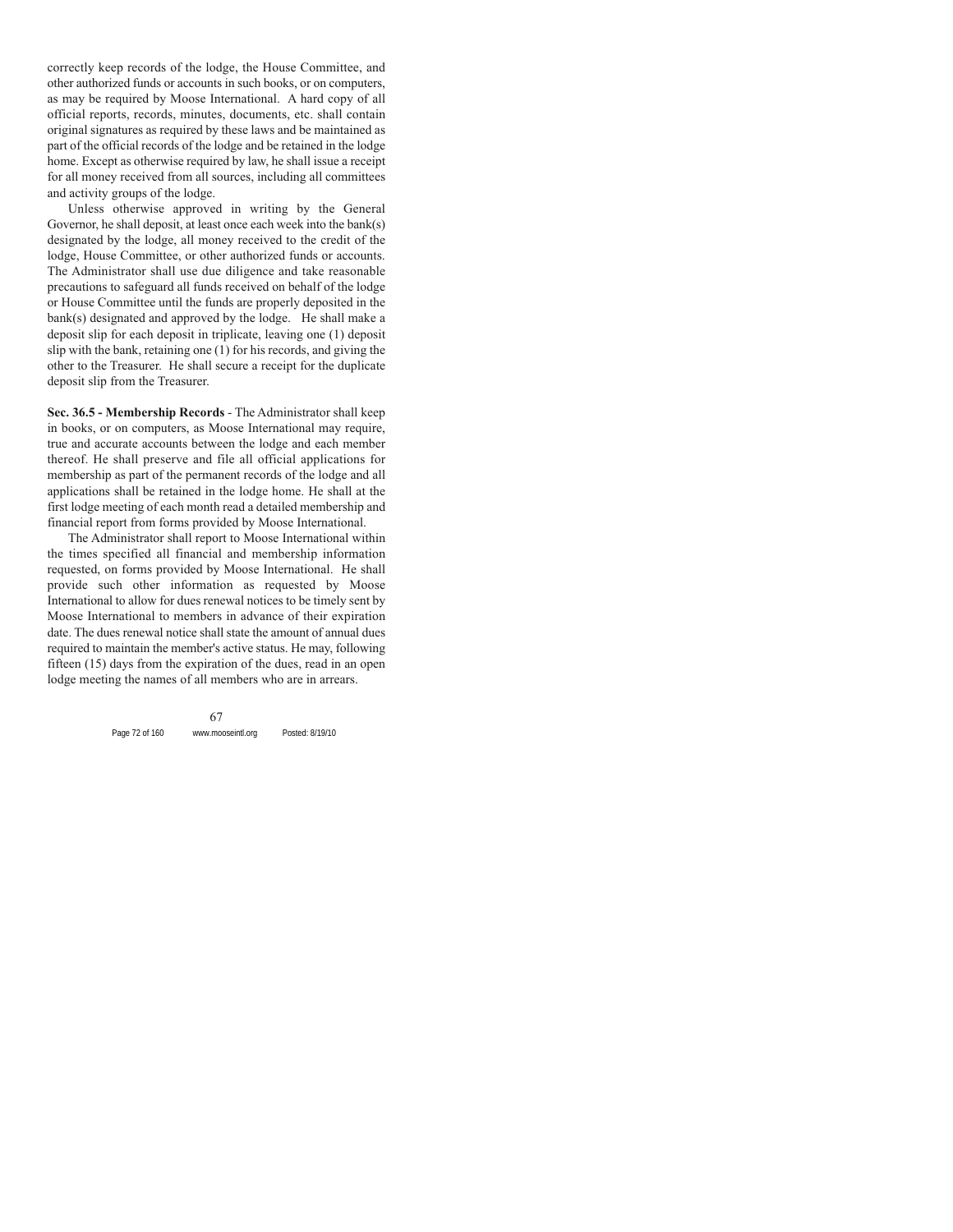**Sec. 36.6 - Furnishing Members' Names and Addresses** - It is forbidden for any person to furnish a list of names or addresses (including all electronic media) of the members of the lodge to any business, organization or individual for their commercial or business purposes. Names and addresses of members shall only be used for fraternal purposes and may only be furnished to an individual, business or organization in accordance with the terms of a dispensation obtained from the General Governor.

**Sec. 36.7 - Keep Securities** - The Administrator, Governor and Treasurer, as custodians, shall be responsible for the securities and valuable papers of the lodge and keep them in a safe place.

**Sec. 36.8 - Certified Reports** - For the purpose of making certified reports to Moose International, the Administrator shall close his books, or computer records, at noon on the last business day of each reporting period specified by Moose International and immediately deposit all money received, except authorized petty cash. He shall prepare a certified report, either electronically or on forms authorized by Moose International. The report shall be transmitted in the manner and within the times specified by Moose International. The report must cover all transactions for the preceding reporting period.

With the report to Moose International, the Administrator shall include certificates, or other documentation as required and acceptable to Moose International from all banks in which lodge, House Committee or other authorized funds are on deposit, certifying the balance on hand in each bank at the close of business on the last day of the reporting period for which the report was made. He shall also accompany with each certified report all endowment funds received through the end of the reporting period, and not previously remitted.

**Sec. 36.9 - Furnish Information to Moose International** - Immediately upon receipt of a request from the General Governor, the Administrator shall furnish to Moose International a complete list of names and addresses of all members of the lodge, including their enrollment date, dues expiration date and other information requested.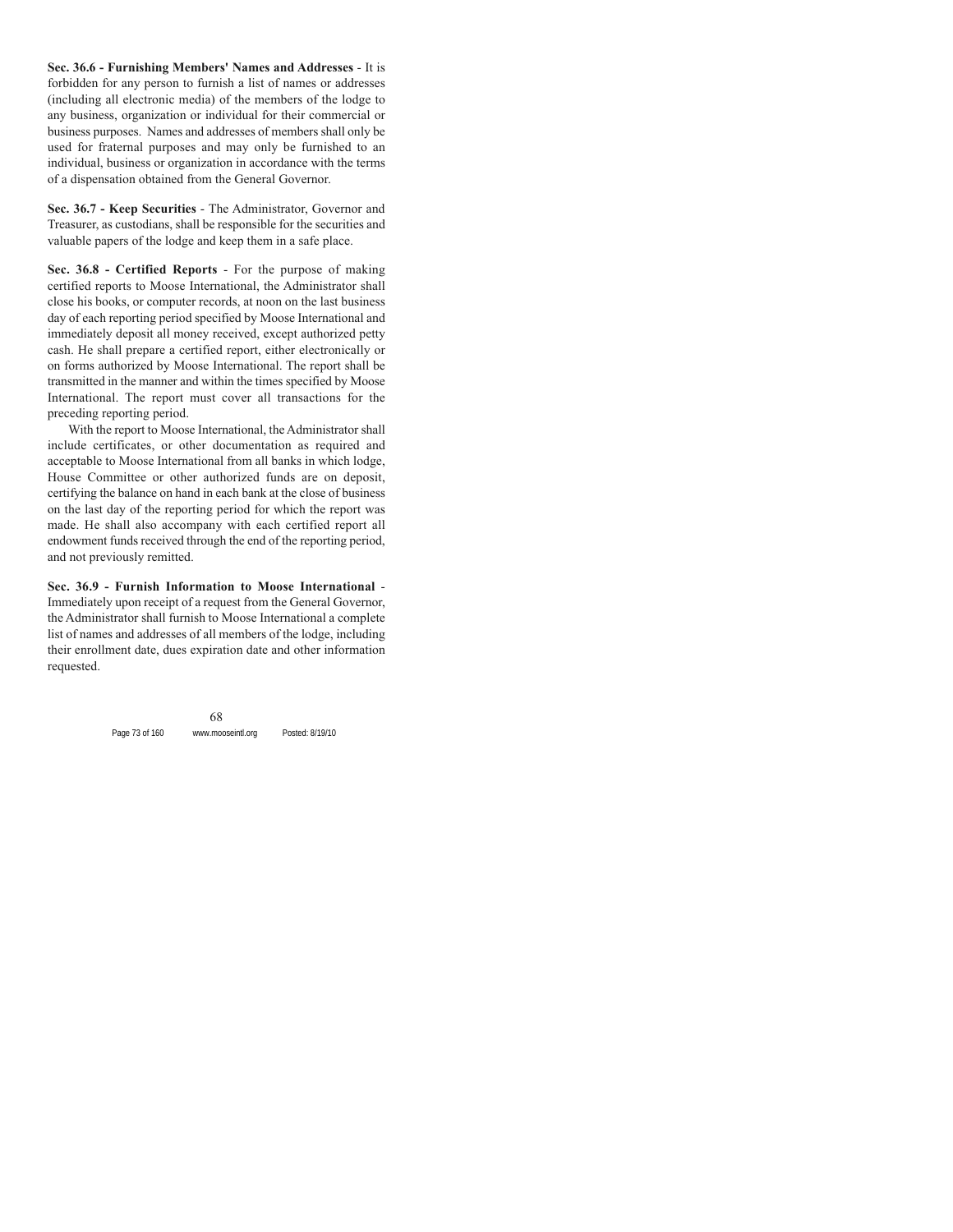**Sec. 36.10 - Signing Documents** - The Administrator shall sign all authorized documents, receipts, certificates, communications, reports, and other papers, and with the Governor shall sign all authorized legal documents and affix the seal of the lodge upon such documents as required. After proper approval, it is required that the Administrator and Governor (or such other officer who presides over a particular meeting) shall date and sign all lodge, officer and House Committee minutes.

**Sec. 36.11 - General Duties** - He shall accurately record and maintain the minutes of all lodge meetings, Board of Officers meetings, House Committee meetings and other meetings and hearings. All minutes are to be typed or written in ink on official pages, in a minute book, properly signed by the Administrator and Governor and maintained at the lodge home at all times. He shall, at the next meeting after receipt, read all reports, bulletins, applications and other communications to the lodge and conduct correspondence as necessary or directed by the lodge, and preserve copies thereof. He shall immediately deliver to his successor in office, all books, papers and other property of the lodge, which may be in his possession. He shall perform all other duties required of him by the laws and ritual of the Order. A lodge member may in writing request an appointment with the Administrator to view nonconfidential lodge financial records and minutes. Within twenty-one (21) days from the receipt of the written request, the Administrator shall allow the active member of the lodge to view (but not copy or remove) non-confidential lodge financial records and minutes. House Committee records and minutes are considered confidential.

**Sec. 36.12 - Compensation** - For his services, the Administrator may receive reasonable compensation as determined by the lodge Board of Officers and membership. Compensation shall be paid or waived, but may not be accrued. Compensation listed in a report to Moose International and not paid to the Administrator for that reporting period shall automatically be waived or forfeited upon the filing of the next required report. If due to a vacancy in the office of Administrator, the Treasurer performs the duties and responsibilities of that office, he may receive the compensation allocated to the Administrator for the period of his actual service.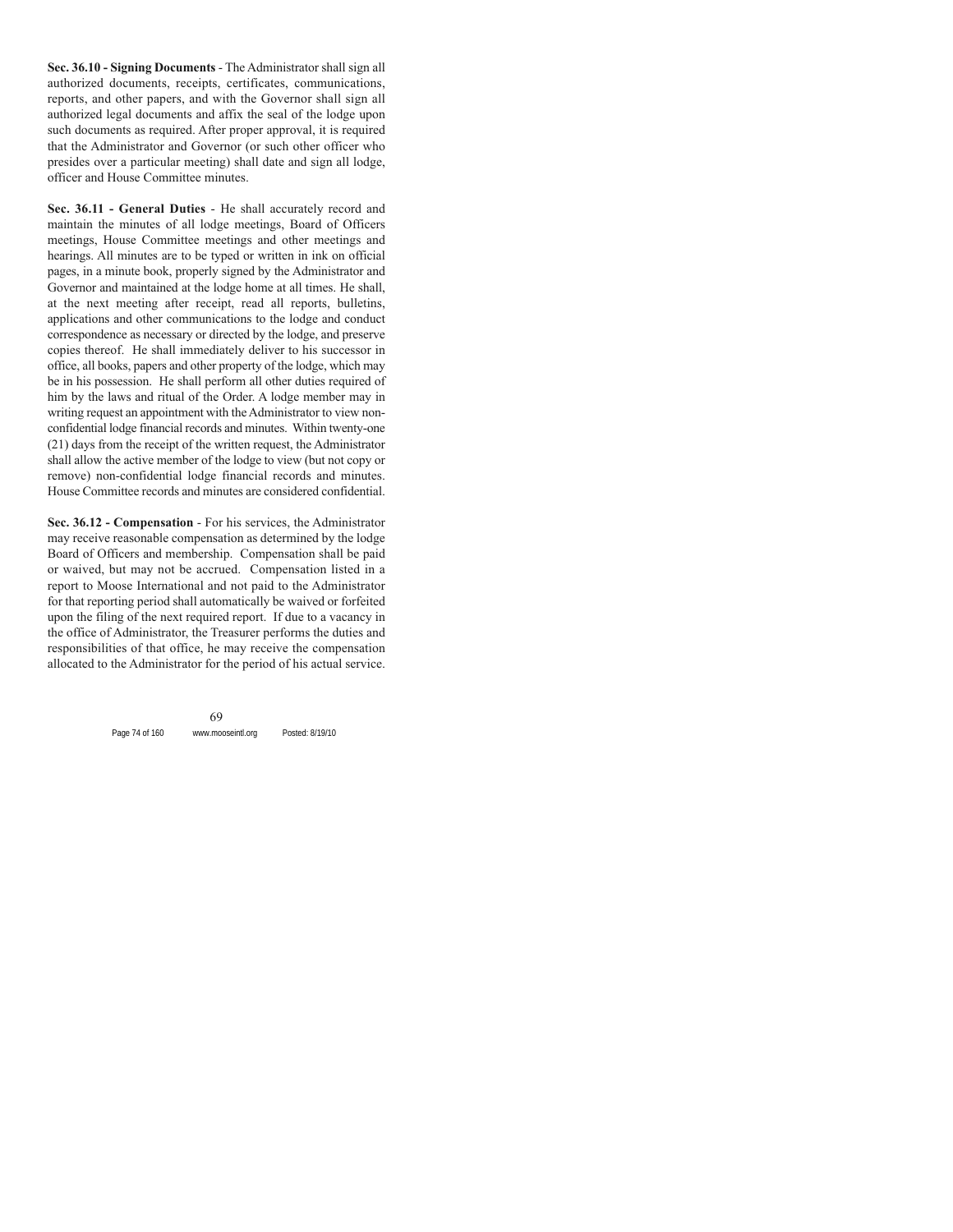**Sec. 36.13 – Delegate** - By virtue of the office, the Administrator shall be a delegate to the International Convention, association conferences, conventions and district meetings.

### **Chapter 37 - Junior Governor**

**Sec. 37.1 - Acting Governor** - He shall preside over the deliberations of the lodge in the absence of the Governor. He shall be a member of the House Committee and preside in the absence of the Governor and perform all other duties required of him by the laws of the Order. In case of a vacancy in the office of Governor, he shall assume the office in an acting capacity, with full authority to perform the duties and the responsibilities until the vacancy is filled.

**Sec. 37.2 - Assist Governor** - He shall assist the Governor in preserving order and decorum in the lodge, and with the Governor, count all votes (not ballots).

### **Chapter 38 - Treasurer**

**Sec. 38.1 - General Duties** - The Treasurer's duties and responsibilities are as follows:

- 1. He shall conduct a weekly inspection of all lodge and House Committee financial records to verify that all accounting entries are current, and such entries are consistent with all receipts and expenditures.
- 2. He shall receive from the Administrator duplicate deposit slips showing the deposits of all money credited to the lodge, the House Committee, and other authorized funds or accounts made by the Administrator in the name of the lodge.
- 3. He shall initial the duplicate deposit slips retained by the Administrator as a receipt.
- 4. With the Administrator and Governor, he shall be custodian of all securities, and perform all other duties required of him by the laws of the Order.
- 5. Subject to the provisions of Section 36.1, he shall perform the duties of the Administrator if the Administrator is unable to perform the duties of his office due to sickness or other short-term disability.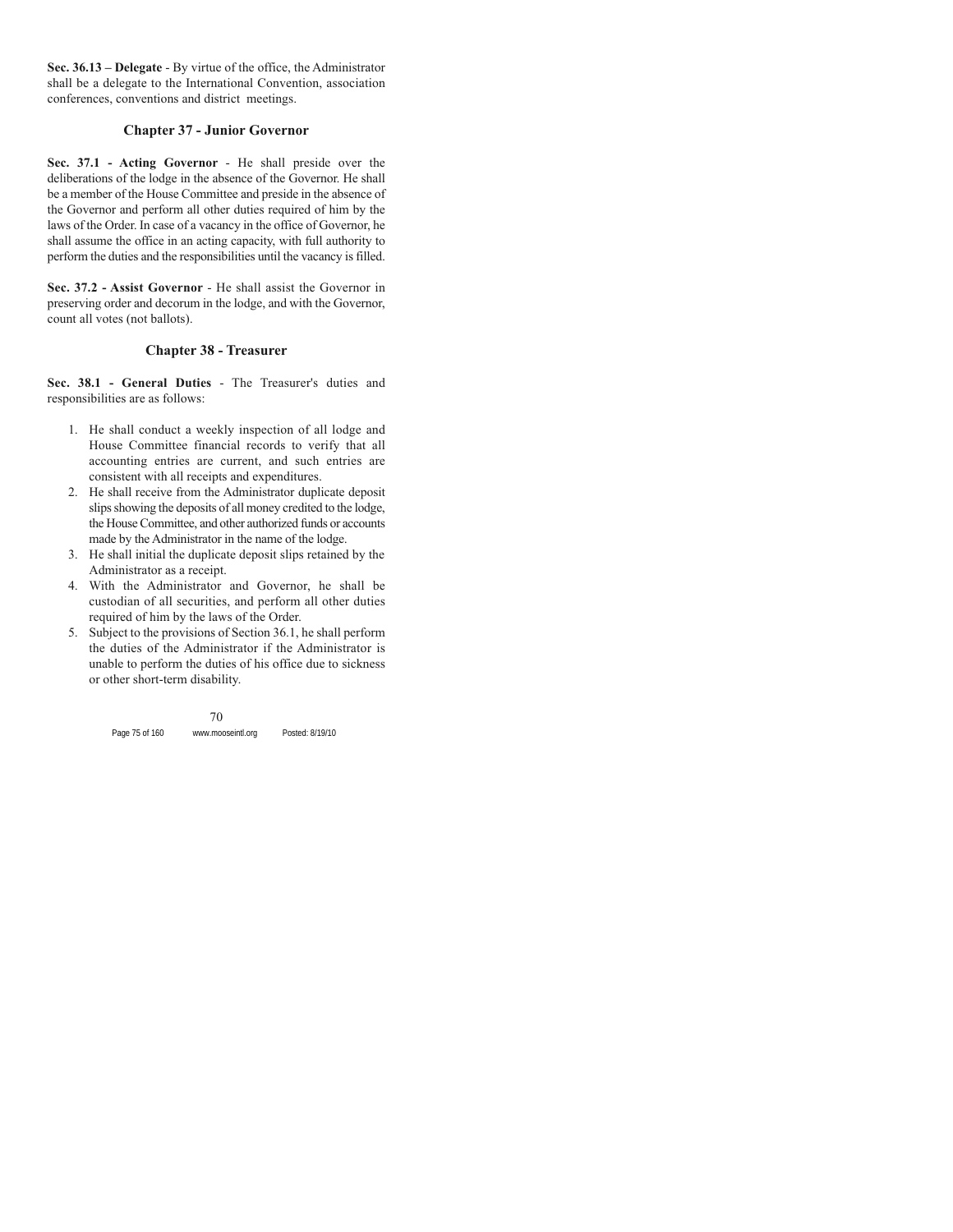**Sec. 38.2 - Sign Checks** - In addition to the Governor, he may sign all authorized lodge or House Committee checks drawn by the Administrator, if an alternative method of banking has not been approved in writing by the General Governor.

**Sec. 38.3 - Successor** - He shall immediately deliver to his successor all moneys, books, papers, and other property of the lodge which he may have in his possession.

### **Chapter 39 - Prelate**

**Sec. 39.1 - General Duties** - He shall be a member of the House Committee. In the absence of the Governor and Junior Governor, he presides over the deliberations of the lodge or the House Committee and performs all other duties required of him by the laws of the Order. He also serves as a member of the Auditing Committee, but not as its chairman.

**Sec. 39.2 - Visit the Sick** - He shall visit the sick, disabled and distressed, whenever possible, and make a full report at each lodge meeting.

## **Chapter 40 - Trustees**

**Sec. 40.1 - Take Inventories** - The Trustees shall take an inventory of all furniture, fixtures and other physical property of the lodge at least once each year, and at other times as required by the Governor or the lodge. Upon completion, they shall deliver the inventory to the Governor. Each month, they shall compile and deliver to the Administrator an inventory of House Committee merchandise for resale.

**Sec. 40.2 - Examine and Approve Bills** - The Trustees shall examine and approve all bills, except recurring overhead items, and report to the lodge or the House Committee their recommendations as to payment. A majority of the Trustees may act. They shall perform all other duties required of them by the laws of the Order or by the lodge.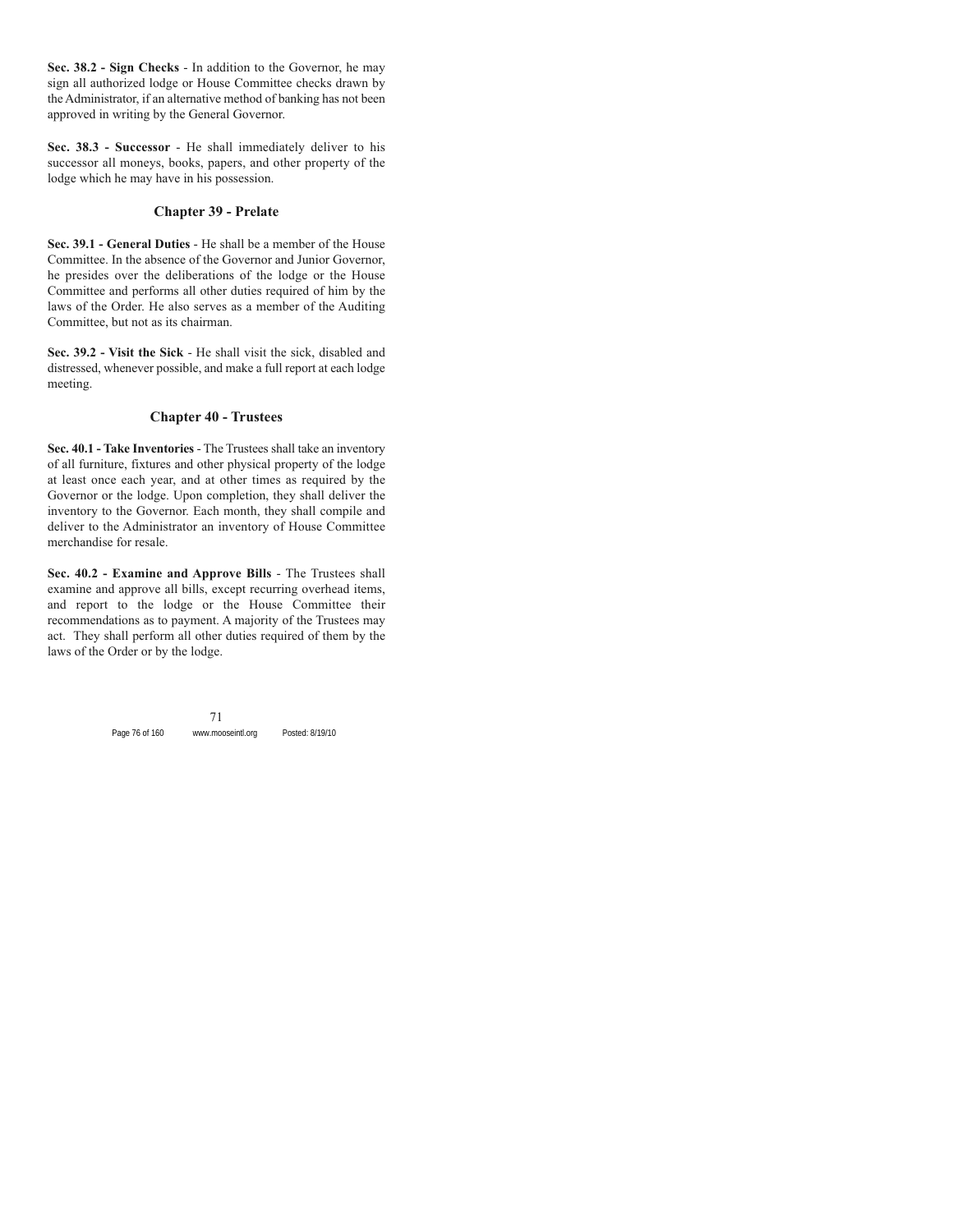**Sec. 40.3 – Loss Prevention Committee** – The Loss Prevention Committee shall be comprised of five (5) members. The Trustees shall serve on the Loss Prevention Committee of the lodge and perform monthly inspections of the facility and property in accordance with guidelines provided by Moose International. The One Year Trustee shall serve as Chairman.

# **Chapter 41 - Appointed Officers**

**Sec. 41.1 - Sergeant-at-Arms** - He shall introduce all visitors and conduct them to seats within the lodge. He shall have charge of all the properties and paraphernalia of the lodge, not otherwise provided for, and perform all other duties required of him by the Governor, and the laws of the Order. He shall be in charge of the inner door, outer door and anteroom, if the lodge does not have an Inner Guard and/or Outer Guard.

**Sec. 41.2 - Inner Guard** - If the lodge has an Inner Guard, he shall have charge of the inner door of the lodge room and perform all other duties required of him by the laws of the Order.

**Sec. 41.3 - Outer Guard** - If the lodge has an Outer Guard, he shall have charge of the outer door and the anteroom, and perform all other duties required of him by the laws of the Order.

**Sec. 41.4 – Voting** – Appointed officers are non-voting officers.

# **Chapter 42 - Lodge Meetings**

**Sec. 42.1 - Regular Membership Meetings** - Every lodge shall hold at least two (2) regular general membership meetings each month as specified by the lodge by-laws. Only active members of a lodge are entitled to attend that lodge's meetings. Active members of other lodges may attend by invitation. Authorized representatives of Moose International shall be entitled to attend all lodge meetings. All active members of a lodge (including officers) are entitled to vote on matters properly before the lodge. Only active members in actual attendance at lodge meetings are entitled to vote; absentee or proxy votes are prohibited.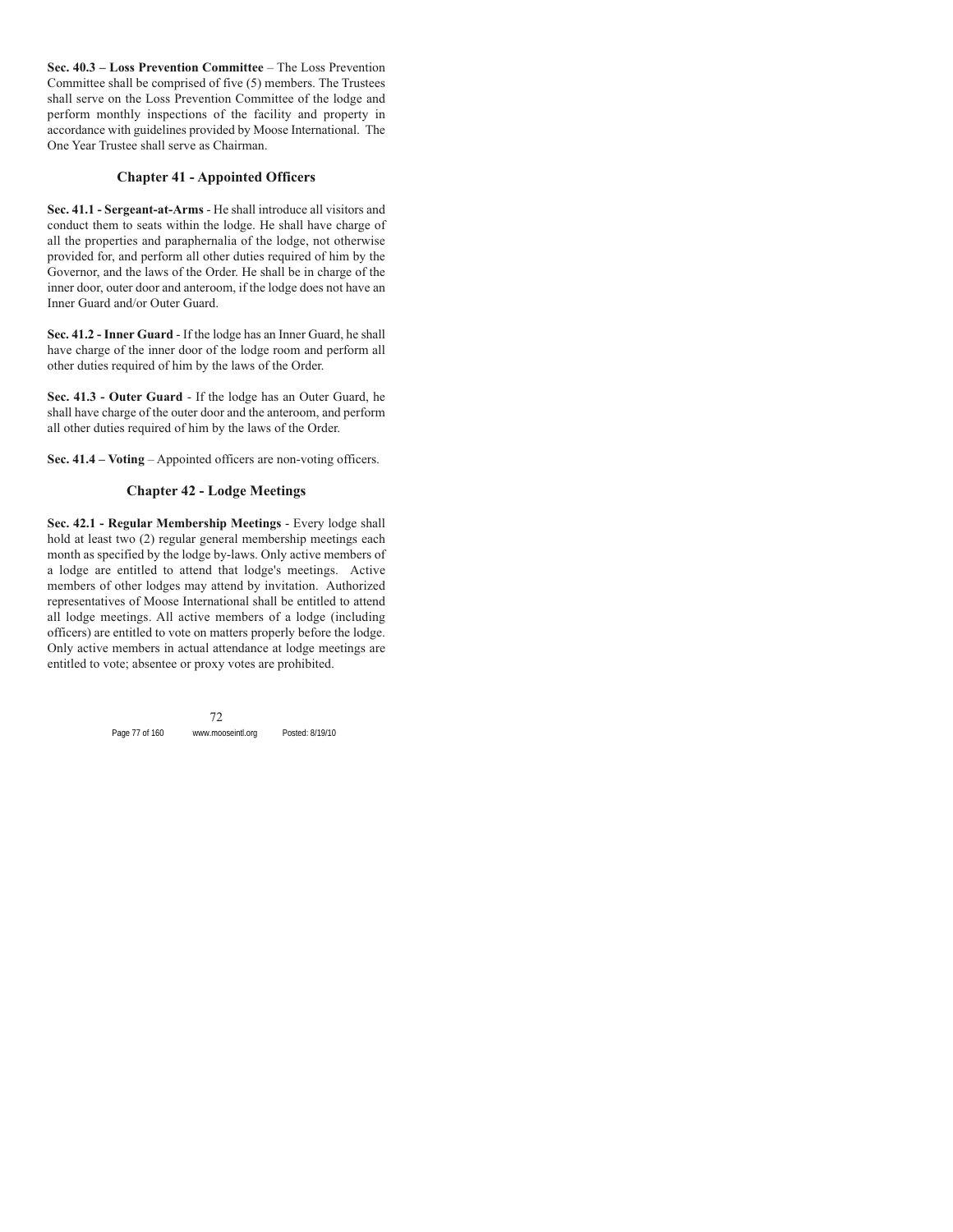**Sec. 42.2 - Board of Officers' Meetings** - The elected officers of the lodge and the Jr. Past Governor shall meet as a board at least twice a month and at other times, as in their judgment the business of the lodge requires. The regular scheduled officers' meeting shall be held at a stated date and time. The membership shall be notified in advance of the days and times of the regular officers' meetings. If possible, officers' meetings shall be held in the regular lodge room. If the officers' conduct a meeting at any other place or time than on the regular meeting night, the Administrator, Governor or other presiding officer shall give a report of the meeting to the lodge at the next regular general membership meeting.

At the officers' meeting, only business may be transacted that has been referred to the board or deemed by the officers to be in the best interest of the lodge. A member may attend the officers' meeting upon a majority vote of the board in attendance. The member shall have no voice in the meeting unless called upon by the Governor. If the Governor refuses to call on a member, the Governor's decision may be overruled by a majority vote of the board members present at the meeting.

At the officers' meeting, the report of the Application Review Committee concerning applications for membership shall be received. The Board of Officers receives the report of the Application Review Committee, but does not vote to accept or reject an application for membership.

Officers shall make a full and complete report of each officers' meeting to the membership at the next regular meeting of the lodge and no decision of the officers shall be binding upon the lodge until the lodge concurs.

Meetings with an Operations Analyst, Regional Manager, or other designee of Moose International shall be documented in the lodge officer's minutes as a special officers meeting. The names of all in attendance, topics discussed and any specific recommendations provided to the lodge shall be included in these minutes.

**Sec. 42.3 - Special Meetings** - The Governor may at his discretion call a special meeting of the lodge at any time. He shall call a special meeting any time he receives a request, in writing, by eight  $(8)$  members or two  $(2%)$  percent of the active members of the lodge, whichever is greater. At special meetings, no business shall be transacted, except as specifically stated in the call notice sent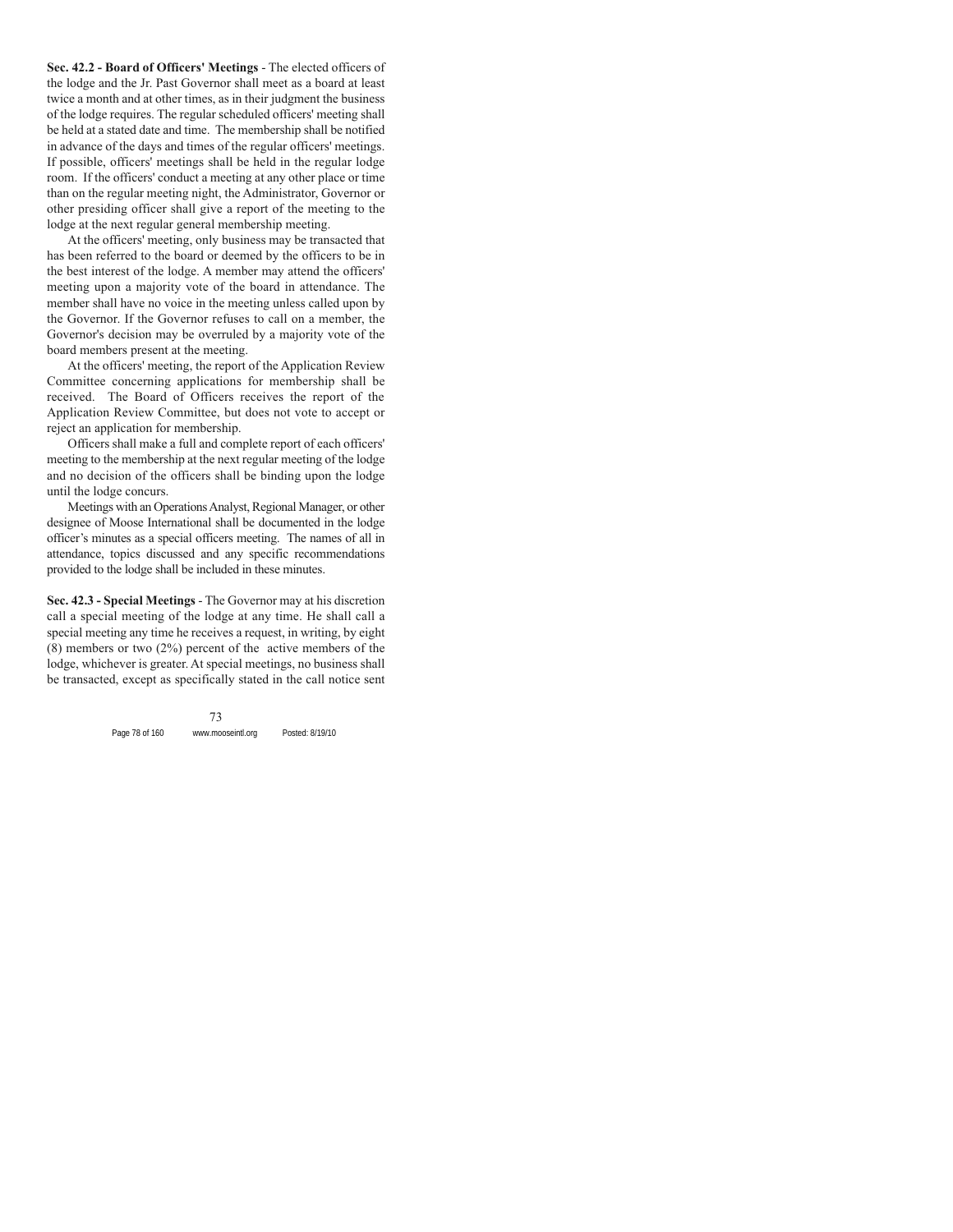to the membership.

The Administrator shall prepare and mail (or personally deliver) all notices for special meetings to all active members of the lodge at least seven (7) days previous to the special meeting. In calculating the seven (7) days notice requirement, the lodge shall not count the day of mailing or the day of the special meeting. The notice shall state the special business to be considered, and no other business shall be considered or transacted at the meeting. Lodges may notify members via electronic messaging if previously approved by members at a special meeting. Those members without access to electronic media must receive all notices by postal service mail.

**Sec. 42.4 - Joint Lodge and Chapter Meetings** - If the lodge has a Women of the Moose Chapter, the Lodge Board of Officers shall hold a joint meeting with the Chapter Board of Officers at least once a month. The purpose of the joint meeting is to discuss, communicate and coordinate programs, activities, events and concerns of mutual interest.

**Sec. 42.5 - Smoking & Consumption of Alcoholic Beverages** - Smoking and consumption of alcoholic beverages are absolutely prohibited at any official lodge meeting (Board of Officers, House Committee, regular membership, enrollment, etc.), chapter meeting, House Committee hearing or Commissioner trial.

**Sec. 42.6 - Electronic Recording Devices** - Electronic recording devices shall not be used at any meeting, hearing or other fraternal gathering unless allowed by local law and approved in writing by the General Governor.

**Sec. 42.7 - Quorum** - Seven (7) duly qualified members of the lodge shall constitute a quorum for the transaction of business at any membership meeting. Five (5) elected officers shall constitute a quorum for any meeting of the Board of Officers. No quorum shall be considered present unless an active Past Governor, Governor, Junior Governor or Prelate is present to preside.

**Sec. 42.8 - Presiding Officer** - The lodge shall open at the appointed time. In the absence of the Governor, the Junior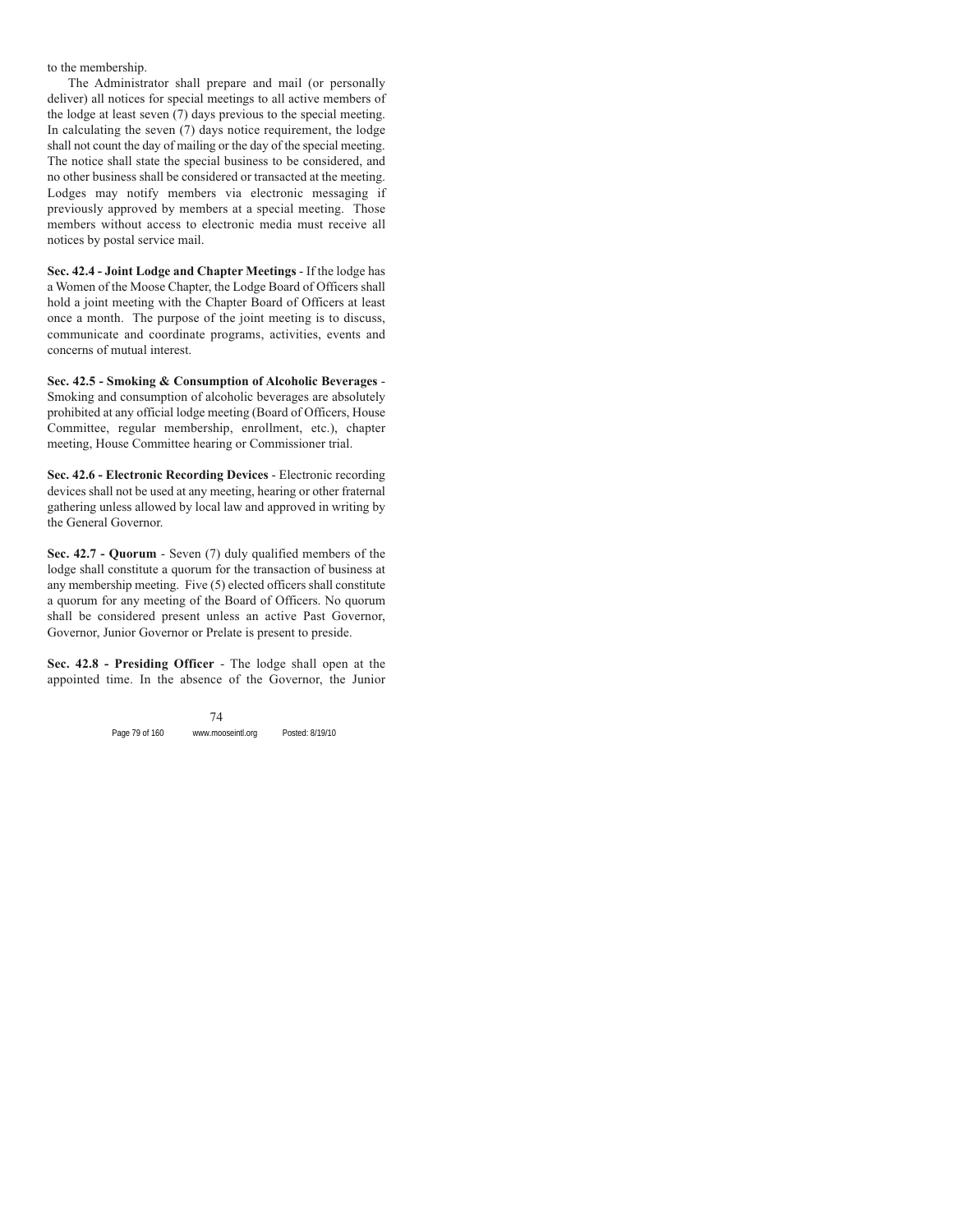Governor shall preside. In the absence of the Governor and Junior Governor, the Prelate shall preside. In the absence of the Governor, Junior Governor and Prelate, the Junior Past Governor shall preside. In the absence of all of the above named, any active Past Governor of the lodge shall preside. The determination of which Past Governor is to preside shall be determined by order of juniority by service to the lodge.

**Sec. 42.9 - Offering of New Business** – All new business presented to the lodge must be in writing and first referred to the Board of Officers of the lodge, who will consider the matter submitted and make a report at the next regular meeting of the lodge.

**Sec. 42.10 - Decorum During Meetings** - Lodge meetings, Board of Officers meetings and House Committee meetings shall be conducted with true gentlemanly decorum. Vulgar, profane and indecent conduct or language is absolutely prohibited. Any Moose violating this provision shall be disciplined in accordance with the laws of the Order, including suspension or expulsion of membership. Any lodge permitting a violation of this law may have its charter suspended or revoked. The lodge shall be responsible for the conduct of all members attending meetings. Violations could result in a fine by the presiding officer requiring a thirty (30) day demand letter for payment.

**Sec. 42.11 - Reading of Official Circulars** - All official correspondence or circulars from Moose International, the Supreme Lodge, or the state, regional or provincial association (including the region or district) sent to a lodge shall be read at the next regular meeting after receipt. It shall be the duty of the Administrator, Governor or other presiding officer to see that this requirement is rigidly enforced. Official circulars shall also be read when conditions of the lodge require review of the information contained in such circulars. The lodge shall post all relevant correspondence, circulars, posters, or broadsides as required or directed by Moose International, the Supreme Lodge, or the state, regional or provincial association, including the region or districts thereof.

#### **Chapter 43 - Lodge Funds**

**Sec. 43.1 - Investments** - Upon authorization received from the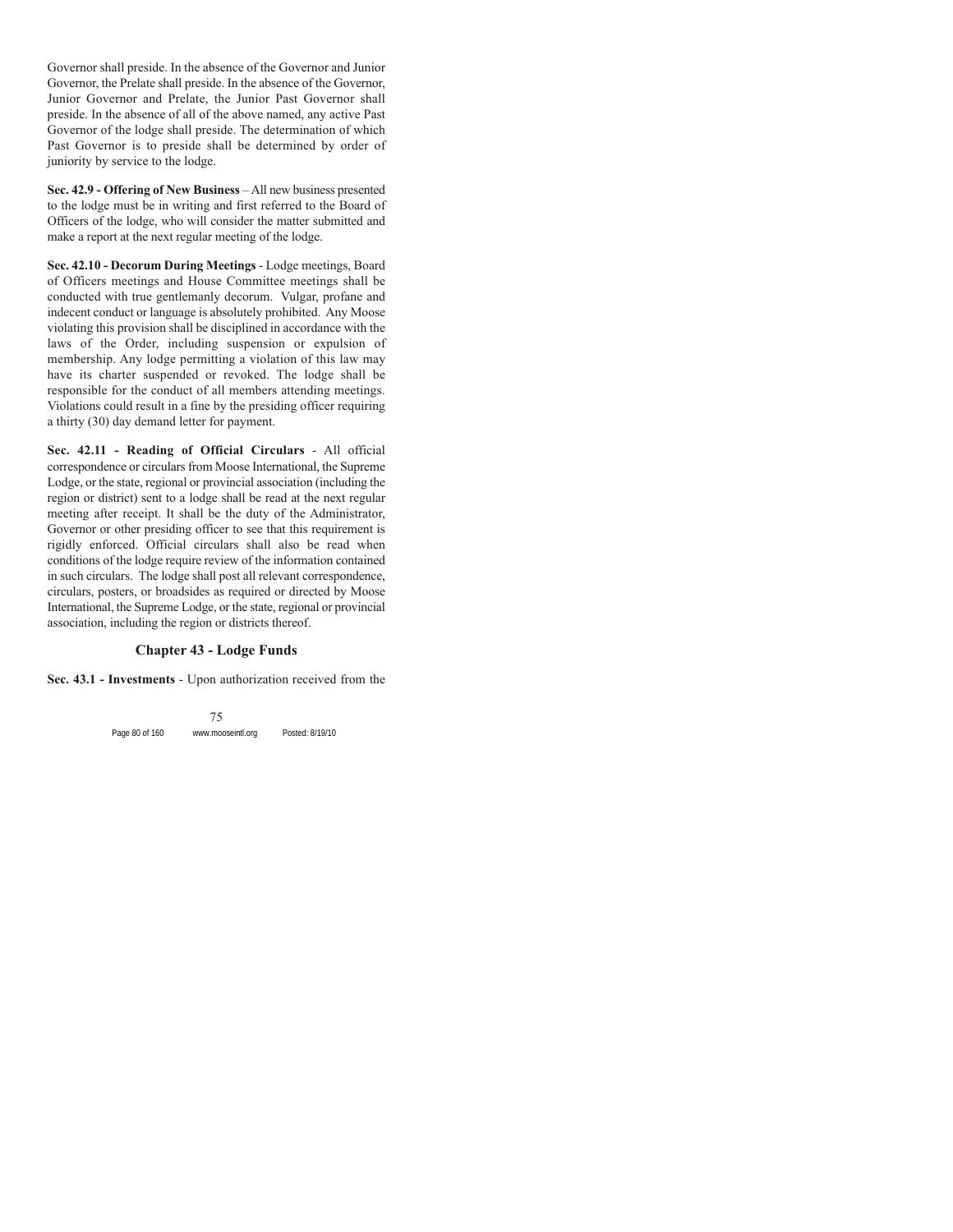General Governor, a lodge may invest its surplus, unit or committee funds in a prudent manner in depositories or securities in the same manner and under the same regulations and restrictions that applies to the investment of funds of Moose International.

**Sec. 43.2 - Checking Accounts** - All money received, from every source (except as otherwise provided by law), shall be deposited by the lodge Administrator and credited to the authorized funds or accounts as approved by the General Governor. All authorized accounts shall be checking accounts. Electronic accounts must have a printed monthly statement reviewed and signed by the Treasurer, and maintained in the lodge records for seven (7) years.

**Sec. 43.3 - Committee or Activity Group Funds** - Funds of committees or activity groups shall upon receipt be immediately delivered to the Administrator of the lodge to be deposited into the general fund and recorded as funds of the committee, unit or activity group. Committee or activity groups shall not have a checking account unless such an account is required by law (i.e., bingo) and the General Governor has approved the account in writing. Committee, unit or activity group funds, if authorized by the General Governor, may be deposited in a savings account. The funds shall be turned over to the lodge Administrator for deposit into the lodge's general account from which a check shall be issued for deposit into the savings account. Withdrawals from the savings account shall be by the Administrator who shall deposit the funds into the lodge's general account from which checks shall be issued. At least three (3) signatures shall be required to withdraw funds from an authorized savings account. The signatures shall be the (1) Administrator, (2) Governor or Treasurer and, (3) the committee or group chairman or other authorized committee or group representative. Withdrawals from committee or activity group savings accounts require lodge approval, but shall not require a dispensation from the General Governor.

**Sec. 43.4 - Expenditures** - Unless authorized by the General Governor, all expenditures must be by official check, and only as authorized and lawful. Cash payments are strictly prohibited, unless a reimbursement check is immediately written and included in the next appropriate deposit.

The following require membership approval and a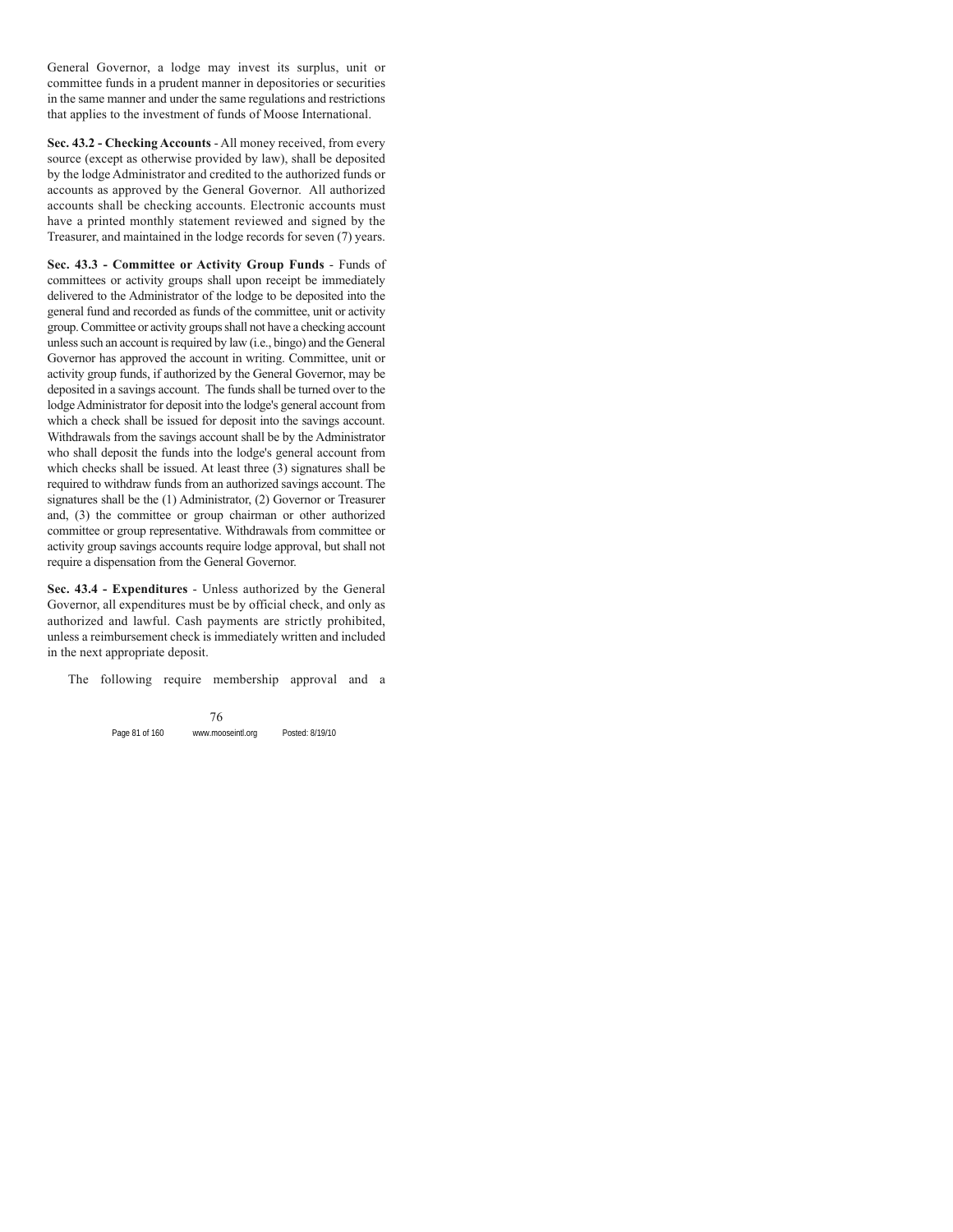dispensation from the General Governor:

- 1. Entering into any contract or lease
- 2. Purchasing personal property or equipment over \$5,000
- 3. Borrowing money, including the use of a credit card
- 4. Withdrawal or reduction of savings
- 5. Encumbrance of assets
- 6. Any other transactions affecting the lodge financial balance sheet

Purchases of personal property or equipment in an amount less than \$5,000.00 requires membership approval but does not require a dispensation from the General Governor. All transactions involving real estate require membership approval and a dispensation from the General Governor. The provisions of Section 46.6 govern real estate transactions. A dispensation from the General Governor is not required when an existing approved loan is merely refinanced at a lower interest rate and/or for a shorter term, and the lodge receives no funds.

Donations from a chapter of the Women of the Moose to a lodge shall not require a dispensation from the General Governor. However, chapter funds donated to the lodge must be spent as directed if the funds are restricted or designated for a specific purpose. Donations from a chapter to a lodge must be shown on the financial reports submitted to Moose International by the lodge and chapter.

**Sec. 43.5 - Auditing Committee** - The Auditing Committee shall review monthly the membership and financial records of the lodge, House Committee, and other authorized funds or accounts prepared by the Administrator. Any questions raised by the Auditing Committee shall be submitted with the report to Moose International.

Whenever deemed necessary and appropriate, the Board of Officers may require a special audit of the books and records of the Administrator and, immediately upon demand, the Administrator shall deliver to the Auditing Committee the necessary records to prepare the special audit. If the Administrator refuses to comply with the demands of the Board of Officers, the Governor shall suspend the Administrator with pay and the Treasurer shall act until a prompt investigation is made. Upon suspension of the Administrator, the Governor shall immediately contact the General Governor.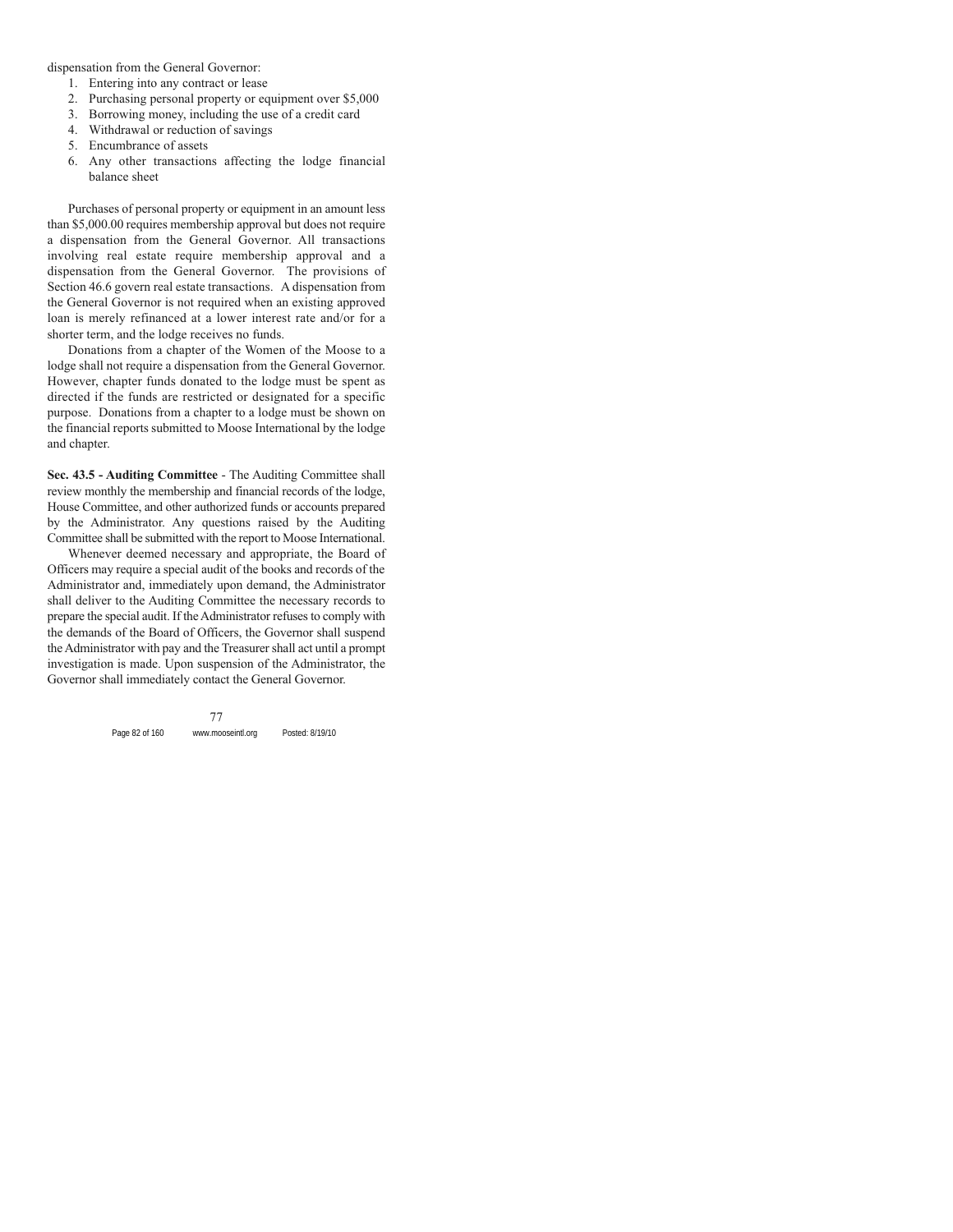**Sec. 43.6 - Financial Payments to Moose International** – Each lodge shall pay to Moose International such amounts as required by the Supreme Council. There may be included in the payments an amount per member as determined by the Supreme Council. The Supreme Council shall allocate funds received by Moose International for the support of Mooseheart, Moosehaven, other charitable enterprises, magazine subscriptions, and other operational expenses of the Order.

All charitable contributions received by a unit of the Order, shall be immediately remitted to Moose Charities. Moose Charities shall receive such contributions as agent for the appropriate foundation, endowment fund, trust fund or subsidiary or related corporation. Moose Charities shall maintain a contemporaneous record of each donor, together with the date of each contribution and the value and amount of each gift. The unit shall provide to Moose Charities all requested information necessary for it to maintain a record of gifts.

Should Moose International not receive the required funds due from the lodge each month, the General Governor may notify the lodge. Upon receipt of written notification the lodge shall within ten (10) days provide each member of the lodge written notification that the lodge is not in good standing. The Supreme Council, at their next session after notice from the General Governor, may suspend or revoke the charter of the lodge unless all the funds owed Moose International have been received.

**Sec. 43.7 - Expenses to Convention** - Each lodge shall, unless declined by the representative, pay out of its lodge account the expenses of at least one (1) delegate to attend the annual state, regional or provincial association convention and mid-year conference. The lodge may (unless declined) pay out of its lodge account the expenses of other delegates and alternative delegates to state, regional or provincial association conventions, mid-year conferences, regional and district meetings. The lodge may also pay the expenses of one or more representative(s) to the annual Moose International Convention and Supreme Lodge meeting.

In addition to actual incurred hotel or motel expenses and transportation expenses, a lodge may pay per diem and mileage as permitted by governmental guidelines. Per diem shall be paid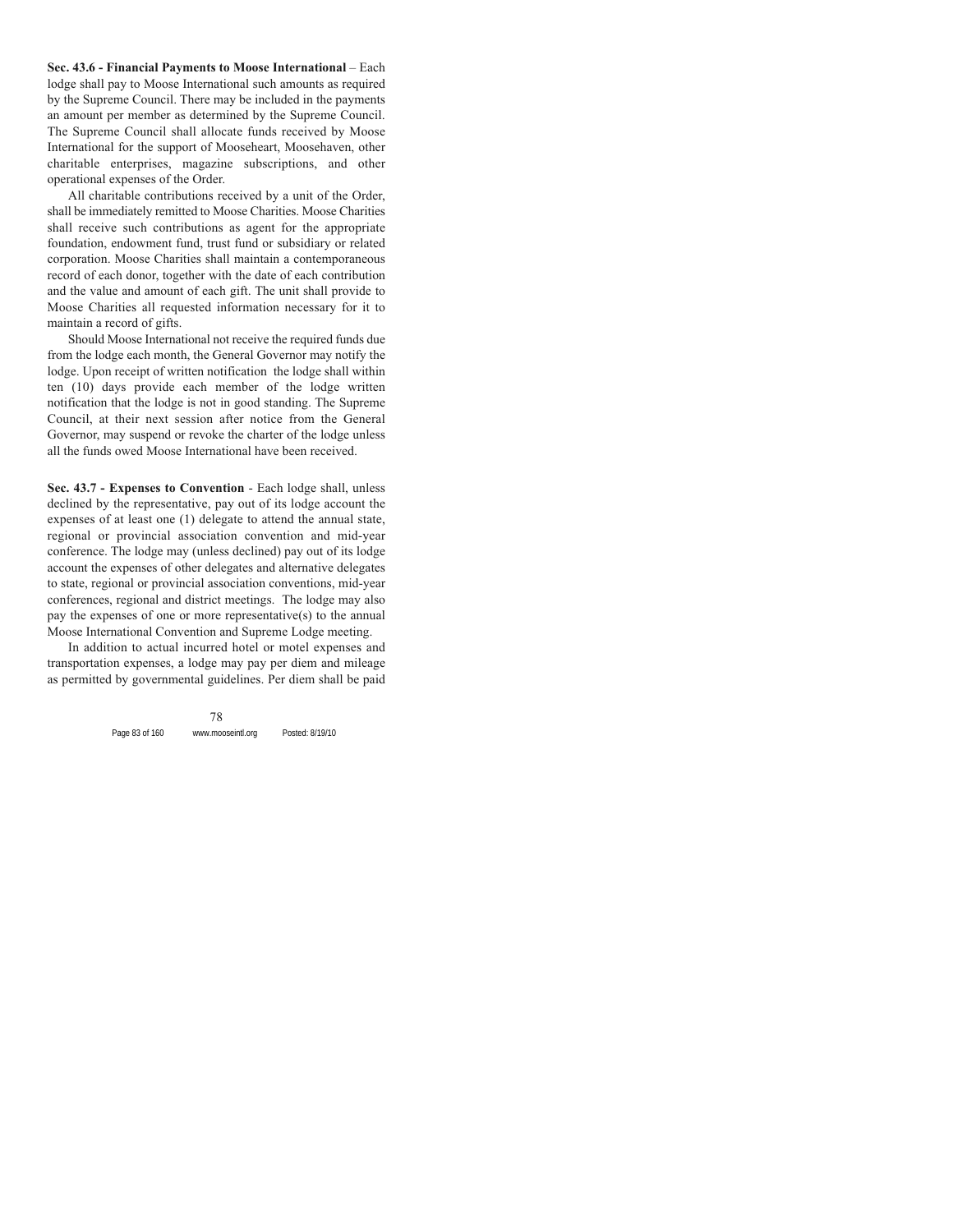for each day in actual attendance and each day necessary for travel. If the hotel or motel expense is not paid, the delegate or representative may receive, in addition to mileage or actual transportation expenses, per diem in an amount approved by the lodge, not exceeding the amount permitted by governmental guidelines. Reimbursement for transportation shall be the cost for mileage or lowest coach airfare obtainable, whichever is less.

# **Chapter 44 - Community Service & Charitable Fundraising**

**Sec. 44.1 - Fundraising Activities Involving Non-Members** - A lodge shall not conduct any activity for financial gain involving non-members unless specifically authorized by the General Laws. If not specifically authorized by the General Laws, any fundraising activity involving non-members shall only be conducted in accordance with a dispensation received from the General Governor.

**Sec. 44.2 - Public Bingo** - If a lodge is properly licensed and is in compliance with all laws, rules, regulations, ordinances, etc., it may conduct bingo open to the public. The bingo shall be conducted in the lodge hall unless otherwise approved by the General Governor. Non-member bingo players shall not enter the lodge social quarters unless qualified as a guest under Section 50.2.

**Sec. 44.3 - Community Service & Charitable Fundraising** - Without the necessity of obtaining a dispensation from the General Governor, a lodge home may be utilized for legitimate community service programs and charitable fundraising events. Non-members involved in community service programs or fundraising events shall not enter the lodge social quarters. Community service and charitable fundraising events are subject to the following restrictions:

- 1. The social quarters shall be closed to non-members.
- 2. Non-members shall not make purchases unless the purchase is directly related to the fundraising event.
- 3. No alcoholic beverages shall be involved unless specifically approved by the General Governor.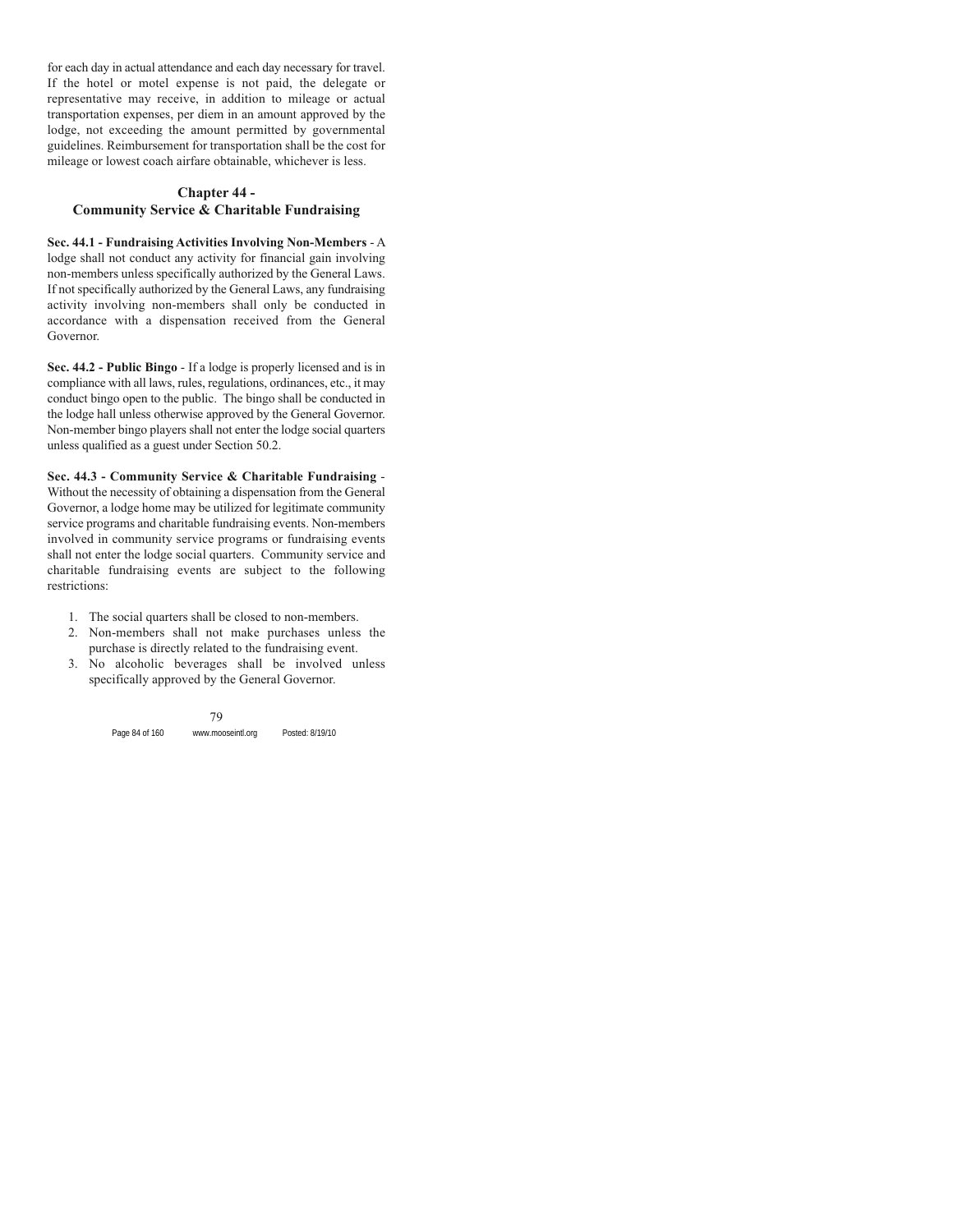4. IRS regulations require that only "volunteers" be involved in charitable fundraising events. No House Committee/ Board of Directors employee (i.e., SQ Manager, bartender, etc.) or Lodge employee (Administrator, clerical personnel, etc.) shall participate in charitable fundraising events. Volunteers may not receive any form of compensation, including, but not limited to, tips, free meals, free drinks, etc.

[**IMPORTANT** - Income derived from an activity in violation of this condition may be classified as unrelated income and taxable.]

- 5. Neither the lodge nor chapter shall benefit financially from the activity.
- 6. All net proceeds shall be donated to the charity or community service for which the event was conducted.
- 7. A separate and complete record of each event must be kept on file. The file shall include, but not be limited to: details of the event, an itemized financial record (including gross and net proceeds, costs, etc.) and the name, address, telephone number and tax ID or social security number of the organization or individual receiving the proceeds.

# **Chapter 45 - Advertising**

**Sec. 45.1 - Public Solicitation of Members** - A lodge shall not include in any advertisement a direct or indirect solicitation of non-members into the membership of the Order.

**Sec. 45.2 - Advertising** - Advertising any lodge activity in any manner (i.e., newspaper, handouts, posters, radio, TV, or lodge marquee) that is visible to the public is prohibited unless the advertisement conforms to the following conditions:

- 1. With the sole exception of the advertising of bingo prices and prizes as allowed by law, absolutely no prices shall be included (i.e., price of admission to a dance, prices of meals, drinks, etc.) in any public advertisement of lodge activities.
- 2. The words "MEMBERS AND QUALIFIED GUESTS ONLY" shall be prominently displayed.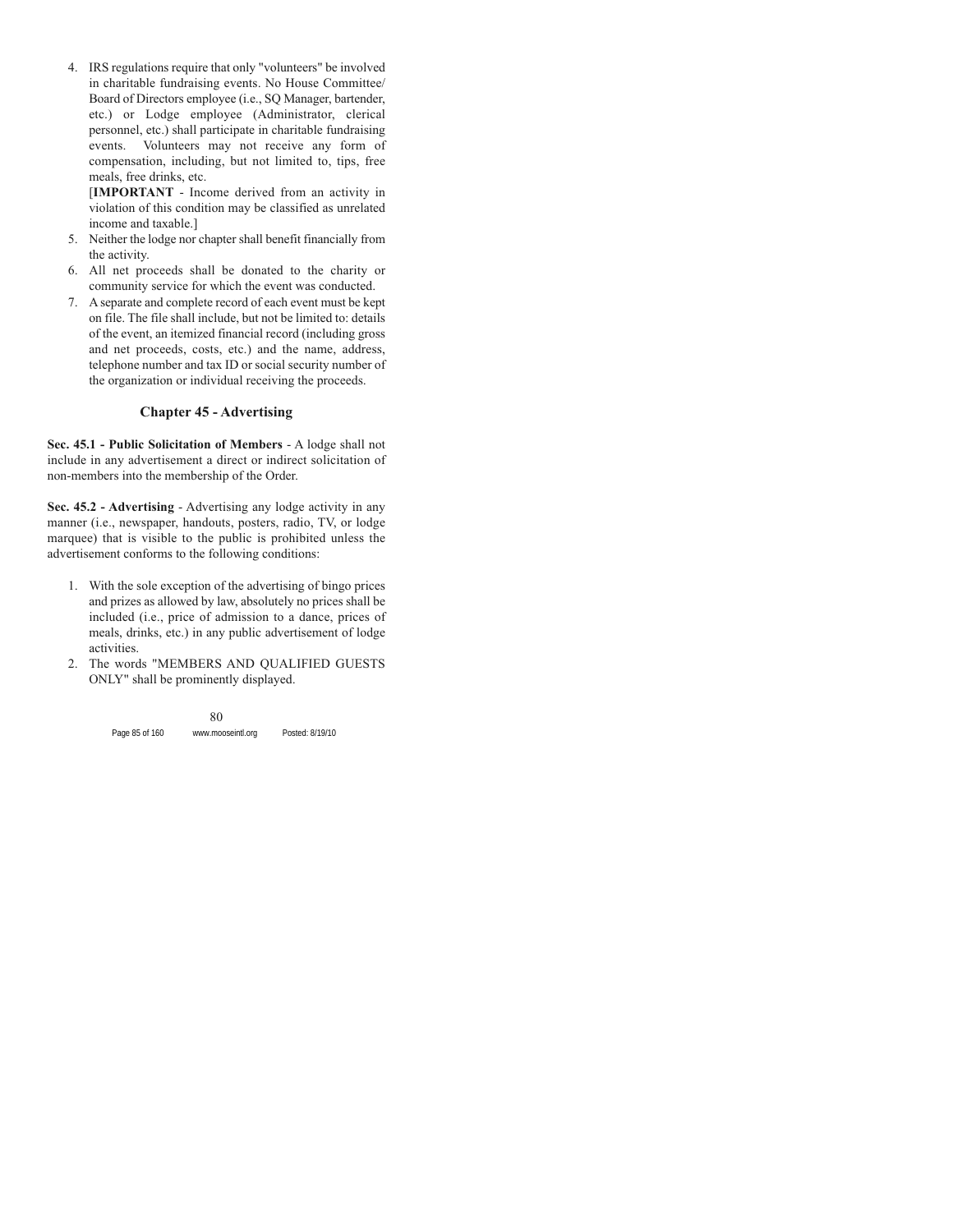3. Community Service & Charitable Fundraising events including non-members shall contain the following words: "This is a community service event" and "All net proceeds are going to…." [insert name of charity or community service for which the activity is being conducted].

**Sec. 45.3 - Web sites** - A lodge may have an Internet Web site subject to compliance with the conditions set out herein. All Internet Web site pages advertising lodge activities (meals, dances, karaoke, etc.) must prominently state that all activities are only for active members and their qualified guests. All Web sites must carry the following disclaimer on the home page:

**IMPORTANT NOTICE**: The Loyal Order of Moose is a private organization. All activities and events referred to on this Web site and in the Moose newsletter are available to active members and their qualified guests only. This Web site is for informational purposes with proprietary information intended for members only. General information is available to the public at large, but should not be construed to be a solicitation for membership. This Web site is an initiative of

Moose Lodge No. \_\_\_\_\_, and is not sanctioned by the Loyal Order of Moose, Moose International or any subsidiary thereof. All logos, trademarks and servicemarks pertaining to the Loyal Order of Moose and/or its programs or degrees are copyrighted © by Moose International, Inc., Mooseheart, Illinois.

Public solicitation of members into the Order by lodges is prohibited. There shall absolutely be no language on a Web site or any form of public advertising inferring that the lodge is soliciting the public to join (i.e., "For information on how to join" or "To become a member, call this number" etc.). The lodge may provide "information" about the lodge and the fraternity. Linking to authorized Web sites of Moose International, Loyal Order of Moose, Women of the Moose, Mooseheart, Moosehaven, Moose Charities, etc. is permitted and recommended. Lodges may not sell or solicit any product or service to or from the public over the Web site. Lodges are encouraged to use a password for members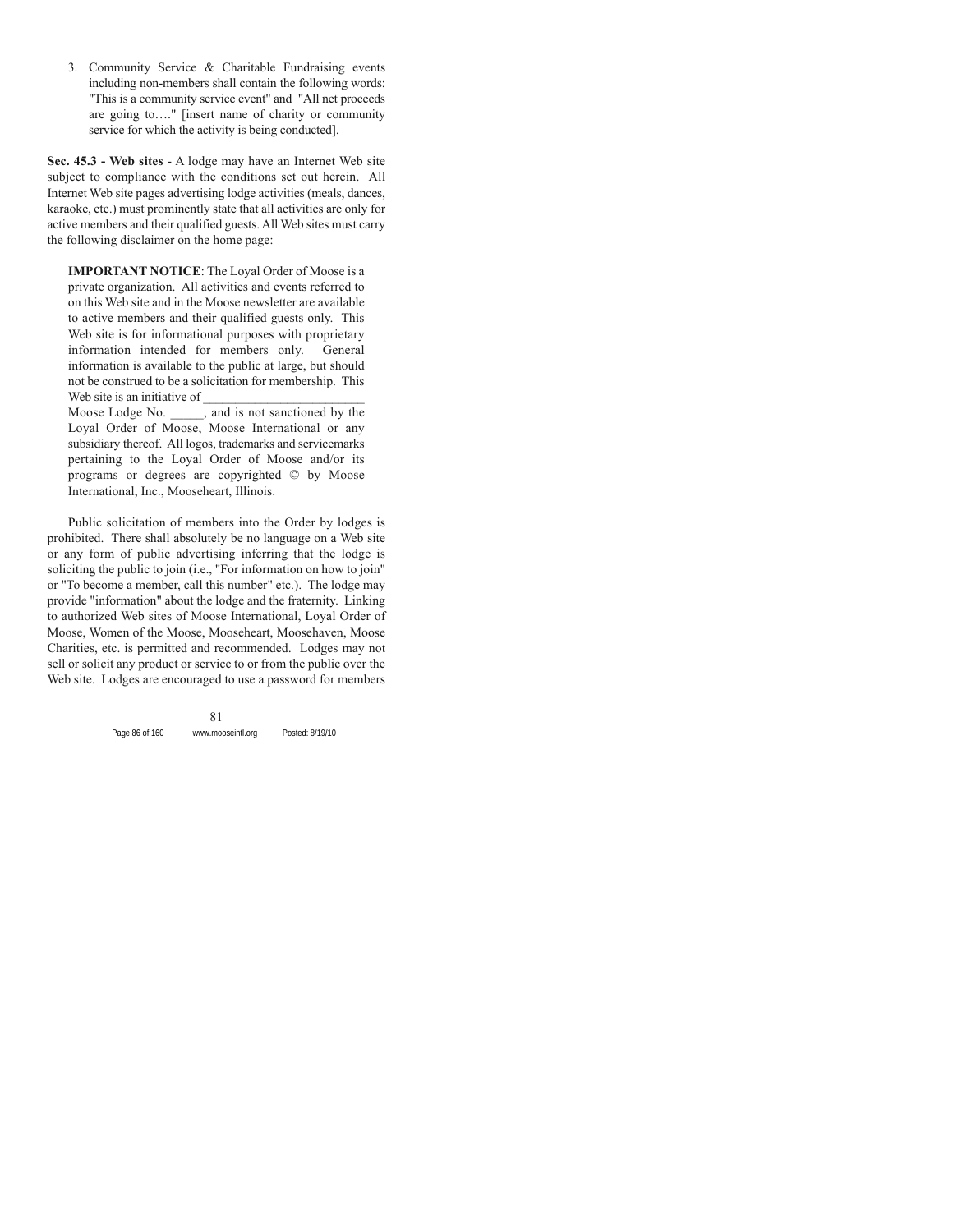to access a private lodge activity folder. Lodges, chapters, associations, degrees and units of the Order maintaining a Web site shall, as required, report the Web site to Moose International.

## **Chapter 46 - General Provisions**

**Sec. 46.1 - Corporate Officers** -The corporate officers of the lodge shall be the President, Vice President, Secretary and Treasurer who are the Governor, Jr. Governor, Administrator and Treasurer, respectively.

**Sec. 46.2 - Compensation of Lodge Officers** – No elected lodge officer, except the Administrator (and the Treasurer if he assumes the duties of Administrator during a vacancy (See 36.12)), shall receive any wage, gratuity or other form of compensation for his services as a lodge officer, or be a paid employee of the lodge or House Committee.

**Sec. 46.3 - Bonding** - The following persons shall be bonded by the lodge in amounts as it shall determine: Governor, Administrator, Treasurer, Trustees, Social Quarters Manager, House Committee employees and other persons required by the lodge. The lodge shall pay the premium for all bonds.

**Sec. 46.4 - Duties of Officers** - All officers of lodges whose duty it is to take part in ritualistic work shall be required to memorize within a reasonable length of time the parts of the ritual assigned to them.

**Sec. 46.5 - Representation to Supreme Lodge and Associations** - The Governor and Administrator of each member lodge shall be the lodge's representatives to the Supreme Lodge and delegates to the state, territory or provincial association during their terms of office. The lodge shall select any active member to serve as an alternate when necessary.

A representative of a lodge shall not be entitled to a vote in any meeting of the Supreme Lodge while his lodge is in arrears for any lawful charges of the Supreme Lodge. The General Governor shall immediately determine all disputes concerning any charges against the lodge when the representative of the lodge presents his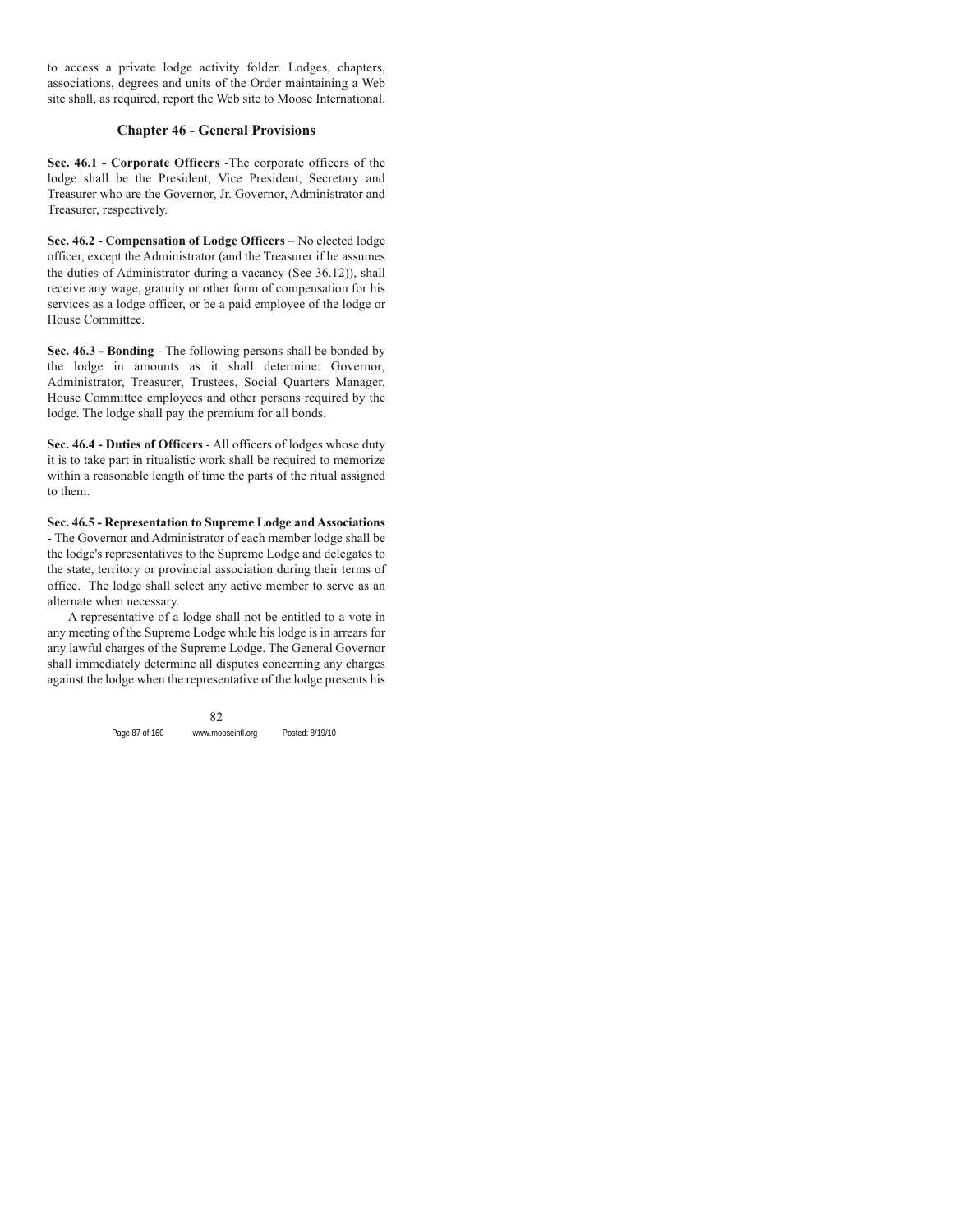credentials to the committee.

All representatives or delegates shall attend all sessions of the convention, conference or meeting and submit a written report to their lodge in a timely manner. A lodge may vote to pro-rate or decline to reimburse the expenses of any representative or delegate who, without valid excuse, failed to attend all or any portion of the required sessions of a convention, conference or meeting.

**Sec. 46.6 - Transactions Involving Real Estate** - Any transaction involving real estate requires the lodge to conduct a special meeting of the membership. Notice of the special meeting shall be mailed or personally delivered to all active members of the lodge and the General Governor not less than seven (7) days prior to the meeting. In computing the seven (7) days notice requirement, the lodge shall not include the date of mailing or the date of the special meeting. A resolution authorizing the action to be taken shall be submitted to the General Governor for approval prior to the lodge entering into any contracts or doing anything in performance of the matter approved.

The requirements of this section include, but are not limited to, the following: purchasing, acquiring by gift or otherwise any real estate, obtaining a mortgage or loan, refinancing for a longer term or at a higher interest rate, selling or disposing of real estate, entering into any lease, or constructing, demolishing, remodeling, improving or altering a building.

**Sec. 46.7 - Limitation on Power of Lodge Officers to Transfer Assets Other Than in Ordinary Course of Business** - Neither the Board of Officers of any lodge nor its members, shall sell, pledge, mortgage, transfer, or dispose of any assets of the lodge (whether real, personal or mixed) except upon proper action of the lodge pursuant to these laws and on notice (if required) and prior written approval of the General Governor.

**Sec. 46.8 - Securing of Supplie**s - All official supplies and meeting paraphernalia used by a lodge, including books and records used for lodge, House Committee and other authorized funds or accounts, shall be secured from Moose International, as required by the Supreme Council. No duplication, imitations,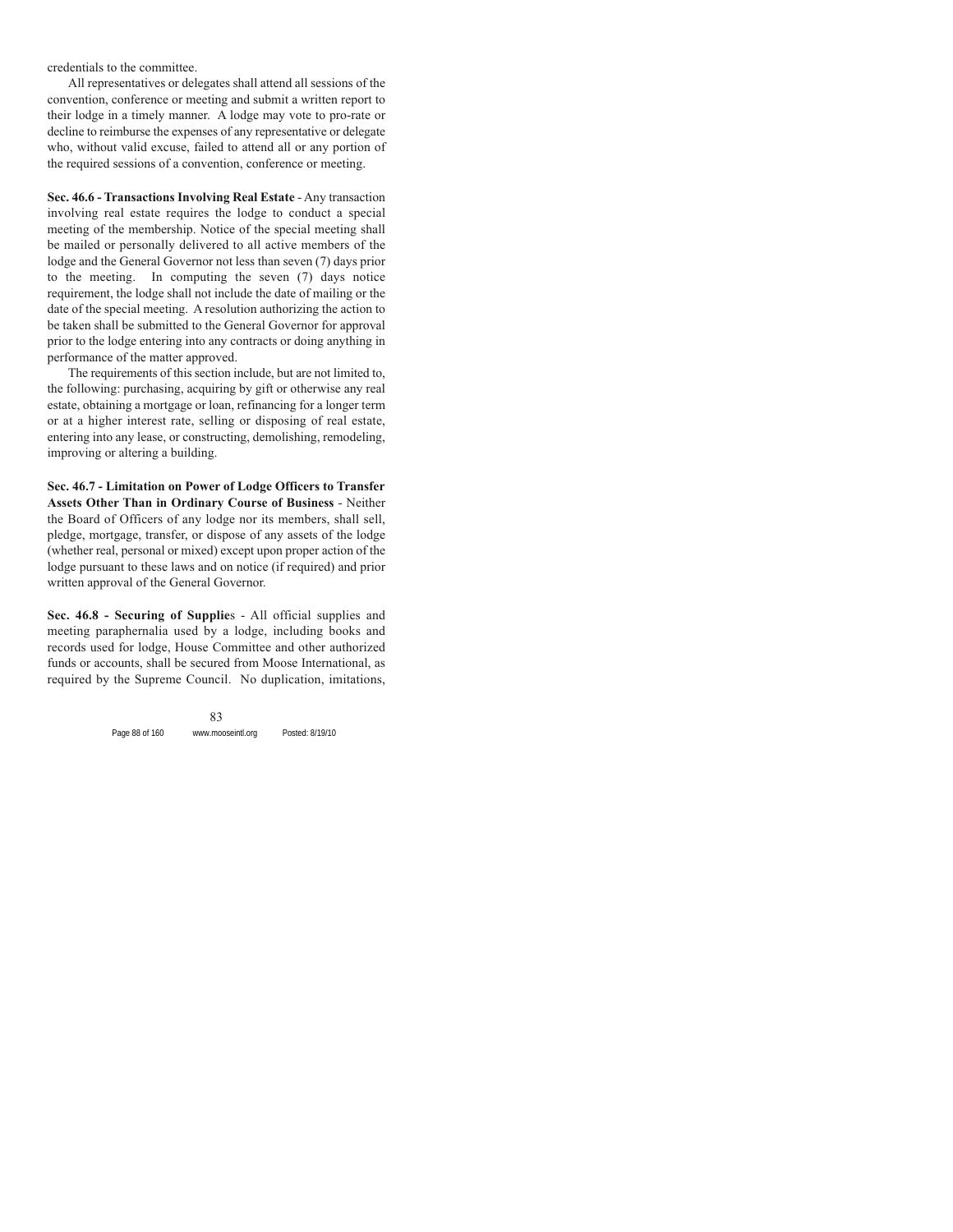substitutions of supplies or paraphernalia furnished by Moose International shall be purchased or otherwise procured by any lodge without the written consent of the General Governor. The penalty for violation of this law may be suspension or revocation of the charter, as the General Governor may determine.

**Sec. 46.9 - Insurance Programs** - The Supreme Council has established a program to provide indemnity for losses to the various lodges, chapters, and other units of the Order and Moose International for liability. The Supreme Council is authorized to pro-rate the cost to the lodges, chapters, other units and Moose International and provide for the collection necessary for the program. The program is available to related and subsidiary foundations, endowment funds, trust funds, and corporations upon terms and conditions it deems appropriate. All lodges, chapters and other fraternal units shall maintain insurance coverage as specified by the Supreme Council.

**Sec. 46.10 - Convention Solicitations** - Unless approved by the General Governor, the soliciting of any donations or contributions of any kind by any lodge or lodge member for the benefit of any lodge or lodge member or for any other purpose at an International convention is strictly forbidden. Subject to compliance with these General Laws and policies of the Supreme Council, the soliciting of donations or contributions at association conventions or conferences shall be according to rules and regulations adopted by the association.

**Sec. 46.11 - Permit for Lodge Publication** - Neither a lodge nor any member shall directly or indirectly, institute, establish, begin or maintain the publication of any magazine, newspaper or other periodical devoted or represented as being devoted to the interests of the Order or purporting to be a Moose publication in whole or in part without first securing written permission from the Supreme Council. The application for a permit must contain full information as to the title, size, dates of issue and the method of financing, the printing, postage and other costs. Such a permit, once granted, requires that one copy of each issue of the publication be mailed as directed to Moose International.

The Supreme Council may revoke any publication permit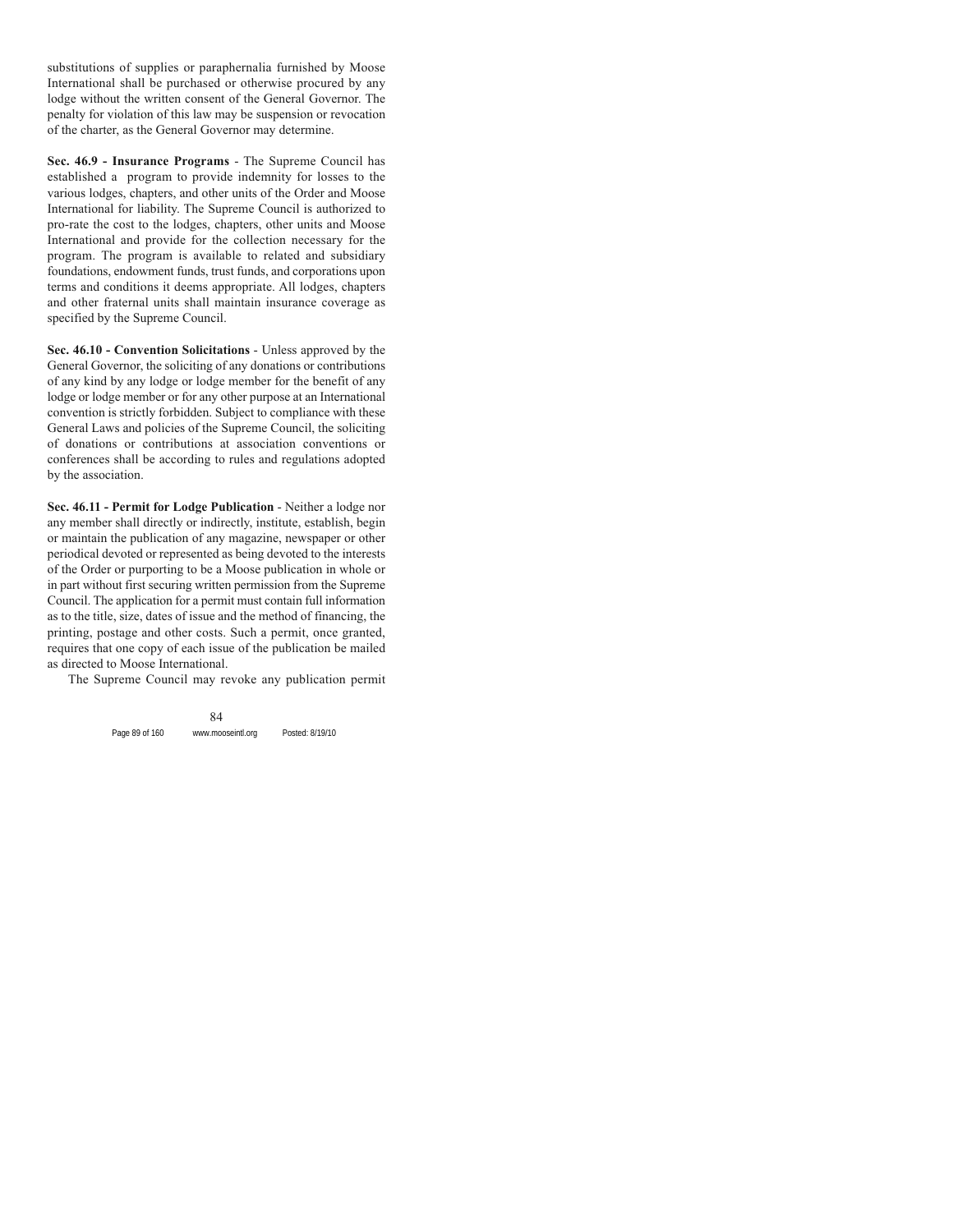granted by it. Any member or members violating this section may be disciplined in accordance with the laws of the Order, including suspension or expulsion of membership.

**Sec. 46.12 - Use of Lodge Home for Political Purposes** - A lodge home shall not be used for political purposes, fundraisers or rallies. A lodge shall not participate or designate any funds toward any political activity. With approval of the General Governor, a lodge may, as a community service, allow the community to use the lodge for a "meet the candidates forum". Neither the lodge, nor any member acting on behalf of the lodge or the Order, shall endorse a political candidate or party and the activity shall not involve the raising of funds or the support of any particular candidate or party. A lodge may not be used to promote any political cause or agenda. A lodge may be used as a polling place without the necessity of a dispensation.

**Sec. 46.13 - Public Participation** - The public shall not participate at functions or events sponsored by the lodge, except for Memorial Day services, Pilgrim Presentation Ceremonies, Mooseheart Founder's Day programs and a gathering following the funeral or memorial services for a member or someone in the member's immediate family. Non-members entitled to attend enrollments are listed in Section 28.7. A lodge may conduct an Open House no more than twice in any one calendar year and not less than three (3) months apart. The lodge may invite the public to an Open House subject to compliance with the following conditions:

- 1. Prior to the Open House, the lodge shall clean up the lodge and grounds. The lodge should repair, remodel, paint and freshen up the lodge to make it attractive and inviting.
- 2. The Open House must be scheduled for a specific time period on a set date (i.e., 2:00 p.m. to 5:00 p.m. on a Saturday or Sunday).
- 3. The Social Quarters shall not be open for "business" during the Open House.
- 4. No sales to members or non-members during the Open House.
- 5. If legally allowed by your liquor license and all other applicable laws and ordinances, alcoholic beverages may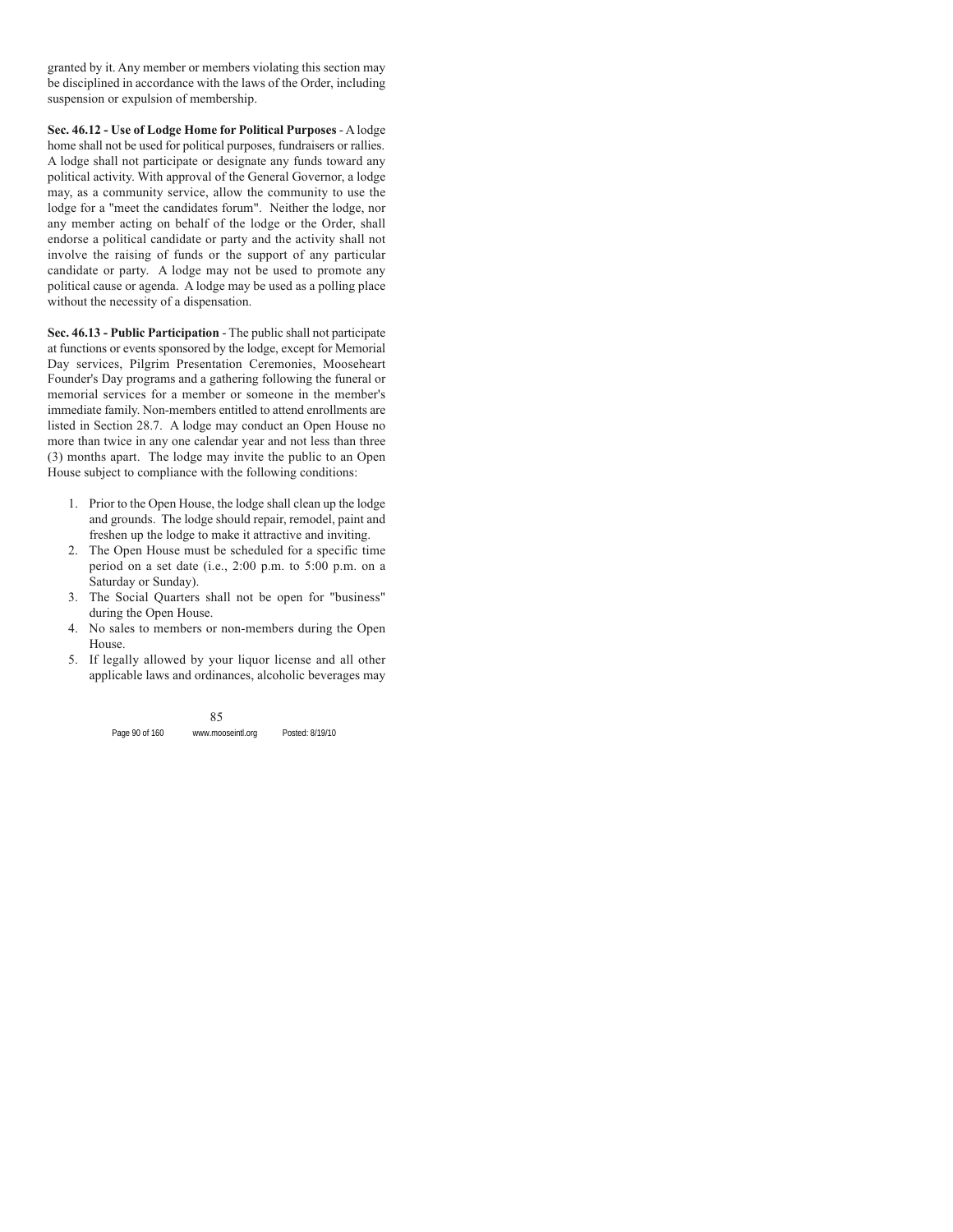be served, but not sold, to non-members during the Open House. If necessary to be in compliance with the laws of the state, provincial or local jurisdiction, a one-day permit or other alcohol license may be purchased for this singular event.

- 6. Wine (if legal) and cheese, including other complimentary refreshments (coffee, soft drinks, iced tea, snacks, etc.) may be provided.
- 7. Local officials and dignitaries should be invited to attend.
- 8. The lodge may advertise the Open House in the local media, but shall not publicly solicit non-members to join the lodge.
- 9. The lodge should provide current information and materials about the lodge, the Order, Mooseheart and Moosehaven.

**Sec. 46.14 - Mooseheart Founders Day** - October 27 is hereby designated Mooseheart Founder's Day. This day commemorates the birthday of James J. Davis as Founder.

**Sec. 46.15 - Memorial Day** - On or about the first Sunday in May of each year, lodges and other units of the Order may conduct services expressive of the ideals of the Order and in memory of departed members. Such services shall be designated as Memorial Day services.

**Sec. 46.16 - Organization of Activity Groups** - There may be organized in each lodge activity groups as authorized by the lodge. Membership in a lodge activity group is restricted to active members of that lodge and/or its affiliated chapter. All activity groups shall be subject to the supervision of the lodge Board of Officers. The establishment and operation of all activity groups shall be according to rules and regulations adopted by the lodge and Supreme Council. Section 43.3 governs activity group funds.

**Sec. 46.17 - Duties and Restrictions of Activity Groups** - Activity groups organized in any lodge may participate in activities of the Order as authorized by the lodge in conformity with rules and regulations adopted by the Supreme Council. Activity groups shall not conduct any social function, fundraising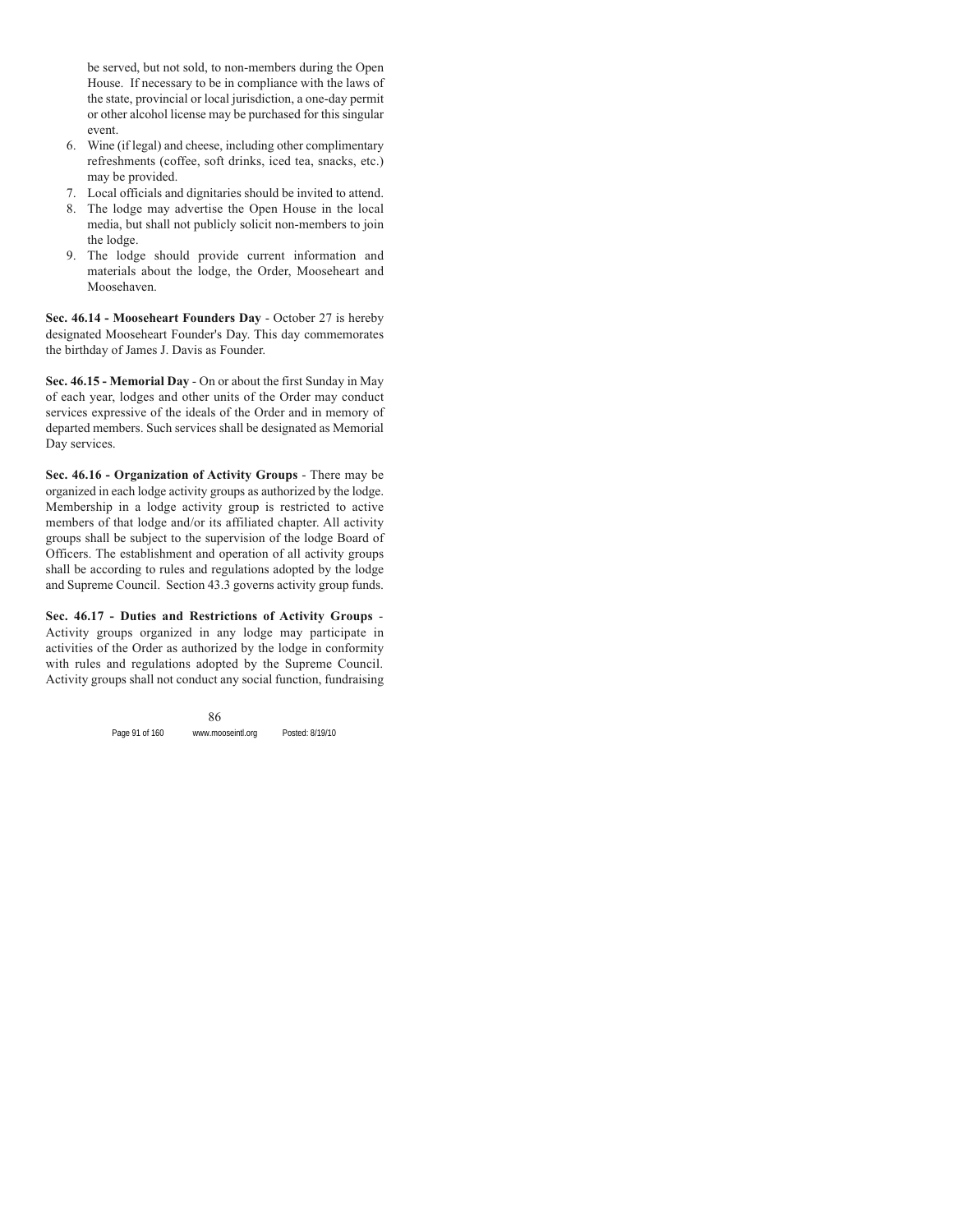activity or incur any obligations or liabilities, financial or otherwise, unless authorized and approved by the lodge Board of Officers and the membership at a regular meeting of the lodge.

**Sec. 46.18 - Keys** - It shall be unlawful for any person, other than the Administrator and duly authorized employees of the lodge, to have or retain any key or keys to the lodge home unless permitted in writing by the General Governor. Only the Administrator or his authorized employees or office assistants shall be in possession of the keys to the lodge office or other location where official records are maintained.

**Sec. 46.19 - Responsibility for Damage** - A member of the Order shall be responsible for the removal of or damage to any lodge property by himself/herself or any guest of the member. Upon demand, the member shall immediately pay to the lodge the full value of the damaged or removed property. Failure to pay the obligation shall subject a lodge member to the provisions of Section 35.12. Failure to pay the obligation by a chapter member shall be referred to the General Governor for action.

**Sec. 46.20 - Penalty for Lethal Weapons** - Firearms are absolutely prohibited on any Moose lodge property. This prohibition does not apply to legal weapons, which at all times remain in locked vehicles and are not in violation of any law, rule, regulation or ordinance. Any member, other than a law enforcement officer in the line of duty, having a firearm or other lethal weapon in his possession in the lodge, social quarters, parking lot, or anywhere on lodge property, shall immediately be expelled from the Order. In such situations, the lodge shall immediately contact the General Governor for instructions. The expulsion shall not occur if one of the following conditions exist:

- 1. The weapon involves a sporting event or other activity approved by the General Governor.
- 2. The General Governor in his discretion has exempted the accused member from the strict application of this section because expulsion would be inequitable under the circumstances involved and considering other relevant factors.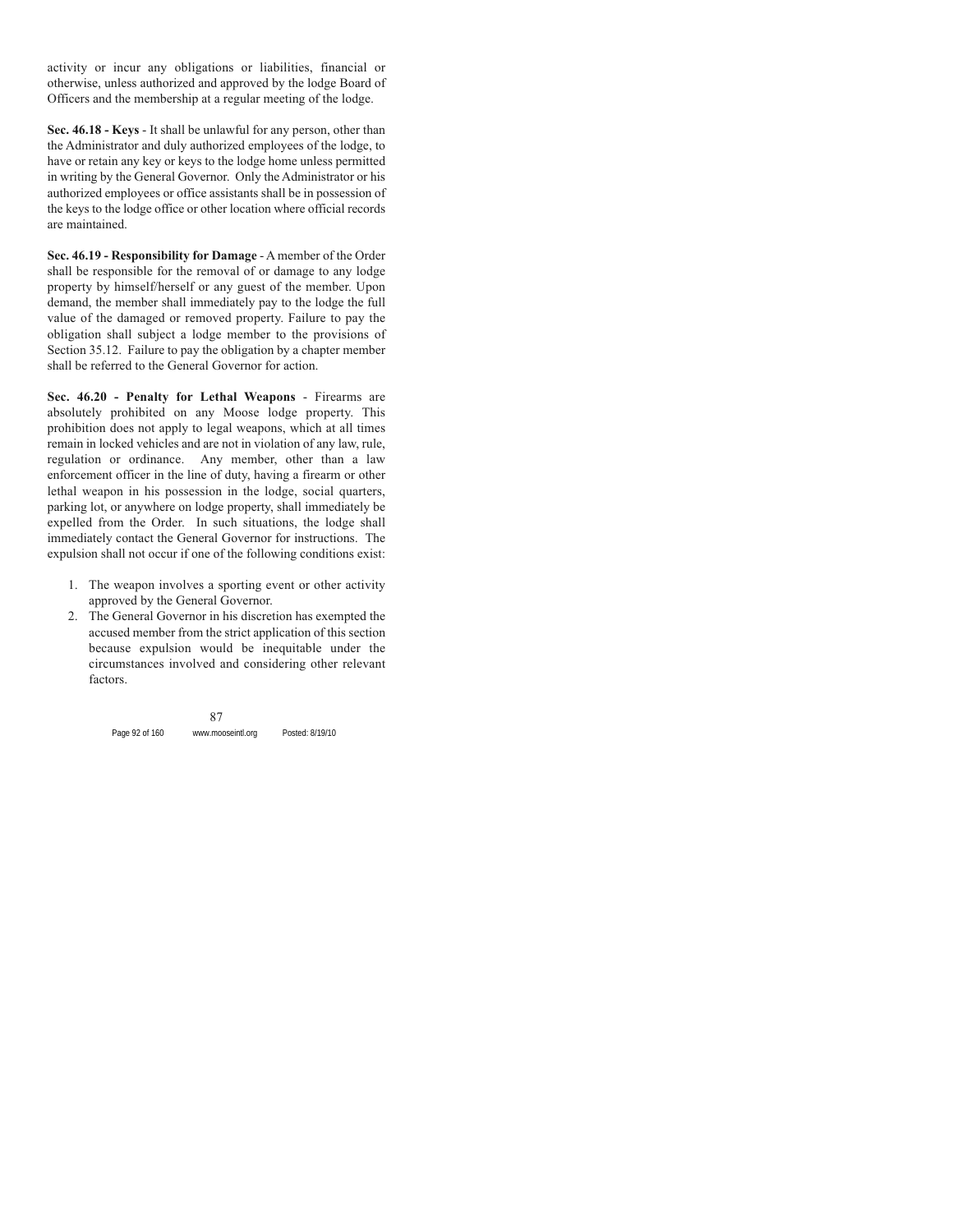**Sec. 46.21 - Women of the Moose Chapter Organization** - In accordance with requirements established by Moose International, a lodge may organize a chapter of the Women of the Moose. Any lodge operating a Moose home shall provide the chapter adequate meeting space for required chapter meetings at no expense to the chapter. Space for additional meetings and functions should be provided by the lodge and arranged at joint board meetings as provided by Section 42.4.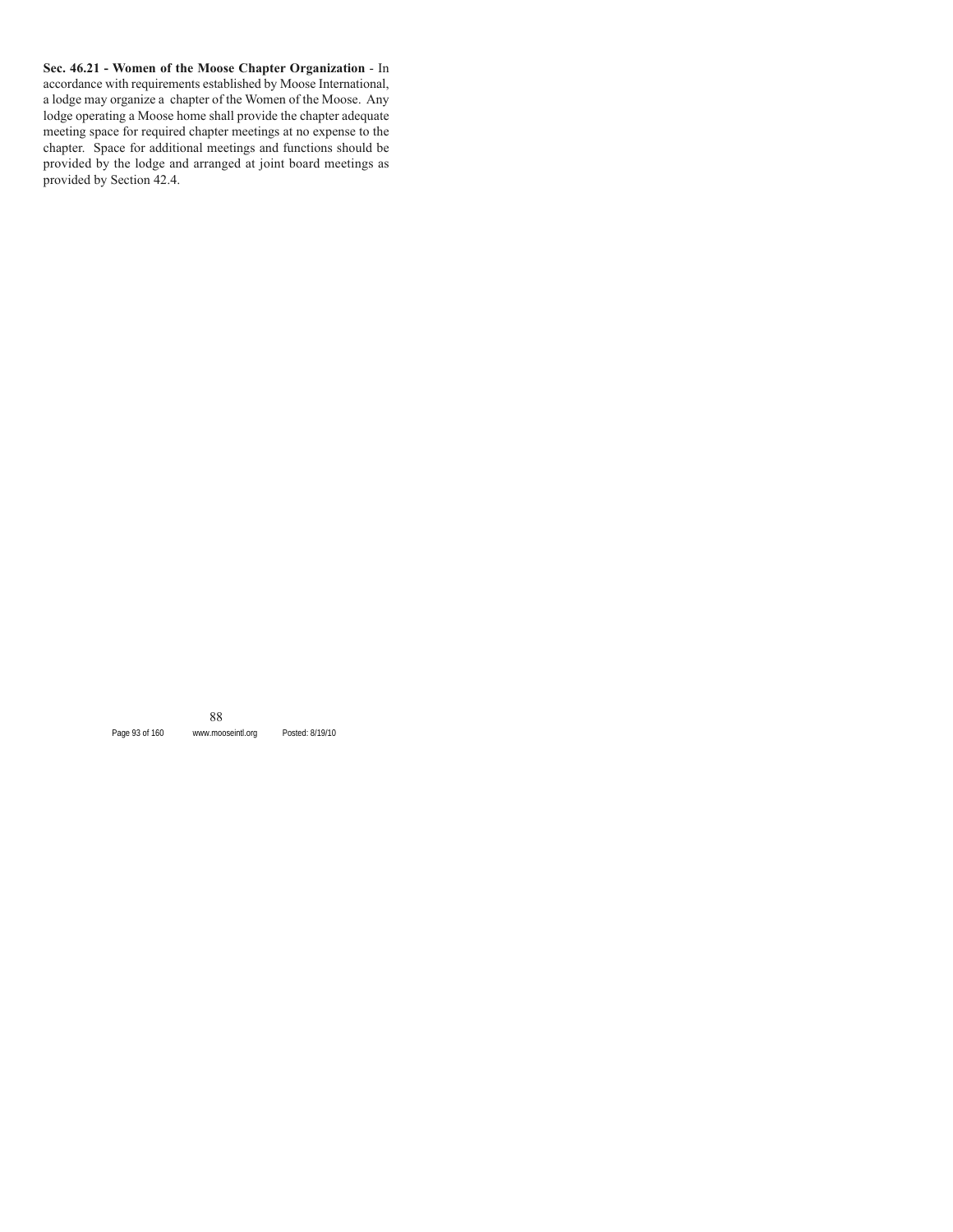## **LAWS FOR MOOSE SOCIAL QUARTERS AND HOMES**

### **ORGANIZATION**

#### **Chapter 47 - Establishment of Social Quarters**

**Sec. 47.1 - Adoption of Resolution by Lodge** - A lodge may establish and maintain a social quarters or engage in social activities in the lodge home, when the same is established and maintained in accordance with the General Laws and rules and regulations adopted by the Supreme Council. The lodge shall agree, by duly adopted resolution, to be bound by all General Laws, rules and regulations and lawful orders issued by the General Governor in reference to the social quarters or home.

**Sec. 47.2 - Leasing of Lodge Home** - A lodge may not allow a non-member to rent or use the lodge hall or home for private or business purposes. A lodge may, without the necessity of obtaining a dispensation from the General Governor, allow an active member to rent or use the lodge home for a legitimate family function of the member or the member's immediate family, and on other occasions authorized by the General Governor, subject to the following restrictions:

- 1. The social quarters shall be closed to non-members.
- 2. There shall not be a cash bar.
- 3. The member must pay for all food, beverages and other financial obligations generated by the activity.
- 4. Non-members may not make any purchases or spend any money in the lodge.
- 5. The lodge shall furnish a bartender (if a bartender is used) who shall have complete control of the dispensing of beverages.
- 6. The lodge shall have an officer or employee present at all times who shall be responsible for maintaining decorum.
- 7. Renters shall have insurance coverage as required by the Supreme Council.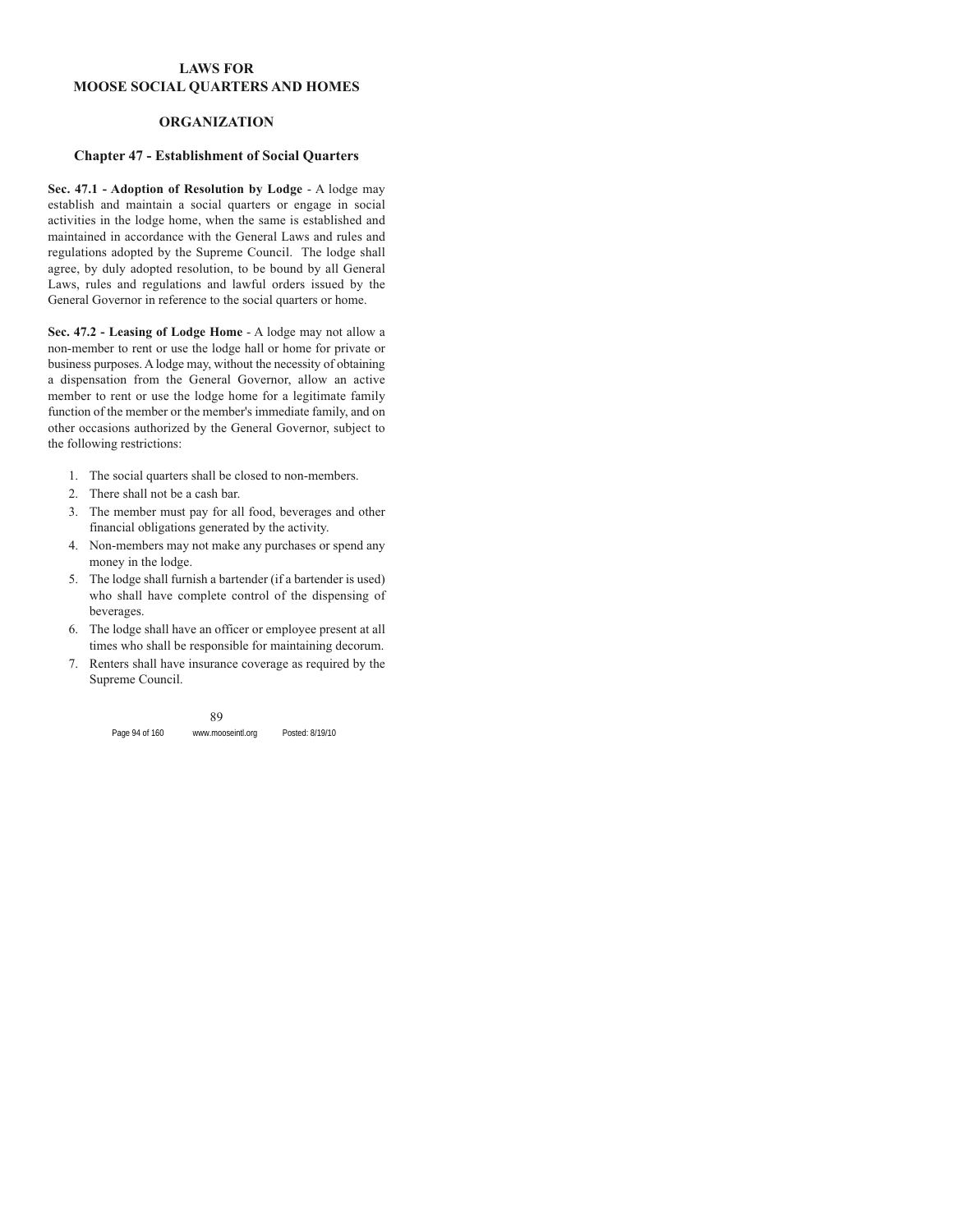Other than legitimate family functions, approved community service and charitable fundraising events under Section 44.3, a written dispensation is required from the General Governor before a member may use, rent or lease the lodge home or social quarters. Non-members may not participate in any function occurring in the lodge home or social quarters unless there has been strict compliance with the laws of the Order, or the non-member is a qualified guest and the rules applicable to guests are obeyed. Other than as permitted by the laws of the Order, any leasing, renting or letting out of the lodge home or social quarters to, or permitting participation by, non-members therein is strictly prohibited, unless a dispensation has been obtained from the General Governor.

**Sec. 47.3 - Use of the Word Club** - The term, "social quarters" as used in these General Laws, shall include the use of the word "club" where applicable under governmental rules or regulations or where interest in real property is involved.

**Sec. 47.4 - Permit to Operate** - Before any lodge shall open, operate, or maintain any social quarters or home, it shall submit financial and operating information as required by the General Governor and obtain from the General Governor a permit to operate the social quarters or home. The permit shall be issued subject to terms and conditions as the Supreme Council and the General Governor may prescribe. The permit is a privilege extended only to lodges in compliance with the General Laws and may be suspended or revoked by the General Governor at anytime if the lodge is found in violation of the General Laws or policies of Moose International. Every social quarters or home shall at all times be maintained and profitably operated for members of the Order.

#### **Chapter 48 - House Committee**

**Sec. 48.1 - Membership** - The government, regulation and control of all social quarters or homes operated or maintained by a lodge shall be vested in a House Committee consisting of the elected Board of Officers and the Jr. Past Governor. The House Committee shall hold at least two (2) meetings each month. Five (5) officers of the House Committee shall constitute a quorum for any meeting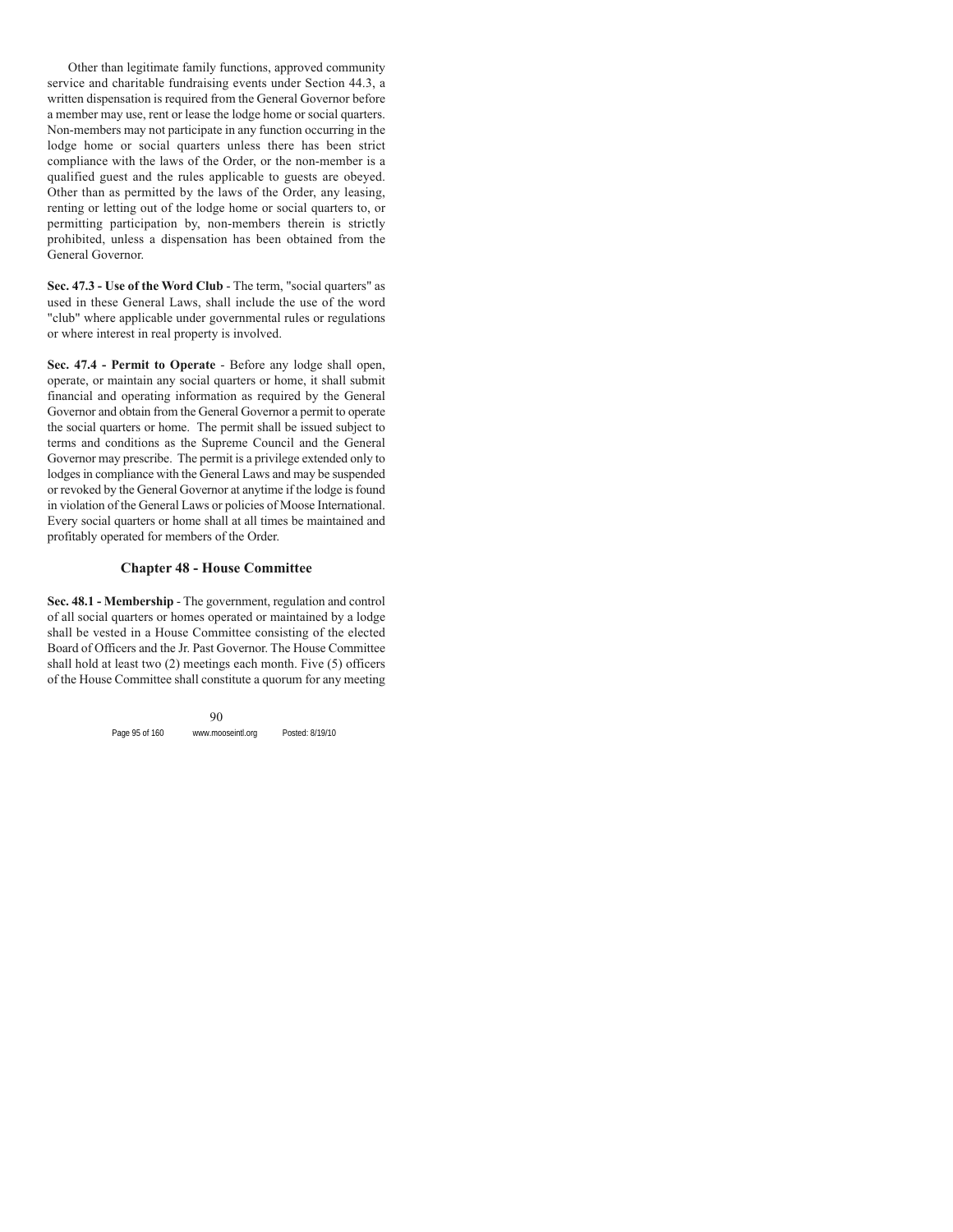of the House Committee. By special invitation of the House Committee, others may attend for specific reasons. Any person invited to appear before the House Committee may address the committee if recognized by the presiding officer or permitted pursuant to a majority vote of the committee members present. Only members of the House Committee shall be present during a vote in any meeting. The Administrator shall take and keep accurate minutes of every meeting. Unless required or specifically directed by the House Committee, all matters discussed at House Committee meetings are confidential.

The Administrator and Treasurer of the lodge shall be, respectively, the Secretary and Treasurer of the House Committee. The Administrator, Treasurer and any other employees handling funds of the social quarters or home shall give bonds as determined by the lodge. All minutes must be signed by the Administrator and Governor of the lodge.

**FOR LODGES WISHING TO IMPLEMENT JOINT HOUSE COMMITTEES**: The government, regulation and control of all social quarters or homes operated or maintained by a lodge shall be vested in a House Committee consisting of the elected Board of Officers of the lodge and chapter. The officers shall be Governor, Jr. Governor, Prelate, Treasurer, three (3) Trustees, Administrator and Senior Regent, Jr. Regent, Chaplain, Recorder and Secretary/Treasurer. The House Committee shall hold at least two (2) meetings each month. Seven (7) officers of the House Committee shall constitute a quorum for any meeting of the House Committee. By special invitation of the House Committee, others may attend for specific reasons. Any person invited to appear before the House Committee may address the committee if recognized by the presiding officer or permitted pursuant to a majority vote of the committee members present. Only members of the House Committee shall have a vote in any meeting. The Administrator shall take and keep accurate minutes of every meeting. Unless required or specifically directed by the House Committee, all matters discussed at House Committee meetings are confidential. Participation in this program requires a three (3) year commitment, a dispensation from the General Governor, and a favorable vote by the lodge and chapter at special meetings.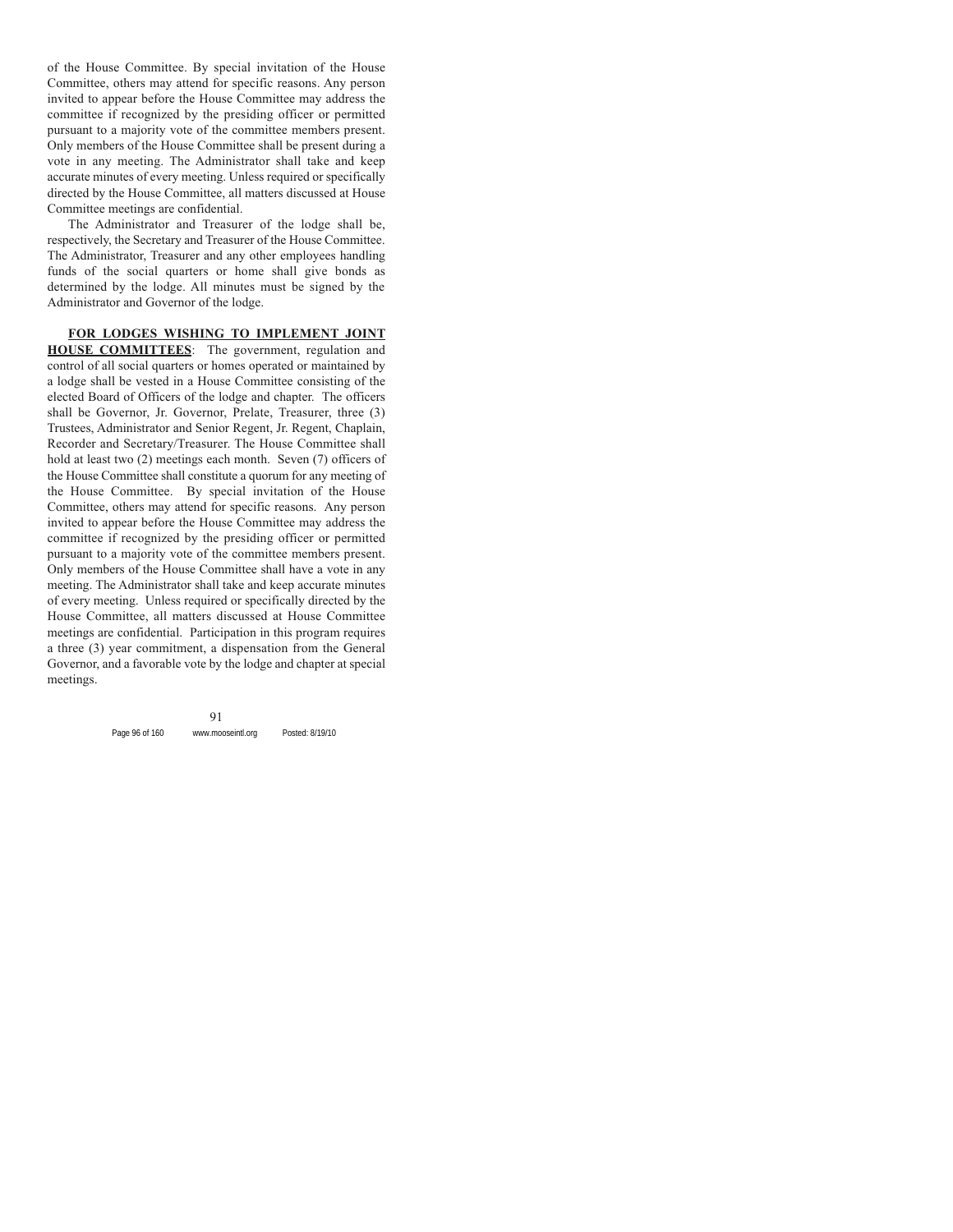**Sec. 48.2 - Provide and Enforce Rules** - The House Committee shall prepare and formulate rules and regulations governing the operations of the social quarters or home including, but not limited to:

- 1. The conduct of members and their guests during all social activities
- 2. A dress code for members and guests during all social activities
- 3. The admission and conduct of minors
- 4. Smoking during social functions

The House Committee shall comply with all state, local or provincial laws governing smoking. If smoking is lawful, the House Committee shall adopt rules and regulations regarding smoking during social functions. The rules and regulations governing smoking shall be considerate of all members and provide smoke free areas. It is recommended that smoking be prohibited during all meal functions occurring in separate areas from the social quarters.

Vulgar, profane and indecent conduct or language is absolutely prohibited at anytime in the social quarters, home, on lodge property, or during a Moose sponsored activity. In addition to the General Laws, the House Committee shall enforce additionally adopted and approved rules.

Before becoming effective, all rules shall be submitted to and adopted by the lodge at a regular general membership meeting. The membership may submit a written request to the House Committee that a rule or regulation be adopted or rescinded. If the House Committee declines to adopt or rescind the rule or regulation, the Governor shall call a special meeting of the lodge membership whenever he receives a request, in writing, by eight (8) members or two (2%) percent of the active members of the lodge, whichever is greater. At the special meeting, no business shall be transacted, except a discussion and vote on the adoption or rescission of the rule or regulation.

The Administrator shall prepare and mail (or personally deliver) all notices for special meetings to all active members of the lodge at least seven (7) days previous to the special meeting. In calculating the seven (7) days notice requirement, the lodge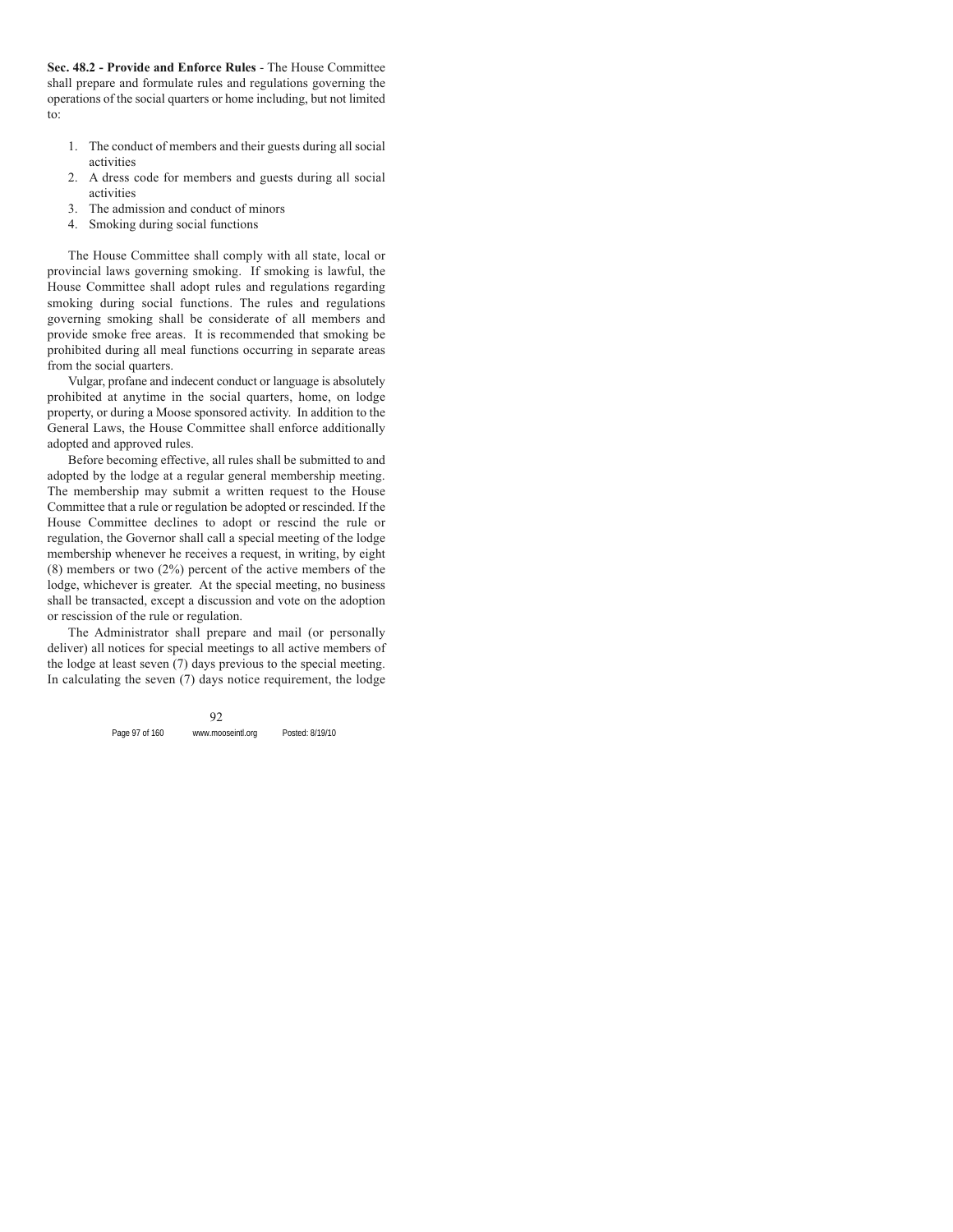shall not count the day of mailing or the day of the special meeting. The notice shall state the special business to be considered, and no other business shall be considered or transacted at the meeting.

No rule or regulation shall ever be adopted or approved in connection with the operation or maintenance of a social quarters or home that conflicts with the laws of Moose International or with the laws of any municipality, state or nation where the lodge is located. Opening and closing hours are governed by Section 50.5 and are under the sole jurisdiction of the House Committee.

**Sec. 48.3 - Printing and Publishing Adopted Rules** - Immediately upon the adoption and approval of the rules and regulations required in the preceding section, the House Committee shall cause the same to be printed in a uniform manner in large, plain type upon heavy cardboard, displaying at the top thereof a black imprint of the official emblem of the Order. Copies of the adopted and approved rules and regulations shall be prominently posted in all areas of the social quarters or home where social activities occur.

**Sec. 48.4 - Provide a Bulletin Board** - In every social quarters or home maintained or operated by a lodge, there shall be a prominently placed bulletin board. Upon the bulletin board shall be posted a copy of the laws or rules governing the social quarters or home, any special announcements and the names and addresses of all sick and disabled active members.

**Sec. 48.5 - Provide a Guest and Visitor Register** - Every social quarters or home shall contain a register for the purpose of identifying guests. All adult guests shall enroll their names. The House Committee may also require visiting members from other lodges or chapters to sign the guest register. Every member introducing guest(s) shall also enroll their name(s) and be responsible for the conduct of their guest(s) while in the social quarters, lodge home, on lodge property or while participating in any lodge activity. In addition to guest and visitor registers, a lodge may contain a separate register for sporting participants.

**Sec. 48.6 - Employ Help** - The House Committee shall name or employ a Social Quarters Manager. Except the Administrator, no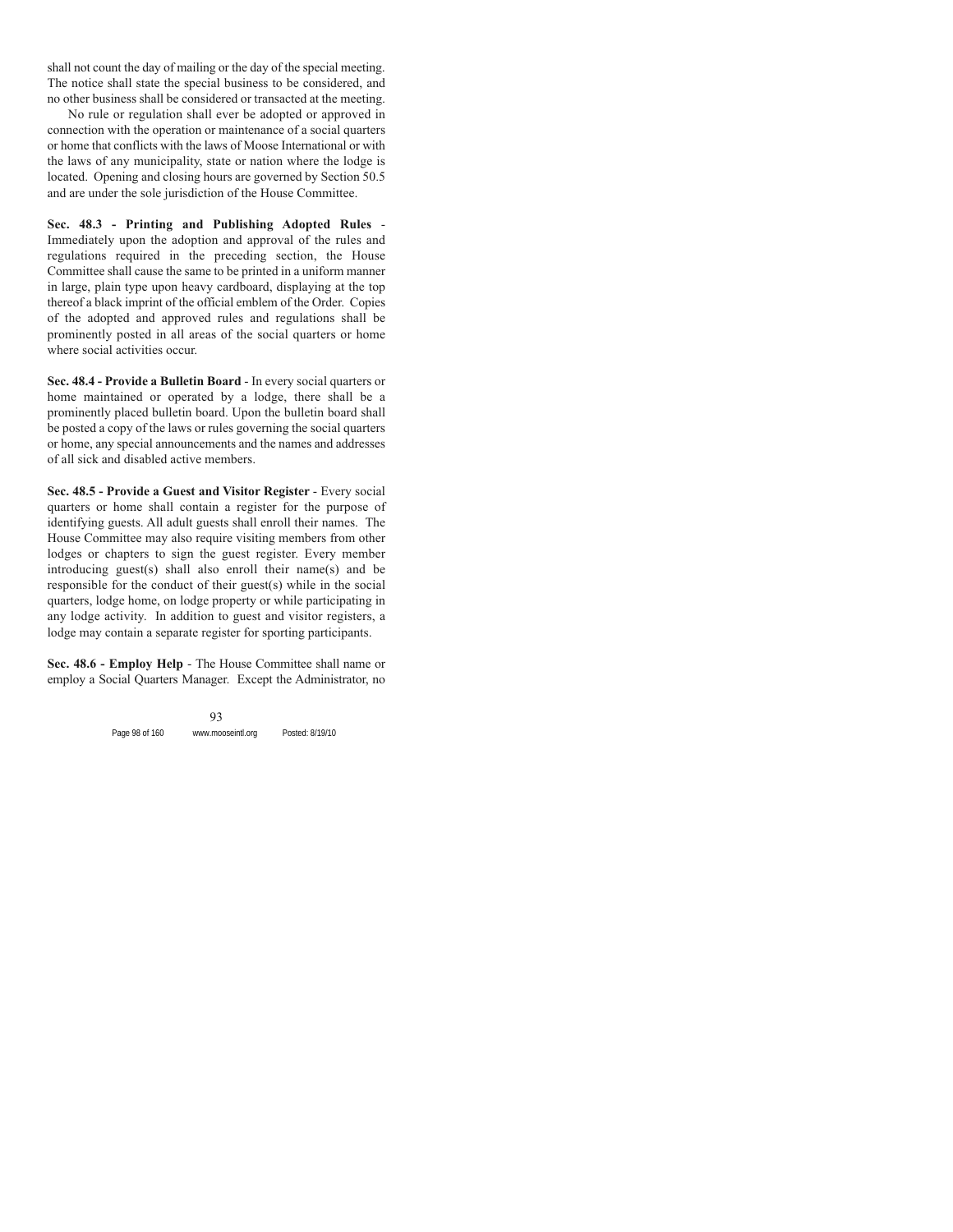member of the House Committee may volunteer or be employed as the Social Quarters Manager. No elected lodge or chapter officer, other than the Administrator if he is the Social Quarters Manager, shall receive any wage, tips, gratuities or other form of compensation for working or volunteering in the social quarters or home. If the Administrator is not employed as the Social Quarters Manager, the House Committee may employ any other person (male, female, member or non-member) as the Social Quarters Manager. The Social Quarters Manager (employee) shall be under the jurisdiction of the House Committee (employer). The House Committee shall approve the salary or wages of the Social Quarters Manager. The Social Quarters Manager shall employ help as necessary to operate the social quarters or home according to policies established by the House Committee. The profitable operation of the social quarters shall be the responsibility of the House Committee. Wages and salaries paid to employees, including the Social Quarters Manager, shall not exceed funds allocated by the House Committee. The funds for wages and salaries shall be allocated either quarterly or annually. Neither the House Committee, nor the Social Quarters Manager, shall enter into any employment contract with an employee. Unless prohibited by law, all employees (including the Social Quarters Manager) shall be employed "at will."

**Sec. 48.7 - Monthly Settlement to Lodge** - At the first regular meeting of the lodge each month, the House Committee shall make a complete report of its business on the forms provided by Moose International. Unless a special dispensation is obtained from the General Governor, the House Committee shall turn over to the Administrator of the lodge each month all cash exceeding a balance of \$5,000.00, which shall be a part of the lodge funds. The House Committee shall, at the end of each month, turn over all its books, records and accounts to the Auditing Committee.

**Sec. 48.8 - Handle and Account for All Finances** - The House Committee shall require all employees or volunteers who handle any House Committee money to turn over all money received to the Social Quarters Manager or Administrator and receive a receipt for the money. A Social Quarters Manager, who is not also the Administrator, shall turn over all money to the Administrator and receive a receipt, unless the General Governor has approved an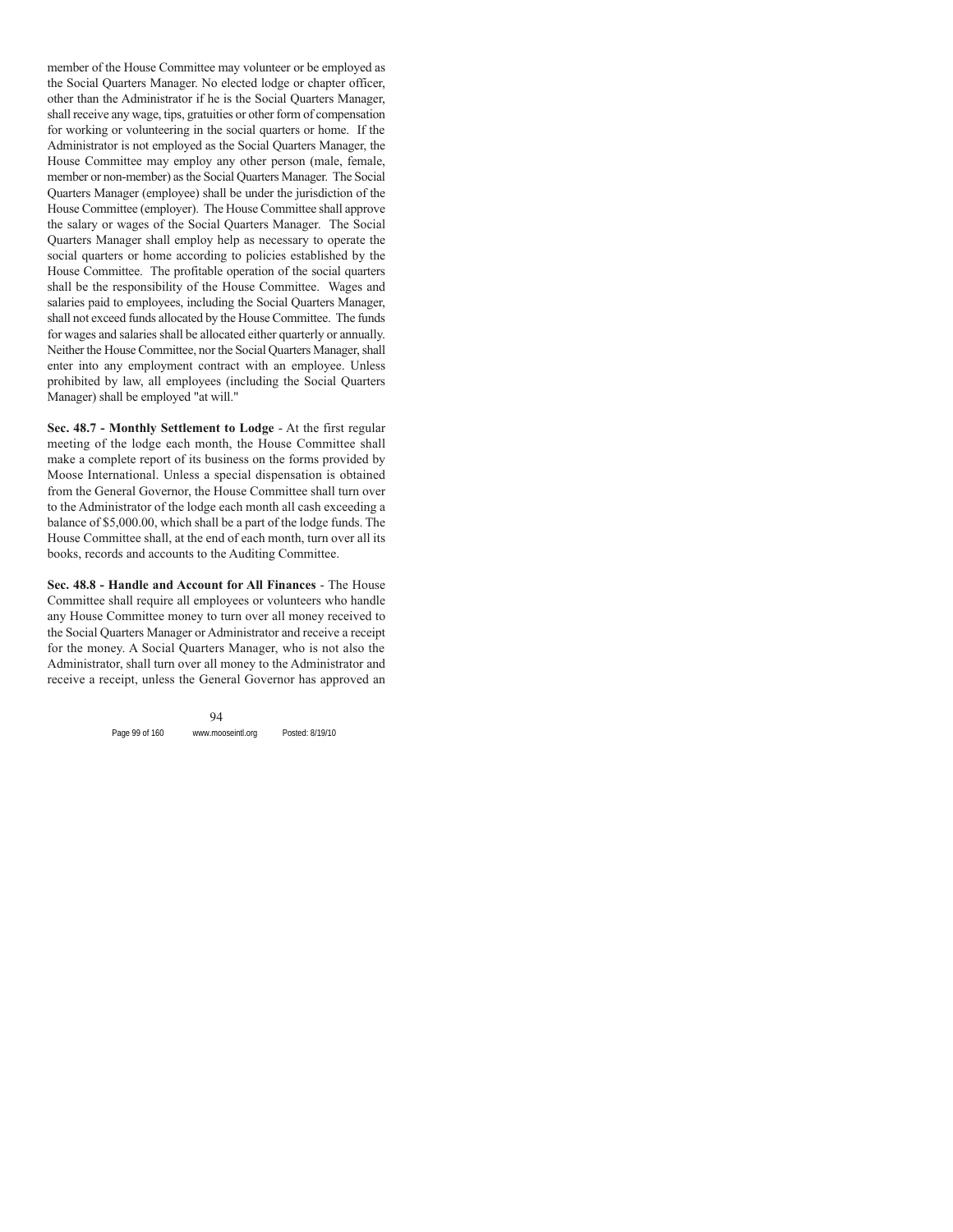alternative arrangement. At least once each week, the Administrator shall deposit all funds in the bank designated by the lodge, to the credit of the House Committee fund or account. He shall make deposit slips, in triplicate, leaving one with the bank, retaining one for himself, and giving one to the Treasurer for every deposit made and receive a receipt from the Treasurer. Funds shall never be withdrawn from or paid out of the bank except upon approval of a majority of the House Committee. As authorized and instructed by the General Governor, a lodge may have only one (1) checking account for the transaction of all lodge funds.

**Sec. 48.9 - Enforce Decorum** – The House Committee shall be responsible for maintaining decorum in an equitable manner for all members. During all social functions, it is the duty of the House Committee to enforce and maintain proper decorum at all times. Participation in the social quarters of any lodge is a privilege and not a right of membership. This privilege is conditioned upon all persons conducting themselves, while in and about any social quarters, home or during activities sponsored by the lodge or House Committee, in a gentlemanly/ladylike and orderly manner. Any person, who fails to comply with this law, shall be denied the privileges of the social quarters or home at the discretion of the House Committee which includes all social activities sponsored by the lodge. The House Committee, upon receiving a complaint or on its own accord, shall investigate and take appropriate action regarding any alleged breach of decorum. Any member or guest may file a complaint with the House Committee concerning alleged misconduct occurring during a social function.

The authority of the House Committee to suspend the social quarters privileges of any member, after conducting a hearing, shall in no way affect the member's lodge or chapter membership status, including the member's right to attend official meetings. The House Committee may suspend a member's social privileges pending a hearing. The hearing may take place on the same day as the regular House Committee meeting, but shall be separate from the regular meeting. Separate minutes shall be taken for House Committee hearings.

Unless the accused member in writing waives the right to appear, he/she must attend a hearing before the House Committee can make a final decision. After proper notice, if the accused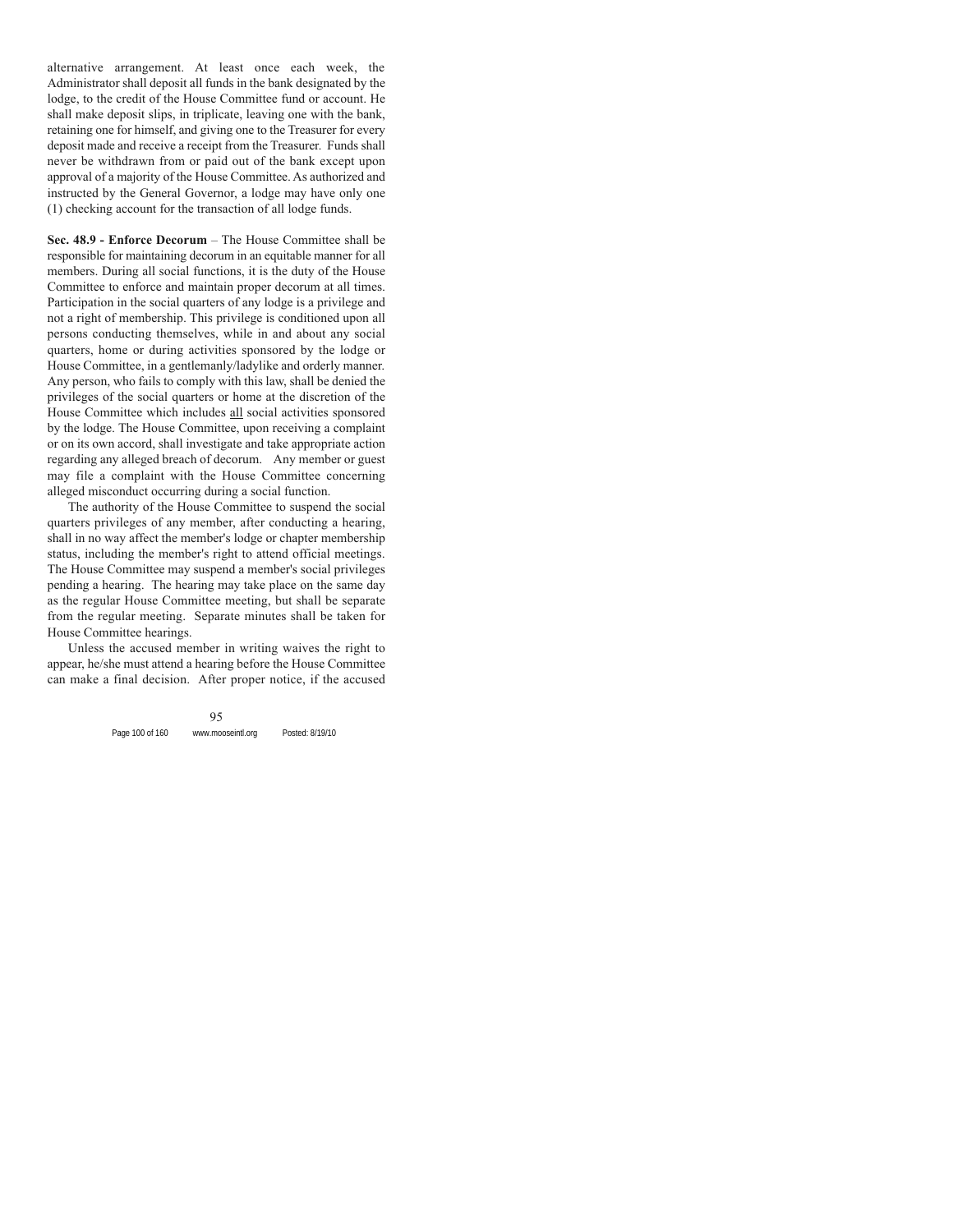member fails or refuses to appear before the House Committee, the member shall remain suspended until he/she appears at a hearing before the House Committee.

The House Committee may not fine a member, but may assess restitution for damages to lodge property against a lodge or chapter member. Damages assessed against a lodge member are enforceable as set out in Section 46.19. Damages assessed against a chapter member shall be referred to the General Governor for further instructions. A lodge or chapter member's social privileges may be suspended pending payment of restitution for damages, or a lawful debt owed the House Committee (i.e., bad checks). Action taken by the House Committee of one lodge to suspend the social privileges of a member in that lodge or chapter shall not affect the member's social privileges in other lodges.

A House Committee hearing is an informal investigatory process. Any officer charged with a social quarters rule violation or who has a family member related by blood or marriage charged shall not participate in the determination of the charges. Any officer who has an interest in the outcome, which would prevent him from being fair and impartial, should not participate in the determination of the charges. Pending a hearing, the House Committee may suspend a member's social privileges. At least five (5) days prior to a hearing, (not counting the day of mailing or day of hearing) the member shall be given written notice of the following:

- 1. The date, time and location of the House Committee hearing.
- 2. A detailed statement of the alleged wrongful conduct, including the date and approximate time of the alleged incident, location, circumstances and other information sufficient for the accused to be apprised of the charge(s).
- 3. The rule or regulation violated.
- 4. The right of the member to testify at the hearing.
- 5. The right of the member to bring witnesses to the hearing.
- 6. That the member is not entitled to be represented or to confront and cross-examine witnesses.

**(Note: The authority of the House Committee is limited to this section. References to chapters or sections contained under**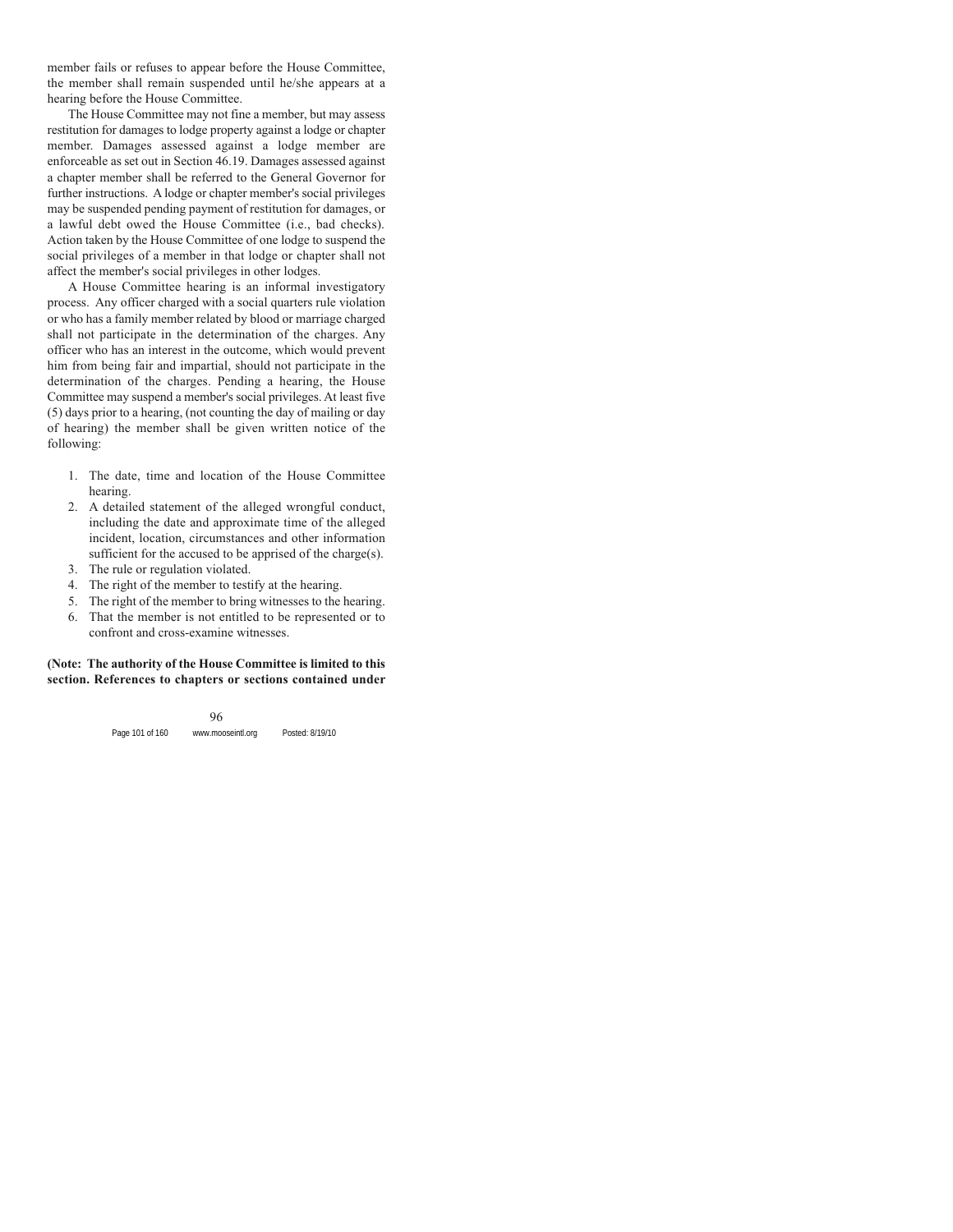**"Disciplinary Proceedings" are incorrect. Disciplinary proceedings involving formal charges between members are not under the jurisdiction of the House Committee. Any questions concerning the responsibilities and authority of the House Committee should be directed to the office of the General Governor.)**

#### **DUTIES AND RESTRICTIONS**

#### **Chapter 49 - Restrictions on Lodge**

**Sec. 49.1 - Not to Establish Social Quarters Until Compliance** A lodge shall not establish or maintain a social quarters or home (or permit any of the members to do so), or represent that a social quarters or home is connected with the lodge, unless the social quarters or home is established, maintained and operated in full compliance with the laws, rules and regulations adopted by Moose International, the Supreme Lodge, the Supreme Council and local jurisdictions. Before establishing or operating a social quarters or home, a permit must be issued by the General Governor.

**Sec. 49.2 - Not to Use Moose Name or Emblems** - No lodge or member shall use the name "Moose" or any emblems or insignia of the Order, intended to convey the impression that a lodge or any unit of a lodge, is in any way connected with a social quarters or home, unless the social quarters or home is established and governed in compliance with the laws, rules and regulations of Moose International, the Supreme Lodge and the Supreme Council and only after a dispensation has been obtained from the General Governor.

**Sec. 49.3 - Not to Appropriate Funds for Social Quarters** - A lodge shall not appropriate or use any of its funds for the purpose of maintaining or operating a social quarters or home without first obtaining a special dispensation from the General Governor.

**Sec. 49.4 - Not to Extend Credit** - Credit shall not be extended in a social quarters or home maintained or operated by any lodge. This provision does not prohibit the use of checks, credit or debit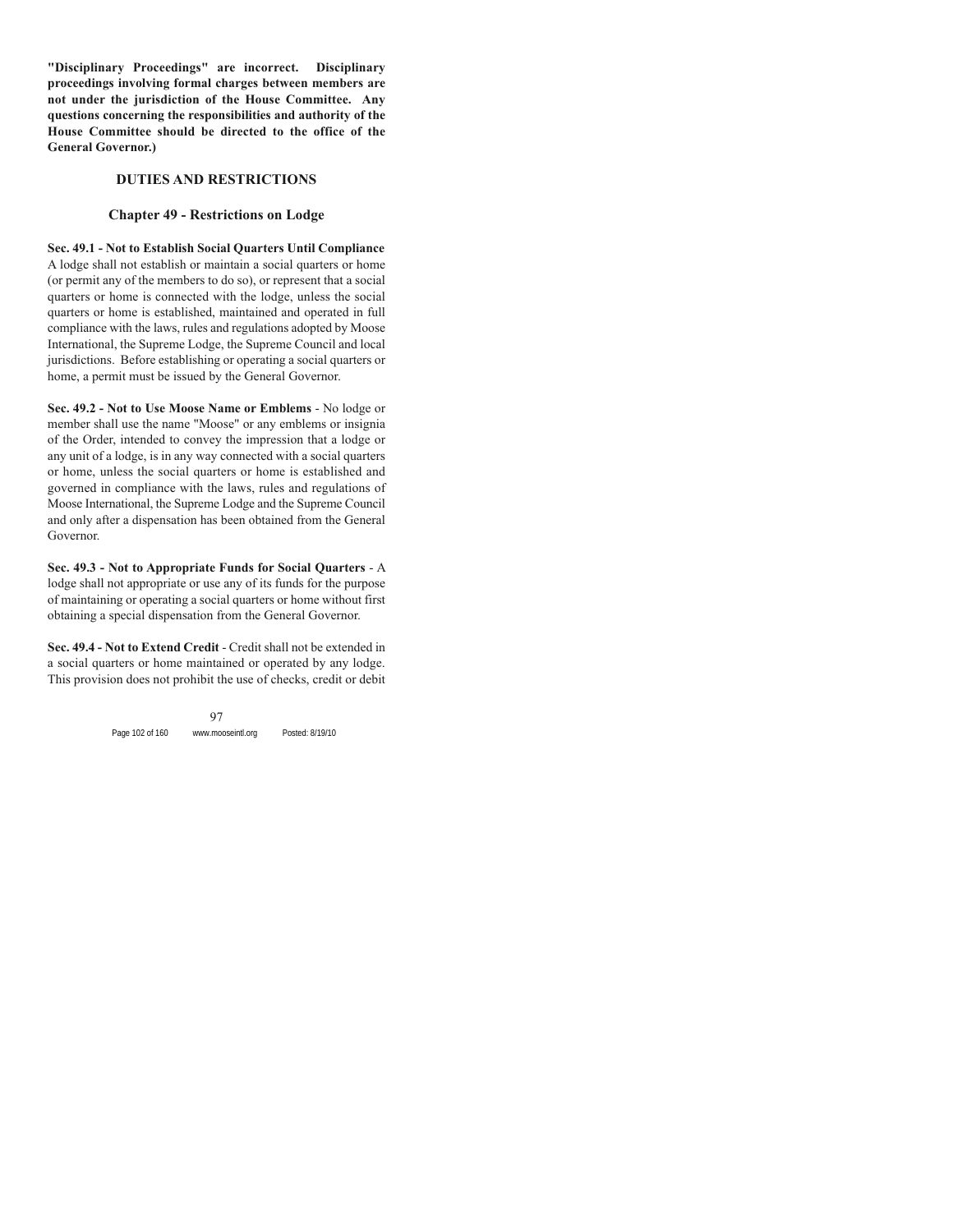cards as a form of payment or the running of a "tab" as long as the total amount of the tab is paid by the close of business on the day the "tab" is run.

## **Chapter 50 - Private Lodge and Social Quarters Operation**

**Sec. 50.1 - General Regulations** - All government rules and regulations regarding the conduct and operation of all organizations and/or social quarters shall be strictly observed.

#### **Sec. 50.2 - Admission Regulations -**

- 1. All active members of the Order shall be admitted to the social quarters of any lodge of the Loyal Order of Moose unless his or her privileges have been suspended in accordance with the laws of the Order.
- 2. Only the following persons may be admitted as a "qualified guest' into the social quarters or home of any lodge of the Order:
	- a: An active lodge or chapter member's immediate family. (Note - There are no limits on the number of times a qualified family member may be admitted as a guest unless he or she qualifies as a prospective member of the person signing them into the social quarters.)
	- b: The lady friend of an active lodge member or the gentleman friend of an active chapter member. (Note - There are no limits on the number of times a qualified lady friend or gentleman friend may be admitted as a guest.)
	- c: A prospective member is defined as any guest that is accompanied by a member who can sponsor them for membership in the Order. As permitted by the House Committee, a prospective member may be admitted subject to the following:
		- (1) The prospective member is accompanied at all times by his or her sponsor.
		- (2) The prospective member is properly signed in as a guest.
		- (3) The prospective member shall not make purchases.
		- (4) The prospective member shall leave when his or her sponsor leaves.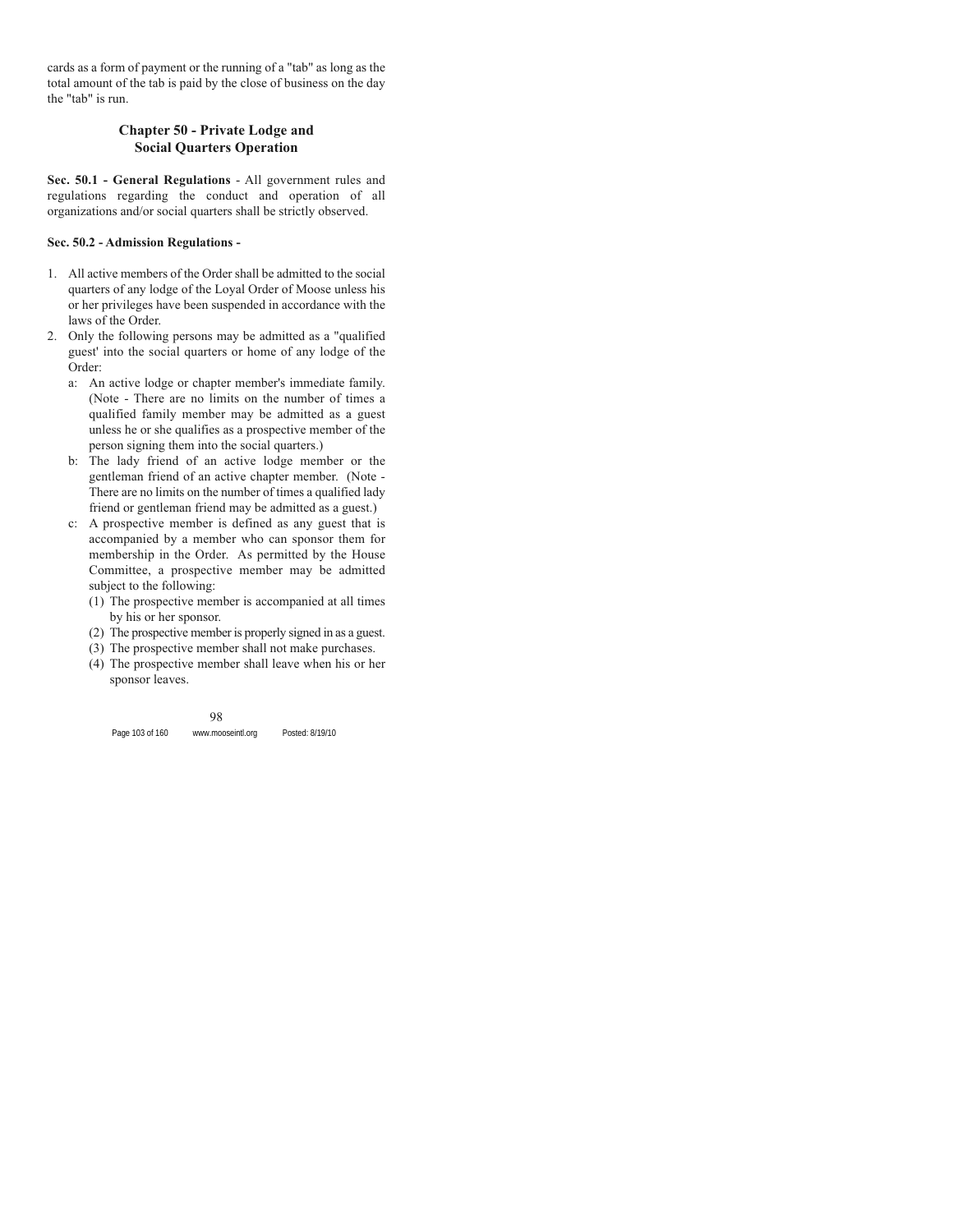- (5) The prospective member shall be limited to two (2) visits.
- 3. All adult guests of members must be signed in as a guest and leave when the member leaves.
- 4. Only active members of the Order, whose active status has been verified, are permitted to make purchases. Unless prohibited by local law, the sale of refreshments to qualified minor family guests is permitted. It is the responsibility of the House Committee to ensure that all persons entering the lodge home and social quarters are either active members or qualified guests. It is recommended that the House Committee adopt a method of distinguishing members and guests to prevent guests from inadvertently making purchases.
- 5. Members shall at all times be responsible for the conduct of their guests.
- 6. Gentlemanly/ladylike (orderly) conduct is required of all persons in the social quarters or home at all times.
- 7. The Supreme Council may adopt additional rules and regulations for the operation of social quarters by Moose lodges and these rules and regulations shall be effective as provided in the written action of the Supreme Council.
- 8. Each member of the Order shall submit proof of membership when requested by any member of the House Committee or its authorized person.
- 9. Using the social quarters for any lodge or chapter community service activity is prohibited unless prior approval is obtained from the General Governor.

The term "guest" includes non-member spouses. A member in expired status shall not enter any lodge except to pay dues. An expired member does not qualify to be admitted as a guest.

**Sec. 50.3 - Prevent Admission of Undesirables** - The House Committee may suspend the social privileges of any member of the Order determined to be disruptive to the peace and harmony of the lodge pending compliance with Section 48.9 and a final decision of the House Committee.

**Sec. 50.4 - Prohibit Advertising and Soliciting** - No advertising or solicitation shall be allowed within the lodge home or social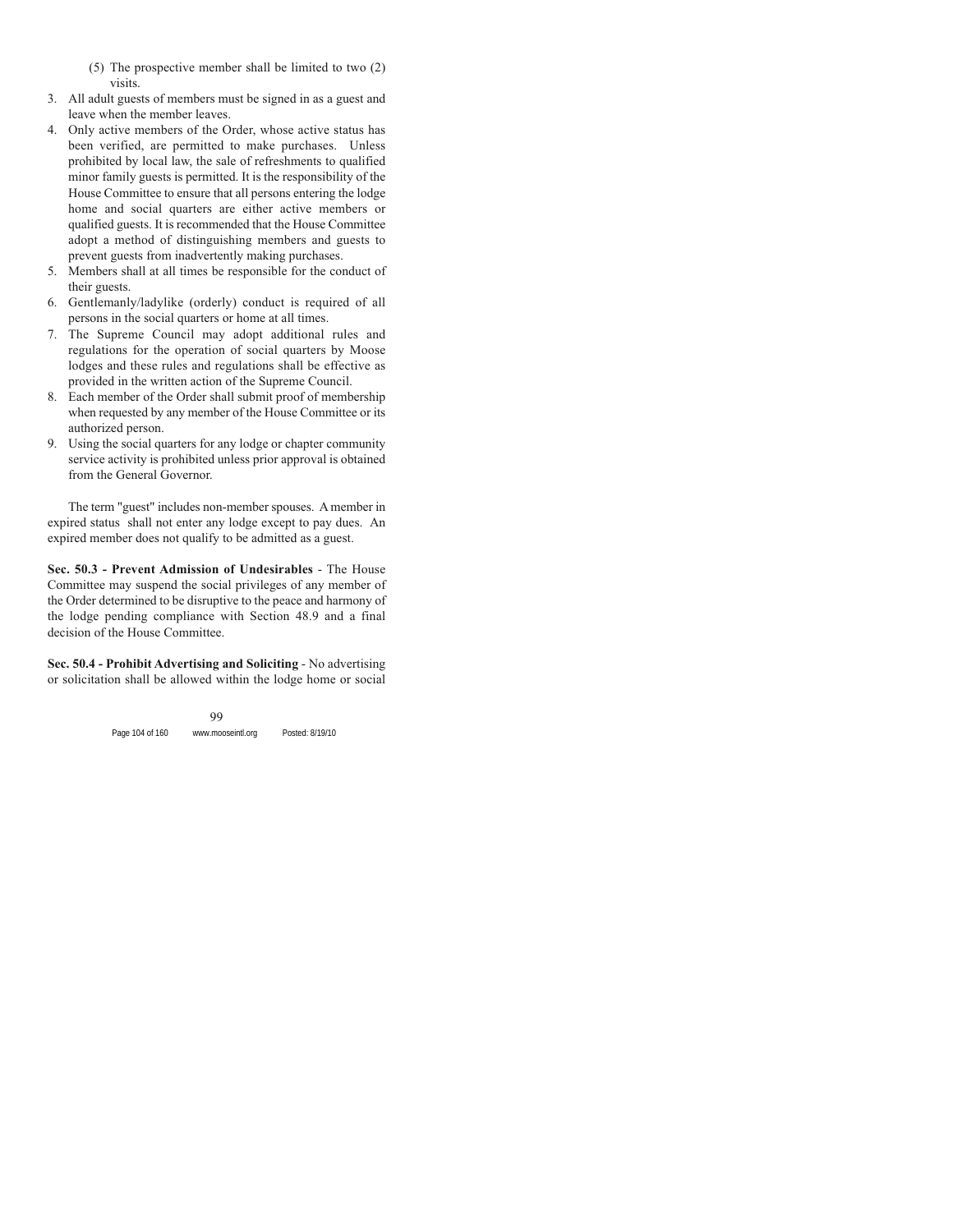quarters unless the advertising or solicitation is authorized by the House Committee or Board of Officers and is in accordance with Moose International policy and the laws of the Order.

**Sec. 50.5 - Close Social Quarters at Certain Hours and Times** The social quarters or home shall open and close at certain hours designated by the House Committee which are not in violation of local regulations. At the hours designated for closing, all persons shall vacate the social quarters or home and it shall remain closed until the regular hour for opening. A social quarters may be permitted to remain open during a lodge, chapter or other fraternal meeting, provided the meeting is in a separate room and activities in the social quarters are not disruptive to the meeting. If disruptive to a meeting, the House Committee shall immediately close the social quarters until the conclusion of the meeting. The social quarters may be closed for special ticketed events (i.e., New Year's Eve party, Halloween party, Preferred Members' party, etc.), if approved by the House Committee and advance notice is provided to the membership of the lodge and chapter.

**Sec. 50.6 - Unlawful Activities** - No violations of federal, state, provincial, municipal or any other local ordinance shall be allowed within the lodge home or social quarters at any time. Violation of this section may result in specific discipline being imposed by the General Governor in accordance with the requirements of the General Laws.

**Sec. 50.7 - Alcoholic Beverages** - No person in a state of intoxication as determined by a server shall be allowed to enter or remain in any social quarters or home maintained or operated by any lodge. Lodges are required to comply with all federal, state, local statutes, rules, regulations, laws, and ordinances. Sales of alcoholic beverages to be consumed off premises (package sales) are prohibited.

All persons dispensing and/or serving alcohol (employed or volunteer), both on premises and off, currently or prospectively, shall attend an approved alcohol server training program and be certified as having satisfactorily completed all requirements of said program.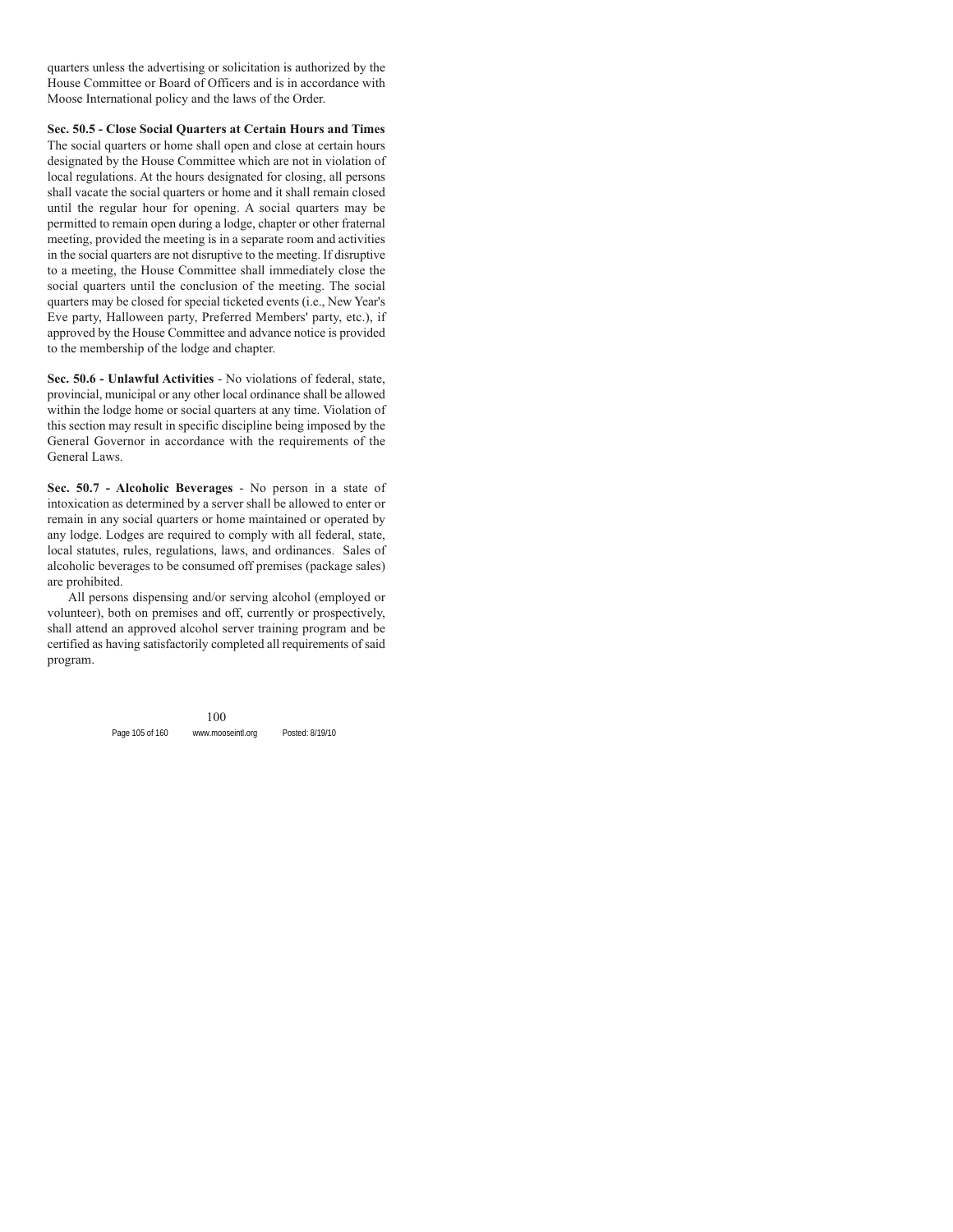**Sec. 50.8 - Nine O'clock Ceremony and Endowment Fund** - The Nine O'clock Ceremony gives members the opportunity to reflect upon the value of Mooseheart and serves as a reminder of the principles of our Order. The Nine O'clock Ceremony should be performed, and an endowment fund collection conducted, whenever members of the Order are assembled (including meetings, the social quarters and during other social functions). Each lodge should maintain one or more appropriately marked containers in the lodge home and social quarters to collect contributions for the endowment fund.

**Sec. 50.9 - Unlawful to Possess Keys** - It shall be unlawful for any person, other than the Social Quarters Manager and duly authorized employees of the House Committee, to have or retain any key to the social quarters or lodge home unless permitted in writing by the General Governor.

#### **STATE AND PROVINCIAL ASSOCIATIONS**

#### **Chapter 51 - Organization**

**Sec. 51.1 - Creation** - By consent of the Supreme Council, the lodges of any state, territory or province shall organize and maintain a state, territorial, or provincial association composed of lodges of that state, territory or province. With consent of the General Governor and Grand Chancellor, an association organized and maintained pursuant to this section may also include chapters. When advisable, an association shall be divided into districts or regions. Members of a district or region shall organize or maintain an association composed of lodges (and chapters if so included) of the district or region.

Associations are organized and exist for the sole purpose of promoting, supporting and coordinating the programs of Moose International and the Supreme Lodge. They shall promote and support all authorized programs of Moose International, including those regarding membership, ritual, sports, and community service programs and projects. The association shall adopt programs and projects for the betterment of Mooseheart and Moosehaven to include the building of the endowment fund for the support of these institutions.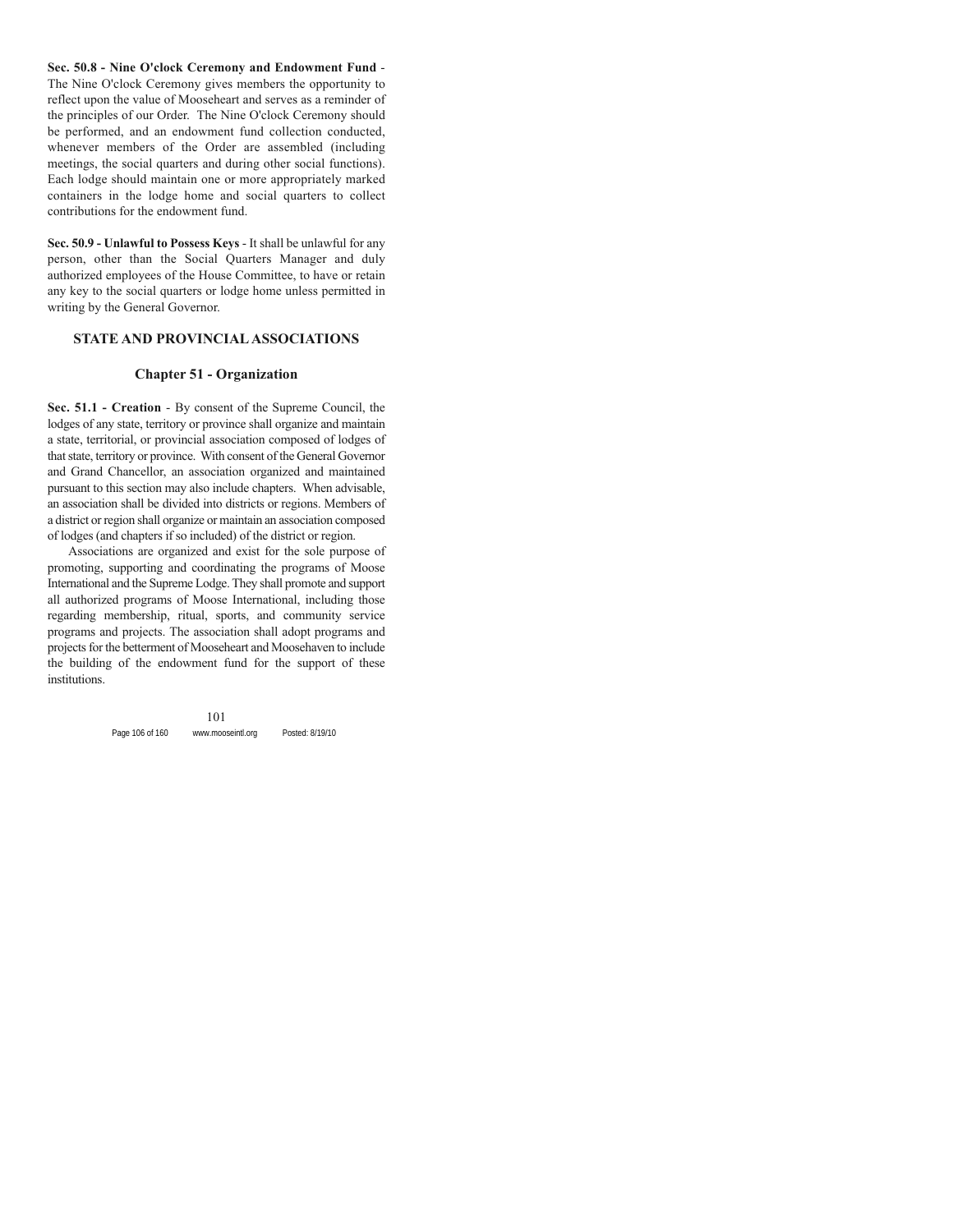**Sec. 51.2 - Powers and Limitations** - Each association shall have power to regulate its own internal affairs when not inconsistent with the Constitution and General Laws, or the official and authorized actions of the Supreme Council. Except concerning its own internal affairs, no association shall have or exercise any executive, legislative or judicial functions or have jurisdiction over the lodges (and chapters if so included) of which it is composed, or of their members, unless specifically authorized in these General Laws or by the General Governor.

**Sec. 51.3 - By-laws** - Each association shall adopt by-laws which shall not become effective unless and until the same have been approved by the General Governor. Each association shall enact by-laws and amendments thereto as proposed by the General Governor and approved by the Supreme Council, when the same are not inconsistent with the Constitution and General Laws of the Order. All by-laws and amendments shall be submitted to and approved in advance by the General Governor.

**Sec. 51.4 - Incorporating** - The associations shall incorporate under the laws of the state or province in which it is located unless Moose International shall determine that incorporating is not necessary. A copy of the proposed Articles of Incorporation or any amendments must be submitted to Moose International prior to being filed with the authorized public officer responsible for receiving and recording these documents. A copy of the certified Articles of Incorporation shall be submitted to Moose International within thirty (30) days after being filed. It is the responsibility of the association to maintain its Articles of Incorporation in compliance with the General Laws.

**Sec. 51.5 - Participation** - Unless authorized by the General Governor, all lodges (and chapters if so included) shall be a member of the association duly organized and existing in the state, territory or province in which each lodge (and chapter if included) are located. To be in good standing with the association, each lodge (and chapter if so included) shall remain current in all financial obligations due Moose International and the association, or have entered into a satisfactory payment arrangement with Moose International or the association to satisfy the outstanding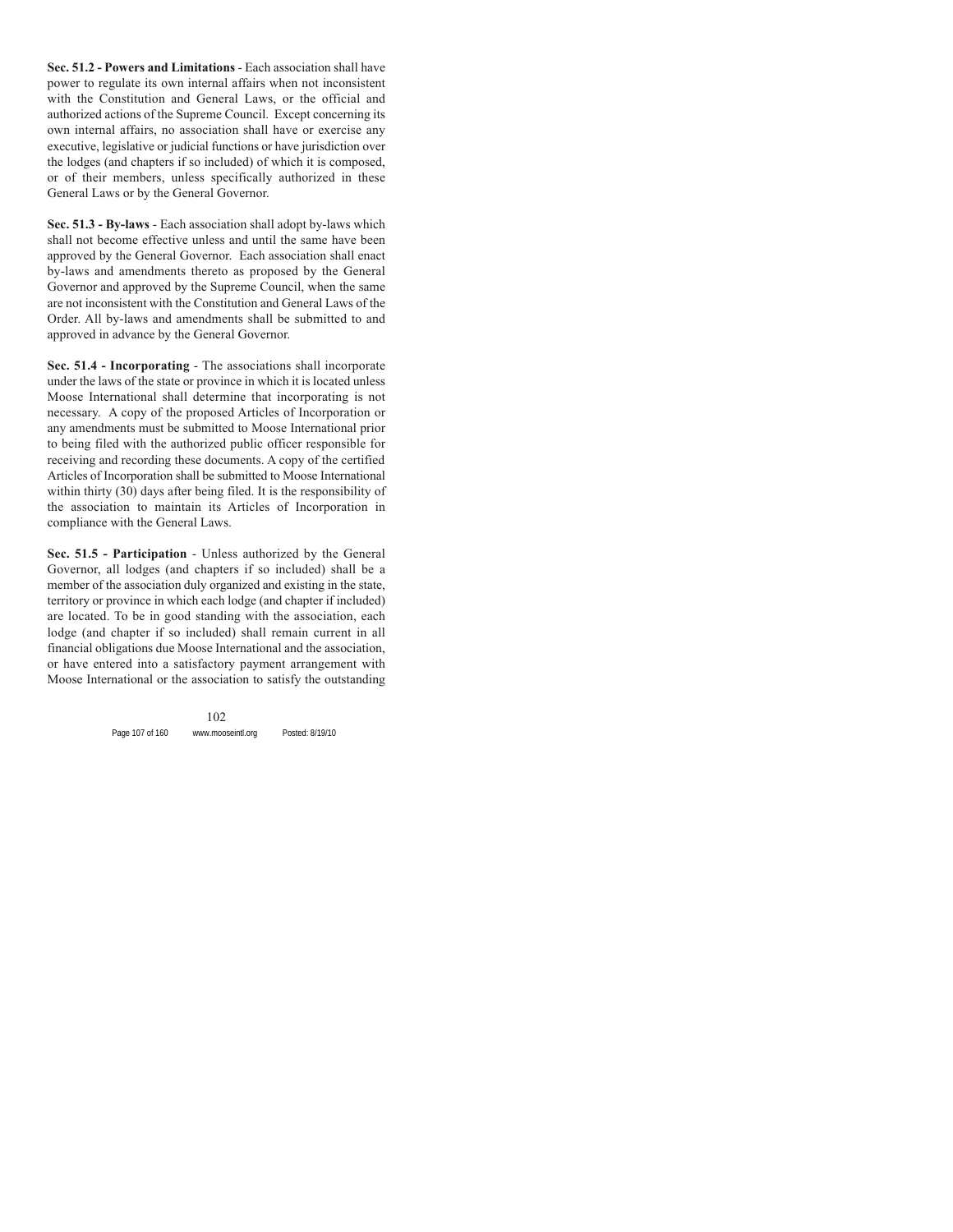indebtedness. Each lodge (and chapter if so included) shall be represented at all association conventions, conferences, district meetings, workshops, training seminars and schools as required by the association, Moose International or the Supreme Lodge. Each association shall adopt a policy, approved by the General Governor, to enforce the intent of this section.

#### **Chapter 52 - Limitations**

**Sec. 52.1 - Supervision by Supreme Lodge** - All state, territorial, and provincial associations now or hereafter organized and maintained shall at all times be subject to the supervision and control of Moose International and its qualified officers. Activities involving non-members, leases, purchases and sales of real property, sales of personal property, and purchases of personal property in the amount of \$5,000 or greater are subject to approval by the General Governor. The General Governor may declare any association office or position vacant for a violation by the officeholder of the General Laws or policies of Moose International, or the by-laws of the association.

**Sec. 52.2 - Governing Body** - The governing body of any association whenever used in these General Laws shall be the association itself.

**Sec. 52.3 - No Endorsements** - No association shall either directly or indirectly endorse the candidacy of any person for any office in the Supreme Lodge nor take any action whatever in any manner concerning the same. No association shall take any action whatever on any political, legislative or public policy matter, whether general or local, unless the action is in accord with previous action of the Supreme Lodge, or unless the action taken is approved by the Supreme Council before the action is adopted or made public.

**Sec. 52.4 - Furnish Information** - According to prevailing Moose International policy, each association shall furnish to Moose International an accurate list of the names and mailing addresses of its governing officers and committee chairmen and the lodges (and chapters if so included) composing it. Each association shall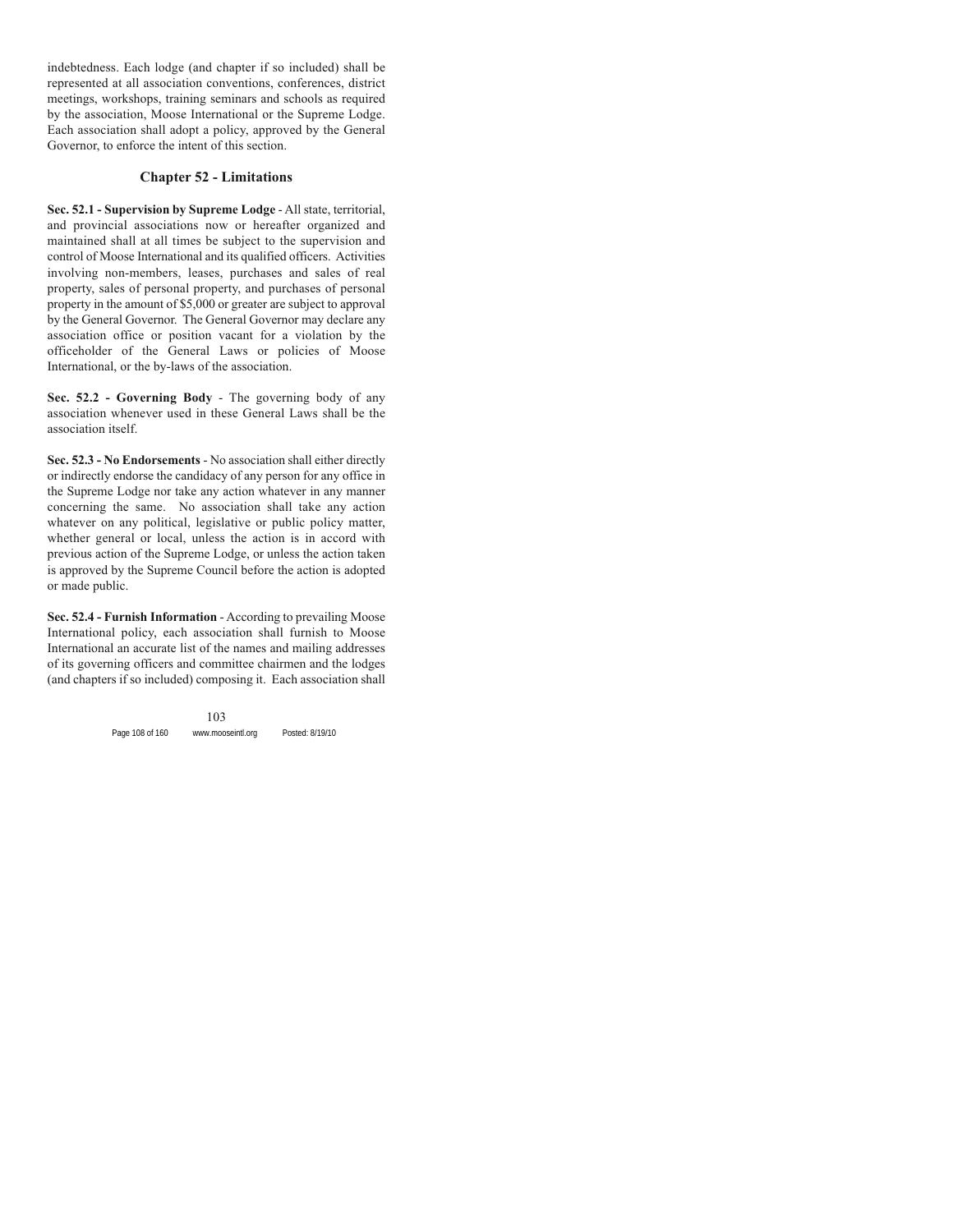promptly furnish to Moose International, or any officer or authority designated by the Supreme Council, any other information requested.

The Supreme Council, or any officer or committee of the Supreme Lodge, may call upon the governing body or any officer of any association for advice, recommendation or information concerning any matter arising within the geographical division for which the association is organized. The governing body or officer shall provide the advice, recommendation or information requested. The advice, recommendation or information shall not be binding upon the Supreme Council or any officer or committee of the Supreme Lodge making the request.

**Sec. 52.5 - Suspension** - The General Governor may suspend any association when the association has violated any of the provisions of the Constitution or General Laws of the Order, a policy of the Supreme Lodge or Moose International, the association's by-laws or a directive from the Supreme Council or General Governor. With consent of the Supreme Council, the General Governor may dissolve any association when such action is justified.

**Sec. 52.6 - Dissolution** - No lodge (or chapter if so included) shall become, or be a member of, any association ordered to dissolve as provided in the preceding section. No member of the Order shall be or act as an officer or committeeperson or otherwise of any dissolved association, except for the sole purpose of concluding its affairs. Violation of this section shall be punishable by suspension or revocation of the charter of the offending lodge (or chapter if so included), or by fine, removal from office, suspension or expulsion from the fraternity of any offending officer or member, as provided by the General Laws.

### **DISCIPLINARY PROCEEDINGS - OFFENSES**

#### **Chapter 53 - General Provisions**

**Sec. 53.1 - Exhaust All Means of Redress** - The various tribunals of the Order shall have jurisdiction to try and determine the rights of members under the laws of the Order. No member, lodge or unit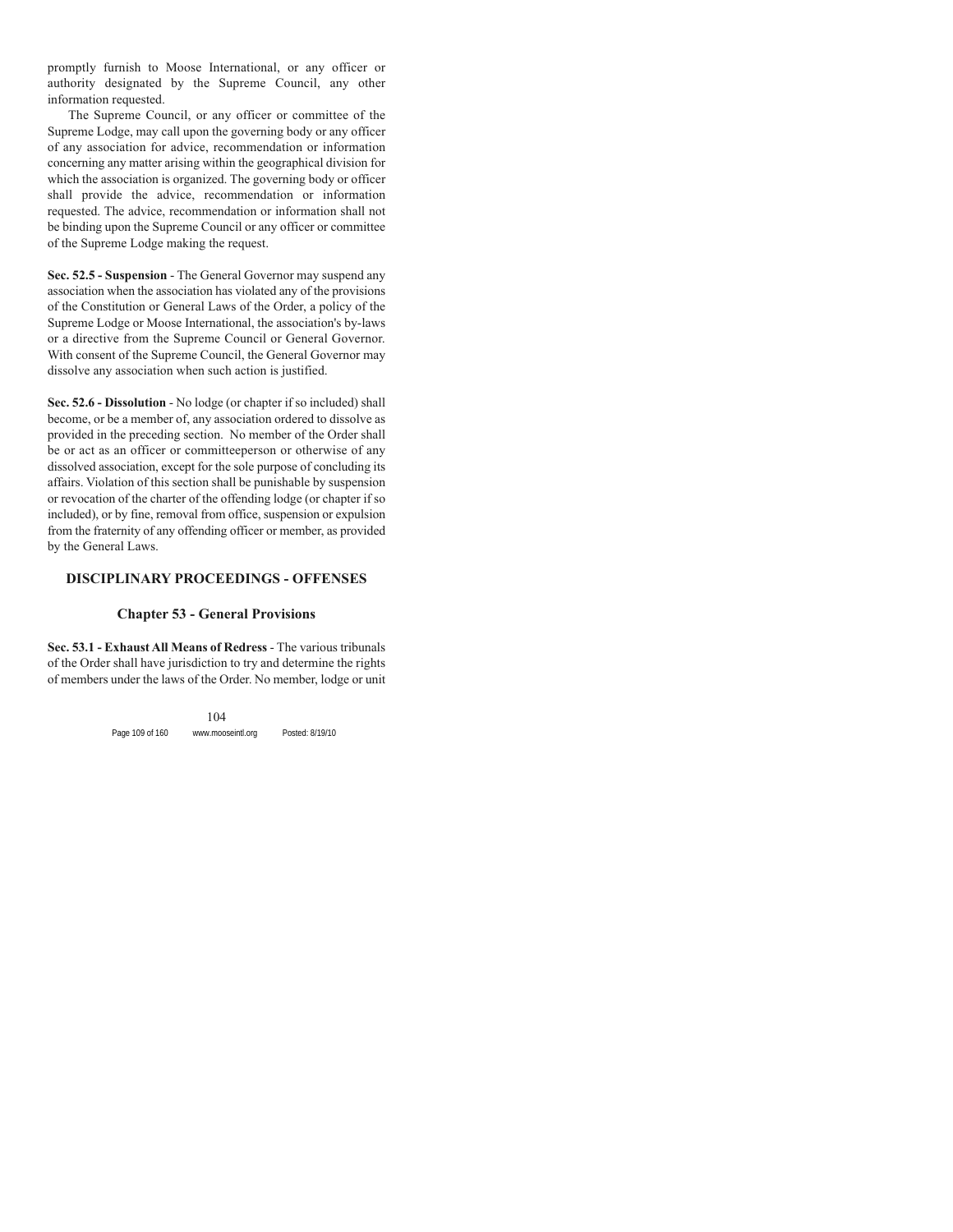of the Order shall apply to any civil court or administrative agency for the enforcement of any right, or determination of any grievance, arising under or by virtue of the laws of the Order.

Complaints against members, officers, lodges or chapters alleging a violation of any policy of Moose International or provision of these General Laws shall be determined first by the appropriate tribunals of the Order before redress is requested from any court, agency or other authority. The preceding limitation applies to interpretations of the Constitution and General Laws of the Order, and other proceedings that may be appropriately addressed by the tribunals of the Order. This section does not limit the right of members to file civil or criminal proceedings when adequate remedies are unavailable under the laws of the Order. Whenever a question exists, the General Governor shall decide questions concerning the applicability of this section.

No member shall discuss official lodge or chapter business with a non-member unless required by law.

**Sec. 53.2 - Refusal to Obey Mandate and Penalty** - Whenever the Director General, Supreme Governor, General Governor, Grand Chancellor or any other regularly constituted authority of the Supreme Lodge has issued a mandate in accordance with the law upon any lodge, chapter, or other unit of the Order and the lodge, chapter or unit refuses to obey the mandate within thirty (30) days, it shall be deemed guilty of contempt. The authority that issued the mandate may fine a lodge, chapter or unit found in contempt. If the fine is not paid within fifteen (15) days of the date of notice to the lodge, chapter or unit, the charter of the lodge, chapter or unit shall be deemed suspended. Appeal shall be as provided in Chapter 60.

**Sec. 53.3 - Burden of Proof** - Wherever any conflict exists, or seems to exist, in these laws, the burden of proof in any matter heard before any tribunal of the Order shall be upon the petitioner or accuser, who shall establish his cause by a fair preponderance of the evidence, also known as "by the greater weight of the evidence."

**Sec. 53.4 - Terminology** - Throughout the chapter on Disciplinary Proceedings, there are many references to the Supreme Lodge, and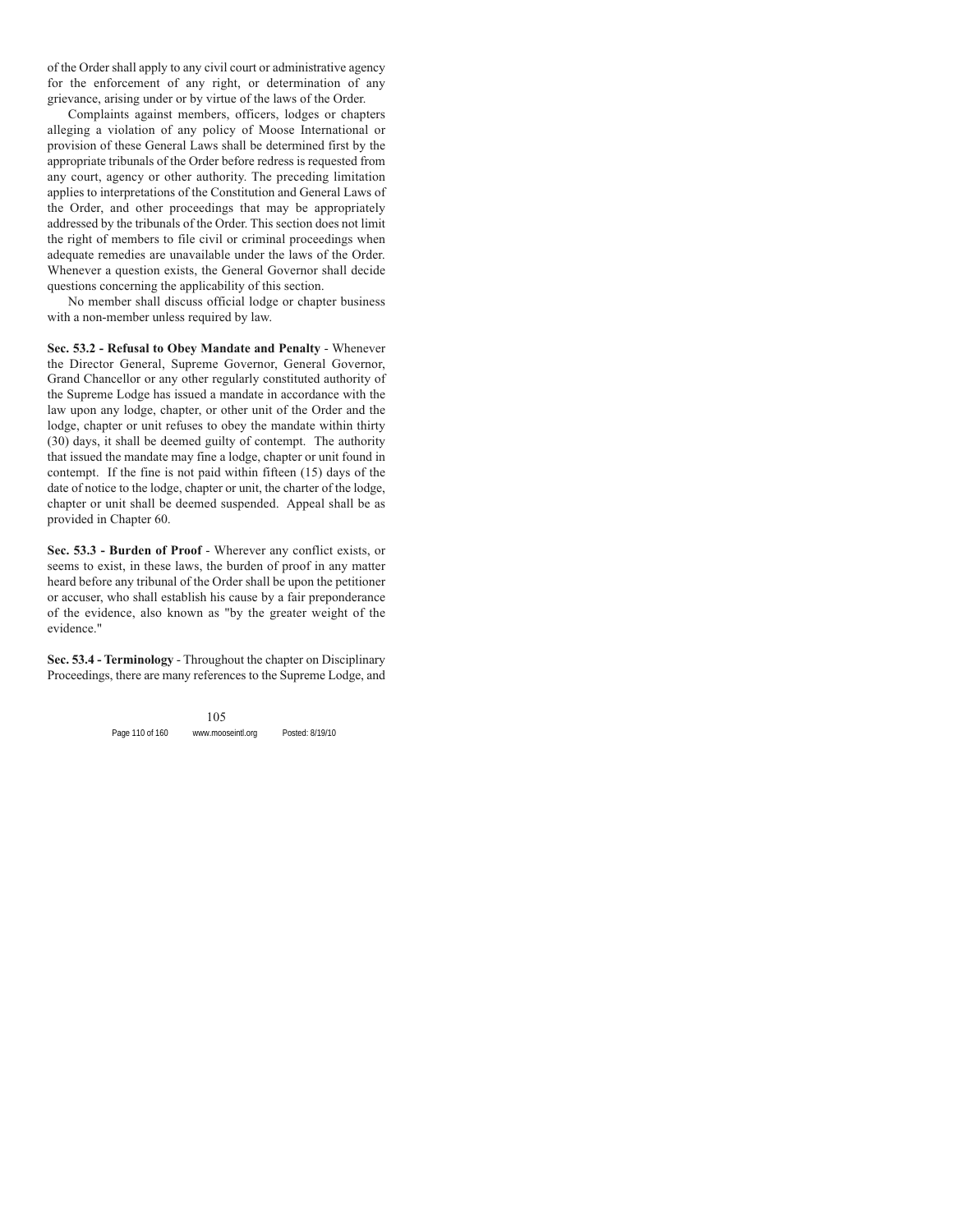in each instance, as appropriate, the reference may be considered also to Moose International and/or the Loyal Order of Moose.

**Sec. 53.5 - Acquiring Membership by Fraud** - Any person who shall acquire membership in the Order or in any unit of the Order by means of any false statement or misrepresentation shall be deemed guilty of an offense against the laws of the Order and shall, upon conviction, be punished by suspension or expulsion.

**Sec. 53.6 - Penalty for Subversive Activities** - Any member of this Order who becomes a member of the Communist Party or any other subversive organization, or who either directly or indirectly participates in the activity of said party, or subversive organization, or who advocates the overthrow of a government by force, upon being found guilty thereof, shall be expelled from the Order.

# **Chapter 54 - Relating to Lodges, Chapters and other Fraternal Units**

**Sec. 54.1 - Suspending or Revoking Charter for Violations** - In addition to other causes as stated in these General Laws, a lodge, chapter or other unit of the Order may have its charter suspended or revoked for any of the following causes:

- 1. Violating any of the provisions of the ritual, laws, rules, regulations or orders of the Supreme Lodge, the by-laws of the lodge, chapter or unit and any lawful order issued by any officer of the Supreme Lodge.
- 2. Allowing or permitting any conduct that will bring or tend to bring discredit to the Order, or any officer or member thereof, by slander, insinuation or other forms of detraction having a tendency to cause dissension or disharmony.
- 3. Preferring or permitting any of its members to prefer false charges against the Supreme Lodge or any officer, board, committee, or member of the Order, or maliciously making a statement, the purpose or effect of which is to injure the Supreme Lodge, Mooseheart or Moosehaven, or any lodge, chapter or unit thereof, or any related or subsidiary foundation, endowment fund, trust fund or corporation, or any officer or committeeman thereof, or the reputation of any of the above.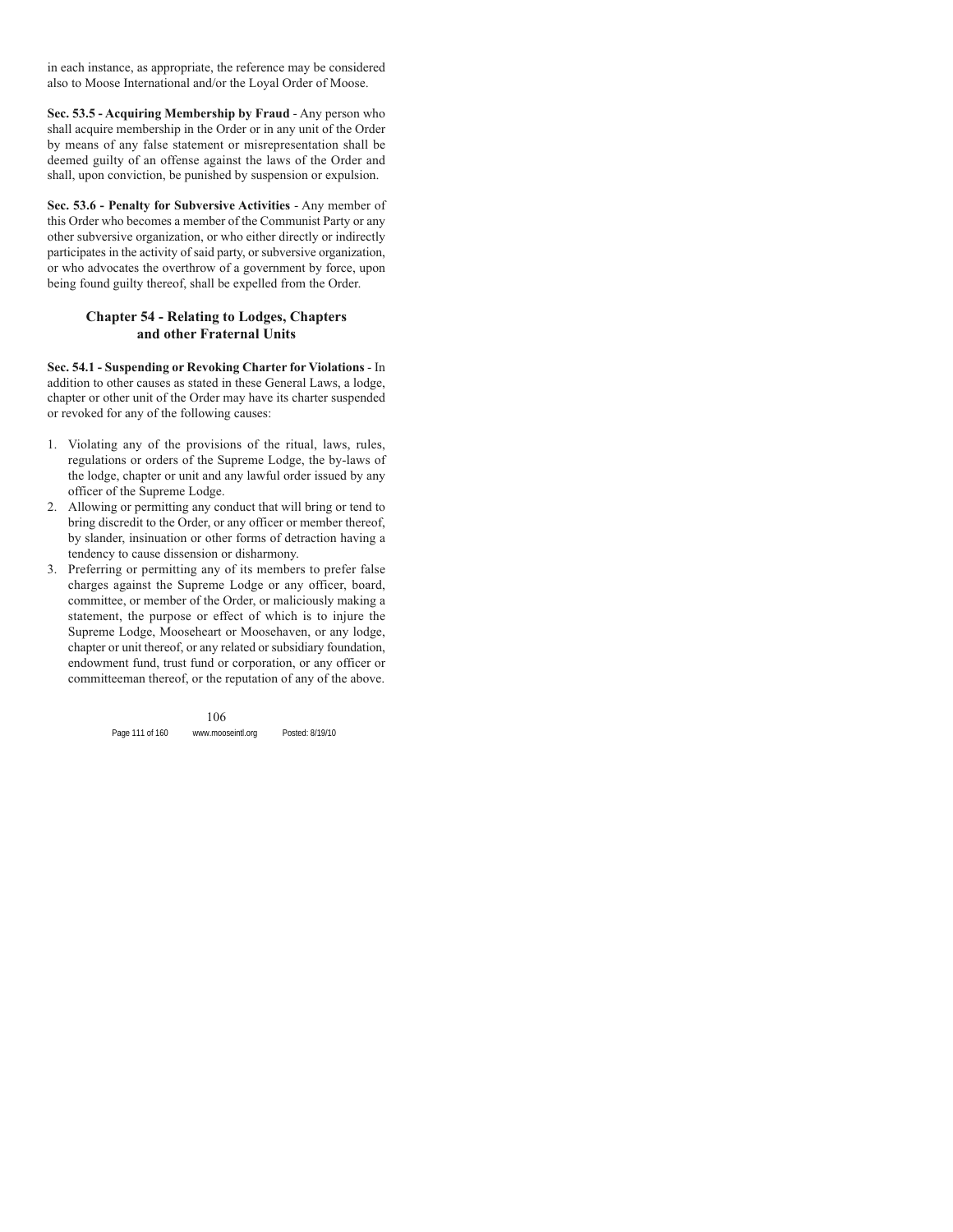- 4. Any insubordination, contemptuous or unconscionable criticism of a superior authority or permitting such conduct by any member.
- 5. Directly or indirectly circularizing, displaying, composing, issuing, printing, publishing or otherwise being a party to any resolution, exhibit or other document relative to any of the laws, rituals, statistics, financial or general management of the Supreme Lodge or Mooseheart, or causing or being a party to any publication of any book, pamphlet, or leaflet, circulated or displayed by any committee thereof, or otherwise, and thereby communicating either to other lodges, chapter or units (or committees or members thereof), or strangers, any abuse or criticism of any officer, lodge, committee or member.
- 6. Permitting any malicious, unjustifiable or abusive statements to be made, published or circulated concerning any officer, member, or committee, or permitting any of its members to do so.
- 7. Making or using any paraphernalia or lodge or chapter supplies in any way connected or represented as being connected with the Supreme Lodge, or any other lodge, chapter or unit, other than those procured from and by the authority of the Supreme Lodge.
- 8. Failing to make and transmit every report required by Moose International or the laws of the Supreme Lodge, or as may be requested by any order, rule or regulation adopted by the executive officers thereof.
- 9. Failure to send, transmit or pay any sum due the Supreme Lodge or Moose International.
- 10. Instituting, establishing, beginning or maintaining the publication of any magazine, newspaper or other periodical devoted, or represented as being devoted to the interests of the Order, Mooseheart or Moosehaven, or any lodge, chapter, unit or any related or subsidiary foundation, endowment fund, trust fund or corporation, or purporting to be a Moose publication in whole or in part, without first securing written permission from the Supreme Council.
- 11. Violating any of the laws or policies of the Order.

# **Chapter 55 - Relating to Officers and Members**

#### **Sec. 55.1 - General Construction** - All members of the Order are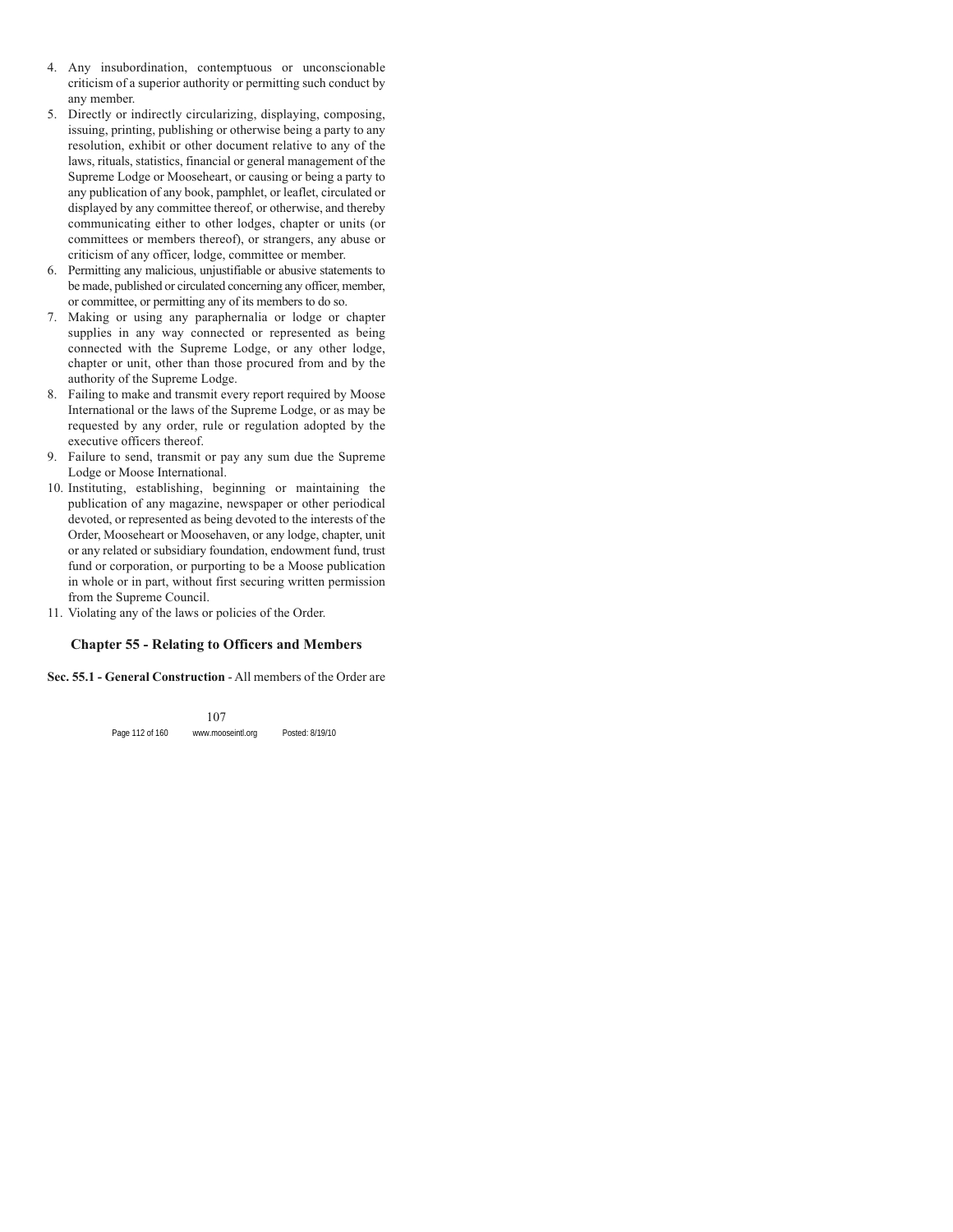required to observe the standards of morality prescribed by the ritual, the laws of the Order and the laws of the land. The listing of the particular offenses in these laws or in any law of the Order shall not be construed as a codification of all of the penal laws of the Order. All acts which may reasonably be considered a violation of the rules of good conduct shall be regarded as conduct unbecoming a Moose and punishable by the constituted authorities of the Order.

**Sec. 55.2 - Causes for Fining or Removal of a Supreme Lodge Officer, Employee, Representative or Appointee** - Subject to the provisions of Section 19.2 (c), any officer, employee, official representative or appointee of Moose International or the Supreme Lodge may be removed, fined, suspended or expelled for intentional neglect of official duties or conduct bringing discredit upon the Order. All charges against a Moose International or Supreme Lodge officer, employee, representative or appointee shall be filed with the Supreme Forum in accordance with prevailing rules and procedures established by the Supreme Forum and General Laws. Good faith decisions by a Supreme Lodge officer, employee, representative or appointee in the course and scope of their employment, assignment or duties, while serving in an official capacity, shall not be grounds for disciplinary charges.

**Sec. 55.3 - Reasons for Discharge of Officers or Members** - Any member or officer of any lodge, chapter or unit charged under the procedures of Chapter 56, may be fined, removed, suspended or expelled from office or from the lodge, chapter or unit, or from both, for any of the following causes:

- 1. Dishonest or immoral conduct, habitual drunkenness or any other disreputable act(s) tending to reflect discredit upon the Order
- 2. Violation of all or any part of any membership obligation.
- 3. Intentionally disclosing the name or names of any member or members who opposed or reported adversely upon an application for membership, through which any person not a member may obtain knowledge of such action.
- 4. Intentionally disclosing to anyone not a member, any business or remarks of a member made during any official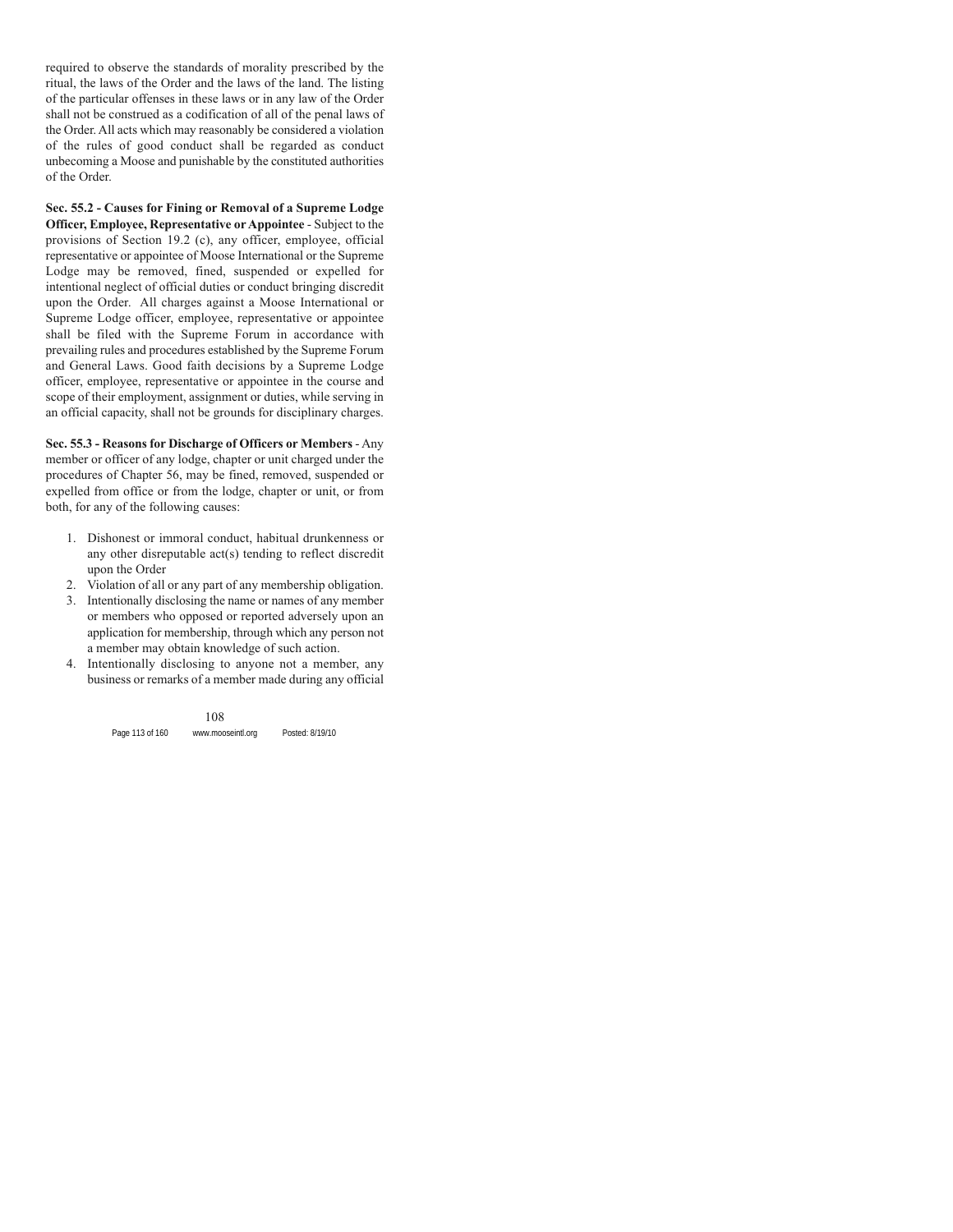business session, unless authorized to do so.

- 5. Displaying or exhibiting the ritual or paraphernalia of the Order on occasions other than those provided for in the laws and rituals of the Order.
- 6. Using any representation of any emblem that is now or may hereafter be adopted by the Supreme Lodge for advertising purposes for private gain.
- 7. Refusing to appear as a witness at any hearing before a Commissioner, the General Governor, an Investigating Committee or any Supreme Lodge body authorized to conduct hearings, if notified to do so, in conformity with the laws and rules of the Supreme Lodge.
- 8. Conviction of any felony, in which event his/her name shall be stricken from the membership rolls, unless prior to the decision of the Commissioner, a special dispensation has been granted by the General Governor allowing the member to retain his membership.
- 9. Preferring false charges against any member of either the Supreme Lodge or any lodge, or maliciously making false or untrue statements concerning the character of any member or officer, or interfering with the performance of the duties of any member or officer or representative of any such office.
- 10. Profane, vulgar, indecent or unbecoming language or conduct in the hall where any lodge or chapter is in session, or about to be in session, or has just closed such session, or in the anteroom, or hallway or entries thereto.
- 11. Embezzling, misappropriating or misapplying the funds or property of any lodge, chapter, committee, unit, activity group or of the Supreme Lodge and/or failing to promptly report and account for all money or property under his possession or control as an officer, committeeman or member.
- 12. Discrediting or defaming Moose International, the Supreme Lodge, Mooseheart, Moosehaven, any related or subsidiary foundation, endowment fund, trust fund or corporation, lodge, any board or committee or any officer or member by slander or libel.
- 13. Preferring false charges or maliciously making statements against Moose International, the Supreme Lodge,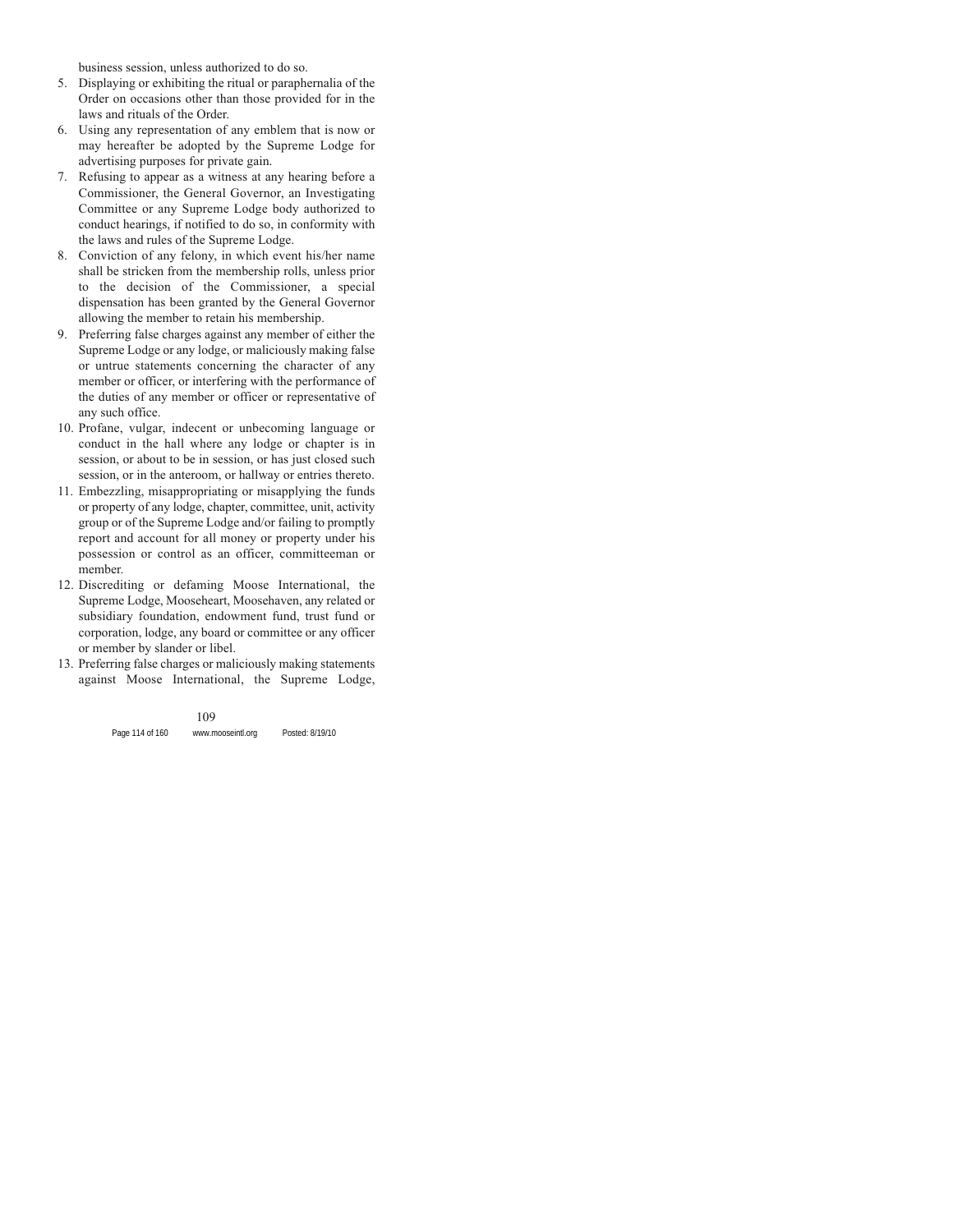Mooseheart, Moosehaven, any related or subsidiary foundation, endowment fund, trust fund or corporation, any lodge, board, committee, officer or member.

- 14. Engaging in an immoral, disreputable, or unlawful occupation.
- 15. Failure to comply with any orders, rules, regulations or mandates of the Director General, Supreme Governor, General Governor, Grand Chancellor, Supreme Council, Supreme Forum, or any other officer or tribunal of the Supreme Lodge having authority to issue such orders or mandates.
- 16. Any insubordinate, contemptuous or unconscionable criticism of a superior officer or authority.
- 17. Directly or indirectly circulating, compiling, composing, issuing, printing, publishing or otherwise being a party to any resolution, exhibit or other document relative to the laws, decisions, regulations, ritual, statistics or financial or general management of Moose International, the Supreme Lodge, Mooseheart, Moosehaven, or any branch thereof, or causing or being a party to any publication in any newspaper, book, pamphlet, or leaflet issued or circulated or displayed by any lodge or committee thereof, or otherwise, and thereby communicating either to other lodges, chapters or committees or members, or strangers, or directly or indirectly circularizing, composing, issuing, printing, publishing, or otherwise being a party to any resolution, exhibit, or causing or being a party to any publication in any newspaper, pamphlet or leaflet issued or circulated, or displayed by any lodge, chapter, or committee thereof, or otherwise, wherein any abuse or wrongful criticism of any officer, lodge, chapter, committee or member thereby may be communicated either to other lodges, chapters, committees or members.
- 18. Advertising directly, or indirectly, any private business or enterprise as being carried on by or under the auspices of the Supreme Lodge, or any lodge, chapter or unit, except by written permission of the General Governor or the Supreme Council.
- 19. Furnishing any information either by statement or otherwise, either directly or indirectly, that conveys any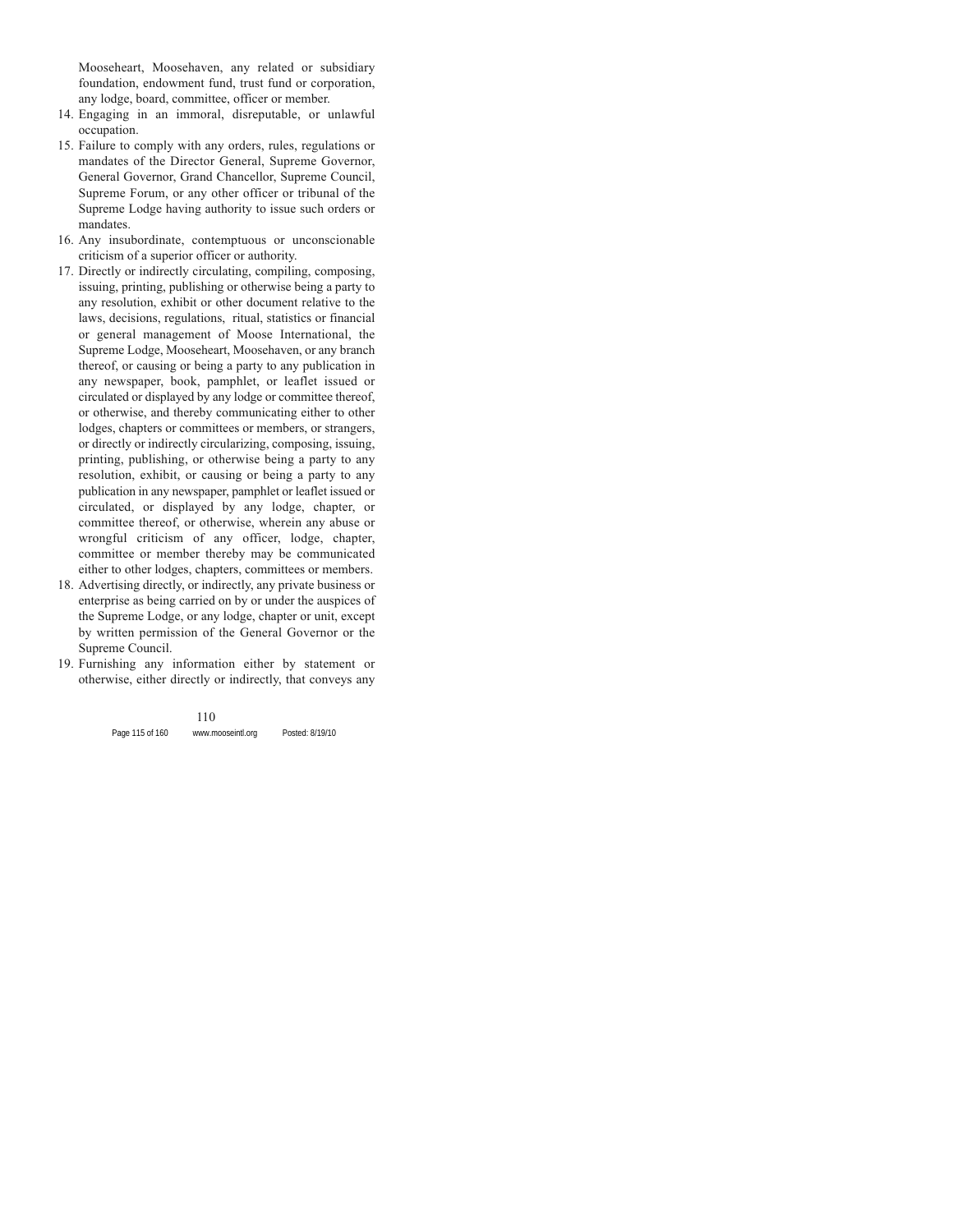false information regarding any applicant for admission to Mooseheart or Moosehaven.

- 20. Using an official membership card, or to use or expose any name or emblem of the Order on labels, signs, cards, periodicals or business literature of any kind or character, or in any manner using a relation or connection with the Order for commercial or political purposes, or in any business transaction.
- 21. Organizing or becoming a member of any society or organization limiting its members to members of the Loyal Order of Moose or Women of the Moose, which is not expressly authorized by the laws of the Supreme Lodge or by dispensation or permission of the General Governor or Supreme Council.
- 22. Instituting, establishing, beginning or maintaining or in any way directly or indirectly being a party to the beginning, establishing or maintaining the publication of any magazine, newspaper or other periodical devoted to or represented as being devoted to the interests of the Supreme Lodge, or any lodge, chapter or unit, or otherwise purporting to be a Moose publication without proper authorization.
- 23. Violating the provisions of any laws, rules, regulations or orders of the Supreme Lodge, or the by-laws of any lodge, chapter or unit, or any lawful orders issued or promulgated by any of the officers of the Supreme Lodge, or of the officers of any lodge, chapter or unit.
- 24. Violating any General Law or any lawful policy adopted or approved by the Supreme Council.
- 25. Failure to perform or comply with the duties of the office to which he/she is elected that could cause the fraternal unit to cease functioning.

**Sec. 55.4 - Penalty for Violations** - A member found guilty of violating any membership oath, law or duly established policy of the Supreme Lodge shall be reprimanded, fined, suspended or expelled, as determined by the tribunal hearing the matter. If a lodge, chapter or unit or any of its members, refuses or fails to take proper steps to punish a member who has violated a law or policy, charges may be preferred by any lodge member against the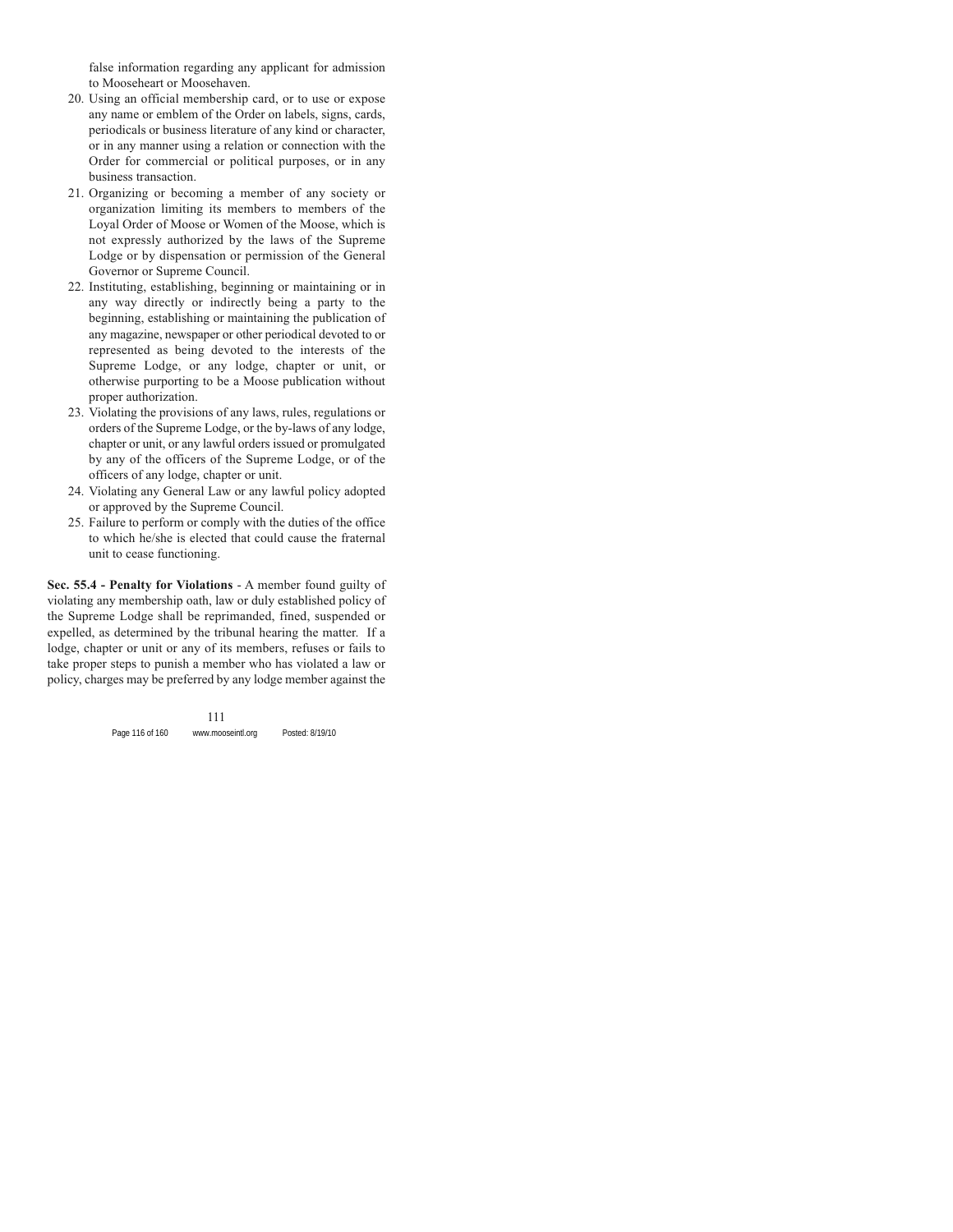offending lodge, chapter, unit or member with the General Governor. The General Governor may take action or refer the charges to a Commissioner for trial and judgment. If found guilty, the member may appeal the decision of the General Governor or Commissioner to the Judiciary Committee in accordance with the procedures contained in Chapter 60.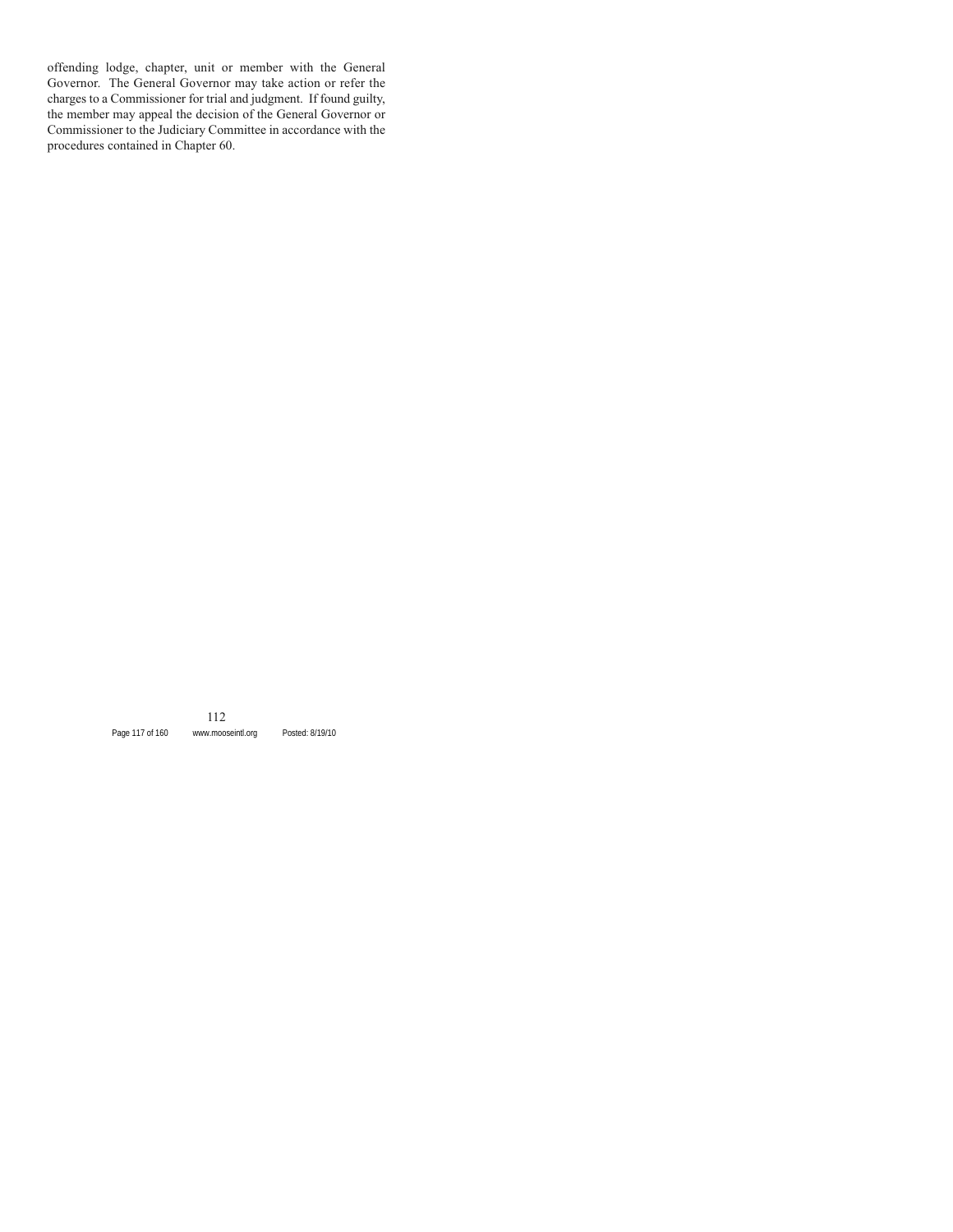#### **PROCEDURE**

### **Chapter 56 - Filing of Charges Against Members**

#### **(IMPORTANT NOTE: HOUSE COMMITTEE COMPLAINTS AND PROCEEDINGS ARE GOVERNED BY SECTION 48.9)**

**Sec. 56.1 - Preferring Charges** - Any member who has knowledge or information that any member has violated or is violating any law, rule, regulation or order may prefer charges against the member before the proper officer or tribunal.

**Sec. 56.2 - Submission of Charges** - Any lodge member desiring to prefer disciplinary charges against another lodge member shall submit written charges to the Governor of the lodge of which the accused is a member. Any chapter member desiring to prefer disciplinary charges against another chapter member shall submit written charges to the Senior Regent of the chapter of which the accused is a member.

A lodge member may not prefer disciplinary charges against a chapter member, and a chapter member may not prefer disciplinary charges against a lodge member, unless the General Governor grants permission. (Important Note: This restriction does not apply to House Committee complaints explained in Section 48.9.) If a member transfers to another lodge or chapter after the alleged offenses occurred, but before the filing of charges, the charges shall be filed with the original lodge or chapter.

A member desiring to file disciplinary charges shall use the form provided by the General Governor's office for that purpose. A member preferring charges shall sign and date the charge(s).

The charges shall state explicitly:

- 1. The nature and character of the offense.
- 2. The location of the offense.
- 3. The date and time of the offense.
- 4. The law or policy violated.
- 5. Any other available relevant information to inform the accused of the charges.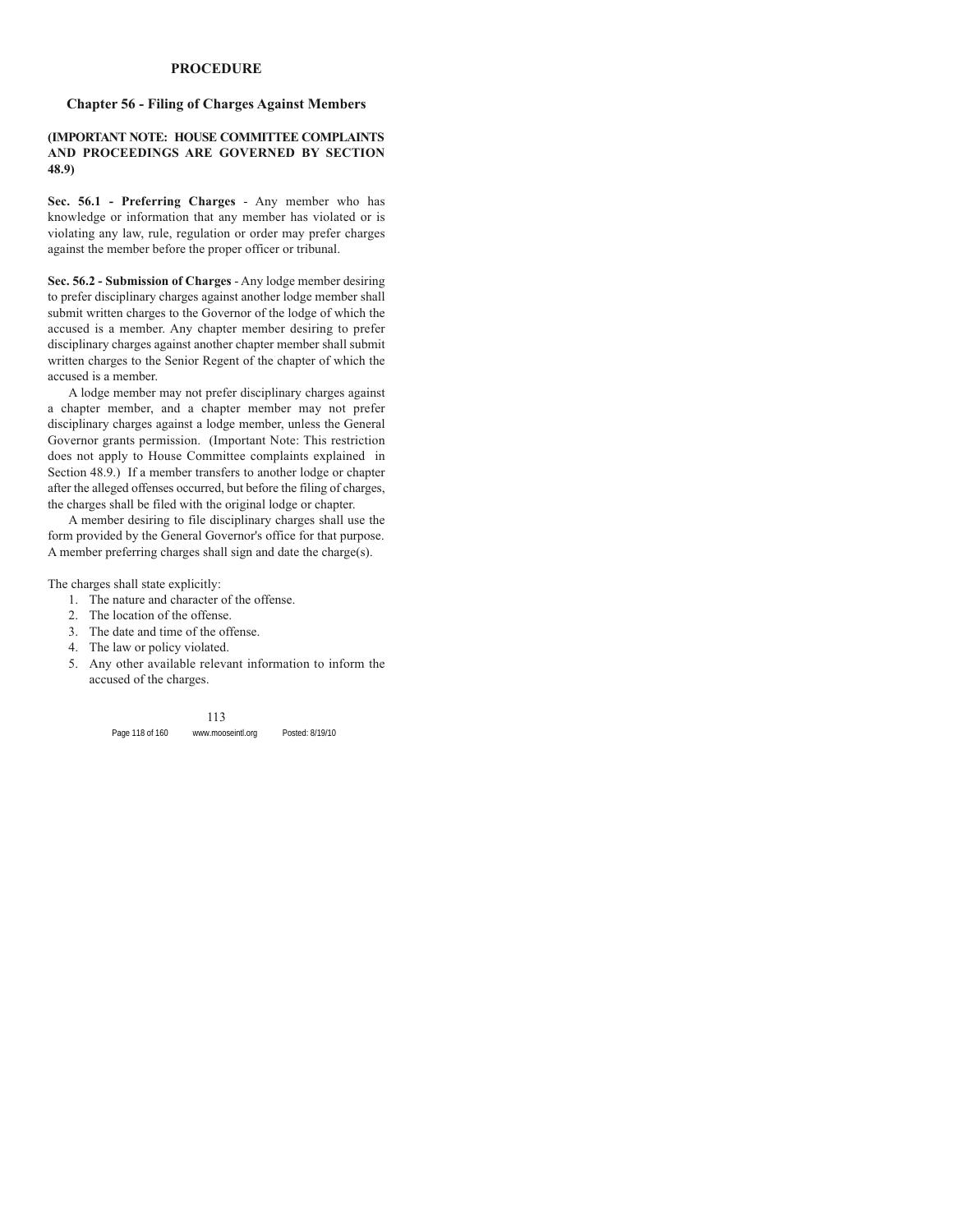Disciplinary proceedings are confidential. The names of the person preferring charges or of the accused shall not be disclosed by the Governor, Senior Regent or anyone else, except as necessary to comply with the procedures set out in these General Laws. Pending disciplinary proceedings under this section should not be discussed by lodge or chapter members or officers at a Board of Officers or general membership meeting. The House Committee has the duty to enforce decorum during all social functions. The House Committee may simultaneously exercise its authority under Section 48.9, notwithstanding that disciplinary proceedings have been instituted regarding a situation occurring during a social function.

#### **Sec. 56.3 - Investigating Committee and Procedures** -

- (a) Upon receipt of the charges, the Governor or Senior Regent shall immediately deliver a copy of the charges to the General Governor. Upon direction from the General Governor, the Governor or Senior Regent shall deliver a copy of the charges to a special committee of three (3) Past Governors or three (3) Past Regents, in order of juniority by service, excluding any officer presently serving on the Board of Officers. The members of the committee must be active members of the lodge or chapter. If the lodge or chapter does not have three (3) Past Governors or Past Regents able or willing to serve, the General Governor may authorize any qualified active member of the Order to serve on the Investigating Committee. The General Governor may excuse a Past Governor or Past Regent, otherwise qualified, from service on the committee if the General Governor believes, because of personal bias or prejudice, the Past Governor or Past Regent cannot conduct a fair and impartial investigation. The General Governor may at his discretion appoint a Commissioner without the requirement of an Investigating Committee.
- (b) This committee, known as the Investigating Committee, shall immediately contact the General Governor's office for procedural instructions, prior to their investigation of the charges.
- (c) The Investigating Committee shall review the charges and conduct an impartial and unbiased investigation by interviewing witnesses and reviewing applicable documents.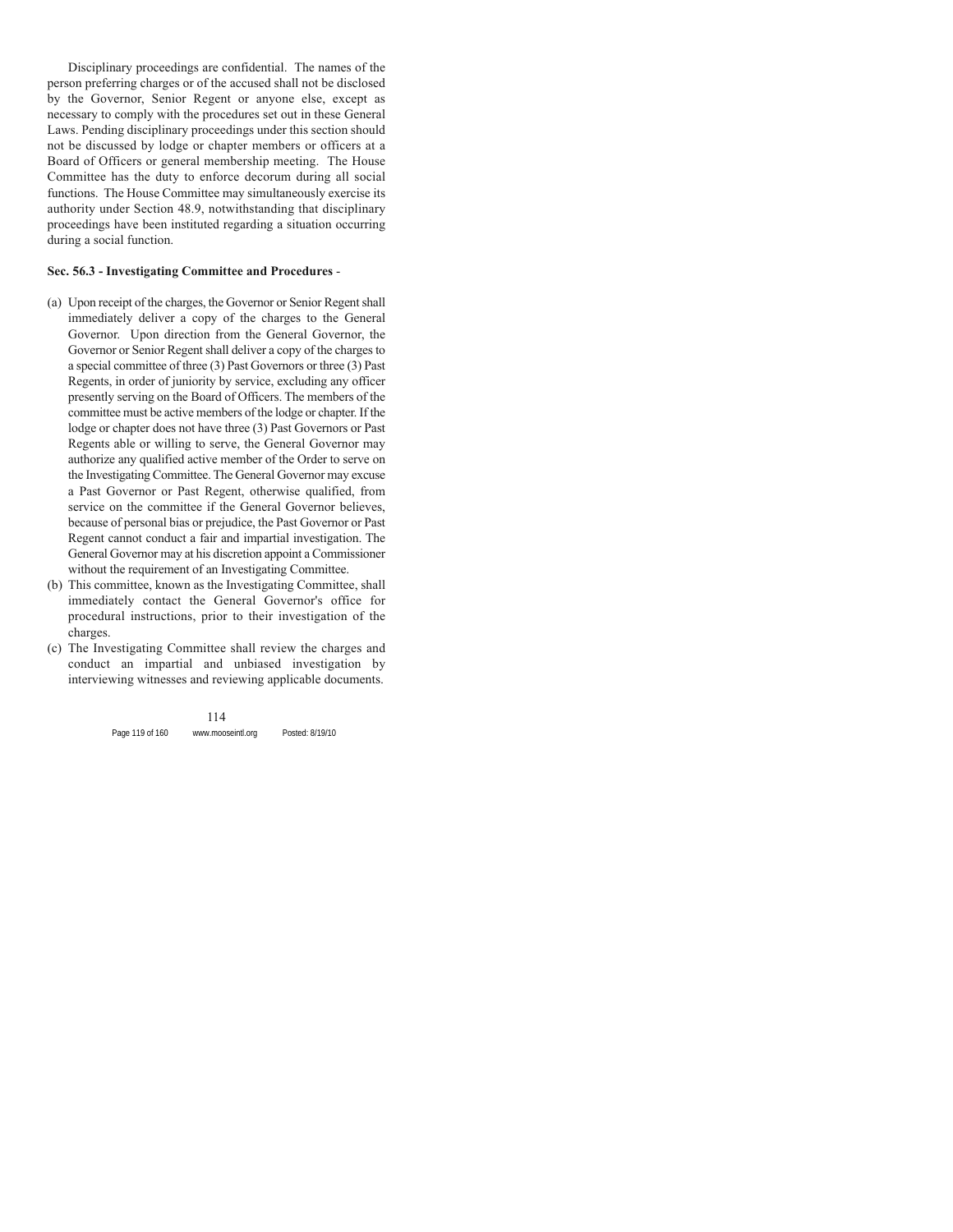- (d) The Investigating Committee shall provide the accused with a copy of the charges. During the course of the investigation, the parties shall be given the opportunity to appear before the committee and be heard.
- (e) After completing its investigation, if a majority of the Investigating Committee believes the charges are not well founded, the committee shall immediately report its conclusions to the Governor or Senior Regent, as applicable. Upon receipt, the Governor or Senior Regent shall immediately forward the original charge(s) and report of the committee to the General Governor and notify the parties in writing of the committee's decision. A copy of all records sent shall be retained in a confidential file. Upon the request of any interested party, the General Governor may consider the charges and the report of the committee and direct the charges to be further processed.
- (f) If a majority of the Investigating Committee believes the charges are well founded, the committee shall immediately file its written report to the Governor or Senior Regent who shall attach the report to the written charges.
- (g) The Governor or Senior Regent, upon receipt of the report of the Investigating Committee stating the charges are well founded, shall immediately file the report and charges with the Lodge Administrator or Chapter Secretary/Treasurer, respectively. Within forty-eight (48) hours of receipt of the report and charges, the Administrator or Chapter Secretary/ Treasurer, as applicable, shall notify the accused of the report of the Investigating Committee. The Administrator or Chapter Secretary/Treasurer shall direct the accused to file a written plea of guilty or not guilty to the charges within ten (10) days. The written plea(s) shall be made a part of the record.

**Sec. 56.4 - Restrictions Pending Trial** - If the Investigating Committee determines the charge(s) to be well founded or the General Governor orders the charge(s) to be further processed, the accused shall continue to enjoy all benefits of membership unless otherwise directed by the General Governor.

**Sec. 56.5 - Mail Charges to General Governor** - The Administrator or Chapter Secretary/Treasurer shall mail to the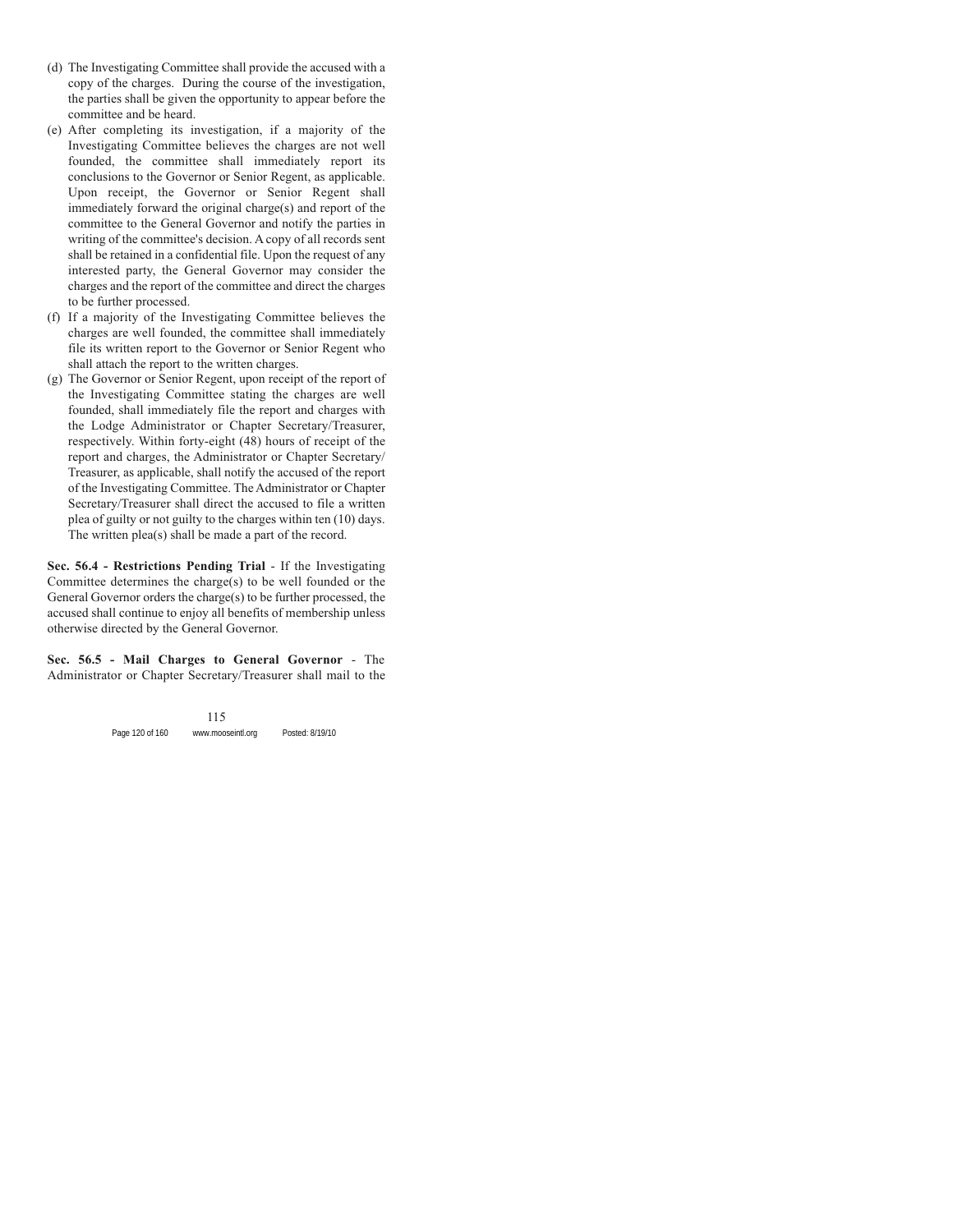General Governor all original papers, including the charges and the findings of the Investigating Committee, and the plea of the accused.

**Sec. 56.6 - Receipt of Charges by General Governor** - Upon receipt of charges and report of the Investigating Committee from the Administrator or Chapter Secretary/Treasurer, the General Governor may dismiss the charge or assign a competent and disinterested member of the Order to conduct mediation of all pending disputes in controversy. If the General Governor directs mediation to be conducted, the parties shall submit to mediation in accordance with procedural terms and conditions established by the assigned Mediator. Mediation is a non-binding procedural process designed to avoid the expense, delay and inconvenience associated with Commissioner trials. If mediation is conducted and the parties are unable to resolve all issues, the General Governor shall appoint a Commissioner to conduct a trial.

In lieu of a Commissioner trial, the parties may also agree to binding arbitration. If the parties agree to binding arbitration, the decision of the Arbitrator shall be conclusive and enforceable without benefit of further appeal. Arbitration is different from mediation in that the decision of the Arbitrator is binding versus advisory. Arbitration is also designed to avoid the expense, delay and inconvenience associated with Commissioner trials. A competent and disinterested member of the Order shall arbitrate all pending disputes in controversy in accordance with standard rules of arbitration established by the General Governor and agreed to by the parties.

### **Chapter 57 - Filing of Charges Against Officers**

**Sec. 57.1 - Against Governor or Senior Regent** - If charges are preferred against the Governor, they shall be presented to the Junior Governor, who shall perform all the duties of the Governor pertaining to the trial. If charges are preferred against both the Governor and the Junior Governor, the Prelate shall assume the duties of the Governor in connection with the trial.

If charges are preferred against the Senior Regent, they shall be presented to the Junior Regent, who shall perform all the duties of the Senior Regent pertaining to the trial. If charges are filed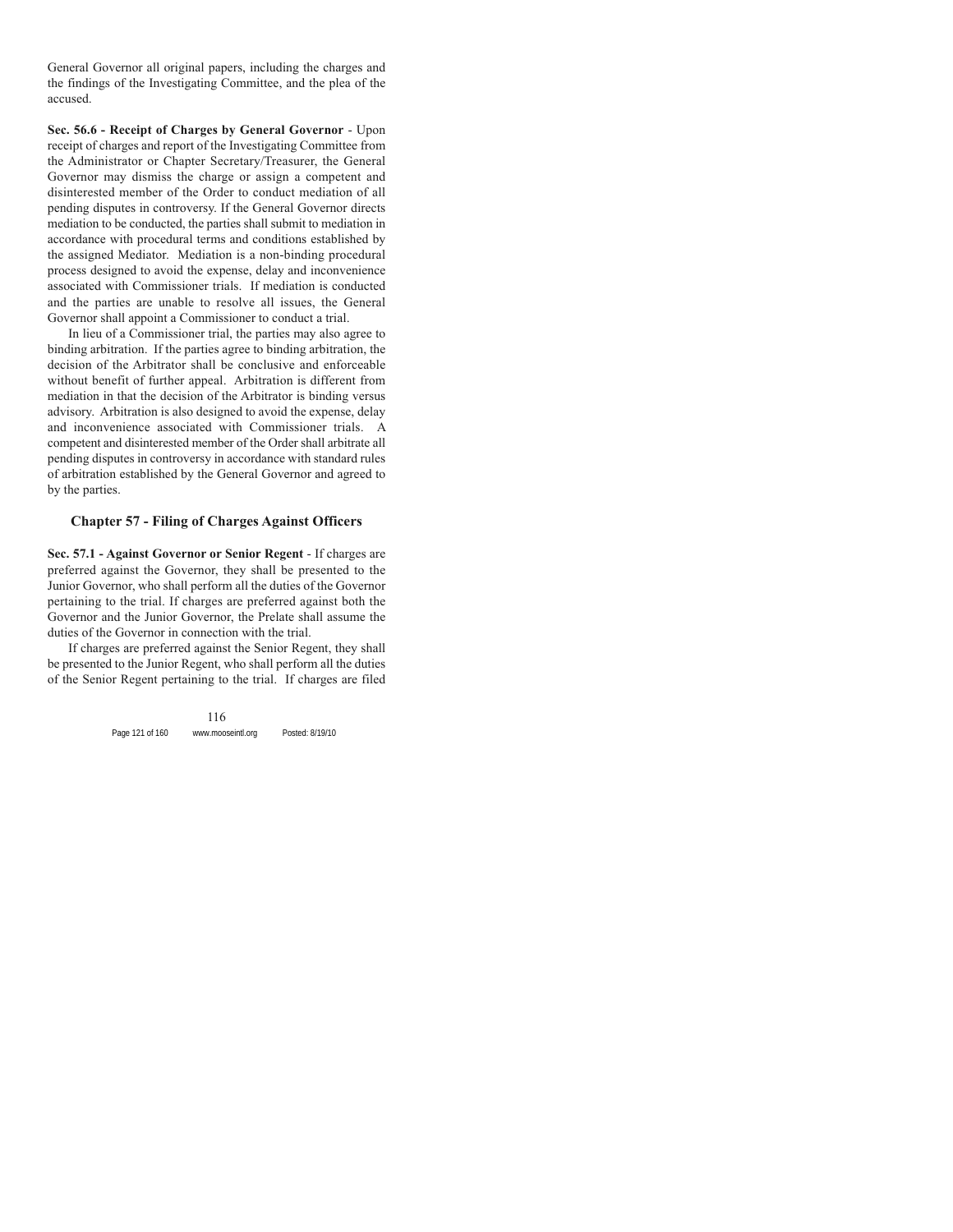against the Senior Regent and Junior Regent, the Chaplain shall assume the duties of the Senior Regent in connection with the trial.

If charges are preferred against the Governor, Junior Governor and Prelate, or the Senior Regent, Jr. Regent and Chaplain, respectively, the General Governor shall be notified and assume complete jurisdiction over the entire matter and the affairs of the lodge or chapter.

**Sec. 57.2 - Against Administrator or Secretary/Treasurer** - When charges are preferred against the Administrator, all duties pertaining to the trial as assigned to the Administrator by these laws, shall be performed by the Treasurer. When charges are preferred against the Chapter Secretary/Treasurer, all duties pertaining to the trial as assigned to the Chapter Secretary/Treasurer by these laws, shall be performed by the Recorder.

**Sec. 57.3 - Suspension from Office** - When charges are preferred against an officer and the Investigating Committee has reported the charges well-founded, the General Governor may immediately declare the accused officer suspended from office pending the determination of the charges. The Board of Officers shall immediately designate a qualified active member to perform the duties of the office during the period of suspension in accordance with instructions from the General Governor. The designated member shall take charge of the office and demand and receive from the accused officer all money, books, records, keys and other lodge or chapter property.

If the accused officer is found guilty of any charge and the judgment or decision includes removal from office, the designated member shall continue to perform the duties of the vacated office until a successor is duly elected. If the penalty fixed on the charge is "Removal from Office", the removed officer shall thereafter be ineligible to hold any office except by special dispensation from the General Governor.

## **Chapter 58 - Commissioner To Conduct Trial Of Accused**

**Sec. 58.1 - Appointment** - When any officer or member of the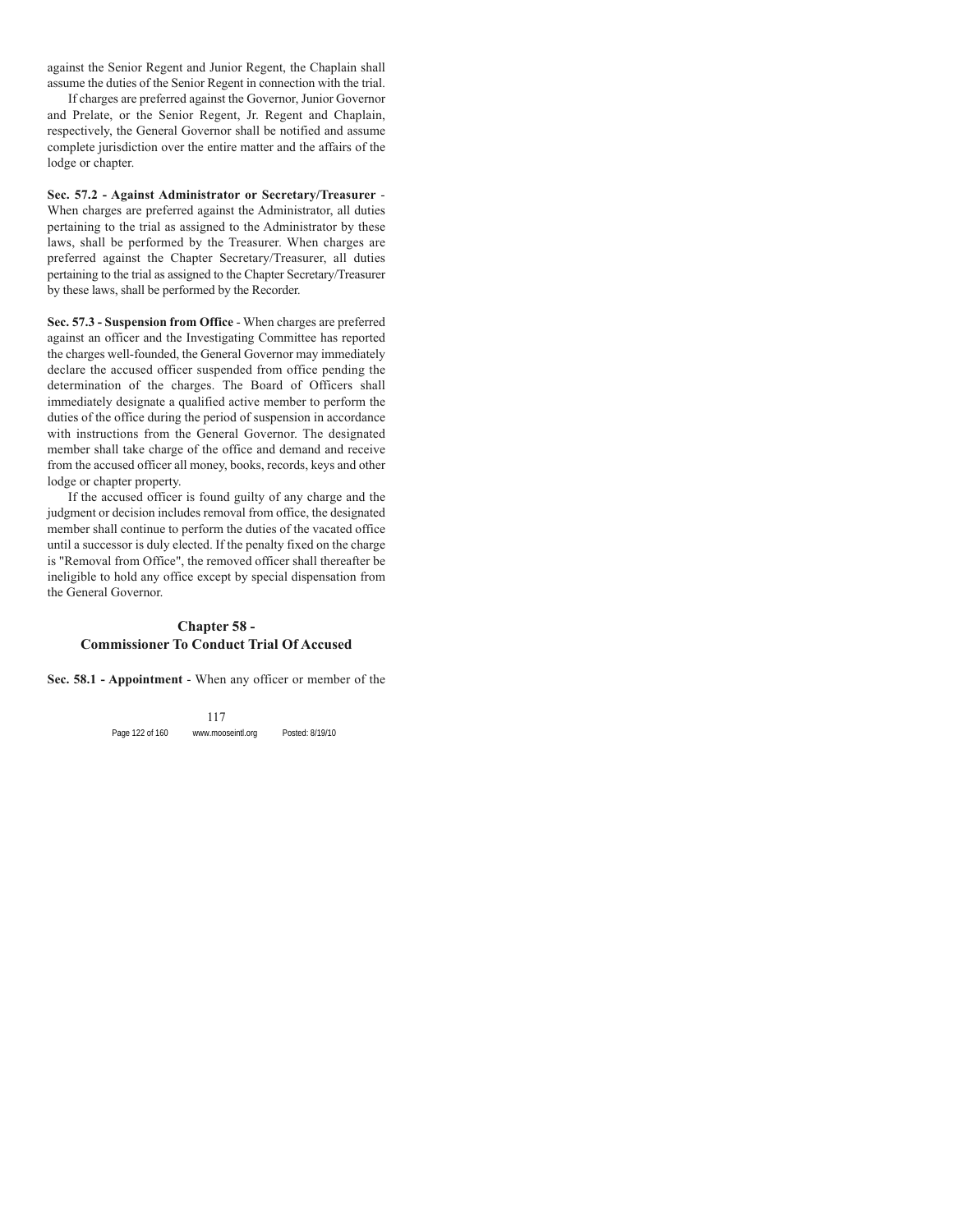Order is suspended by the General Governor (or his designated representative), or by any other authorized officer of the Supreme Lodge, the statement upon which the suspension is made shall constitute the charge. Except for proceedings commenced under Section 23.2, the General Governor shall appoint a Commissioner to hear, try and determine the charges without first being referred to an Investigating Committee.

**Sec. 58.2 - Notice of Time, Place and Nature of Hearing** - Immediately upon receipt of his appointment and a copy of the charges and report of the Investigating Committee from the General Governor, the Commissioner appointed to conduct a trial shall immediately establish the date, time and place for a trial. The Commissioner shall instruct the Administrator or Chapter Secretary/Treasurer to immediately notify the parties of the date, time and location of the trial. The written notice shall be served upon the parties by certified mail, return receipt requested, postmarked not less than ten (10) days prior to the date set for the hearing. The notice shall be sent to the last known addresses of the parties. Depositing the notice with the postal service for mailing with sufficient postage shall constitute completed service under this section.

**Sec. 58.3 - Continuances** - The Commissioner shall have full authority and power to grant continuances to either party as he deems appropriate.

**Sec. 58.4 - Clerk to the Commissioner** - The Administrator or Chapter Secretary/Treasurer (as applicable) shall attend the trial and act in the capacity of Clerk for the Commissioner. The Clerk shall be under the orders and jurisdiction of the Commissioner.

**Sec. 58.5 - Entering of Plea by Accused** - Unless a written plea has already been filed, the Administrator or Chapter Secretary/ Treasurer shall first read the charges in full and the accused shall be required to plead "guilty" or "not guilty". If the accused fails or refuses to plead, the Commissioner shall enter a plea of "not guilty" upon the record. A plea of "guilty" or "not guilty" shall be the only plea required of the accused. If the accused shall plead "guilty" to the charges, the Commissioner shall record the plea upon the record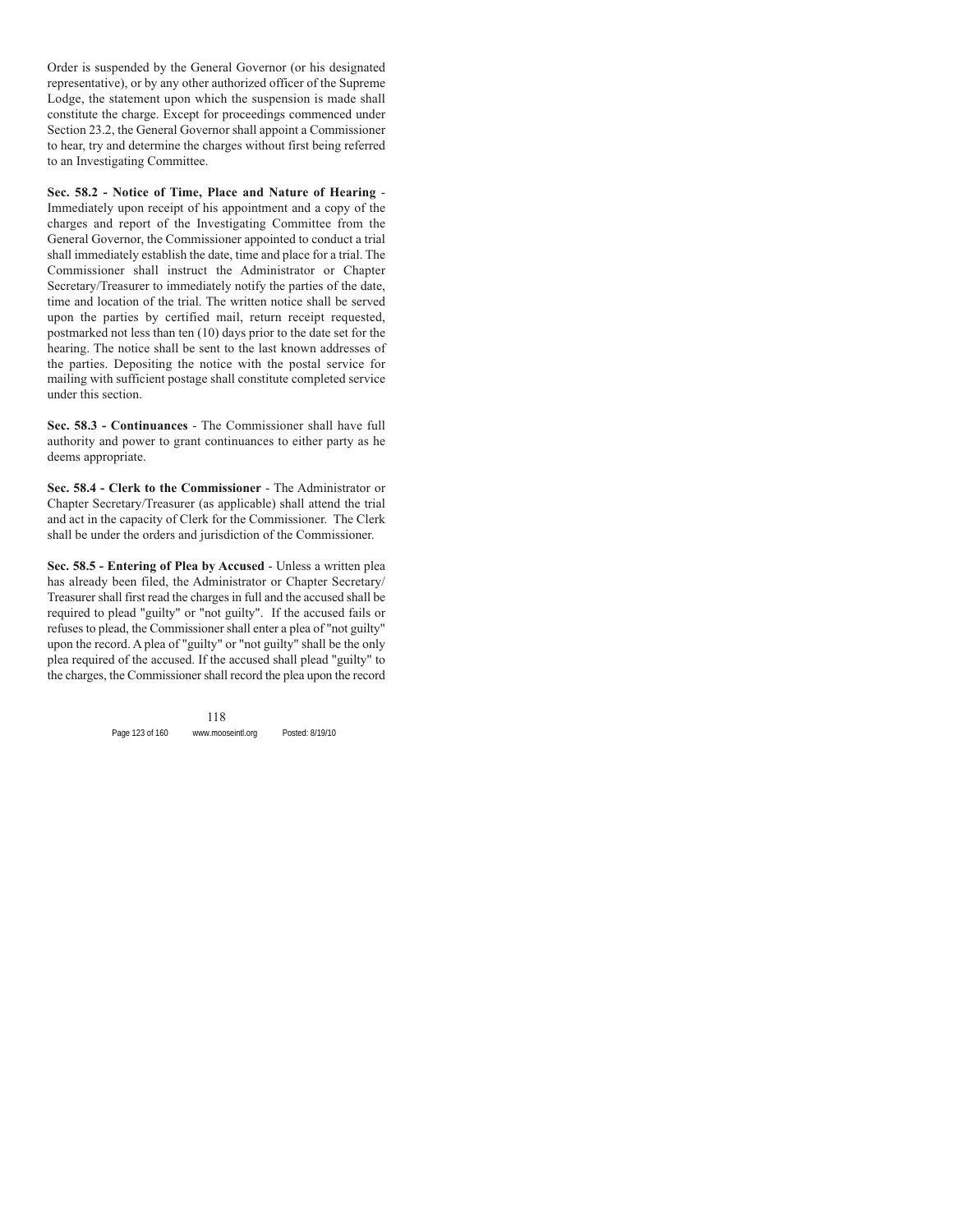and no further proceedings in the hearing of the case will be necessary, except to enter the findings of the Commissioner. All preliminary motions (i.e., the complaint does not allege sufficient facts or the lodge has no jurisdiction over the accused or the subject matter), shall be made at least ten (10) days before the date set for hearing unless otherwise allowed by the Commissioner.

**Sec. 58.6 - Hearing on Plea of "Not Guilty"** - If the accused shall plead "not guilty" or a plea of "not guilty" is entered on his behalf, the Commissioner shall proceed to hear the testimony and the argument of the parties or their representative.

**Sec. 58.7 - Securing of Witnesses** - Within ten (10) days of the receipt of a written request from any party to a proceeding, the Administrator or Chapter Secretary/Treasurer shall, over his or her signature, issue a subpoena summoning all members of the Order desired as witnesses by the accuser(s), the accused or the Commissioner in charge of the trial. The Commissioner shall have the authority to subpoena any member of the Order or deny the issuance of a subpoena requested by any party.

The Commissioner shall be furnished a copy of all subpoenas issued and a proposed list of witnesses prior to the trial. The proposed list of witnesses shall not serve as a limitation on either the accuser or the accused from calling additional witnesses up to and including the time for the trial. A subpoena may be personally served by the Administrator or Chapter Secretary/Treasurer, or someone appointed by the Administrator or Chapter Secretary/Treasurer. The Administrator or Chapter Secretary/ Treasurer may also serve a subpoena by mailing a copy of the subpoena to the witness at his or her last known place of residence by certified mail, return receipt requested.

**Sec. 58.8 - Administration and Form of Oath** - Before any witness is examined or allowed to testify, the Commissioner shall administer the following oath or affirmation:

"Do you solemnly swear (or affirm) upon your honor as a member of the Order, that you will truthfully answer all questions asked of you in this proceeding?"

If the witness is not a member of a lodge or chapter, he or she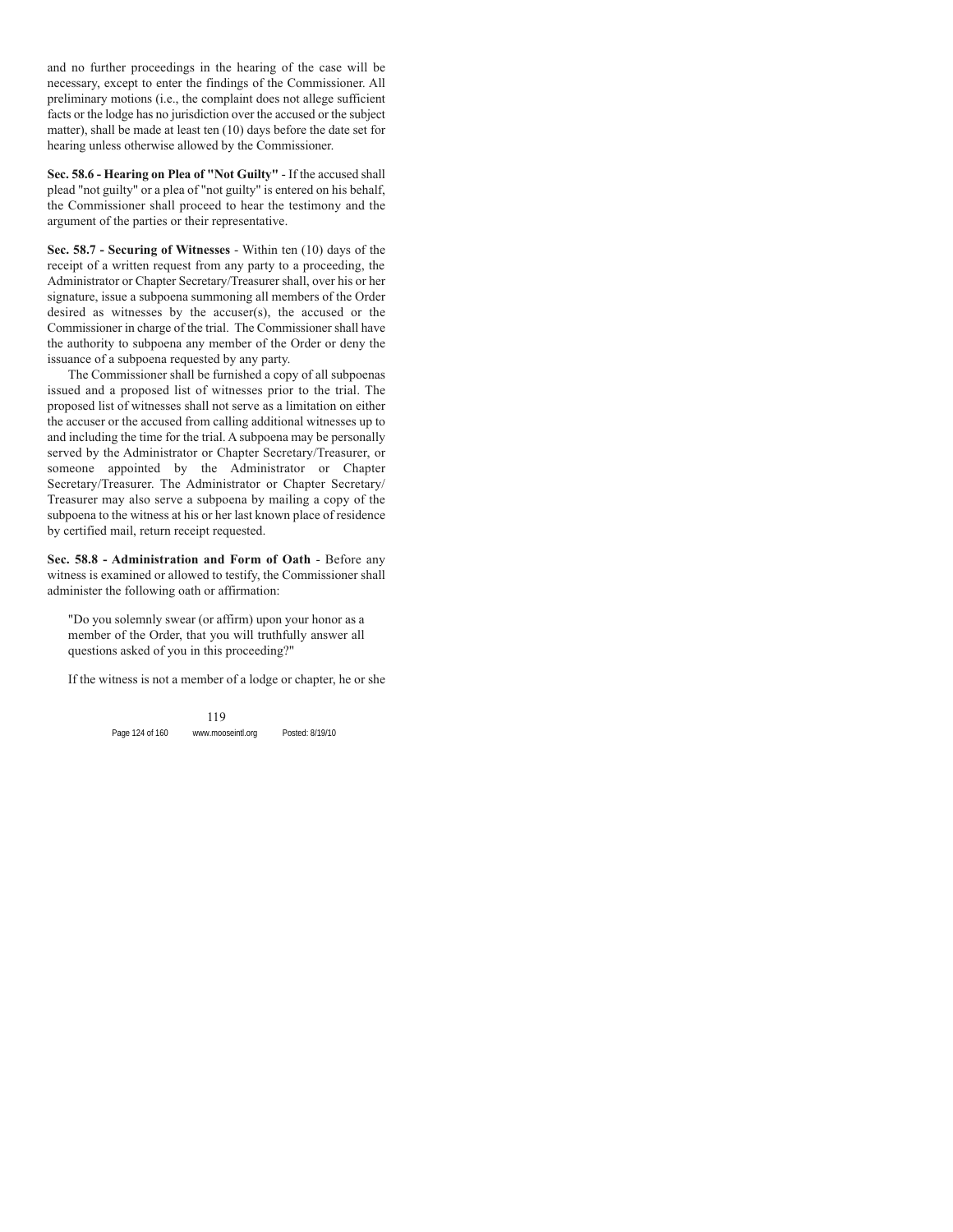shall be qualified by oath or affirmation as the Commissioner may determine and be examined in the same manner as a member.

**Sec. 58.9 - Rules of Evidence** - The Commissioner shall receive competent and relevant evidence, including records, documents, affidavits and statements offered by either party which, in his or her opinion, will assist in rendering a fair and impartial decision.

**Sec. 58.10 - Reporter and Record of Proceedings** - The Commissioner may appoint a competent and disinterested member (or non-member if a member is unavailable) who is a court reporter to make a complete record of the proceedings, including testimony received, objections and rulings regarding the proposed admission of evidence. In lieu of a court reporter, the Commissioner may direct the use of an electronic recording device. All tapes, and other recording materials, shall remain in the custody of the Commissioner. At the close of the trial, all memoranda or notes of the proceedings as the Commissioner may desire, shall be prepared. Unless an appeal is filed, it shall not be necessary for a complete transcript of the proceedings to be prepared. In the event of an appeal, a complete transcript of the proceedings shall be provided to any party requesting a copy upon payment of the cost of transcription and preparation of the record. If there is no appeal, all of the records of the proceedings shall be forwarded by the Commissioner to the General Governor for further disposition.

**Sec. 58.11 - Taking of Depositions** - The Commissioner shall have the right to order the deposition of any witness who for good cause cannot attend the trial. He may appoint a competent and disinterested member to take the deposition. The opposite party shall be notified of the date, time and location of the deposition and the name of the witness or witnesses to be examined. He shall be entitled, either personally or through his representative, to attend and depose the witness or witnesses. The testimony shall be reduced to writing, certified by the person recording the testimony, securely sealed and immediately filed with the Administrator or Chapter Secretary/Treasurer, as applicable. The Commissioner may also receive into evidence the sworn affidavit of any witness who cannot be present at the trial when, in his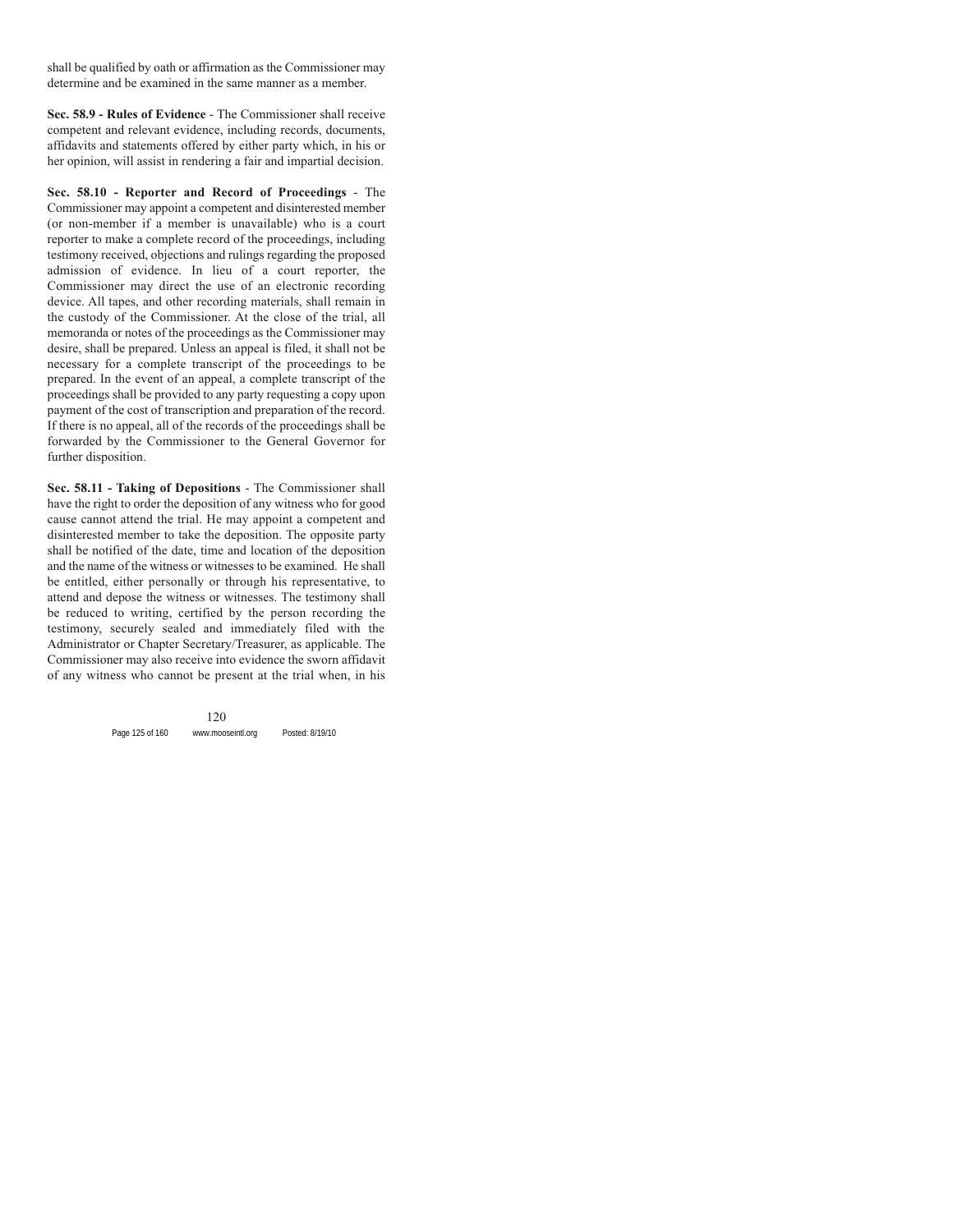opinion, the affidavit is relevant and reliable and the reason for not being able to attend is acceptable to the Commissioner.

**Sec. 58.12 - Representation** - Any lodge member who is a party to a disciplinary proceeding may be represented by an active lodge member. Any chapter member who is a party to a disciplinary proceeding may be represented by an active chapter member. The Board of Officers of any lodge or chapter, which stands accused, may select a lodge or chapter member, respectively, to represent it and its members at the trial. If representation is not selected, the General Governor may assign an active member of the Order to appear and represent the lodge or chapter in the trial of the case.

**Sec. 58.13 - Contempt** - To maintain control over the trial or proceedings and preserve decorum, the Commissioner may declare any participant in the proceeding or trial, including a party's representative, to be in contempt. The Commissioner may enter any reasonable order he deems necessary to preserve order and decorum, including the right to levy fines or assess costs. Any order finding a person in contempt may be appealed by the aggrieved party.

# **Chapter 59 - Commissioner's Findings**

**Sec. 59.1 - Determination by Commissioner** - The Commissioner, after receiving and reviewing all evidence, shall determine the guilt or innocence of the accused as he deems just and proper.

**Sec. 59.2 - Procedure When Accused Found Innocent** - If the Commissioner determines the accused is not guilty, the judgment or decree shall immediately be submitted to the Administrator or Chapter Secretary/Treasurer, as applicable. The Administrator or Chapter Secretary/Treasurer shall read the judgment or decree in open session at the next regular meeting after receipt. It shall be noted in the lodge or chapter minutes, as applicable, that the accused was found to be not guilty by the Commissioner. A copy of the Commissioner's decision shall be attached to the minutes and be the final judgment, order or decree in the proceeding unless it is reversed or modified on appeal. The Administrator or Chapter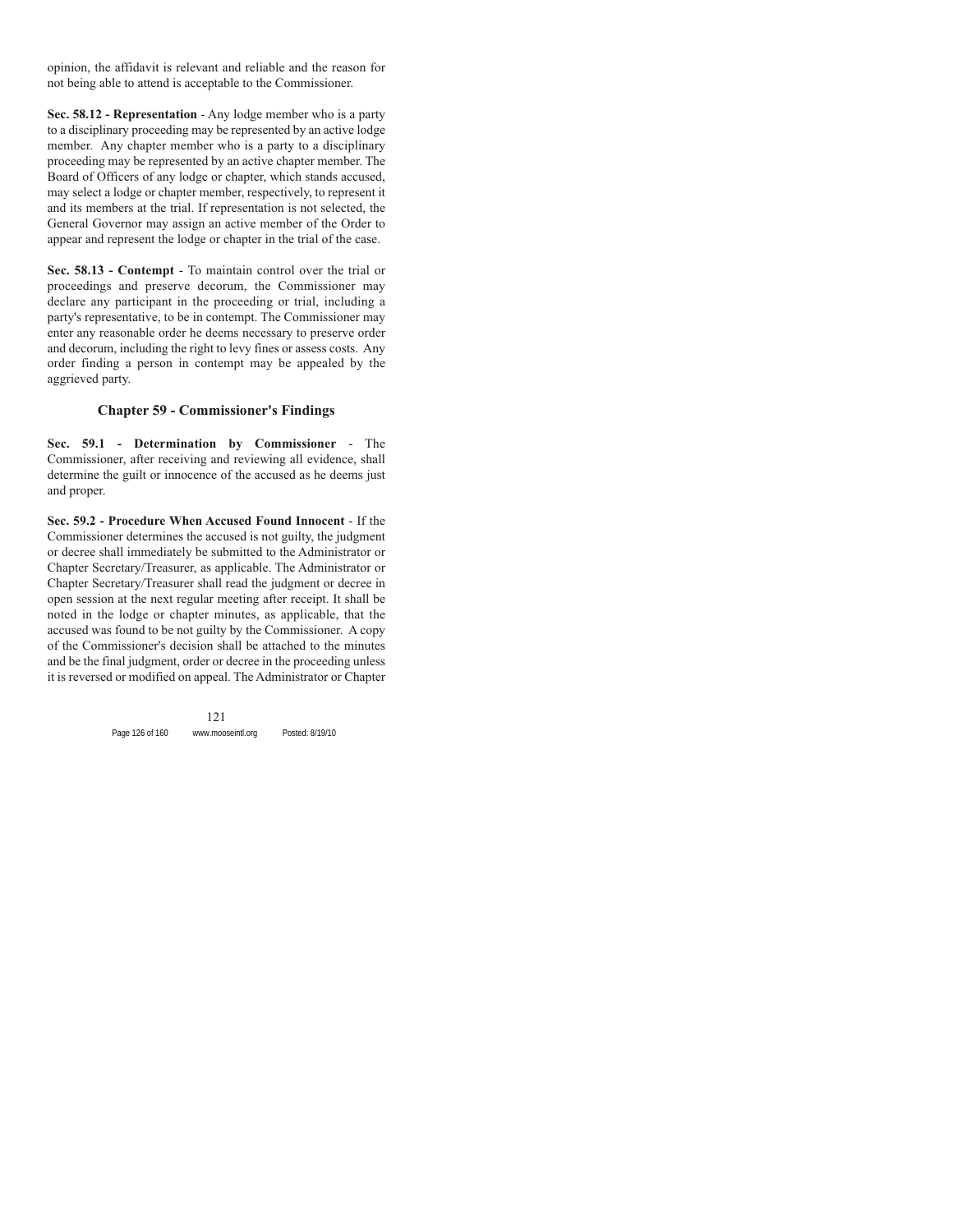Secretary/Treasurer shall immediately transmit a copy of the findings and decision of the Commissioner to all parties, the lodge or chapter and representatives of record.

**Sec. 59.3 - Procedure When Judgment of "Guilty"** - If the Commissioner determines the accused is guilty of one or more charges, the Commissioner shall determine the appropriate penalty and immediately transmit his judgment or decree to the Administrator or Chapter Secretary/Treasurer, as applicable. The Administrator or Chapter Secretary/Treasurer shall read the Commissioner's decision in open session at the next regular general membership meeting after receipt and record the decision in the lodge or chapter minutes. A copy of the Commissioner's decision shall be attached to the minutes and be the final judgment, order or decree in the proceeding unless it is reversed or modified on appeal. The Governor or Senior Regent shall ensure that the Commissioner's orders and judgment are fully carried out. The Administrator or Chapter Secretary/Treasurer, as applicable, shall immediately transmit a copy of the findings and decision of the Commissioner to all parties, the lodge or chapter, and representatives of record. Each copy shall be accompanied by notice that an appeal may be taken within fifteen (15) days from receipt of the decision, in accordance with the procedures set forth in Chapter 60.

**Sec. 59.4 - Suspension From the Lodge or Chapter** - A member found guilty of any charge and receiving a suspension from membership, unless otherwise ordered by the Commissioner, shall automatically be reinstated after the expiration of the period of suspension upon satisfaction of all conditions imposed, the payment of all fines and costs ordered to be paid as a part of the punishment and full payment of all dues for the entire period of suspension. If ordered by the Commissioner, the reinstatement of a member suffering a suspension shall be by a vote as in the case of new members. Any member during a period of suspension shall not be dropped from the rolls for non-payment of dues but shall not enjoy any benefits of membership.

A member who is suspended shall not be eligible for membership in any lodge or chapter, as applicable, other than the one from which he or she was suspended. Any member under suspension shall not be eligible for reinstatement until after the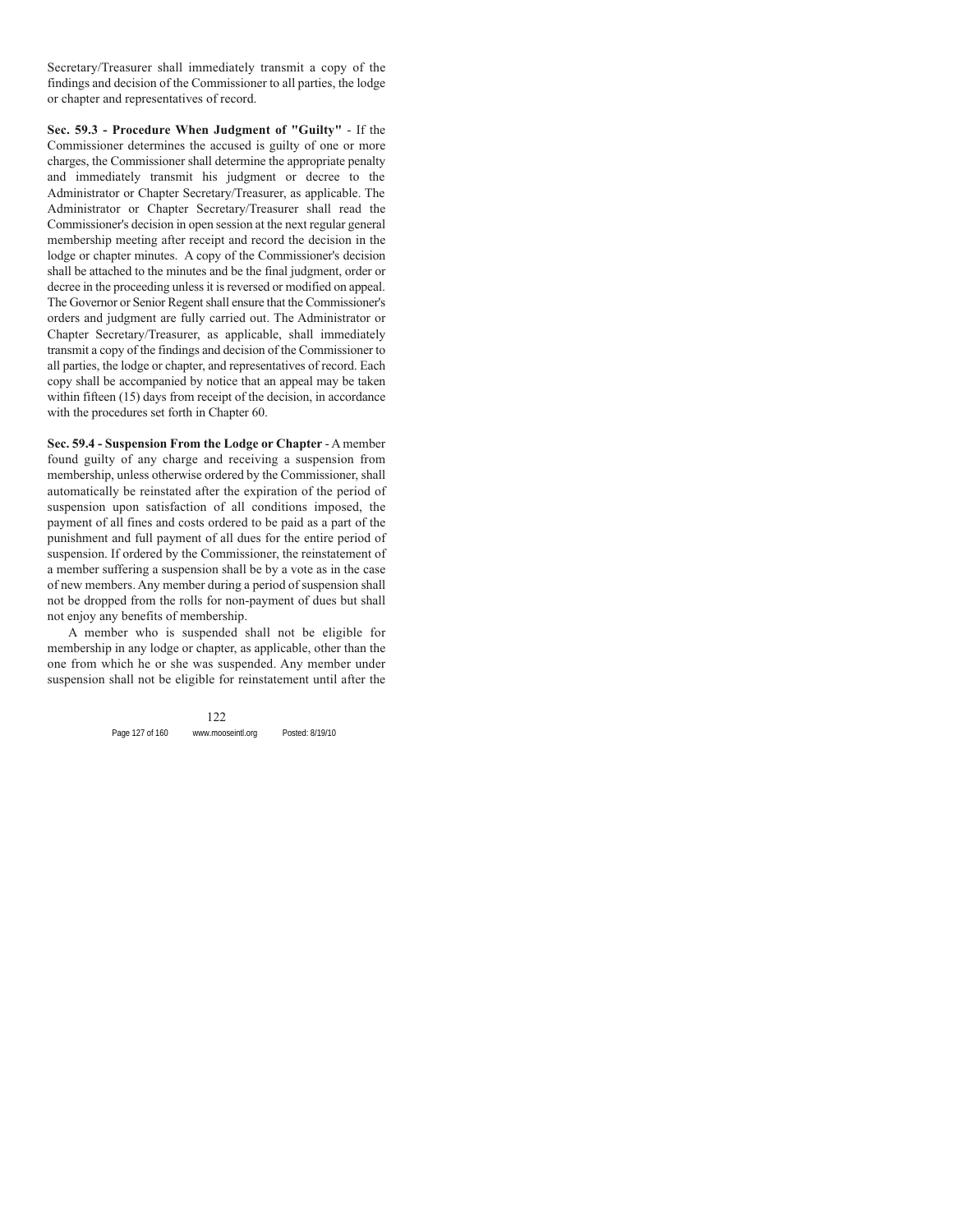expiration of the period of suspension and full compliance with the Commissioner's decision.

**Sec. 59.5 - Expulsion** - A member expelled from any lodge, chapter or other unit of the Order shall not be eligible again to become a member of the lodge, chapter or other unit of the Order except in accordance with the terms of the order of expulsion and through the lodge, chapter or unit from which he or she was expelled. A member expelled from a lodge, chapter or other unit without terms or conditions cannot again become a member of the lodge, chapter or any unit of the Order except upon a dispensation from the General Governor. Any member who resigns his or her membership during a pending disciplinary proceeding may not reinstate or re-enroll into any lodge or chapter unless the General Governor grants a dispensation.

Expulsion from the Order shall constitute expulsion from all lodges, chapters and other units of the Order. Expulsion from the Moose Legion or a higher degree shall constitute expulsion from that degree and all degrees higher than the one from which the member was expelled.

**Sec. 59.6 - Costs of Trial** - All costs incidental to trials shall be paid by the lodge or chapter of which the accused was a member. The Commissioner may order as part of the judgment that the accused and/or accuser(s) shall reimburse the lodge or chapter for all or any part of the costs so incurred.

## **Chapter 60 - Appeals**

**Sec. 60.1 - Manner of Appeal by Members** - Any party to a matter shall have the right to appeal in the following manner:

- 1st. From the Governor of the lodge to the General Governor. (This does not refer to questions of parliamentary procedure; see Robert's Rules of Order, Newly Revised Edition.)
- 2nd. From the lodge to the General Governor.
- 3rd. From any finding, order, decree or judgment of a Commissioner to the Judiciary Committee.
- 4th. From any ruling, decision, finding, order, decree or judgment of the General Governor or the Judiciary Committee to the Supreme Forum.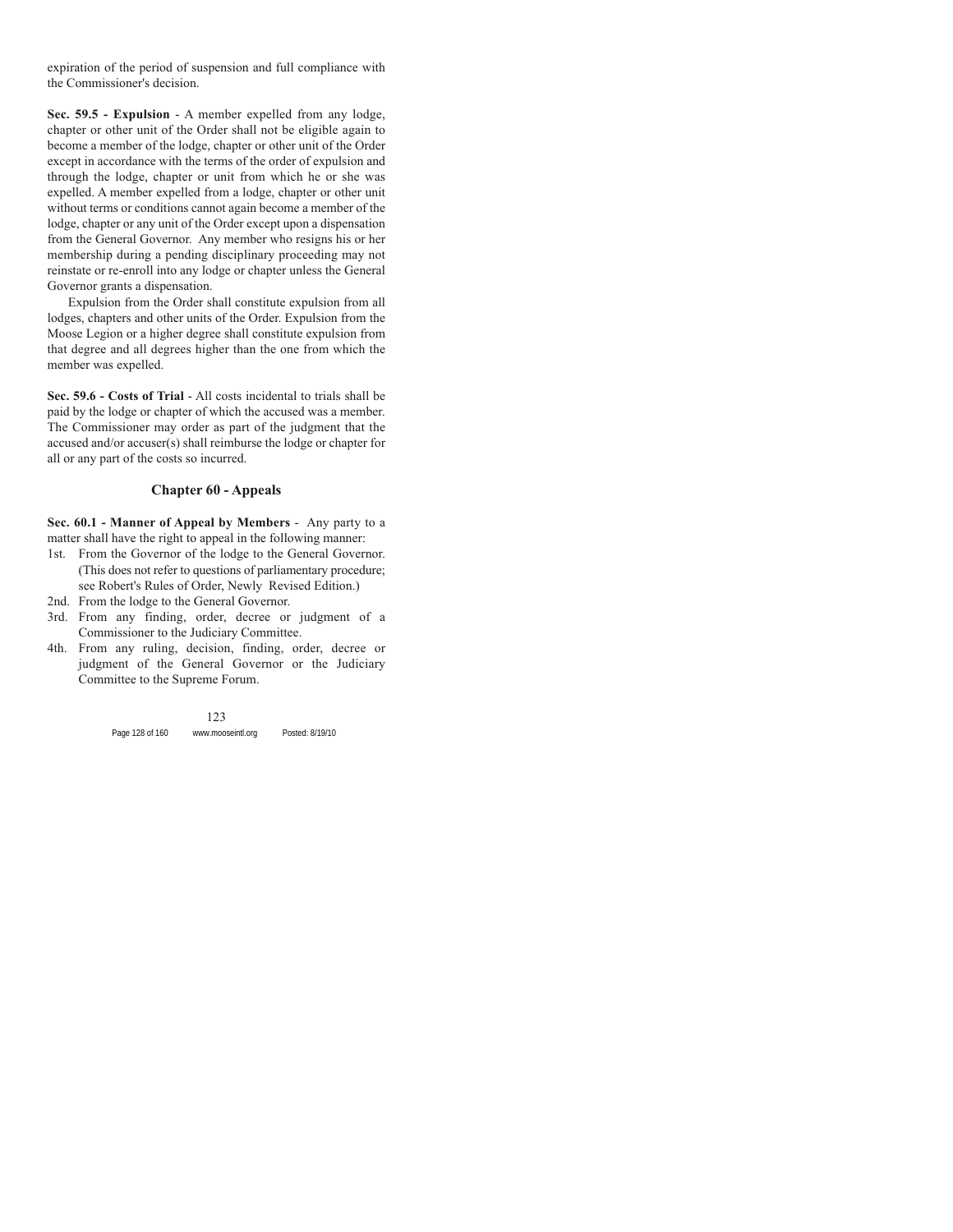**Sec. 60.2 - Appeal to Judiciary Committee** - To appeal an order, judgment or decree of a Commissioner to the Judiciary Committee, written notice of appeal shall be given by the appellant to the Clerk of the Judiciary Committee within fifteen (15) days after the entry of the decision that is being appealed. Within forty-five (45) days after giving the notice of appeal, the appellant shall file with the Clerk of the Judiciary Committee his or her statement of grounds or reason for the appeal, all relevant exhibits and a brief.

Under the seal of the lodge or chapter, the Administrator or Chapter Secretary/Treasurer, as applicable, shall upon request forward to the Clerk of the Judiciary Committee, the original or true copies of all pertinent records and files. The Judiciary Committee may modify, reverse or affirm any finding in whole or in part, either on the record or by conducting a new hearing. The decision of the Judiciary Committee shall be conclusive and final unless the decision is appealed to the Supreme Forum within fifteen (15) days after the decision is rendered.

**Sec. 60.3 - Record on Appeal to Judiciary Committee** - Any officer or member possessing any minutes or other records necessary to afford a clear understanding of the merits of any matter on appeal to the Judiciary Committee shall immediately furnish the documents upon request. Upon demand, copies of all documents requested shall be certified as true and filed with the Judiciary Committee. Upon payment of all reasonable costs incurred, or as otherwise ordered by the Judiciary Committee, the documents shall be provided to the appellant(s).

**Sec. 60.4 - Costs of Transcript and Appeal** - Any member appealing the decision of a Commissioner shall, within fifteen (15) days of service of the written notice of appeal, pay the estimated costs of appeal as determined by the Clerk of the Judiciary Committee. The costs shall include all reasonable costs incurred to obtain and reproduce certified copies of lodge or chapter records, the cost of transcribing the proceedings, mailing costs, etc. Upon payment of all costs or other amounts as determined by the Clerk of the Judiciary Committee, a complete transcript of the proceedings shall be prepared. Upon completion, the transcript and all evidence taken at trial shall be delivered to the Clerk of the Judiciary Committee.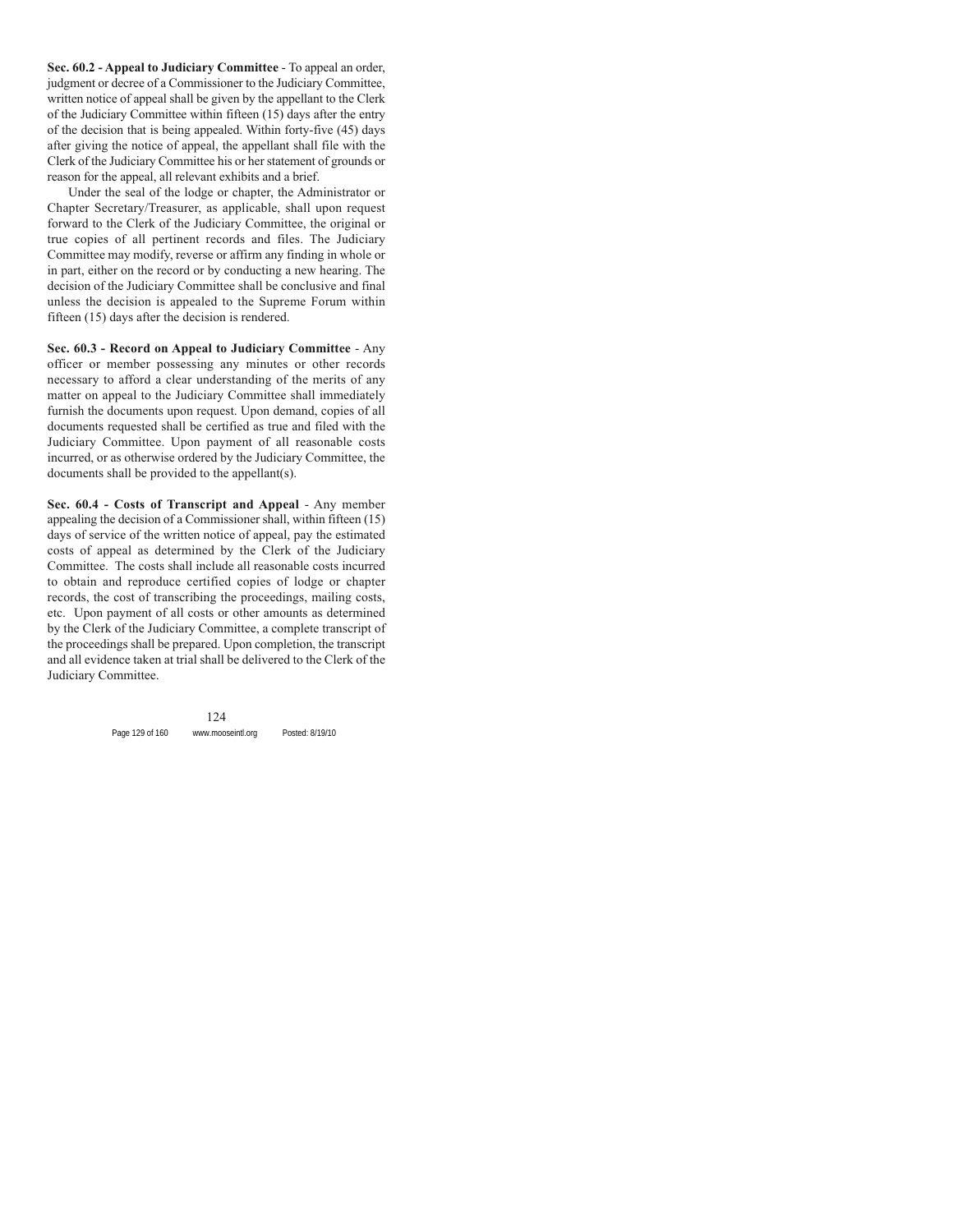**Sec. 60.5 - Limitation of Appeal to Supreme Forum** - In all appeals to the Supreme Forum from the Judiciary Committee, concerning matters originally appealed to the Judiciary Committee only matters contained in the appeal to the Judiciary Committee shall be considered. Unless the Supreme Forum determines compelling reasons exist, no evidence shall be allowed or considered, unless it was presented to and considered by the Judiciary Committee.

**Sec. 60.6 - Procedure on Appeal to the Supreme Forum** - Anyone desiring to appeal to the Supreme Forum from the Judiciary Committee shall file a written notice of appeal to the Clerk of the Supreme Forum within fifteen (15) days of the decision rendered. Within forty (45) days of the filing of written notice of appeal, the appealing party or parties shall file with the Clerk of the Supreme Forum a statement of grounds for the appeal, any relevant exhibits and a brief. The Clerk of the Supreme Forum shall provide a copy of the appeal to the Chairman of the Judiciary Committee. Upon receipt of the appeal, the Chairman of the Judiciary Committee shall immediately forward to the Clerk of the Supreme Forum, the entire record of the proceedings. The procedure on appeal to the Supreme Forum shall be in accordance with Section 24.11 of the General Laws and the prevailing rules on appeal, as adopted by the Supreme Forum.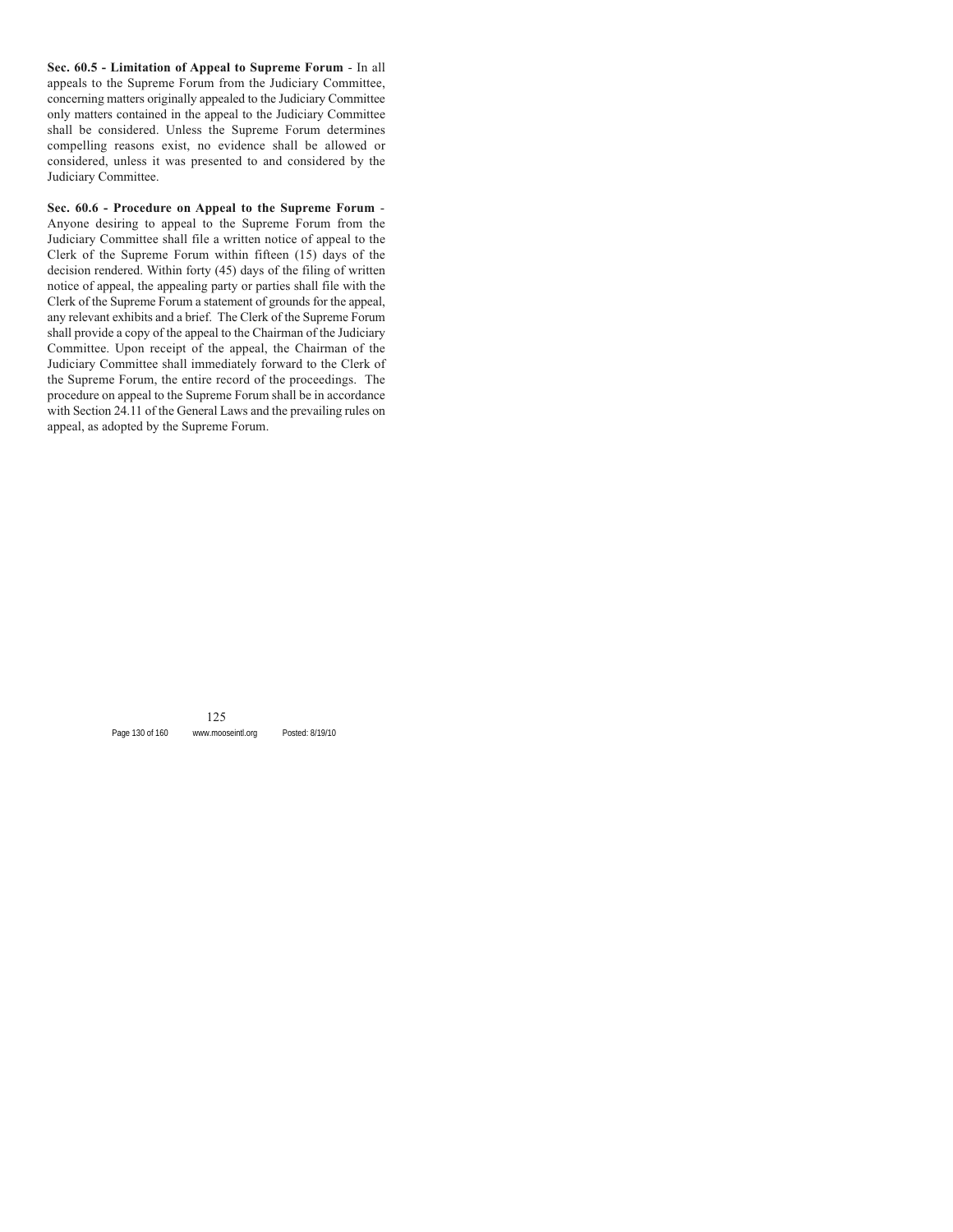### **INDEX TO LAWS**

**NOTE**: Index refers to section number except where chapter or page number is indicated.

**- A -**

**ACTVITIES COMMITTEE:** Supreme Lodge 14.1, lodge 35.5 **ADMINISTRATOR**: Bond, 46.3; Compensation, 36.12; Disciplinary proceedings, 56.3 (g); 56.5; 56.6; 57.2; 58.2 - 58.5; 58.7; 58.11; 59.2; 59.3; Duties, Chapter 36; 43.3 - 43.7; 30.4; 42.2; 48.1; Elected lodge officer, 33.1; House Committee, 48.1; 48.6 - 48.8; Membership transfers, 32.1; Nominating Committee (member of), 33.2; Nomination and election; 36.1; Supreme Lodge representative, 46.5; Term of office, 33.1; 36.1.; Termination of; 36.1

**ADVERTISING**: Chapter 45; Prohibitions, 50.4; 55.3 (18).

**AFFIDAVITS**: Disciplinary proceedings, 58.9.

**AGENT**: Lodges, units, associations, etc. (not agent of Moose International), 25.3.

**AMENDMENTS**: Constitution, Article XII; General Laws, 11.6; 14.2.

**ANNUAL MEETING**: Definition, 2.10 (see Convention).

**APPEALS**: Procedures, 24.11; Chapter 60.

**APPLICATION REVIEW COMMITTEE**: Lodge, 28.3; 28.4; 30.6; 35.5; 42.2; Report of, 28.3.

**ARREARS**: Notice of, 30.5; 36.5 (see Reinstatement)

**ARTICLES OF INCORPORATION**: Moose International (amendments to), 19.2 (a); Lodge, 26.8; State and Provincial Associations, 51.4.

**ASSETS**: Limitation on power of lodge to transfer, dispose or sell, 46.7.

**ASSOCIATIONS**: (see State and Provincial associations), Chapters 51 and 52.

**AUDIT COMMITTEE**: Appointment, composition and duties, 35.7; 39.1; 43.5.; Supreme Lodge 14.1; 14.7

**AUSTRALIAN BALLOT**: Elections, 33.8.

**AUXILIARIES**: Supreme Council supervision, 19.2 (d).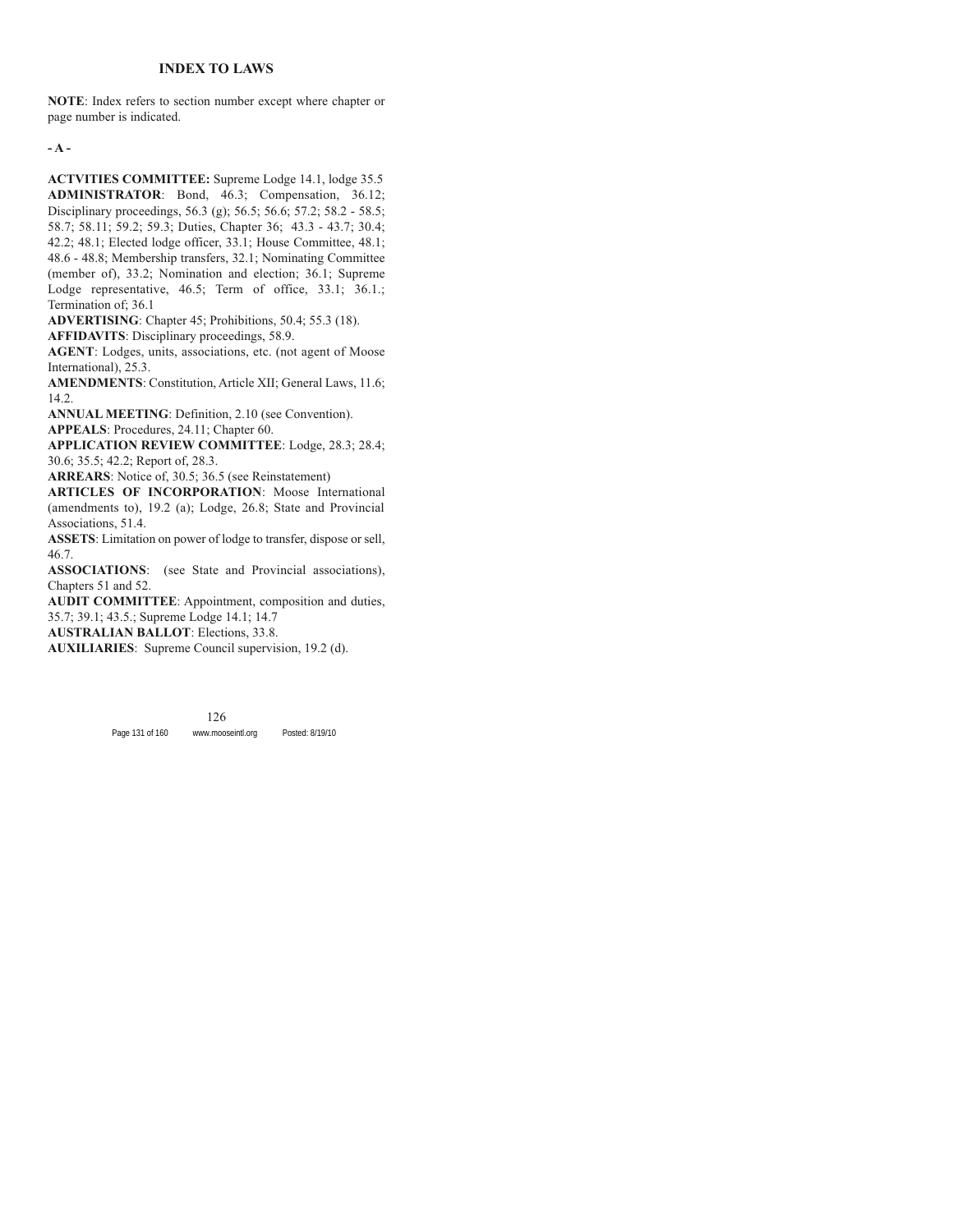**- B -**

**BAD CHECKS**: Lawful obligation due lodge, 35.13; 48.9

**BALLOT**: Contested election, 33.6; Counting and/or Dispensing with, 33.8.

**BINGO**: Activity group funds, 43.3; Public, 44.2; Advertising, 45.2

**BONDS**: House Committee, 48.1; Lodge officers', 46.3; Supreme Council, 19.2 (j).

**BOOKS AND RECORDS**: Examination of lodge records, 19.2 (p); 23.4, 35.9 and 43.5; Supreme Lodge, 19.2 (p); 21.1; 21.2.

**BRANCHES OF GOVERNMENT**: Constitution, Article VIII. **BUDGET**: Supreme Lodge - Preparation of, 21.2; Provision for,

 $19.2$  (g).

**BULLETIN BOARD:** Posting of social quarters rules, 48.4.

BY-LAWS: Lodges - fraternal, 26.7; changes to, 42.3; Moose International, 1.1; State and Provincial Association, 51.3.

**- C -**

**CAMPAIGNING**: Prohibition against Supreme Lodge, 12.4; Lodge. 33.7;

**CARDS**: Life membership, 31.3; Lodge membership, 30.2; Transfers - Chapter 32.

**CHARGES, DISCIPLINARY**: (see Disciplinary Proceedings) Against lodge officers, Chapter 57; Burden of proof, 53.3; Commissioner's findings, Chapter 59; Commissioner trial - Chapter 58; Filing, 55.2; 56.1; 56.2; 57.1; 57.2; Preferring false charges, 54.1 (3); 55.3 (9, 13); Supreme Lodge officers, 24.5; 24.9 - 24.11; 55.2.

**CHARTERS**: Definitions, 2.9; Dispensation for, 11.4; 26.2; Issuance, 4.1; 11.4; 26.3; Revocation of, 27.2; 54.1; Suspension, 23.2; 43.6; 54.1.

**CHECKS**: Signing and issuance, 35.10; 36.3; 38.2.

**CHIEF JUSTICE**: Section 24.1.

**CIRCULARS**: Official, 42.11.

**COMMUNITY SERVICE COMMITTEE**: Lodge, 35.5; Supreme Lodge, 14.8.

**CLERK**: Administrator as clerk, 58.4; Judiciary Committee, 60.4; Supreme Forum, 24.2; 60.6.

**CLUB**: Use of word, 47.3.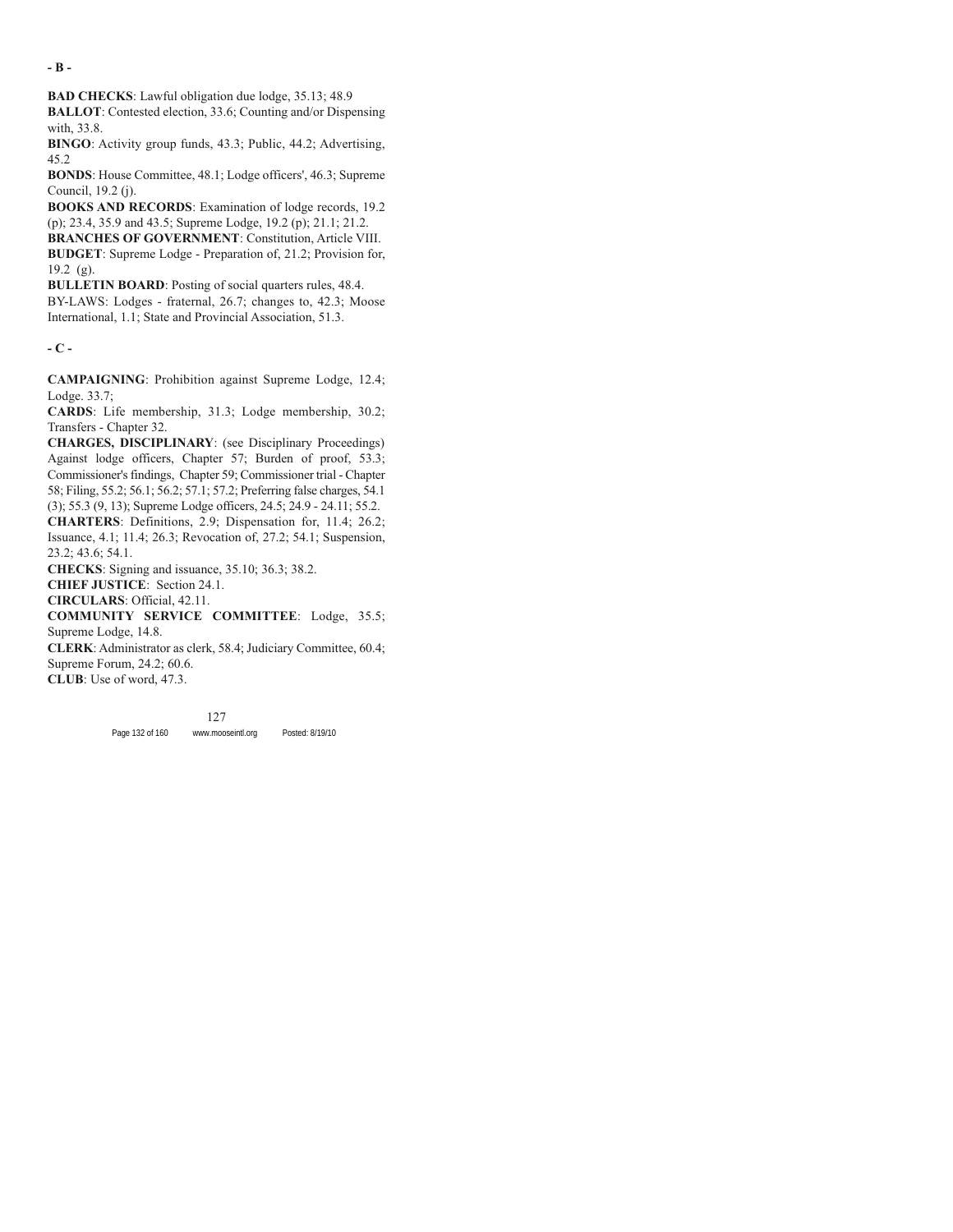**COMMISSIONER**: Appointment, 58.1; Duties, etc. - Chapters 58 & 59. (see Disciplinary Proceedings).

**COMMITTEES**: Application Review 28.3; 35.5; Auditing, 35.7; 43.5; Creation, 19.2 (h); House, 48.1 - 48.9; Investigating, 56.3; Expenses, 4.3; Lodge committees, 35.5; Nominating Committee, 33.2; Necessary committees, 35.5; Qualifications of Supreme Lodge officers 25.1; Supreme Lodge Committees - Chapter 14.

**COMPENSATION**: Administrator's, 46.2; 36.12; Lodge officers 46.2; Social Quarters Manager, 48.6; Supreme Lodge Officers, 19.2 (b).

**COMMUNICATIONS COMMITTEE:** Lodge 35.5, Supreme Lodge 14.1

**CONTEMPT**: Section 53.2; 58.13.

**CONVENTION**: Annual International Convention, 10.1; Committees, Chapter 14; Definition, 2.10; Expenses, 43.7; Order of Business, 10.5; Presiding officer, 10.2; 10.6; Proceedings, 10.4; Quorum, 10.3; Representatives, Constitution Article III, 25.2; 46.5; Robert's Rules of Order, 10.8; Soliciting donations at, 46.10; Voting, 10.7.

**CORPORATION**: Associations, 51.4; Directors of Moose International, 19.1; Lodges, 26.8; Moose Charities, Inc., Chapter 9; Moose Foundation, Inc., Chapter 8; Moosehaven, 2.5; Chapter 7; Mooseheart, 2.4; Chapter 6; Moose International, 2.1; Chapter 5; Seal of Moose International, 3.1.

**COSTS**: Disciplinary proceedings, 59.6; Supreme Forum, 24.11. **CREDENTIALS COMMITTEE**: Lodge representative, 46.5; Supreme Lodge, 14.1; 14.5; 25.2.

**CREDIT**: Lodge social quarters, 49.4.

**CREDIT CARDS**: Lodge use of 43.4; List of Required Dispensations, p. 141.

#### **- D -**

**DAMAGE**: Responsibility for, 48.9; 46.19.

**DAVIS, JAMES J**.: Birthday commemoration, 46.14.

**DECORUM:** Meetings, 42.10

**DEFINITIONS**: Active Member 28.7; Annual International Conventions, 2.10; Chapter, 2.8; Charter, 2.9; Lodge, 2.7; Loyal Order of Moose, 2.11; Moose, 2.6; Mooseheart, 2.4; Moosehaven, 2.5; Moose International, 2.1; Order, 2.3; Rules and Regulations, 1.1; Supreme Lodge, 2.2.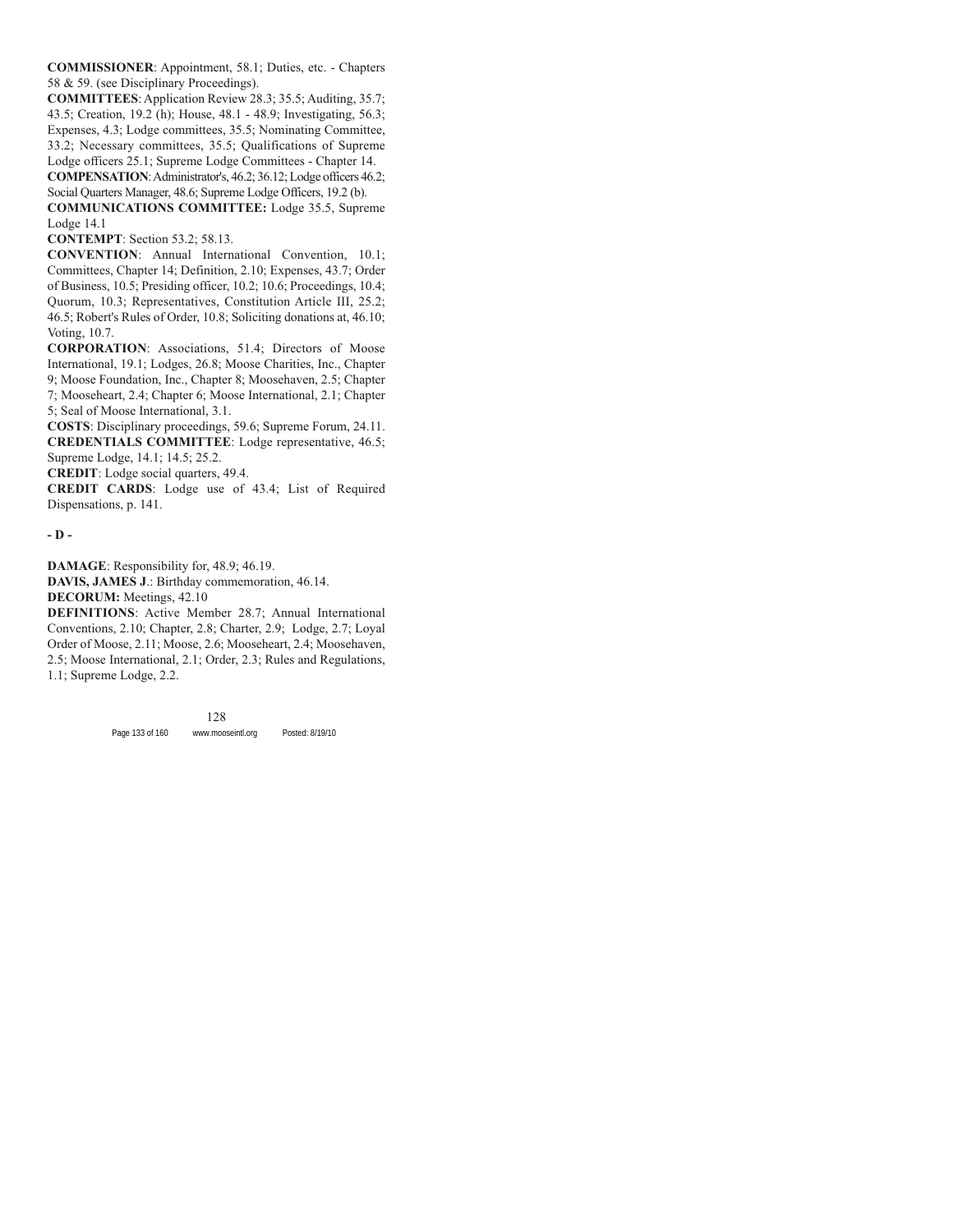**DEGREES**: Constitution, Article VI; Creation of, 11.5; Supervision of, 19.2 (d); Rituals, 19.2 (e).

**DELEGATE:** Governor, 35.6: Administrator, 36.13

**DEPOSITIONS**: 58.11 (see Disciplinary Proceedings; Commissioner).

**DEPUTY SUPREME GOVERNOR**: Appointment and powers, 22.4; (see Past Deputy Supreme Governor).

**DIRECTOR GENERAL**: Appointment, 13.1; As presiding officer at convention, 10.2; Executive powers and duties, 15.1; Member, Mooseheart Board of Directors, 6.1; Member, Moosehaven Board of Directors, 7.1; Constitution Article IX; 15.1; Supreme Lodge Officer, Article VII; Term of office, 13.1; 12.3.

**DIRECTORS**: Constitution, Article IX; Regional, State and Provincial, 19.2 (p).

**DISCIPLINARY PROCEEDINGS**: Appeals, Chapter 60; Charges, Chapters 54 -55; Commissioner, Chapters 58-59; Contempt, 53.2; 58.13; Expulsion, 46.20; 55.2; 59.5; Fraud, 53.5; Investigating Committee, 56.3; Lodges, 54.1; Lodge officers and members, 53.1; Chapter 55; 56.1; Penalties, 24.5; 53.2; 53.5; 53.6; 55.4; 46.20; Chapter 59; Procedures, Chapters 54 - 59; Revocation of lodge charter, 54.1; Supreme Lodge Officers, 55.1; 55.2; 58.1; Suspension, 54.1; Chapters 55 - 57; 59.4.

**DISPENSATIONS**: Activities for financial gain, 44.1; Appropriation of funds for social quarters, 49.3; Charter, 11.4; 26.2; Convention solicitations, 46.10; Dissolution of Lodge, Chapter 27; Election of officers, 33.1; 33.5; General Governor, 4.6; 23.1; 27.1 - 27.3; 28.1; 28.5; 28.8; 33.1; 33.5; 43.3; 43.4; 45.2; 46.6; 46.7; 47.2; 47.4; 49.3; 52.1; 59.5; List of Required Dispensations, p. 146; Membership rejection, 28.5; Mergers, 27.3; Purchasing property, 46.6; Reinstatement of member, 30.5.

**DISSOLUTION**: Lodge, Chapter 27; Lodge supplies, 26.5; State and Provincial Association, 52.6.

**DONATIONS**: Convention solicitations, 46.10; Fundraising activities, 44.1.

**DUES**: Chapter 30; Life memberships, 31.1; changes in lodge, 26.7; 42.3.

**- E -**

**ELECTIONS**: Conduct of candidates, 12.4; Lodge officers,

Page 134 of 160 www.mooseintl.org Posted: 8/19/10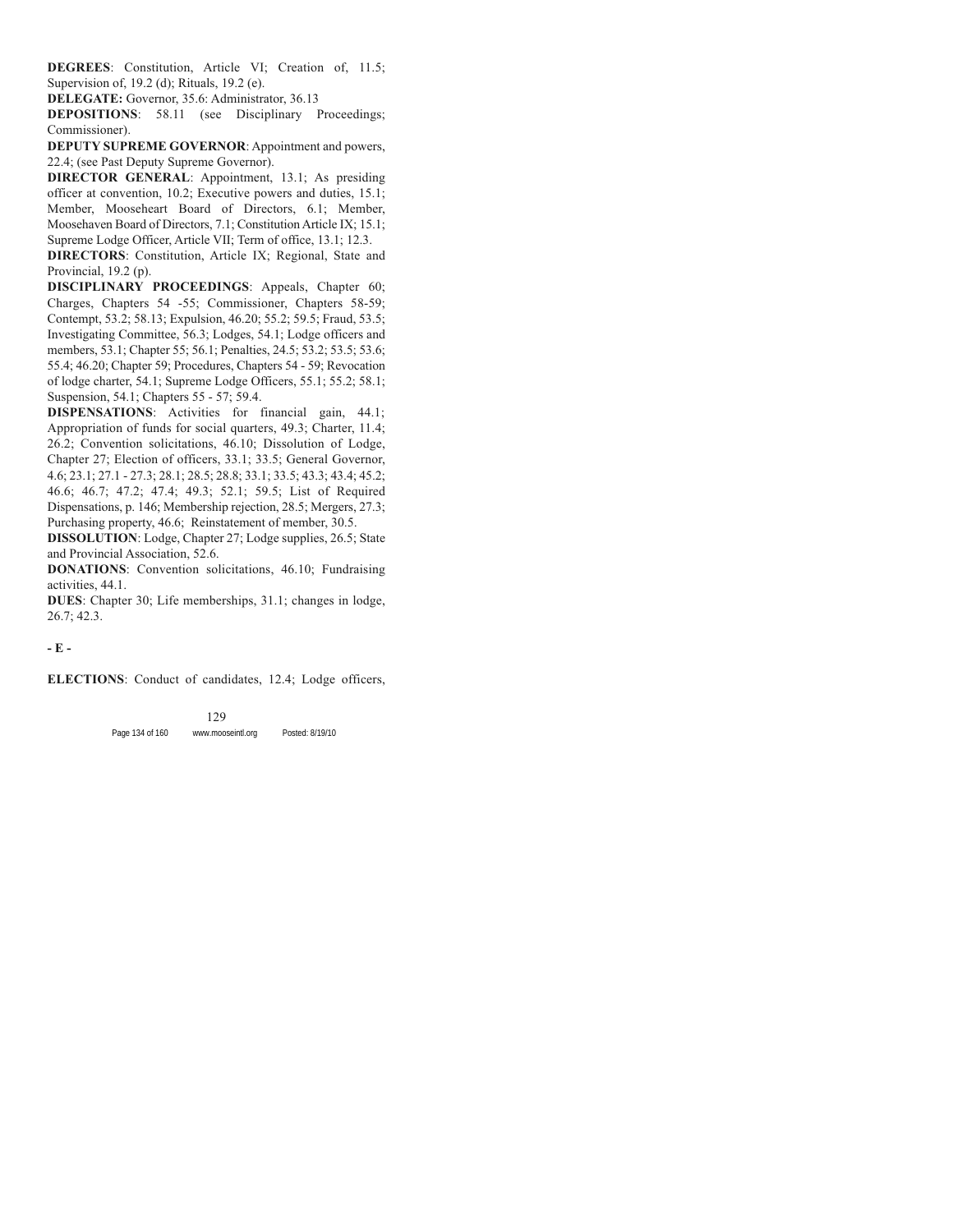Chapter 33; 36.1; Supreme Lodge officers, Constitution, Article VII; 12.1 - 12.3.

**E-MAIL:** Moose International addresses, p. 155; lodge notification, 42.3

**EMBLEMS**: Official seals and emblems, Chapter 3; Restrictions on use, 28.7; 49.2; 55.3 (6, 20).

**ENACTING CLAUSE**: Rules and Regulations, 1.1.

**ENROLLMENT**: Exemplification of ritual, 4.5; 28.6; Chapter 28; Former member, 28.7; Use of supplies during, 4.6.

**EXECUTIVE BRANCH**: Chapters 15 - 22.

**EXPENSES**: Convention, 14.7; 43.7.

**EXPULSION**: Members, 23.2; 24.8; 28.7; 35.12; 35.13; 46.20; 55.2; 59.5.

**- F -**

**FAX NUMBERS FOR MOOSE INTERNATIONAL**: p. 150 **FEES**: Application, 29.1; Chapter 29; Life Membership, Chapter 31; Transfer fee, 32.1.

**FELONY**: Membership requirements and, 28.1; 28.2; Governor duties, 35.12; Disciplinary proceedings, 55.3 (8).

**FELLOWSHIP DEGREE**: Official emblem, 3.4.

**FIFTY-YEAR MEMBER**: Life membership status, 31.2; 31.3; 31.4.

**FINANCE DEPARTMENT**: Chapter 21.

**FINES**: Lodge, 23.2; 35.2; 53.2; 55.3; 59.4; Supreme Lodge Officers, 55.2.

**FRAUD**: Membership acquired by, 28.2; 53.5.

**FUNDS**: Audit, 21.2; Checking accounts, 43.2; 43.4; Convention expenses, 43.7; Deposits, 36.3; 36.4; 36.8; 38.1; 48.8; Disbursements of, 43.4; 43.6; 49.3; Disposition of assets upon lodge dissolution or merger, Chapter 27; Fundraising, Chapter 44; General, 43.2; House Committee, 48.7; 48.8; Investments, 43.1; Misappropriation of, 55.3 (11); Provision for budget, 19.2 (g); Reporting to Moose International, 43.6; Trust, Constitution - Purpose of Order, 8.3; 9.1.

**- G -**

**GAMING/WAGERING INCOME**: Taxation Guidelines p. 146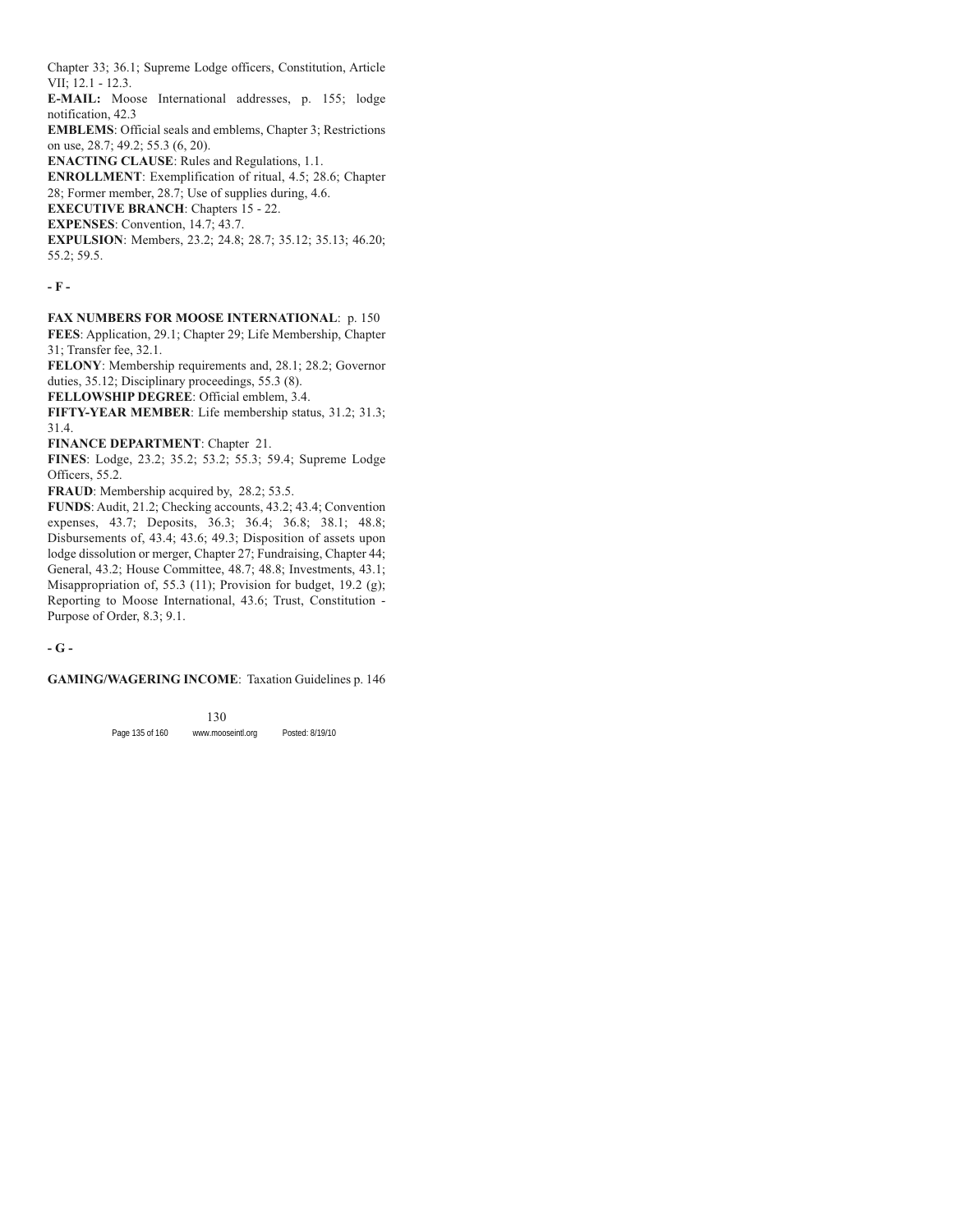**GENERAL GOVERNOR**: Appeals to, 60.1; Appointment of, 13.1; Auditing Committee, 43.5; Charters, 2.9; 26.2; 26.3; Dispensations and, 23.1; 26.2; 26.7, 26.8; Chapter 27; 28.1; 28.2; 28.7; 28.8; 33.1; 33.5; 35.12; 43.1; 43.4; 44.1; 46.6; 46.7; 46.10; 46.12; 46.18; 47.2; 47.4; 49.1; 49.3; 50.9; 52.1; 55.3 (8); 57.3; Filing of amendments, Constitution - Article XII; Issuance of supplies, 26.5, 46.8; Official circulars, 42.11; Powers and duties, 2.9; Chapter 23; 26.6; 26.7; 26.8, Chapter 27; 28.7; 33.1; 33.5; 35.16; 43.4; 43.5; 44.1; 46.5; 46.6; 46.7; 46.8; 46.20; 47.1; 47.2; 48.7; 49.3; 52.6; 53.2; 55.4; 56.3 - 56.6; 57.1; 57.3; 58.1; Representatives certified by, 46.5; Reports and records, 23.3; Review of lodge records, 23.4: Social quarters and homes, Chapters 47 - 50; Term of office, 13.1.

**GENERAL LAWS**: Adoption, amendments and definitions, Constitution - Articles I and XII; Chapter 1; 11.6; 14.2.

**GOVERNMENT RELATIONS COMMITTEE**: Duties of, 14.11; Lodge, 35.5; Supreme Lodge, 14.1.

**GOVERNOR**: Appointments by, 33.2; 35.4; 35.5; 35.7; 56.3; Bond of, 46.3; Charges against, 57.1; (see Disciplinary Proceedings), Charges filed with, 56.2; Count votes, 35.9; Duties, 28.4; 28.5; 33.2; 33.6; 33.9; Chapter 35; 42.1; 42.2; 42.8; 42.9; 43.5; 46.1; 46.4; 46.5; 48.1; 56.2; 56.3; 59.3; Election, 33.1; Eligibility, 33.5; Honor of Past Governor, Constitution - Article V; 35.15; House Committee, 35.8; Application Review Committee 28.3; Investigating Committee; 56.3; Lodge meetings, Chapter 42; Lodge officers - nomination and election, Chapter 33; Presiding officer, 35.2; 35.8; 42.8; Supreme Lodge Representative, Constitution - Article III; 46.5; Term of office of, 33.1; Vacancy in office of, 33.10; 35.11.

**GRIEVANCE COMMITTEE**: Appointment and composition, 14.1; Duties, 14.6.

**GRANDFATHER CLAUSE**: Moose International and Supreme Lodge, 1.3.

**GUESTS**: Register, 48.5; qualifications, Private Policy: p. 143.

**- H -**

**HOMES**: Laws for establishment and operation, Chapters 47-50. **HONORARY PAST GOVERNOR:** Section 35.16

**HOUSE COMMITTEE**: Administrator, 48.1; 36.11; Bond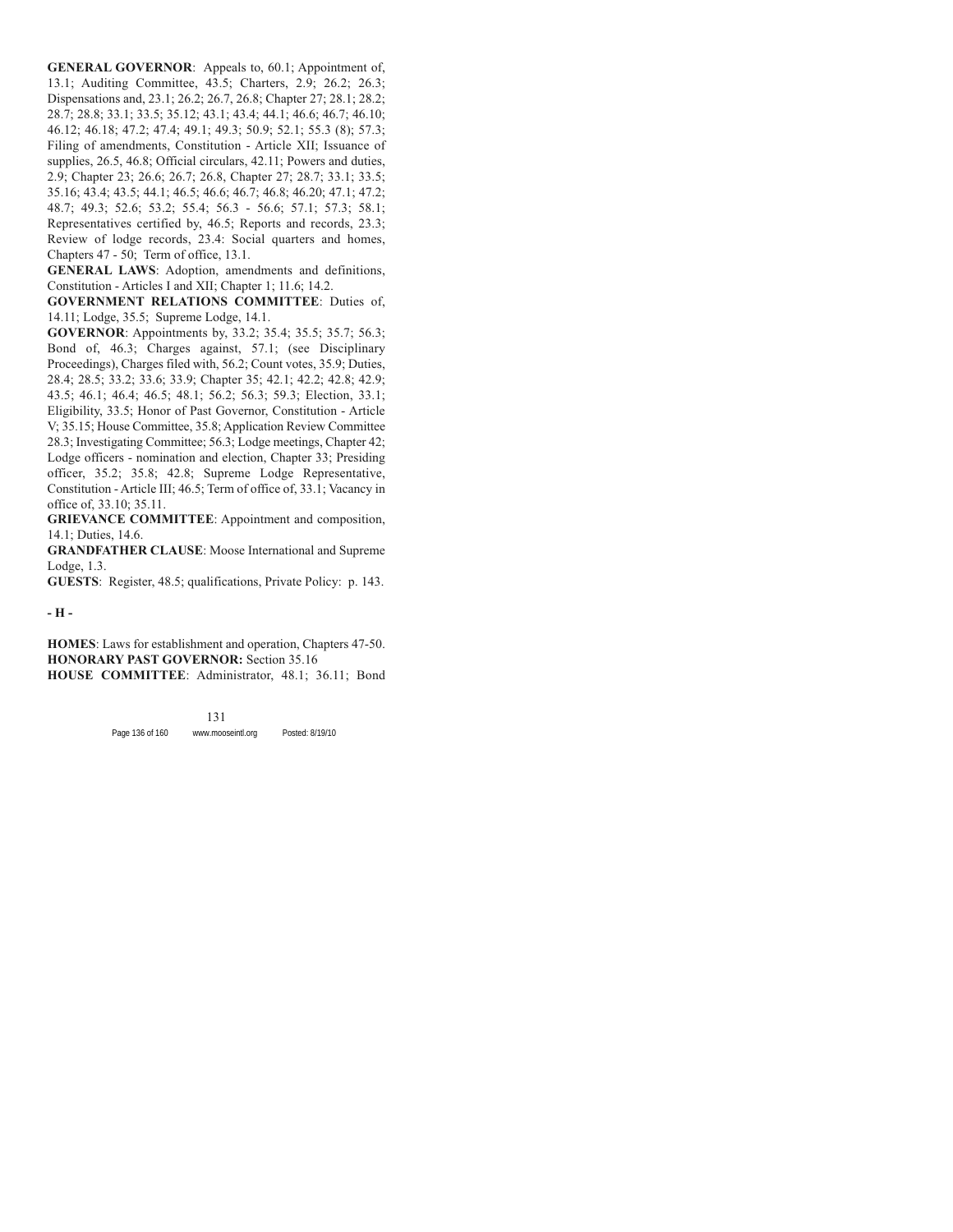requirements, 46.3; Duties, Chapter 48; Employees, 48.6; Funds, 48.7; 48.8; Governor as chairman, 35.8; Junior Governor, Chapter 37; Meetings, 36.11; Operation of social quarters and homes, Chapters 48 - 50; Prelate, 39.1; Rules, 48.2; 48.3; Settlement report to lodge, 48.7; Treasurer, 38.1. **- I -**

**INCORPORATIONS**: Lodge, 26.8; Moose International, Constitution, Purposes of Order, Article IX, 19.2 (a).

**INNER GUARD**: Appointment, 35.4; Duties, 41.2.

**INSTALLATION**: Lodge officers, 33.9; Supreme Lodge Officers, 12.2.

**INSTITUTION REPORT**: Lodge, 26.6.

**INSURANCE PROGRAMS**: Section 46.9.

**INTERNET ADDRESSES FOR MOOSE INTERNATIONAL**: p. 150.

**INVESTIGATING COMMITTEE**: Disciplinary Proceedings, 56.3; 56.6; 57.3.

### **- J -**

**JUDICIARY COMMITTEE:** Amendments to Constitution and General Laws, Constitution-Article XII; 11.6; 14.2; Appeals, 14.2; 55.4; Chapter 60; Appointment and composition, 14.1; 14.2; Clerk of, 24.2.

**JUNIOR GOVERNOR**: Charges against, 57.1; Duties, Chapter 37; 48.1; 57.1; Eligibility, 33.5; Nomination and election, 33.1; Term of office, 33.1.

**JUNIOR PAST GOVERNOR**: Duties, Chapter 34; Vacancy in, 35.11; House Committee, 48.1.

**JUNIOR PAST SUPREME GOVERNOR**: Supreme Lodge Officer, Constitution-Article VII, IX.

# **- K -**

**KEYS**: Lodge home, 46.18; Social quarters, 50.9. List of Required Dispensations, p. 141

**- L -**

**LAWS**: (see General Laws).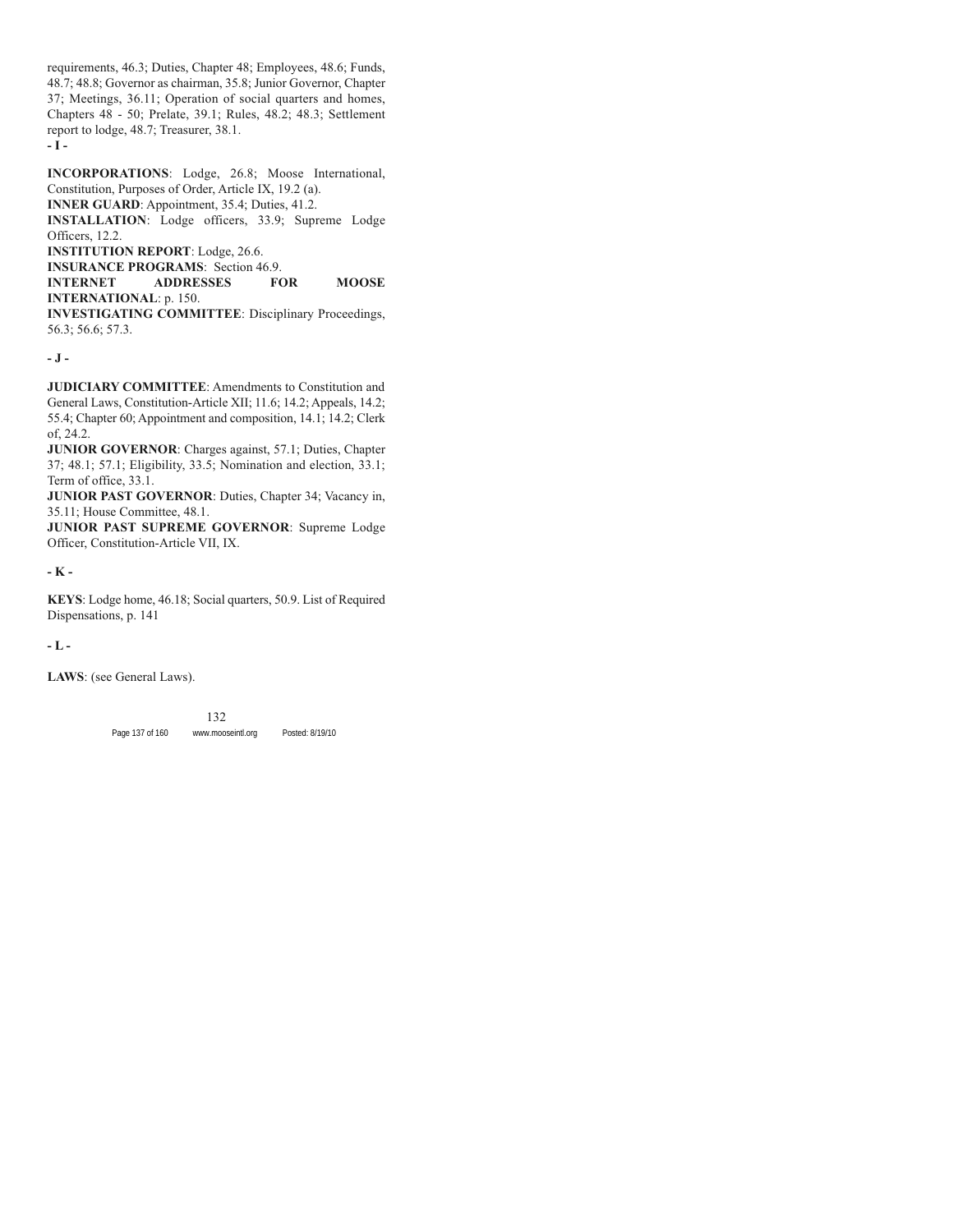**LEGION DEGREE**: Constitution-Article VI; Official emblem, 3.3; Supervisory authority over, 19.2 (e).

**LEGISLATIVE BRANCH**: Constitution-Article VIII; Chapter 10.

**LETHAL WEAPON**: Prohibition of, 46.20.

**LIFE MEMBERSHIPS**: Chapter 31.

**LIMITATIONS**: Admission to social quarters, 50.2; Authority of lodge officers, 46.7; Compensation of lodge officers, 46.2; Expenditures, 43.4; Fundraising activities, 44.1; Leasing lodge home, 47.2; House Committee, 48.1; Permission to operate a social quarters, 48.1; 49.1; Political activities, 46.12; Public participation, 46.13; Real Estate transactions, 46.6; Terms, 33.1. **LOANS**; List of required dispensations, p. 141

**LODGES**: Administrators, Chapter 36; Application Fees; 29.1; Audits, 43.5; Authority for Operation, 1.2; Bonding, 46.3; Books, 35.9; 36.4; 36.5; 43.5; By-laws, 26.7; 26.8; Charges against, 54.1; Charters, 2.9; 4.1; 23.2; 26.1 - 26.3; 27.2; 43.6; 54.1; Committees, 28.3; 33.2; 33.6; 35.5; 35.7; 43.3, Chapter 48; Compensation of officers, 46.2; Credit, 49.4; Definition of "Lodge", 2.7; Dissolution, Chapter 27; Dues, Chapter 30; Duties of officers (see "Officers"); 36.4; 36.7; 36.8; Chapter 43; 48.7; 48.8; 49.4; Dispensations, (see "Dispensations"); Convention expenses, 43.7; 46.5; Inspection of books and property, 23.4; 35.7; Fines, 35.2; 42.10; Fundraising activities, 44.1; 47.2; Good standing in association, 51.5; Homes and social quarters, Chapters 47 - 50; Incorporation requirements, 26.8; Institution, 11.4; Chapter 26; Insurance Programs, 46.9; Life members, Chapter 31; Limitation of authority, 25.3; Meetings, Chapter 42; Membership qualifications, Chapter 28; Memorial Day observance, 46.15; Mergers, 27.3; Minutes, 36.11; 48.1 (official); Mooseheart Founders Day observance, 46.14; Nominating committee, 33.2 - 33.4; Officers (see "Officers"); Circulars (official), 42.11; Public participation, 44.1; 46.13; 47.2; 48.5; 50.2; Publications, 42.11; 46.11; 54.1 (9) Reports 36.5; 36.8; 43.6; 54.1 (8); Quorum, 42.7; Reports, 26.6; 36.5; 36.8; 43.5; 43.6; 48.7; 54.1 (8); Representatives, Constitution, Article III; 25.2; 43.7; 46.5; Resolutions, (see "Dispensations"); Roberts Rules of Order, 35.3; Seal, 26.9; 36.10; Social sessions, 48.9; State and Provincial Associations, 51.1; 51.2; 51.5; 52.6; Supplies, 4.6; 26.5; 27.2; 46.8; 54.1 (7); Suspension of members, 19.2; 23.2; 28.7; 30.5; 35.12;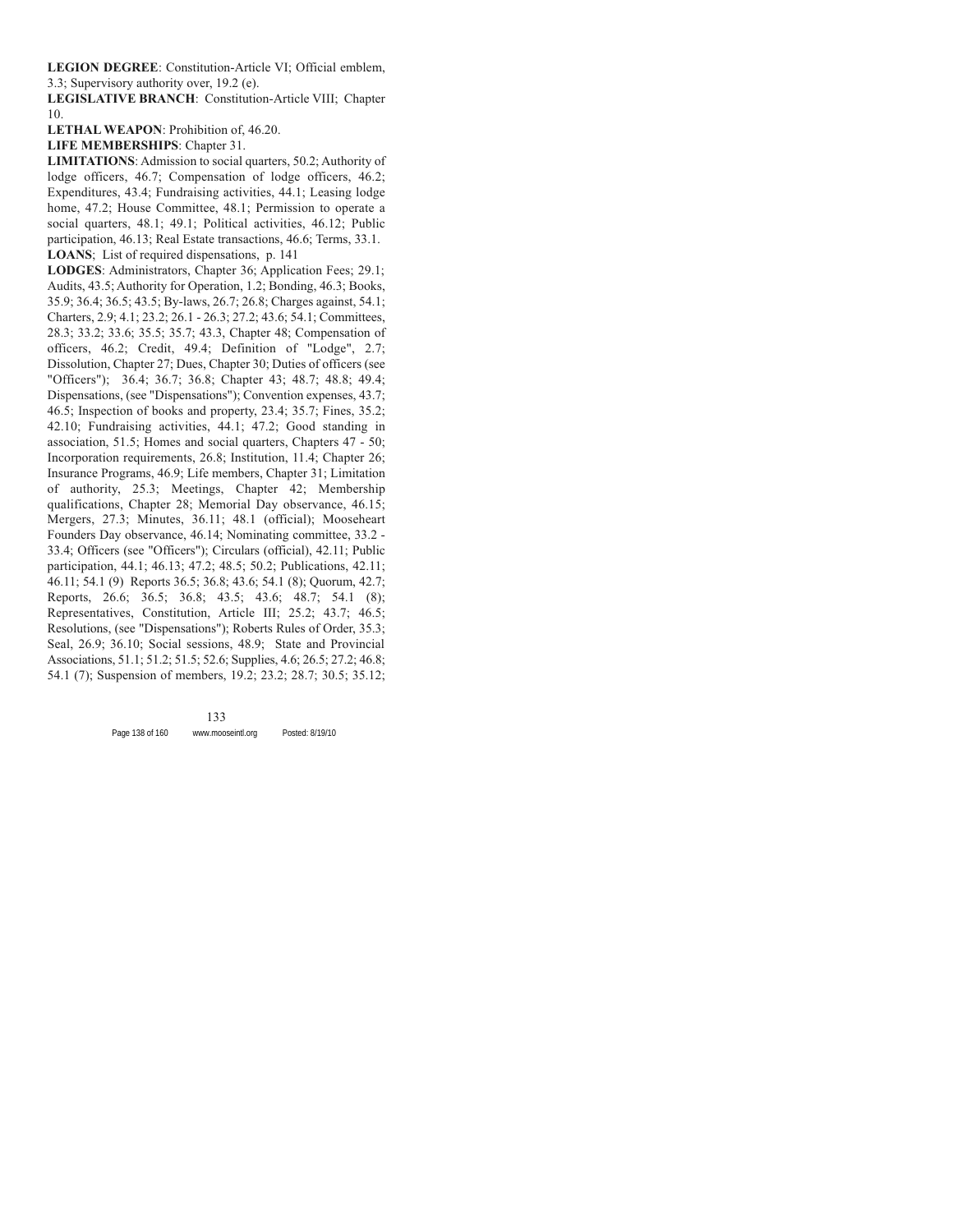48.9; (social privileges), 53.5; 53.6; 56.4; 59.4; 59.5; Suspension of officers, 19.2, (p); 23.2; 43.5; (social privileges), 48.9; 55.3; 56.4; 57.3; Transfers, Chapter 32; Vacancies, 33.10; 35.11.

**LOSS PREVENTION COMMITTEE:** lodge, 35.5; Supreme Lodge, 14.1

**LOYAL ORDER OF MOOSE**: Definition, 2.11.

**- M -**

**MEDIATION**: Compelling of, 56.6.

**MEETINGS**: Lodge, 35.2; 35.8, Chapter 42; Disciplinary Proceedings, 58.2; House Committee, 48.1; Nominating Committee, 33.3; Officers, 42.1; Special, 42.3; Quorum for, 42.7; change in meeting date/time, 26.7; 42.3.

**MEMBERS**: Cards of, 30.2; 31.3; Conduct, 35.2; 42.10; 48.9; Chapter 55; Dues, Chapter 30, (arrears) 30.4; Enrollment, 28.6; Expulsion, 23.2; 28.7; 35.12; 46.20; Chapter 55; 59.5; Fifty year, 31.4; Fines and penalties of, 23.2; 35.2; 42.10; 55.2; 59.1; 59.4; Records, 36.5; 36.6; 36.9; Reinstatement, 30.5; 59.4; Suspension, 19.2; 23.2; 28.7; 48.9; (social privileges), 55.4; 56.4; 58.1; 59.4; Transfers, Chapter 32.

**MEMBERSHIP**: Application for, Chapter 28 Cards, 30.3; 31.3; multiple, 28.8; Qualifications, 28.1; Reinstatement, 30.6; 59.4; Rejection of application, 28.5; Voting, 28.4.

**MEMBERSHIP (LODGE) COMMITTEE**: Section 35.5.

**MEMORIAL DAY**: Services, 46.15.

**MERGER**: Section 27.3.

**MILEAGE**: Allowance, 4.3; 43.7.

**MINORS**: Admission to social quarters, 48.2.

**MISSION STATEMENT**: Moose International, p. 138; Moosehaven, p. 139; Mooseheart, p. 140.

**MOOSE**: Degrees, Constitution - Article VI; Definition, 2.6; Member termed as, 28.7; Official emblems, 3.2 - 3.5; Suspended or expelled member, 28.7; Use of name, 49.2.

**MOOSE CHARITIES COMMITTEE:** Lodge, 35.5

**MOOSE CHARITIES, INC**.: Chapter 9.

**MOOSE FOUNDATION, INC.**: Chapter 8.

**MOOSEHAVEN**: Admission to, 7.5; Board of Directors-Moosehaven, Inc., Chapter 7; Definition, 2.5; Supervising authority, Section 19.2.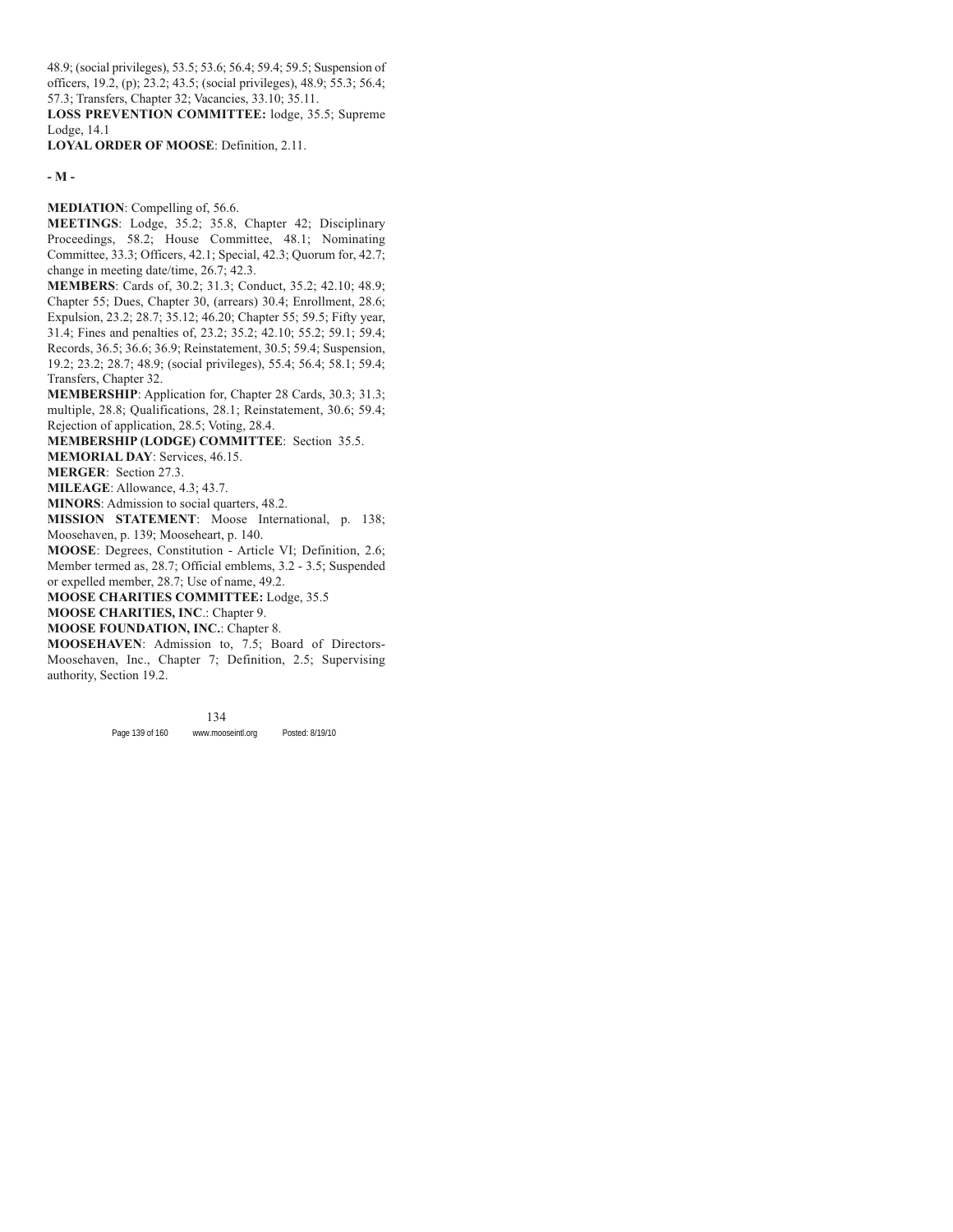**MOOSEHAVEN BOARD OF DIRECTORS**: Admissions to Moosehaven, 7.5; Composition, election, powers and duties, etc., Chapter 7.

MOOSEHEART: Admissions to, 6.5; Board of Directors-Mooseheart Child City & School, Inc., Chapter 6; Definition, 2.4; Supervising authority, Section 19.2.

**MOOSEHEART FOUNDERS DAY**: Section 46.14.

**MOOSE INTERNATIONAL**: Authority, Constitution-Purposes of the Order, Chapter 4 - 5; Corporation, 5.3; Definition, 2.1; Duties and responsibilities, 5.1; Payments to, 43.6; Reports to, 43.6; Seal, 3.1; Trustees or shareholder of other entities, 5.2.

**MOOSE LEGION**: Degree, Constitution-Article VI; 11.5; 19.2; Emblem, 3.3.

**MULTIPLE MEMBERSHIP**: Section 28.8.

**- N -**

**NECROLOGY COMMITTEE**: State of the Order Committee, 14.10.

**NEW BUSINESS**: How presented, 42.9.

**NOMINATING COMMITTEE**: Composition, duties, meetings, reports, etc., Chapter 33.

**NOMINATION**: Lodge officers, Chapter 33; Supreme Lodge Officers, 12.2.

**- O -**

**OATH**: Disciplinary proceedings, 58.8; Violation of obligation, 55.3. **OFFICERS**: Appointed, 35.4; Appointment of, 26.4; 33.10; 35.4; Campaigning, 33.7; Composition of lodge, 33.1; Corporate officers, 46.1; Chapter 35-41; Election and eligibility, Chapter 33; Election of Supreme Lodge, Chapter 12; Expulsions, 55.3; Fines and penalties, 53.2; 54.1; Limitation of power, 46.7; Lodge meetings, Chapter 42; Nominations, Chapter 33; Presiding officer, 35.2; 35.8; 37.1; 39.1; 42.8; Qualifications of Supreme Lodge, 25.1 and lodge, 33.5; Suspension of lodge, 23.2; 55.3; Terms of office, 12.3; 13.1; 33.1; Vacancies, 16.7; 17.3; 18.2; 33.10; 35.11. **OPEN HOUSE**: Public participation, 46.13.

**ORDER**: Definition, 2.3; Honors and degrees, Constitution-Article VI; Members of, 28.1; Purposes of, Constitution; Structure, Constitution-Article IV.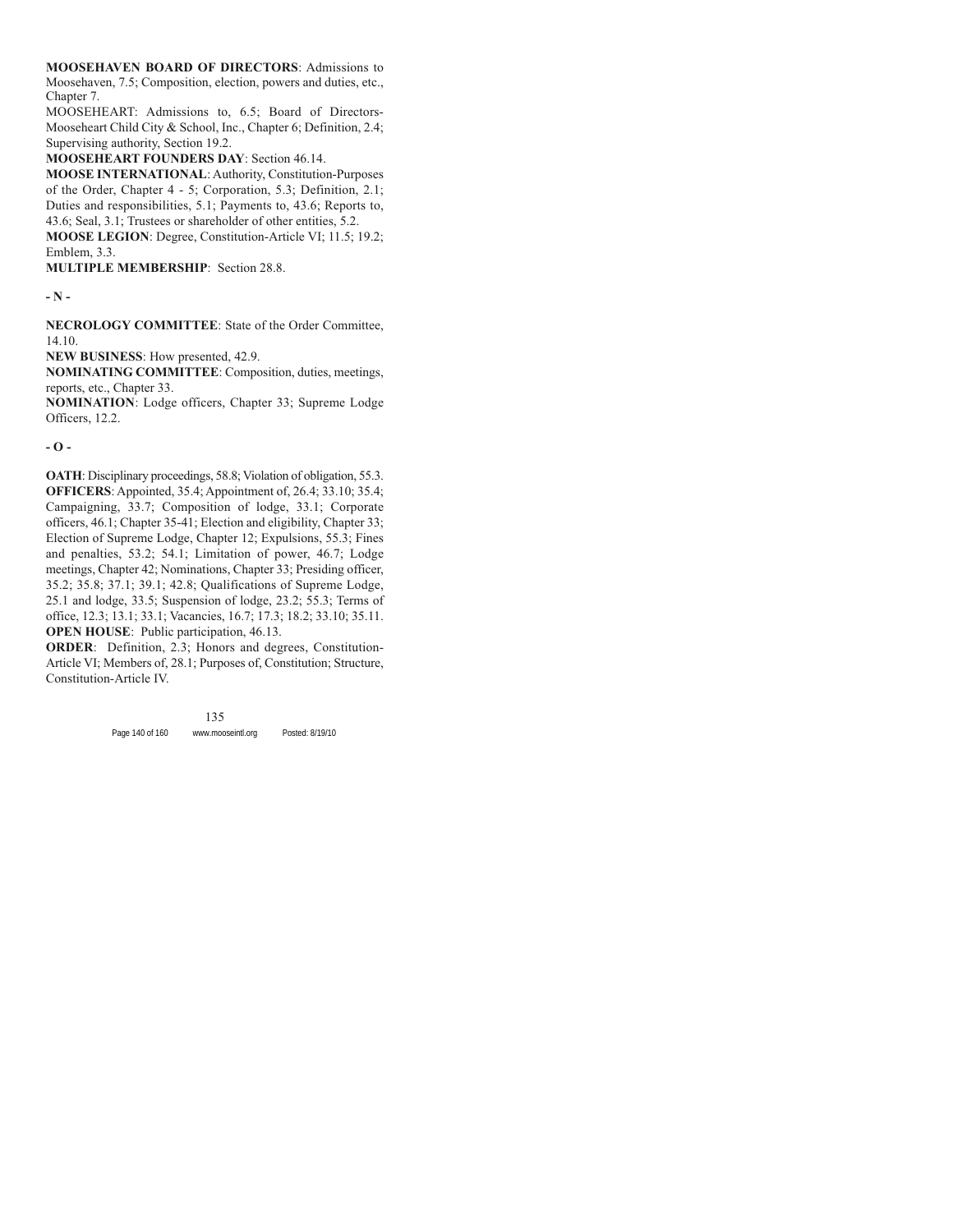**- P -**

**PAST DEPUTY SUPREME GOVERNOR**: Recognition as, 22.4. **PAST GOVERNORS (SUPREME AND LODGE)**: Honor and conferral, 35.16; 4.4; 34.1; Installing officer, 33.9; Members of the Nominating Committee, 33.2; Members of the Supreme Lodge, Constitution-Articles II & V; Presiding officer, 42.8.

**PENALTIES**: Enforcement, 11.2; Lodge, 23.2; 35.2; 42.10; 43.6; 46.20; 48.9; 53.2; Members, 48.9 (social privileges) 55.3; 55.4; 59.1 - 59.5; (see Disciplinary Proceedings), Supreme Lodge Officers, 55.2. **PER CAPITA**: 19.2; 30.1; 30.2

**PER DIEM**: Allowance, 4.3; 43.7.

**PERMITS:** Operation of social quarters and homes, 47.4; Publications, 46.11; 54.1 (10); Purchasing personal property, 43.4; Purchasing real property, 46.6; Unauthorized expenditures, 43.4. **PETITION**: Charter, 26.1; Nomination for lodge office by, 33.4. **PILGRIM COUNCIL**: Emblem of Pilgrim Degree, 3.5; Pilgrim Degree ritual, 19.2.

**PILGRIM DEGREE**: Constitution-Article VI; Official emblem, 3.5; Ritual, 19.2; Supplies, 4.6.

**PILOT PROGRAMS**: Section 19.2 (n).

**POLITICAL EVENTS:** lodge, 46.12

**POWER**: Limitations on officers, 46.7.

**PRELATE**: Chapter 39; Additional duties, 34.3; 42.4; 57.1; Election, 33.1; Eligibility, 33.5; Lodge officer, 33.1; Nomination, 33.1; Term of office, 33.1.

**PRIVATE POLICY**: p. 148.

**PROPERTY**: Authority to acquire, sell, dispose of or improve, 46.6; 46.7.

**PROSPECTIVE MEMBER:** 50.2 (c)

**PROVINCIAL ASSOCIATIONS**: (see State and Provincial Associations).

**PUBLICATIONS**: 46.11; 54.1 (10); Supreme Council, 19.2 (f).

**PULL TABS**: Rules for Sporting Events, p. 148; Wagering Guidelines, p. 146.

**PURCHASE PROPERTY**: Section 46.6.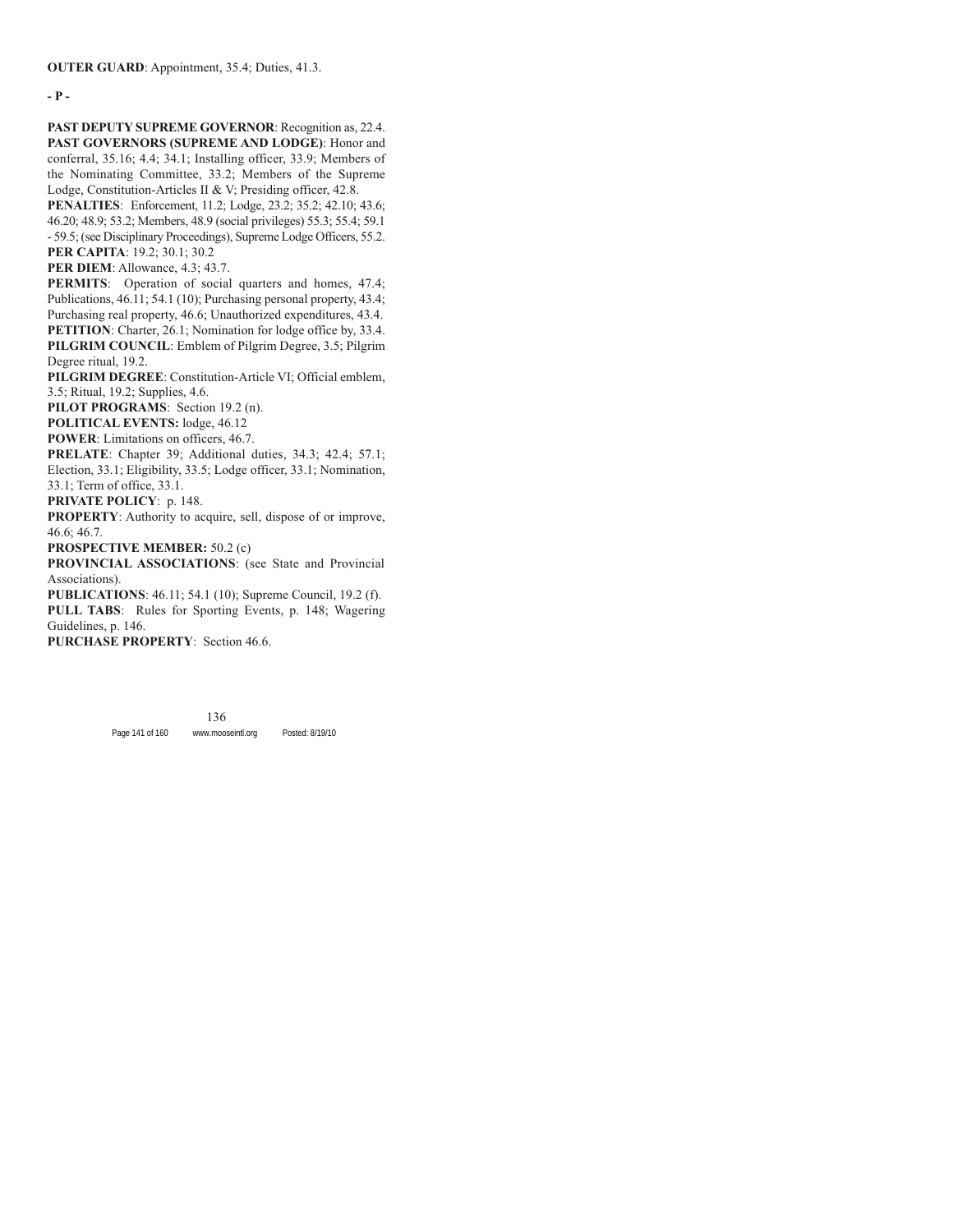**- Q -**

**QUORUM**: Constitution of Supreme Lodge, 10.3; Lodge, 42.7; Supreme Forum, 24.4.

**- R -**

**REAL ESTATE**: Authority to purchase, sell, 46.6; 46.7; 52.1.

**RECORDING DEVICES**: Prohibition of, 42.6; Disciplinary Proceedings, 58.10; 58.11; List of required dispensations, p. 141. **REGISTER**: Guests and visitors, 48.5.

**REINSTATEMENT**: Members, 30.6; 59.4; 59.5.

**REJECTION**: By lodge vote, 28.5.

**REPORTER**: 58.10 (see Disciplinary Proceedings).

**REPORTS**: Auditing Committee, 43.5; Convention Committees, 14.2 - 14.15; Deputy Supreme Governors, 22.4; General Governor, 23.3; Governor, 35.15; Application Review Committee, 28.3, Investigating Committee, 56.3; Lodge institution, 26.6; Constitution-Article III, 36.5; 36.8; 43.5; 43.6; 43.7; 54.1 (8); Supreme Council, 19.2 (i); Supreme Forum, 24.3; Supreme Governor, 16.5; Secretary, 20.1; Treasurer/CFO, 21.3.

**REPRESENTATIVES**: Administrators, 46.5; Alternates, 46.5; Attendance at association meetings, 51.5; Charges against, 24.5; Expenses, 43.7; Governors, 46.5; Past Governors, Constitution-Article II; Qualifications, 25.2; Supreme Lodge, Constitution-Article II, 25.2; 43.7; 46.5.

**RESOLUTIONS COMMITTEE**: Sections 14.1; 14.3.

**RESTITUTION**: For damages, 35.12; 48.9; 46.19.

**RITUAL COMMITTEE**: Lodge 35.5

**RITUALS**: Lodge committee, 35.5; Memorization by officers, 46.4; Rules and Regulations, Constitution-Article I; Supreme Council and, 19.2 (d & e); Use of, 4.5; Violation of, 54.1 (1); 55.1; 55.3 (5).

**ROBERT'S RULES OF ORDER**: Government of convention proceedings, 10.8; Government of lodge proceedings, 35.3.

**RULES AND ORDER OF BUSINESS COMMITTEE**: Sections 14.1, 14.9.

**- S -**

**SEAL**: Lodge, 26.9; Moose International, 3.1; 20.1 (c); Charters, 26.3.

Page 142 of 160 www.mooseintl.org Posted: 8/19/10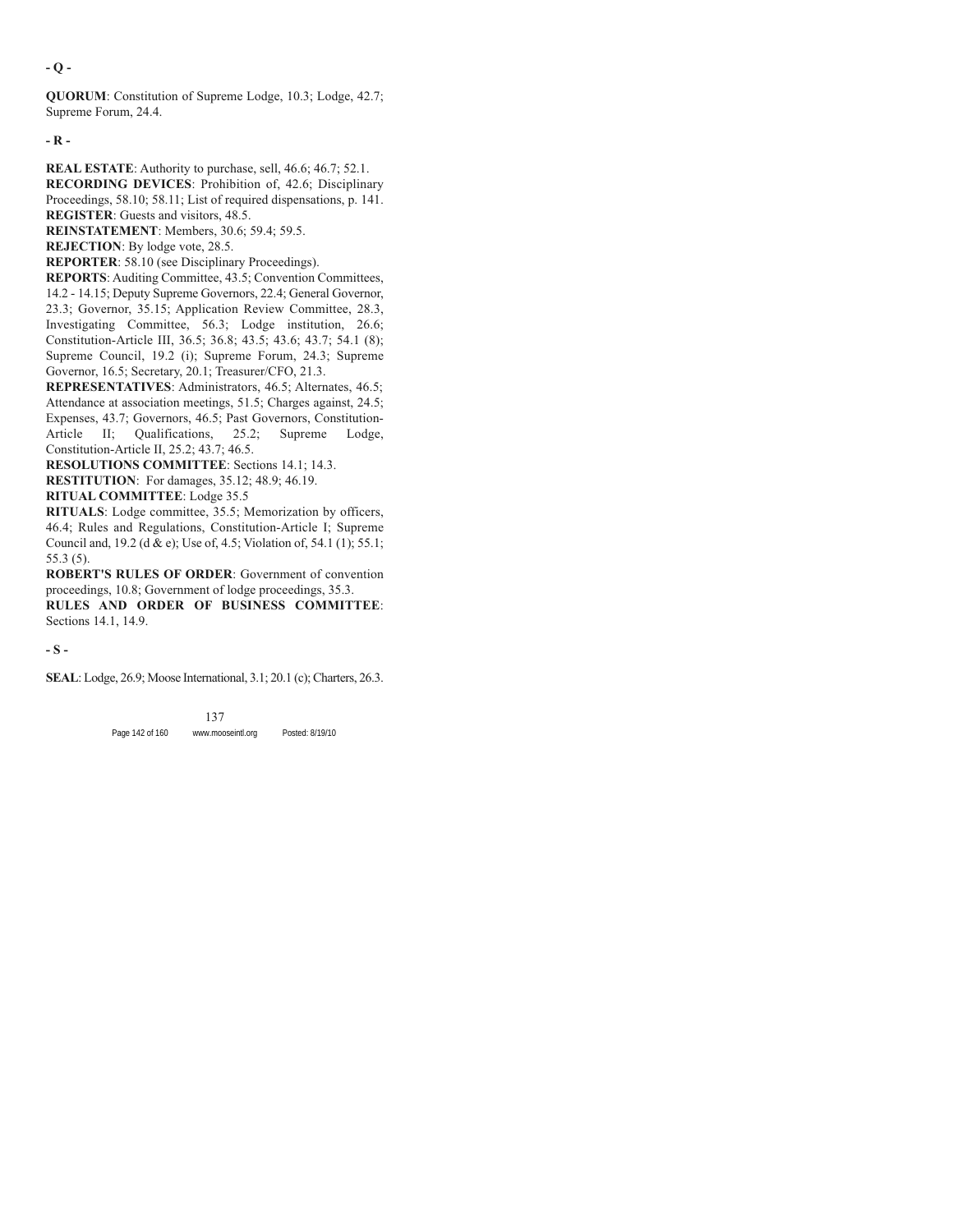**SECRETARY**: Custodian of Moose International Seal, 3.1, 20.1 (c); Duties, Chapter 20; Election, 12.1 - 12.3; Powers and duties, Chapter 20, Report, 20.1, Term of office, 12.3.

**SECURITIES**: Custodians (Lodge), 36.7.

**SERGEANT-AT-ARMS**: Appointment, 35.4; Duties, 41.1; Supreme, 22.1.

**SIGNATURES**: Checks, 36.3; Lodge, 36.4; 43.3; Petitions, 33.4; Supreme Council, 19.2 (g)

**SOCIAL QUARTERS**: Admission regulations, 50.2; Laws for establishment and operations of, Chapters 47 - 50.

**SPECIAL COMMITTEES**: Appointment and composition, 14.1; Duties, 14.15; lodge 35.5

**SPECIAL MEETINGS**: Section 42.3

**SPECIAL ELECTIONS**: Section 33.3; 33.5; 33.10

**SPORTING EVENTS**: Rules for Sporting Events, p. 153

**STATE AND PROVINCIAL ASSOCIATIONS**: Chapters 51 and 52.

**STATE OF THE ORDER COMMITTEE**: Sections 14.1; 14.10.

**SUBPOENA**: Disciplinary Proceedings, 58.7; Issuance by Supreme Forum, 24.8 (c).

**SUPPLIES AND PARAPHERNALIA**: Return to Supreme Lodge, 26.5; 27.2; Unofficial supplies, 4.6; Use and issuance, 4.6; 19.2; 26.5; 46.8; 54.1 (7).

**SUPREME COUNCIL**: Administrator confirmed by, 36.2; Appointments, 13.1; 14.1; 19.2; Composition, Constitution - Article IX; Conventions called by, 10.1; Corporation Directors, Constitution-Article IX; Deputy Supreme Governors, 22.4; Director General, Constitution-Articles VII; VIII; IX; X; 13.1; Election, Constitution-Article VII; 12.3; Executive powers, 13.1; 11.2; 19.1; 19.2; 43.6; 46.11; General duties, 19.1; General Governor, Chapter 23; Lodge publications, 46.11; Member of Supreme Lodge, Constitution-Article II; Official circulars, 42.11; Other activity groups, 46.16; 46.17; Past Governor, 35.16; Reports, 19.2 (i); Social quarters and homes, 47.1; 49.1; 49.2; Rituals, 4.5; 19.2 (e); State and Provincial Associations, 51.1; 51.3; 52.3; 52.4; 52.5; Special Meetings, 16.2; Supplies, 4.6; Supreme Forum, 24.1; Supreme Lodge Officers, Constitution-Article VII; Secretary, 20.1; Treasurer/CFO, 21.1; Terms of office, 12.3. SUPREME FORUM: Appeals, 24.11; 60.4 - 60.6; Appointments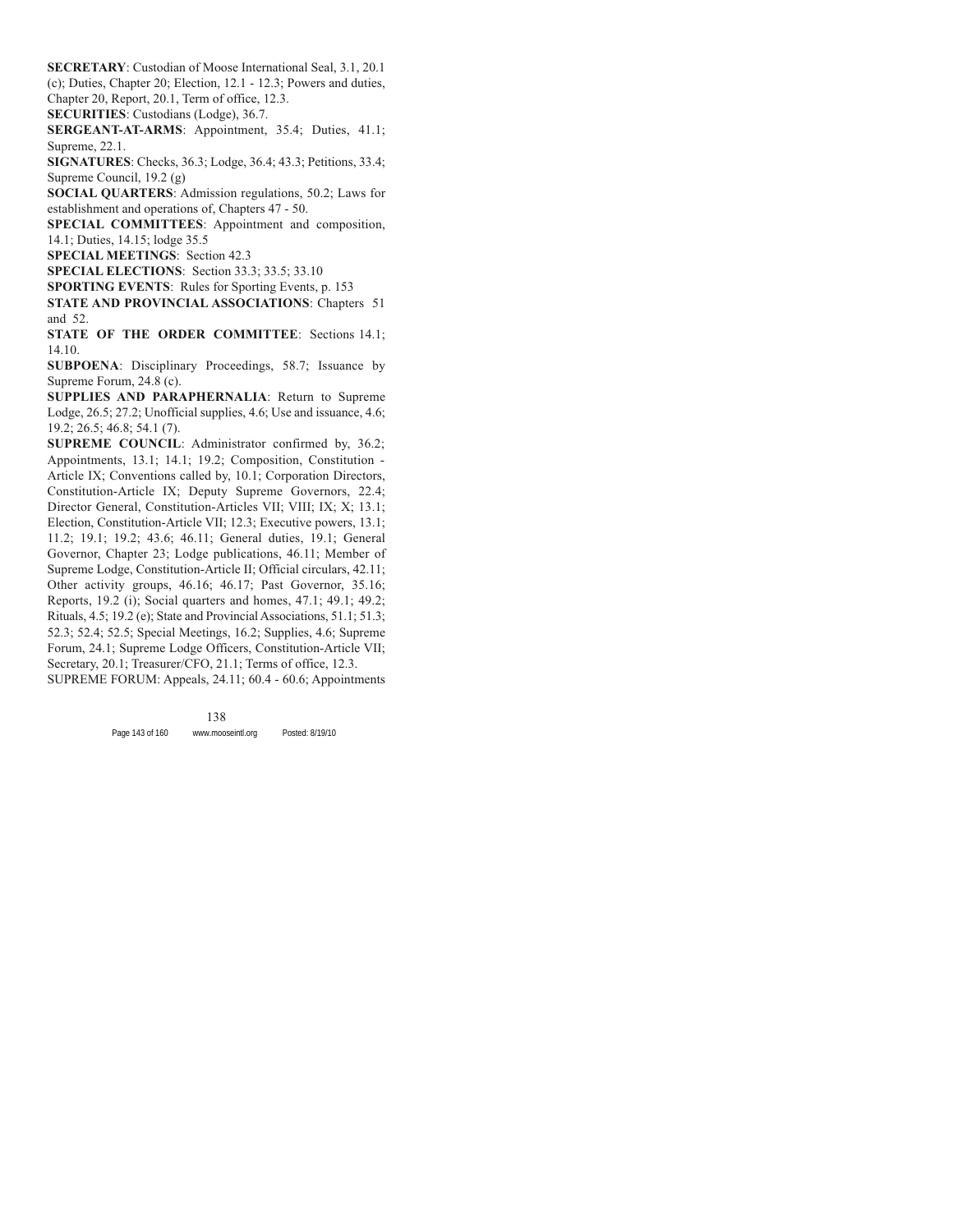of Justices, 24.1; Authority, 24.6; Chief Justice, 24.1; 24.3; 24.11; Clerk, 24.2; 24.9; 24.11; 60.4; Composition, 24.1; Hearings, 24.9; Judicial branch, Constitution-Article VIII; Jurisdiction, 24.5; 24.7; Meetings, 24.3; Reports, 24.3; Pleading rules, 24.10; Powers, 24.8; 55.2; Quorum of, 24.4; Terms of office, 24.1.

**SUPREME GOVERNOR**: Appointments by, 13.1; Chapter 16; 16.6; 22.4; 24.1; Committee appointments, Chapter 14; 16.6; Delegation of authority, 16.4; Deputies, 22.4; Election, 12.1 - 12.2; Executive power and duties, Constitution-Articles VII and IX; 2.9; 10.2; 10.6; 14.1; Chapters 16 and 22; 24.1; Honor of Past Supreme Governor, Constitution-Article V; 4.4; Member, Moosehaven Board of Directors, 7.1; Member, Mooseheart Board of Directors, 6.1; Official circulars, 42.11; Presiding officer, 10.2; 10.6; 16.1; Report, 16.5; Succession to office, 16.7; 17.3; Supreme Council, Constitution-Articles VII and IX; 14.1; 16.2; 16.3; 16.6; Supreme Forum appointments by, 24.1; Supreme Lodge officer, Constitution-Article VII; Term of office, 12.3.

**SUPREME INNER GUARD**: Appointment, 13.1; Powers and duties, 22.2.

**SUPREME JUNIOR GOVERNOR**: Authority, 10.2; 16.7; Duties, Chapter 17; Election, 12.1 - 12.2; Succession of Supreme Prelate, 18.2; Succession to office of Supreme Governor, 16.7; 17.3; Supreme Council/Supreme Lodge Officer, Constitution-Articles II; VII; IX; Term of office, 12.3.

**SUPREME LODGE**: Authority and powers, 1.1 - 1.3; Chapter 4; 10.7; Chapter 11; Auxiliaries, Constitution-Articles I; IV; 4.2; 11.5; Branches of Government, Constitution-Article VIII; Charges against officers, 55.2; (see Supreme Council, Supreme Lodge officers, Disciplinary Proceedings); Committees, Chapter 14; Convention, 2.10; Chapter 10; 46.5; Definition, 2.2; Degrees, Constitution-Article VI; Constitution - Purposes of the Order, Honors conferred by, Constitution-Article V; 4.4; Laws, Constitution-Articles I; XI; and XII; 1.1 - 1.3; 11.6; 14.2; Moose Foundation, Inc., Chapter 8; Publications, 19.2 (f); Officers, Constitution-Article II and VII; Order of Business, 10.5; Organization and purposes, Constitution-Purposes of the Order; Quorum, 10.3; Representatives, Constitution-Article III; 46.5; 43.7; State and Provincial Associations, Chapters 51 and 52; Voting power, members of, Constitution-Article III.

**SUPREME LODGE OFFICERS**: Appointed, 13.1; Charges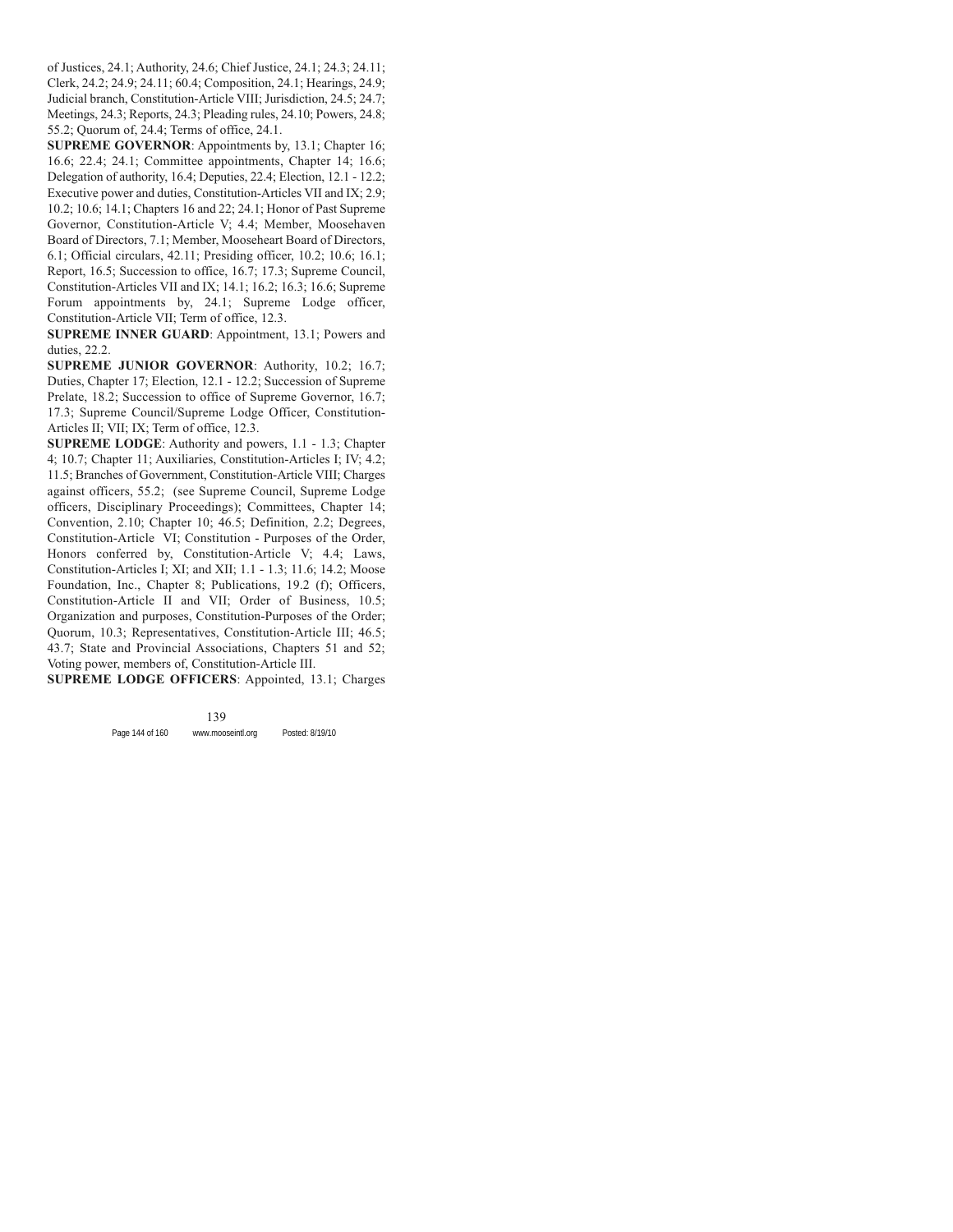against, 24.5; 55.2; Composition, Constitution-Article II; Election; Chapter 12; Expulsion, 24.5; 55.2; Installation, 10.5; Members in good standing, 25.1; Members, Supreme Lodge, Constitution-Article II; Mileage and per diem, 4.3; Nomination, 10.5; 12.2; Powers and duties, 10.6; Chapters 15 - 25; Qualifications, 25.1; 25.2; Reports, 10.5; 16.5; 19.2; 20.1; 21.3; 23.3; Supreme Council, Chapter 19; Terms of office, 12.3.

**SUPREME OUTER GUARD**: Appointment, 13.1; Powers and duties, 22.3, Term of office, 13.1.

**SUPREME PRELATE**: Appointment, 18.2; Authority, 10.2; Duties, 18.1; Election, 12.1 - 12.2; Succession to office of Supreme Junior Governor, 18.2; Supreme Council, Constitution-Article VII; 18.1; Supreme Lodge Officer, Constitution-Article II; Term of office, 12.3.

**SUPREME SERGEANT-AT-ARMS**: Appointment, 13.1; Powers and duties, 22.1; Term of office, 13.1.

**SUSPENSION**: Charter, 23.2; 43.6; 54.1; Members, 23.2; 28.7; 35.12; 48.9; (social privileges), Chapters 55 and 56; 59.4; Officers, 19.2 (p); 23.2; 43.5; 55.3; 57.3; Supreme Lodge Officers, 55.2.

**- T -**

**TERMS OF OFFICE**: Committees, Chapter 14; Lodge Officers, 33.1; Moose Charities, Inc. Board of Directors, 9.3; Moosehaven Board of Directors, 7.3; Mooseheart Board of Directors, 6.3; Moose Foundation, Inc. Board of Directors, 8.2; Supreme Forum Justice, 24.1; Supreme Lodge Officers, 12.3, 13.1.

**TERRITORIES**: See State and Provincial Associations (Chapters 51 and 52).

**TIPS**: Volunteers, 44.3; 48.6.

**TRANSFERS**: Chapter 32.

**TREASURER, LODGE**: Bond, 46.3; Charges against, 57.3; Duties, Chapter 38; 38.1; as Clerk, 57.2; Election, 33.1; House Committee, 48.1; 48.8; Lodge officer, 33.1; Nomination, 33.1; Suspension, 57.3; Term of office, 33.1.

**TREASURER, MOOSE INTERNATIONAL**: Election, 12.1 - 12.3; Powers and duties, Chapter 21; 43.6; Term of office, 13.1. **TRIAL**: Section 58.2; Costs, 59.6.

**TRUSTEES**: Bonds, 46.3; Duties, Chapter 40; Nomination, election, etc., Chapter 33.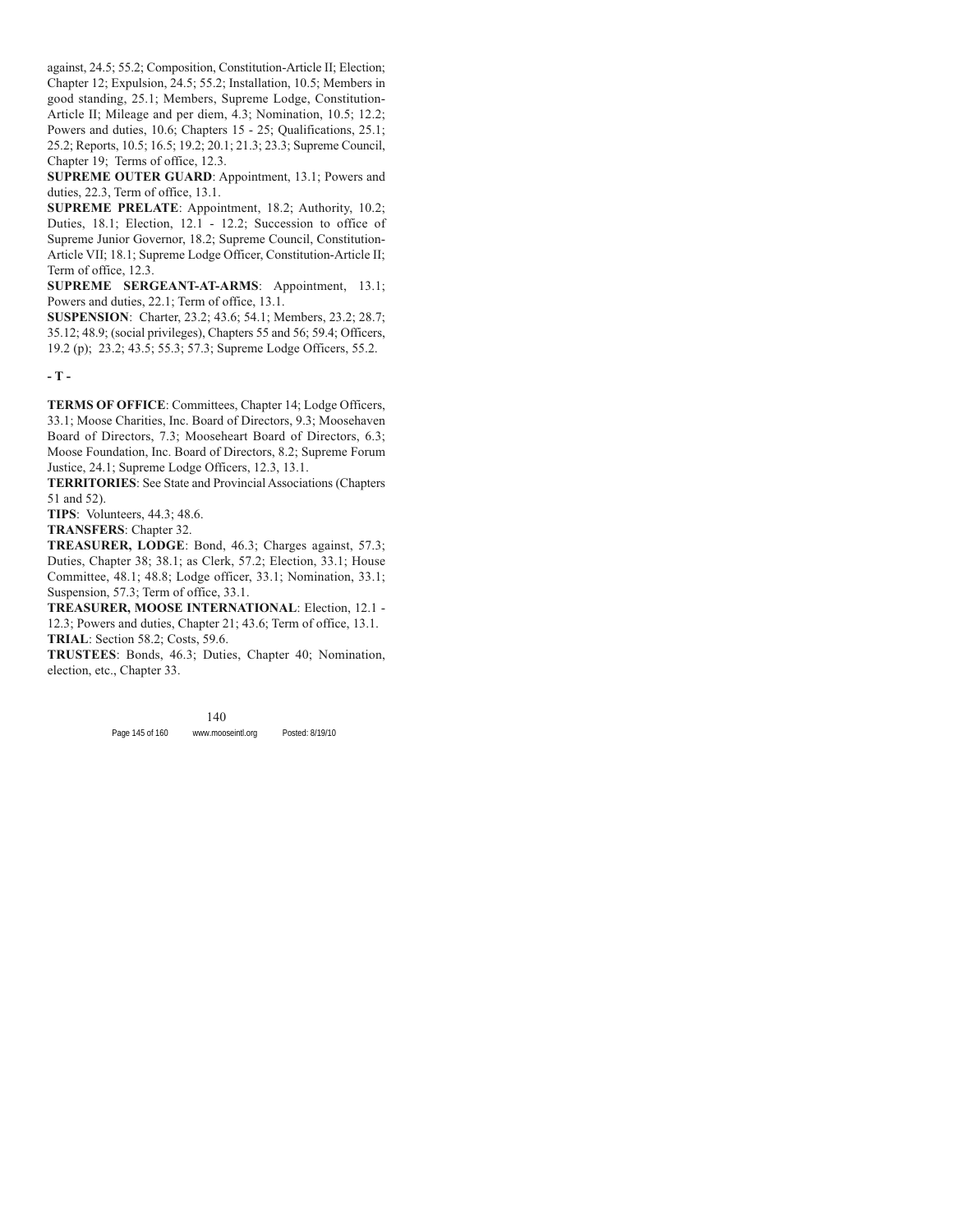**-V -**

**VACANCIES**: Lodge officers, 33.10; 35.11. **VISITOR'S REGISTER**: Section 48.5.

**VOTE**: Election of officers, 33.8; Majority, 10.7; On applicants for membership, 28.4; Supreme Lodge, Constitution-Article II, Proxy (prohibited), 33.8; Constitution-Article II, Reinstatements, 30.5; 59.4.

**- W -**

**WAGERING/GAMING INCOME**: Taxing Guidelines p. 151 & 152. **WEAPONS**: 46.20. **WEB SITE**: 45.3; addresses, Addendum, p. 155. **WITNESSES**: 48.9; (social privileges), 58.7; and 58.9. **WOTM**: Provide meeting space, 46.21,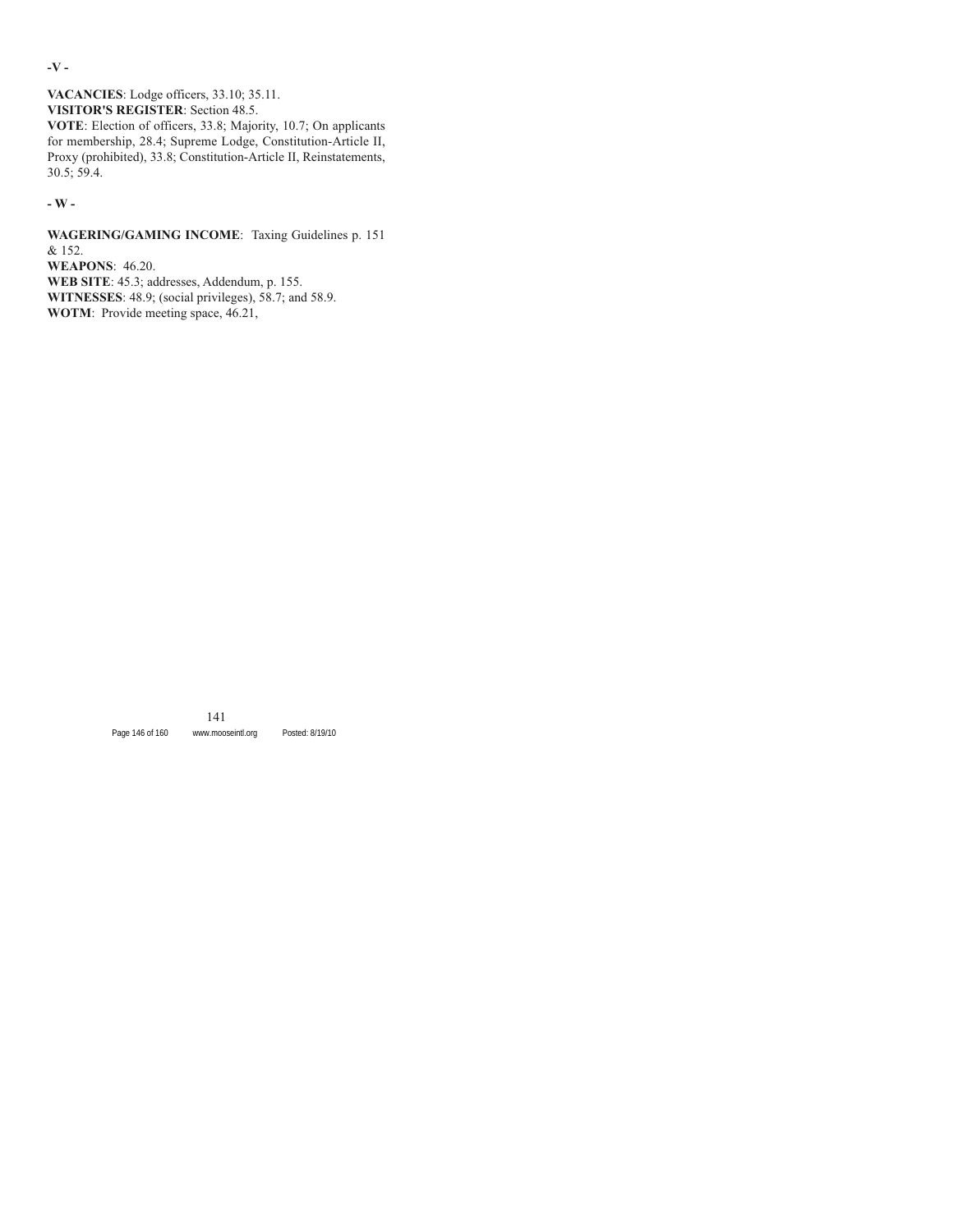#### CERTIFICATION OF AUTHENTICATION

The undersigned officers of Moose International do hereby certify that we have carefully inspected the foregoing codification of the Laws of the Order, and find the same true and correct as enacted by the Supreme Lodge. We further find that the same is in accordance with the proceedings of the annual international conventions and meetings of the Supreme Lodge.

In Witness Whereof, we have hereunto subscribed our names and affixed the Seal of Moose International this 1st day of June, 2009.

WILLIAM B. ALREY STEVEN F. GREENE

 $\alpha$  ames k. flemovig  $\alpha$  jose

Director General General Governor

Secretary Treasurer



(SEAL)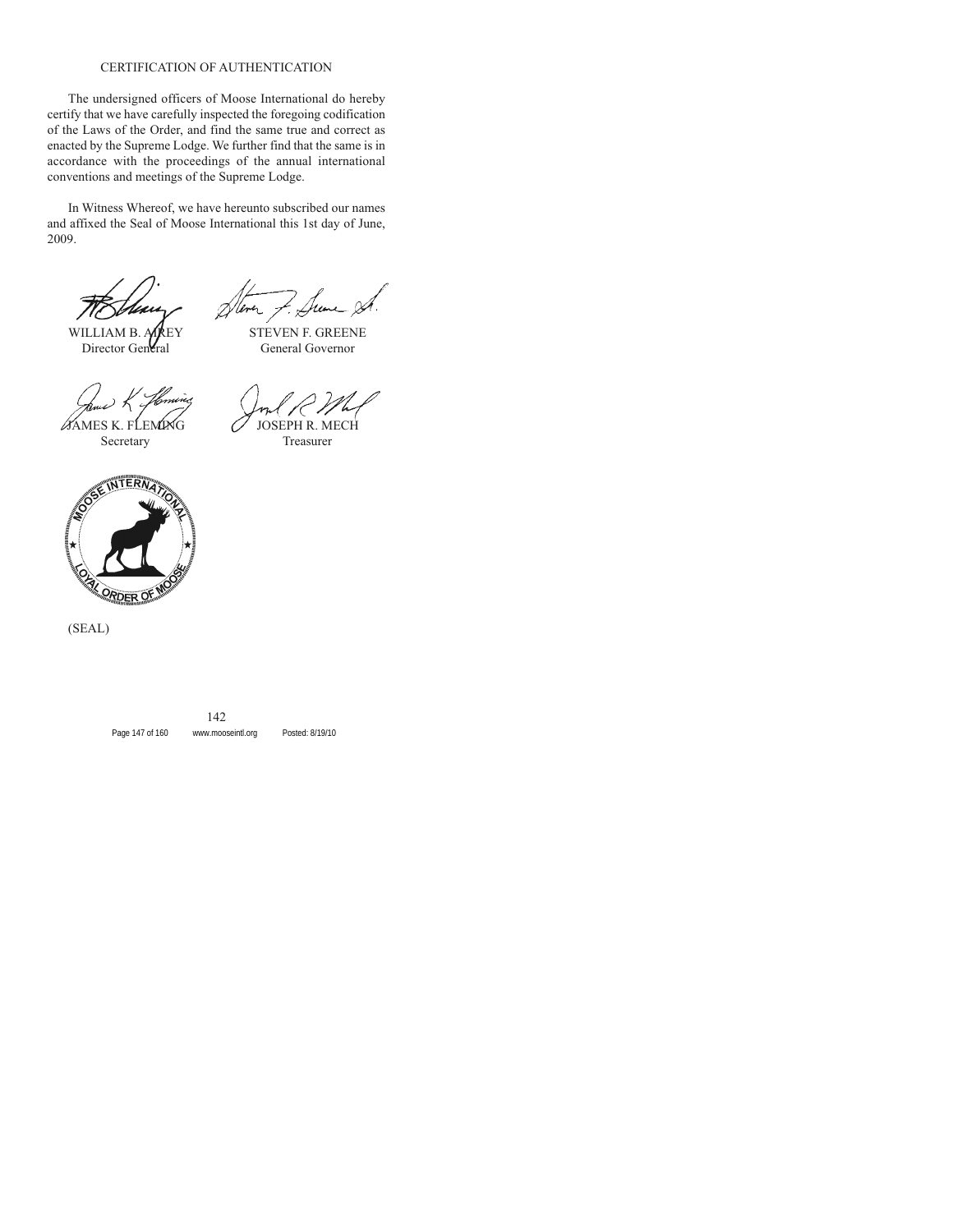### **ADDENDUM MISSION STATEMENT - MOOSE INTERNATIONAL, INC.**

The mission of Moose International, Inc., is to strive for excellence in four areas: (i) a fraternal program and community service within our lodge and chapter system known as the Loyal Order of Moose and the Women of the Moose; (ii) to provide a family environment and education for underprivileged children in residence at Mooseheart, Illinois; (iii) to provide for the needs of senior members at Moosehaven, Florida; and, (iv) to promote membership growth.

Moose International, Inc., provides opportunities for fraternal unity within its membership throughout the United States, Canada, Great Britain and Bermuda, and has as a basic tenet - excellence in volunteerism, fraternalism, the promise of the finest living facilities at both Mooseheart and Moosehaven and continual custodial service for those entrusted to our care.

Moose International, Inc., is committed to a positive leadership role in our communities as demonstrated by the establishment of modern lodge facilities and family centers to host activities for the entire family, complete and varied sports programs and assistance to our neighbors in need through community service programs. This is accomplished through continuous leadership training programs that adhere to high ethical standards, excellence, quality and total volunteer commitment by every lodge officer.

Moose International is a charitable, non-discriminatory, nonprofit corporation funded primarily by members of the Moose.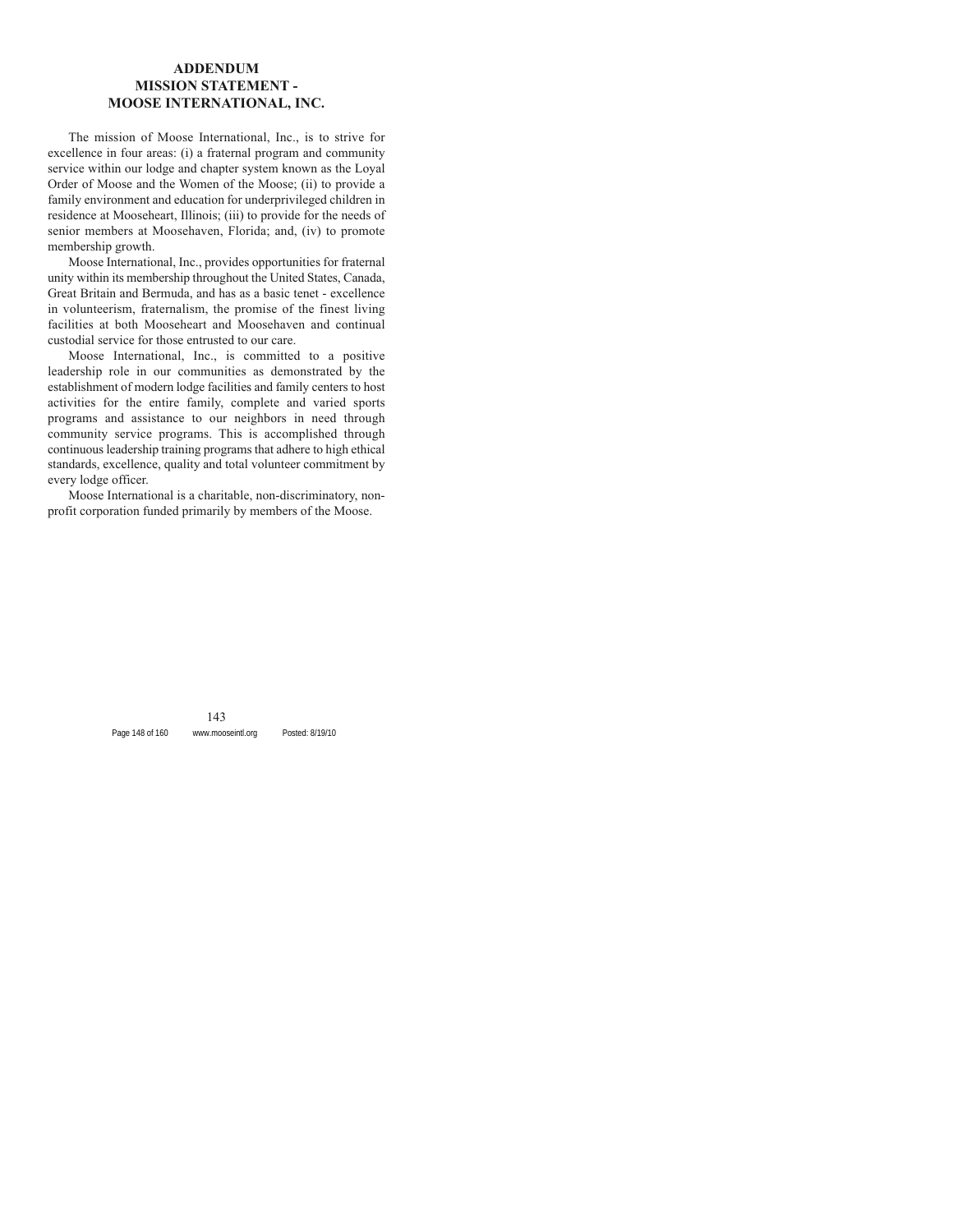### **MISSION STATEMENT - MOOSEHAVEN, INC.**

The mission of Moosehaven is to strive for excellence in three areas: (i) to provide a home-like setting for any eligible member and/or their spouse; (ii) to provide additional care for residents who need personal assistance through assisted or long term care programs; and, (iii) to provide exercise and social programs to enhance the physical and psychological needs of the residents.

Admission to Moosehaven is determined on a need basis such as age, length of membership, and physical condition and is made pursuant to prescribed clearly defined guidelines. The Moosehaven Board of Directors makes rules and guidelines deemed proper for the admission of members to Moosehaven.

Moosehaven is committed to excellence in caring for all of the residents' needs in both residential, medical and long term care. Residents live in a modern residential home environment. The medical center provides emergency care, in addition to short and long term care, administered by a qualified medical staff.

Moral and ethical values of the highest degree are the cornerstone of this residential and health care facility that has served the needs of members since 1922. Moosehaven is a charitable, non-profit  $501(c)(3)$  corporation funded primarily by members of the Moose.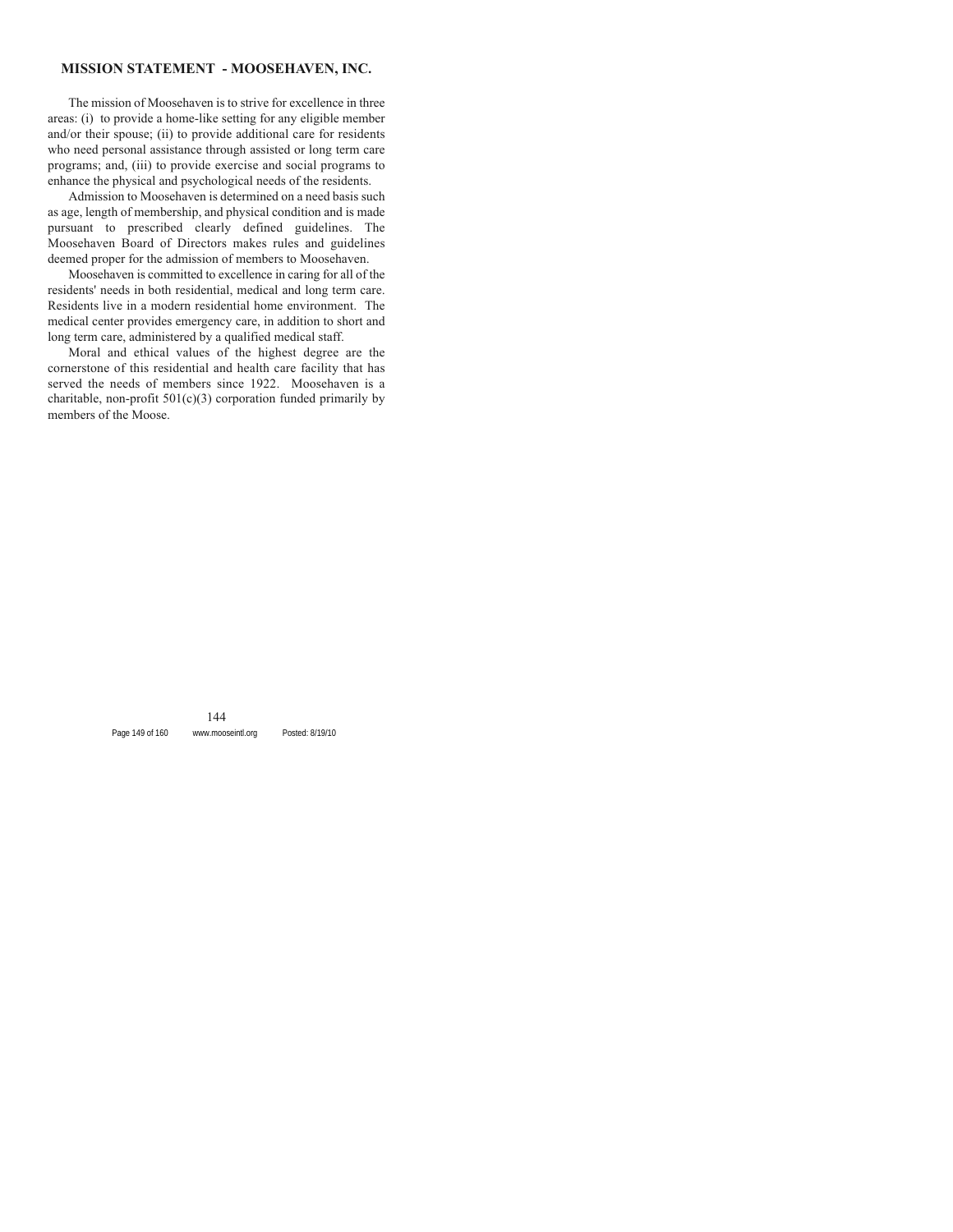#### MOOSEHEART MISSION & VALUE STATEMENTS

## **MOOSEHEART**

### Putting children and families first.

A community that encourages all to live by the motto: Enter to learn  $\bullet$ Leave to serve **\*\*\*\*\*\*\*\*\*\*\*\*** 

Mooscheart is dedicated to values that illustrate our commitment to both the children and families we serve, as well as the staff who carry out our mission.

#### Love

Creating a sense of belonging for every member of the community; youth and staff alike

### Education

Preparing youth for successful futures by providing a wellrounded academic experience

### Achieve ment

Helping youth and families reach their full potential by teaching skills that will promote independence

### Respect

Upholding youth and staff rights; preserving the dignity and self worth of all community members

### Nurturing community

Providing a safe, secure and healthy environment in which all can grow and develop

### 5erve

Instilling generosity by encouraging commitment to social interests and volunteerism

### **Excellence**

Maintaining high standards for the qualifications, training and performance of our staff

# Recognition of

### strengths

Celebrating the individual gifts, talents and accomplishments of each member of our community

### Values

Providing a strong moral culture by teaching values and operating with integrity

### Enrichment

Promoting growth of the whole ind ividual by meeting physical, emotional, behavioral and spiritud needs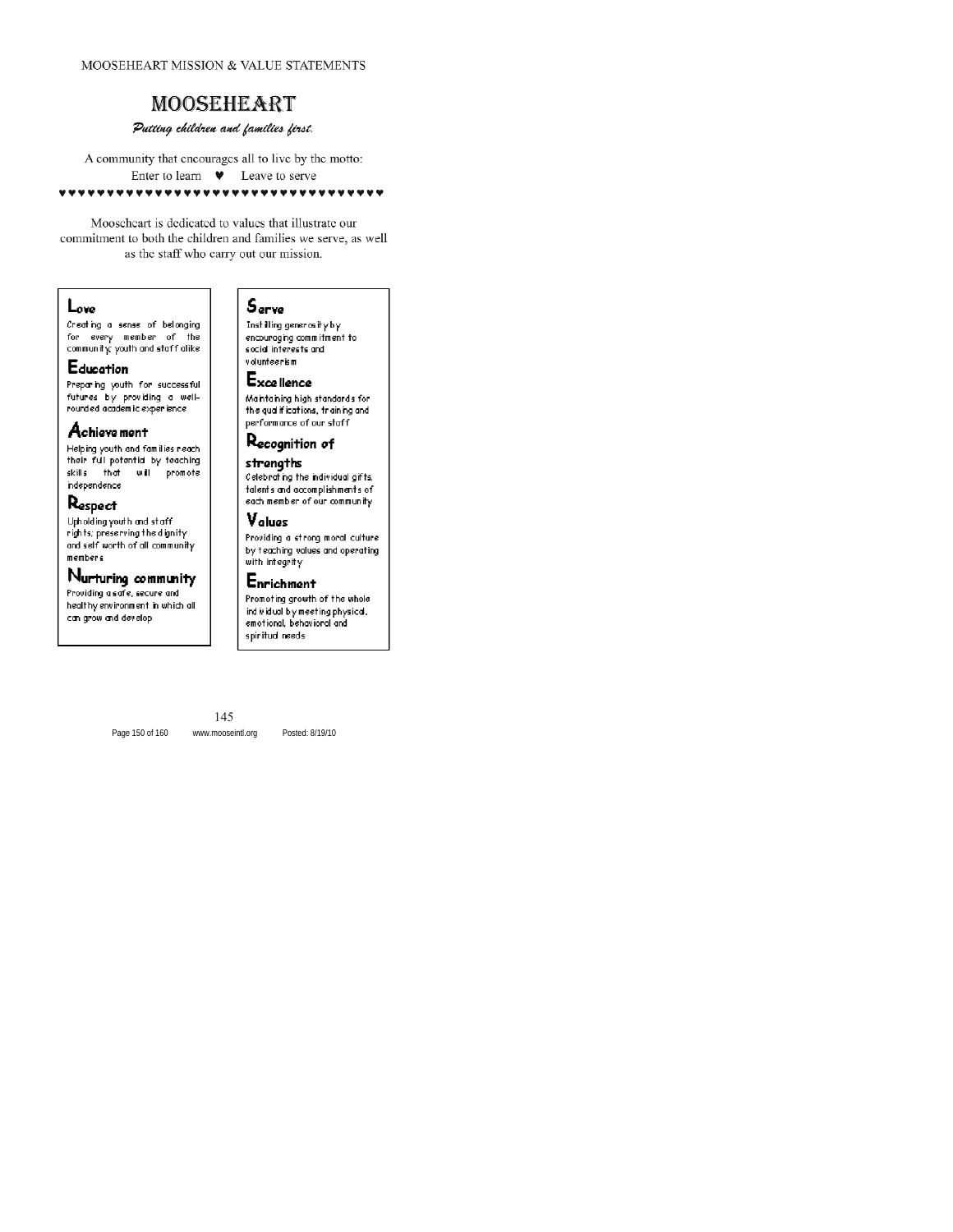### **LIST OF REQUIRED DISPENSATIONS FROM THE GENERAL GOVERNOR**

- 1. Acquire (by purchase or otherwise) any real estate.
- 2. Mortgage or sell real estate.
- 3. Construct or improve a building.
- 4. Lease real estate.
- 5. Adopt original lodge by-laws or amend by-laws to change the lodge's name.
- 6. Encumber assets and any other transaction affecting the lodge financial balance sheet (i.e. loans), including the disposal of lodge assets. (Donations from a chapter of the Women of the Moose to its sponsoring lodge do not require a dispensation from the General Governor, but the funds must be spent as directed if restricted or designated for a specific purpose.)
- 7. Participate in Joint House Committee (approved by both lodge and chapter) NOTE: Participation in this program requires a three (3) year commitment by lodge & chapter.
- 8. To vote on electronic notification for lodge mailings; if approved, special meeting notices can be sent via electronic mail.

**Note:** 1-8 must be approved at a special meeting of the lodge membership. Seven (7) days written notice of the special meeting must be mailed to each active member of the lodge (see Section 42.3).

- 9. Purchase or lease equipment. (Purchase of property or equipment in an amount less than \$5,000 does not require a dispensation, but does require approval of the membership.)
- 10. Borrow unsecured funds.
- 11. Invest funds or transfer funds from a savings account, C.D.'s, etc.
- 12. Establish and maintain a social quarters operation.
- 13. Acquire lodge credit card.
- 14. Creation or use of unofficial supplies, articles, items and clothing.
- 15. Use of Moose name, logo, emblem or insignia of the Order.
- 16. Anytime the lodge has an activity held off lodge premises, such as a trip to a ball game, family picnic, bus trips, etc. involving persons other than members and qualified guests (for insurance reasons).
- 17. The use of electronic recording devices at meetings, hearings,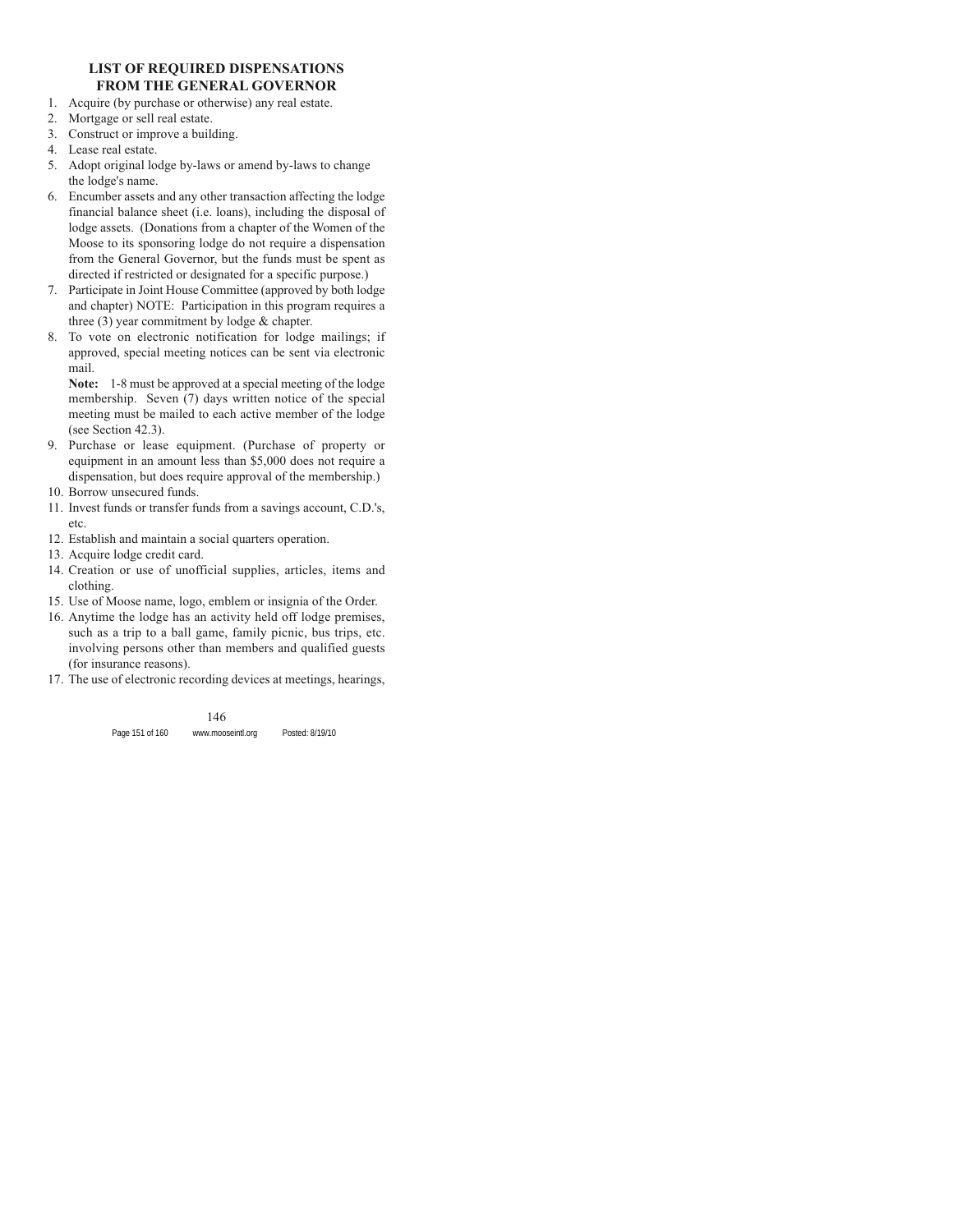or other fraternal gatherings.

- 18. To run for office when a candidate is ineligible.
- 19. To establish savings accounts for lodge activity groups and committees.
- 20. To re-apply for membership within six months if rejected for membership.
- 21. To apply for membership or retain membership (convicted felon and registered sex offenders).
- 22. The use of lethal weapons at lodge sporting events or during a lodge activity.
- 23. To open and maintain a separate or special checking account.
- 24. For a chapter member to file formal disciplinary charges (not a House Committee complaint) against a lodge member and vice versa.
- 25. Institution and granting of a lodge charter.
- 26. Incorporation of a lodge.
- 27. Nominating officers from the floor at a lodge meeting.
- 28. Removal of a Jr. Past Governor from office.
- 29. Fundraising and community service activities not specifically authorized by the General Laws.
- 30. The using, renting or leasing of any lodge property by members or non-members not specifically authorized by the General Laws.
- 31. Conducting public bingo in any location other than the lodge hall.
- 32. Approval of association by-laws and amendments.
- 33. Purchase or leasing of equipment by associations in an amount exceeding \$5,000.
- 34. For persons other than the Administrator or paid employees to have keys to the lodge home, office or social quarters.
- 35. Publish a lodge newsletter. (permission granted by the Communication and Public Affairs Department).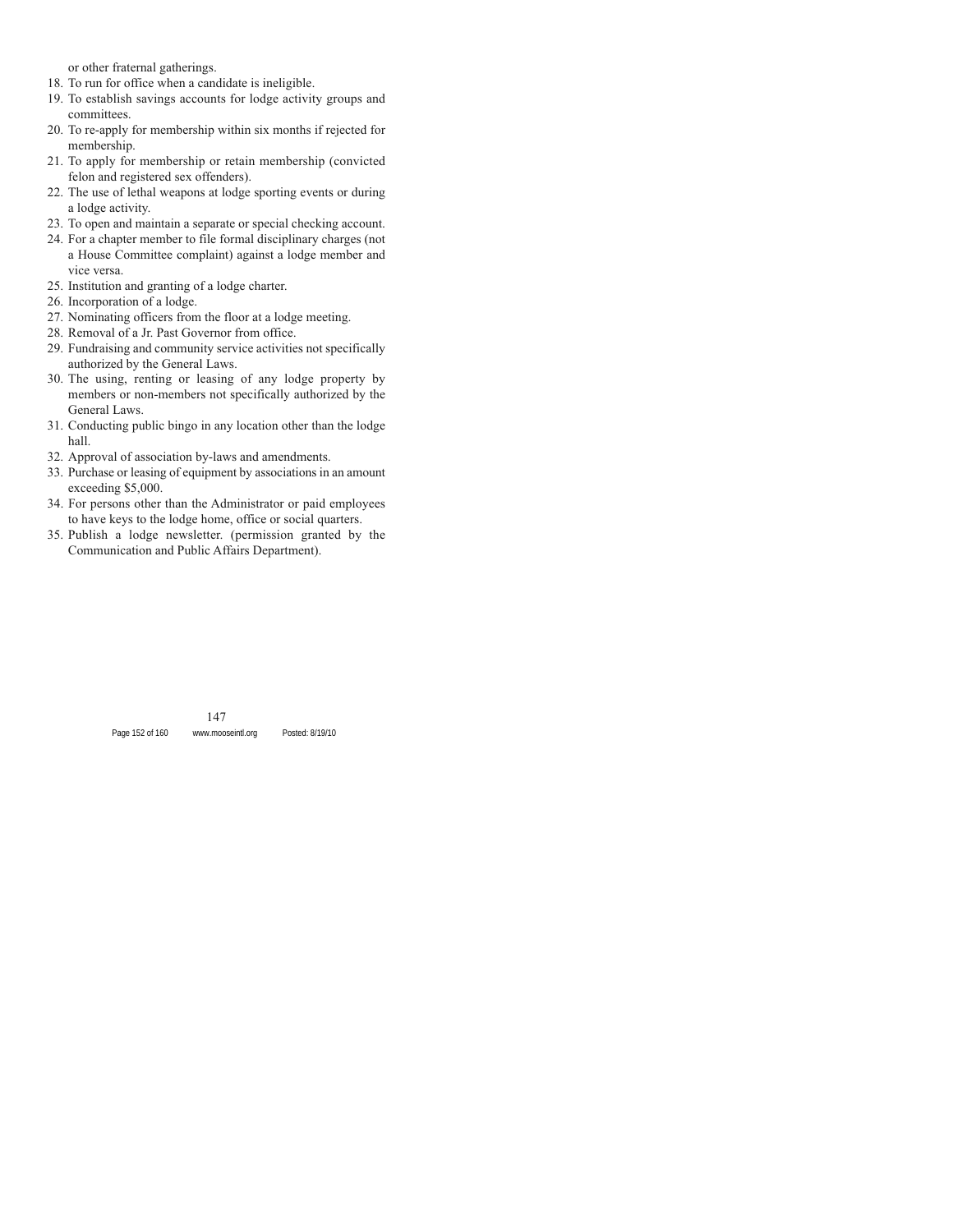#### **THE PRIVATE POLICY**

### (For the protection of our tax free status and Constitutional Right of Privacy) *"YOU ARE EITHER A MEMBER OR A GUEST!"*

All active members of the Order shall be admitted to the social quarters of any lodge of the Loyal Order of Moose unless his or her privileges have been suspended in accordance with the laws of the Order.

Only the following persons may be admitted as a "qualified guest" into the social quarters or home of any lodge of the Order:

- A. An active lodge or chapter member's immediate family. (Note - There are no limits on the number of times a qualified family member may be admitted as a guest unless he or she qualifies as a prospective member of the person signing them into the social quarters.)
- B. The lady friend of an active lodge member or the gentleman friend of an active chapter member. (Note - There are no limits on the number of times a qualified ladyfriend or gentleman friend may be admitted as a guest.)
- C. A prospective member is defined as any guest that is accompanied by a member who can sponsor them for membership in the Order. As permitted by the House Committee, a prospective member may be admitted subject to the following:
	- 1. The prospective member is accompanied at all times by his or her sponsor.
	- 2. The prospective member is properly signed in as a guest.
	- 3. The prospective member shall not make purchases.
	- 4. The prospective member shall leave when his or her sponsor leaves.
	- 5. The prospective member shall be limited to two (2) visits.

All adult guests must be signed in the guest book and leave when the member leaves. Members are responsible for the conduct of their guests. The term "guest" includes non-member spouses. An inactive member (i.e., in arrears on payment of dues but not dropped) may not enter any lodge, even as a guest.

Only members of the Order, whose active membership has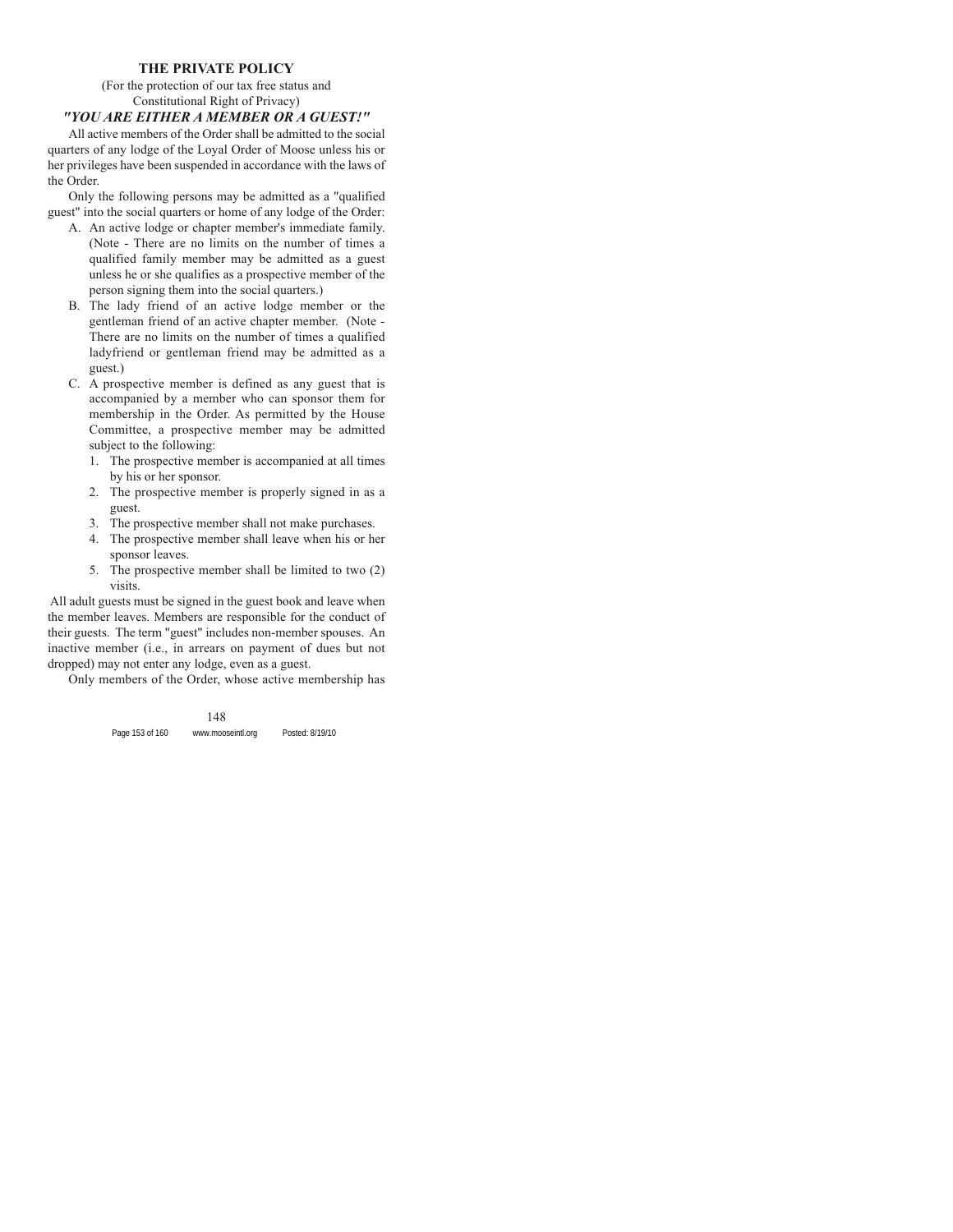been verified, are permitted to make purchases. Unless prohibited by local law, the sale of refreshments to qualified minor family guests is permitted. It is the responsibility of the House Committee to ensure that all persons entering the lodge home and social quarters are either active members or qualified guests. It is recommended that the House Committee adopt a method of distinguishing members and guests to prevent guests from inadvertently making purchases.

Before making a purchase each day, each member should display his or her membership card. Each member of the Order shall submit proof of membership when requested by any member of the House Committee or its authorized person. Approved applicants for membership, prior to enrollment and becoming a member shall not make purchases.

The House Committees must provide key cards to all active members of the lodge and chapter, if the lodge uses such a system. The House Committee may charge a reasonable fee to recoup the costs of the key cards.

Using the social quarters for any lodge or chapter community service activity is prohibited unless prior approval is obtained from the General Governor.

These admission rules do not change the authority of the House Committee as provided by Sections 48.1 and 48.9 of the General Laws. Sections 28.8 and 50.3 provide information regarding suspended and expelled members, and undesirable individuals. Expelled members shall not enter any lodge or social quarters as a guest or otherwise except by dispensation of the General Governor.

Gentlemanly/ladylike and orderly conduct is required of all persons at all times. The House Committee is required by the laws of the Order to enforce all rules and regulations and maintain proper decorum. Indecent, profane, violent or other inappropriate conduct is absolutely prohibited. A member's social privileges in a lodge may be suspended by the House Committee of the lodge pending a hearing and final decision of the House Committee in accordance with Section 48.9.

The House Committee determines social quarters hours. At the hours designated for closing, all persons shall vacate the social quarters. The admission of minors is subject to compliance with all local laws and according to rules established by the House Committee.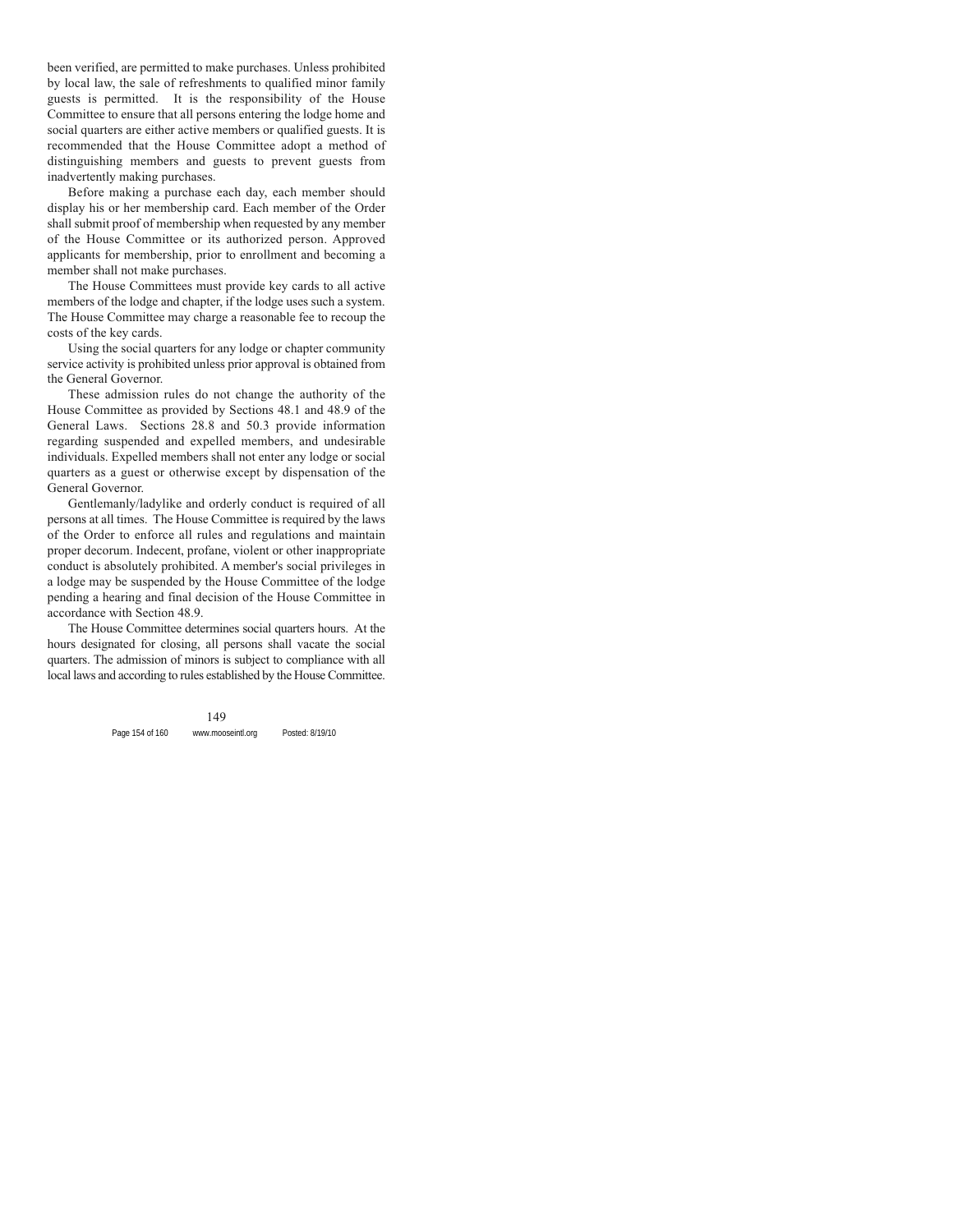No illegal activity shall take place in the social quarters at any time. Any member other than a law enforcement officer in the line of duty possessing an unapproved firearm or other deadly weapon on lodge property shall be expelled unless the General Governor has granted an exemption.

The Supreme Council may adopt additional rules and regulations for the operation of social quarters by Moose lodges and these rules and regulations shall be effective as provided in the written action of the Supreme Council.

**Questions concerning the Private Policy should be directed to the General Governor. Phone: (630) 966-2207, Fax: (630)- 966-2208, E-mail: sgreene@mooseintl.org**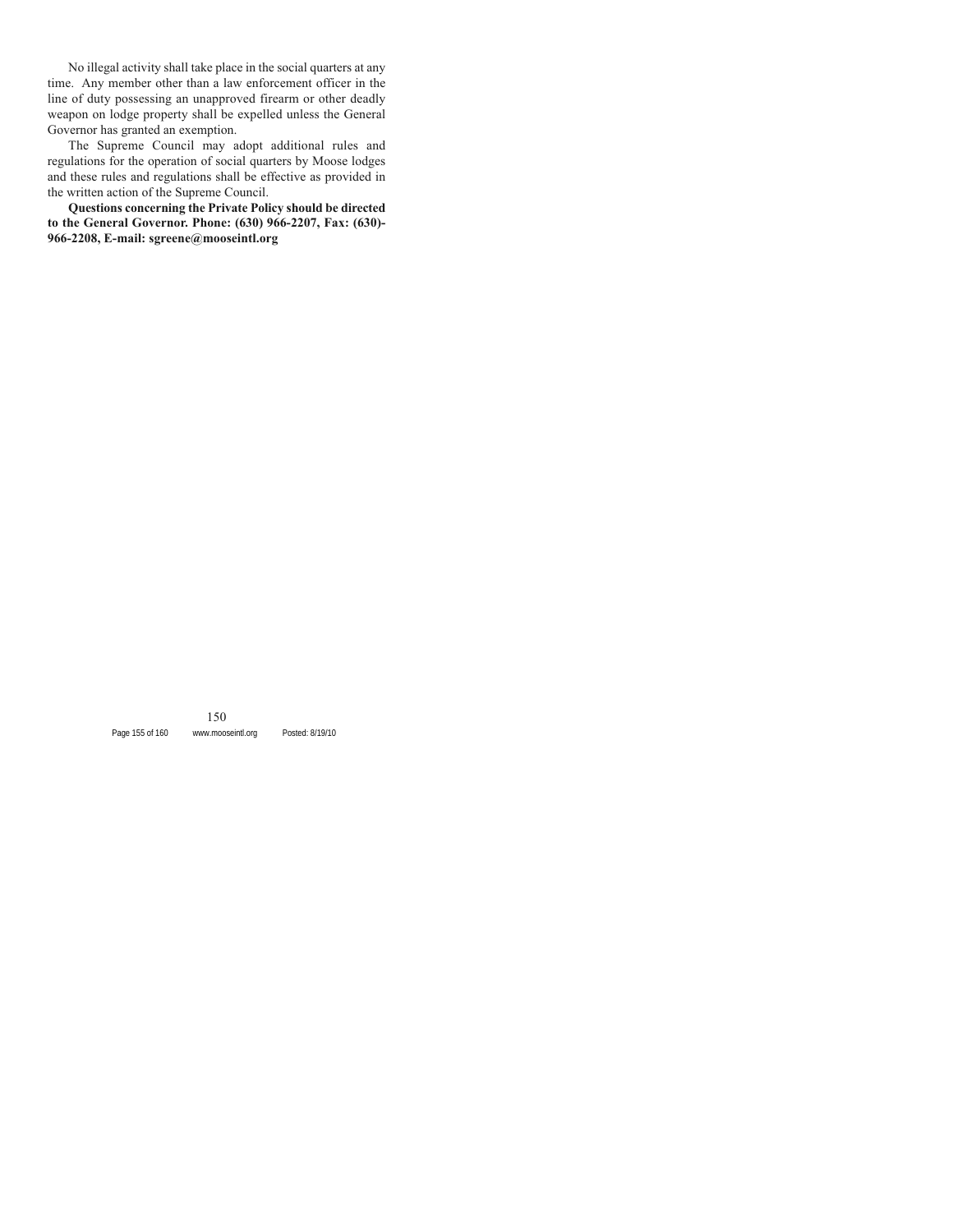### **FEDERAL TAXATION GUIDELINES FOR WAGERING INCOME**

In 2001, the Supreme Council approved a policy allowing lodges to decide for themselves whether to offer "legal" pull-tabs, tip boards and other wagering options at their legal bingo games. Lodges must comply with all licensing, registration, reporting and taxation requirements at all levels of government. This includes obtaining all required federal and state gaming/wagering licenses. It is the lodge's sole responsibility to know and comply with all applicable regulations. A few general guidelines relating to federal taxation on wagering is provided as follows:

- If wagering is sold only to active members, all proceeds are federally non-taxable and the lodge incurs no additional federal reporting requirements.
- If wagering is sold to any non-member, but all proceeds are donated to a 501C-3 charity (i.e., Moose Charities), the proceeds are federally non-taxable, and the lodge incurs no additional federal reporting requirements. It is strongly recommended that the money from this gaming be kept separate from other lodge funds. The lodge should contact the General Governor to request approval to maintain a separate checking account.
- If wagering is sold to any non-member, and even one cent is utilized to support any lodge activity or expense, all proceeds are federally taxable. In this case, the lodge must file an annual federal Form 11-C, and file a Form 730 each month. Additionally, if the lodge's bingo and related wagering operation utilizes paid employees, a Form 990- T must be filed on an annual basis. Each of these forms requires a remittance of taxes at the time of the filing.

If a lodge were subject to wagering taxes, it would also be subject to the occupational tax. This tax is imposed on each person who is engaged in receiving wagers on behalf of the lodge. Remember that this policy does not permit a lodge to sell to nonmembers on other occasions. The policy only permits a lodge to sell legal pull-tabs, lottery tickets, tip-boards, etc. at legal bingo games. The sale of such items to non-members (in the social quarters or elsewhere) at times other than at legal bingo games is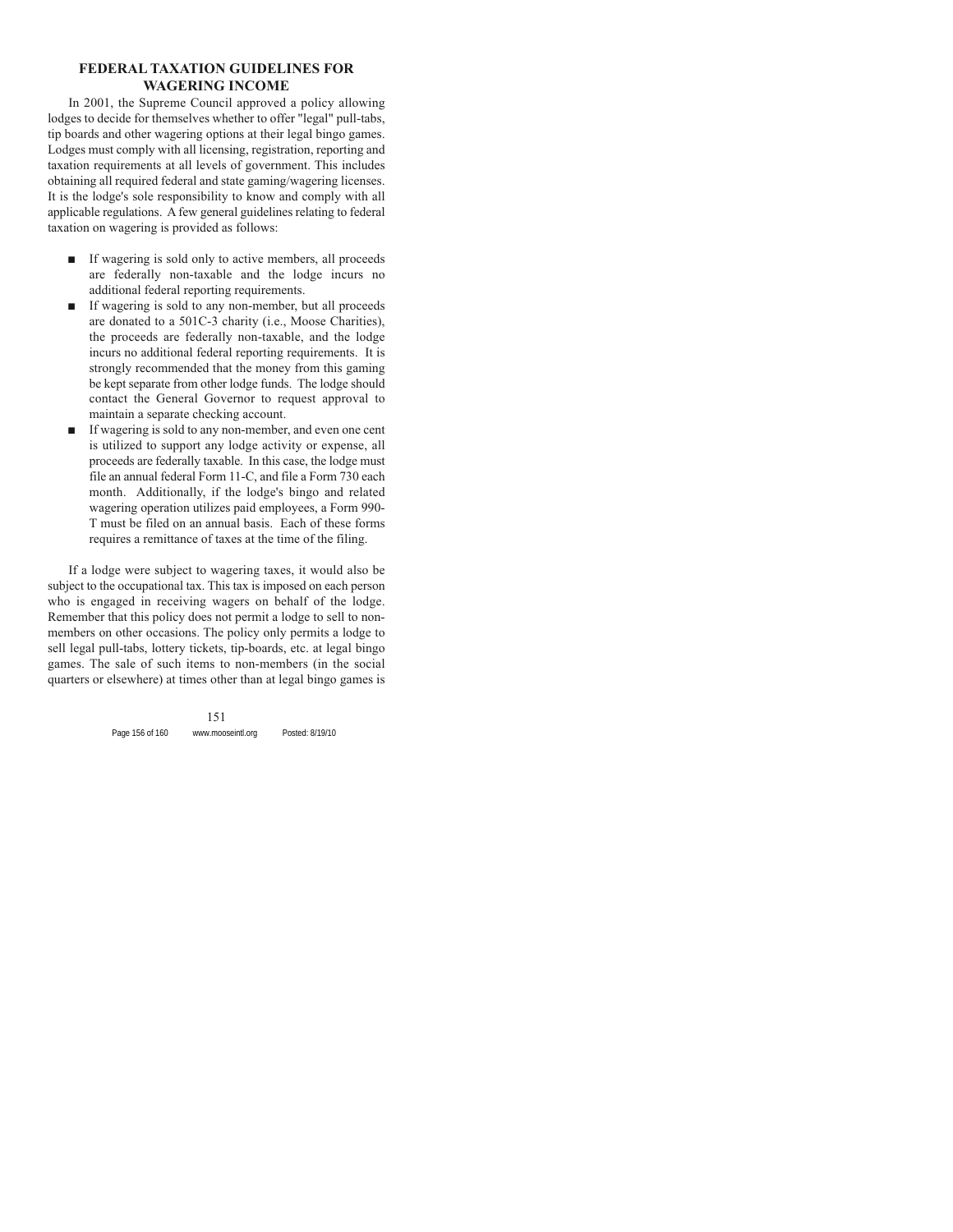absolutely prohibited.

Should you have any questions regarding this information, please feel free to contact Joe Mech at (630) 859-2000, extension 6495 in the Treasurer's Office.

**(\*Policies and guidelines contained herein are current as of the date of publication and are subject to change by action of the Supreme Council.)**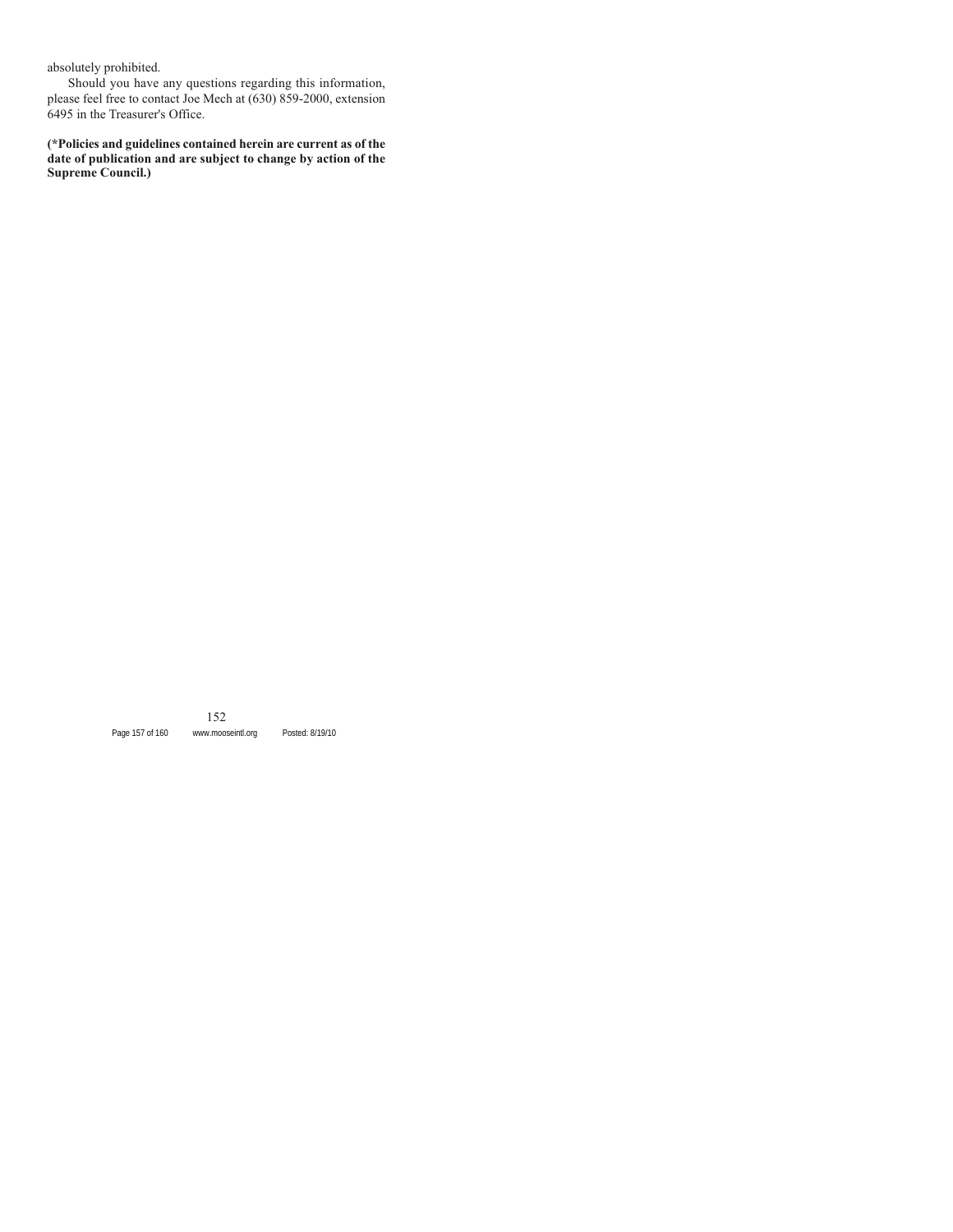### **RULES FOR SPORTING EVENTS**

- 1. A non-member sports participant may come in as a "qualified guest" twice if he or she is actually a prospective member. The third time must be for orientation or enrollment. All nonmembers must be signed in and should wear some form of identification (i.e., guest badge or sticker) or otherwise be distinguished as a guest.
- 2. After a non-member sports participant has exhausted the two visit rule (or does not qualify as a "prospective member') he or she thereafter comes in not as a "qualified guest" but as a "sporting participant" without the privilege of consuming purchased food or beverages in the lodge (purchased by a member or otherwise) as that person is no longer a "qualified guest". A "sporting participant" does not enjoy the same privileges afforded to a "qualified guest". A member may not purchase anything for a "sporting participant" (alcohol or otherwise) and, of course, the "sporting participant" cannot make purchases. The "sporting participant" should be provided a form of identification to distinguish him or her as a "sporting participant" versus a "qualified guest".
- 3. All non-members engaged in any sporting event or activity on lodge property or sponsored by the lodge must sign a form approved by Moose International releasing the lodge, Moose International, etc., from all liability for injuries or damages sustained by the participant while engaged in the sporting event or activity.
- 4. All non-members involved in sporting events (either as a "qualified guest" or "sporting participant") are prohibited from making any purchases, putting money in gaming machines, buying raffles, 50-50's, pull tabs, rip-offs, etc., or otherwise spending money in the lodge.
- 5. All non-members participating in a lodge sporting event must arrive no earlier than thirty (30) minutes before the competition and leave within thirty (30) minutes following the conclusion of the sporting event.
- 6. The lodge should maintain a separate "guest" book or register separate and apart from the regular guest register required by Section 48.5 to enroll the names of "sporting participants". Prospective members, since they are qualified guests, may be enrolled in the regular guest register.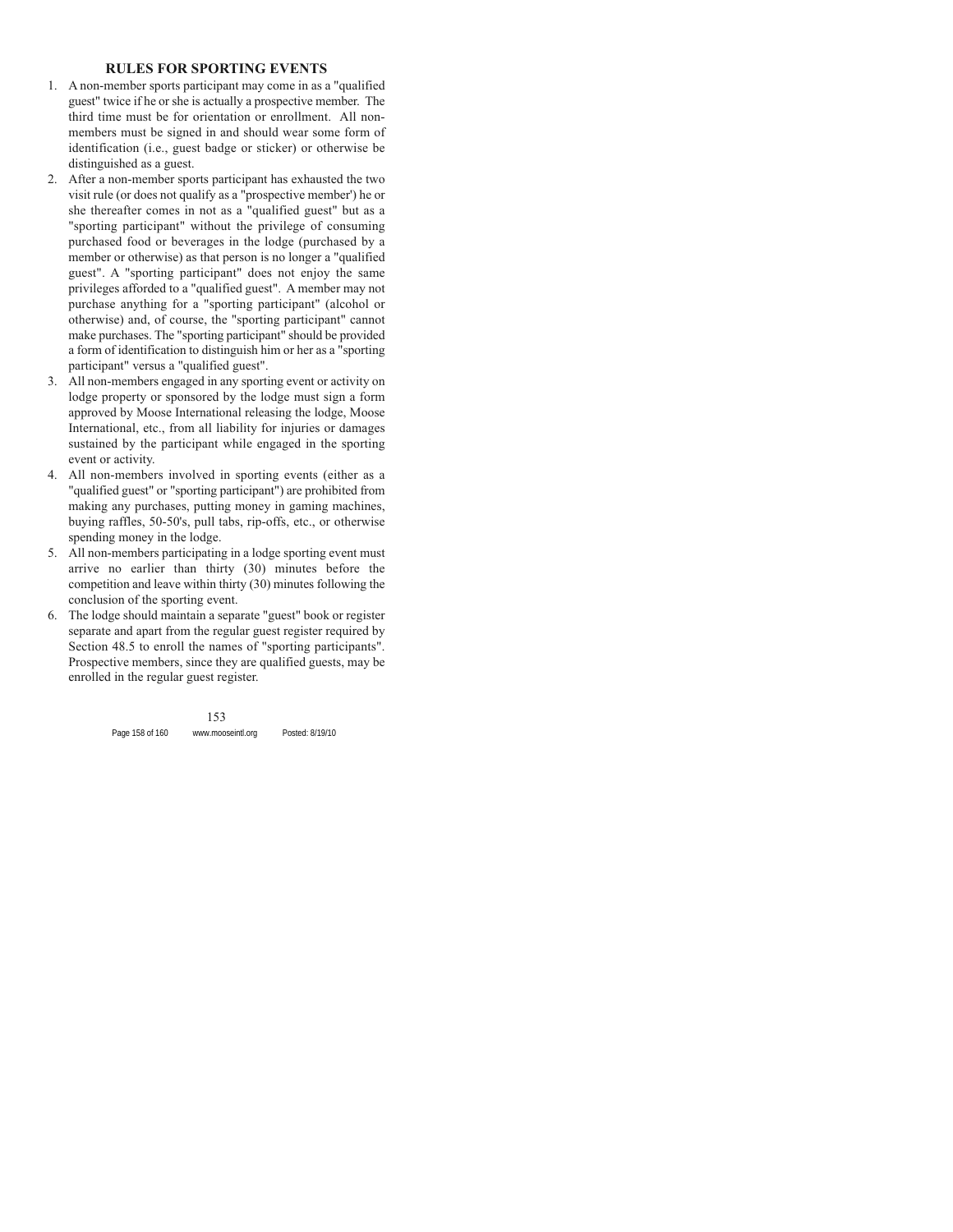- 7. Sufficient parking should be set aside and designated for participants during these events and enough spaces must be available to members for normal lodge activities.
- 8. Non-member participants in organized sporting activities on lodge property must be informed of these rules, the lodge's social quarters rules and regulations (including dress code) and any other applicable laws and policies. Any non-member participant knowingly violating lodge rules or any other law, policy, ordinance or regulation should be asked to leave the premises immediately.
- 9. The lodge should be respectful and considerate of its entire membership and establish a broad range of activities for all ages. The lodge should be careful that sporting events do not become so predominant to exclude other lodge activities and community service events consistent with a family fraternal operation.